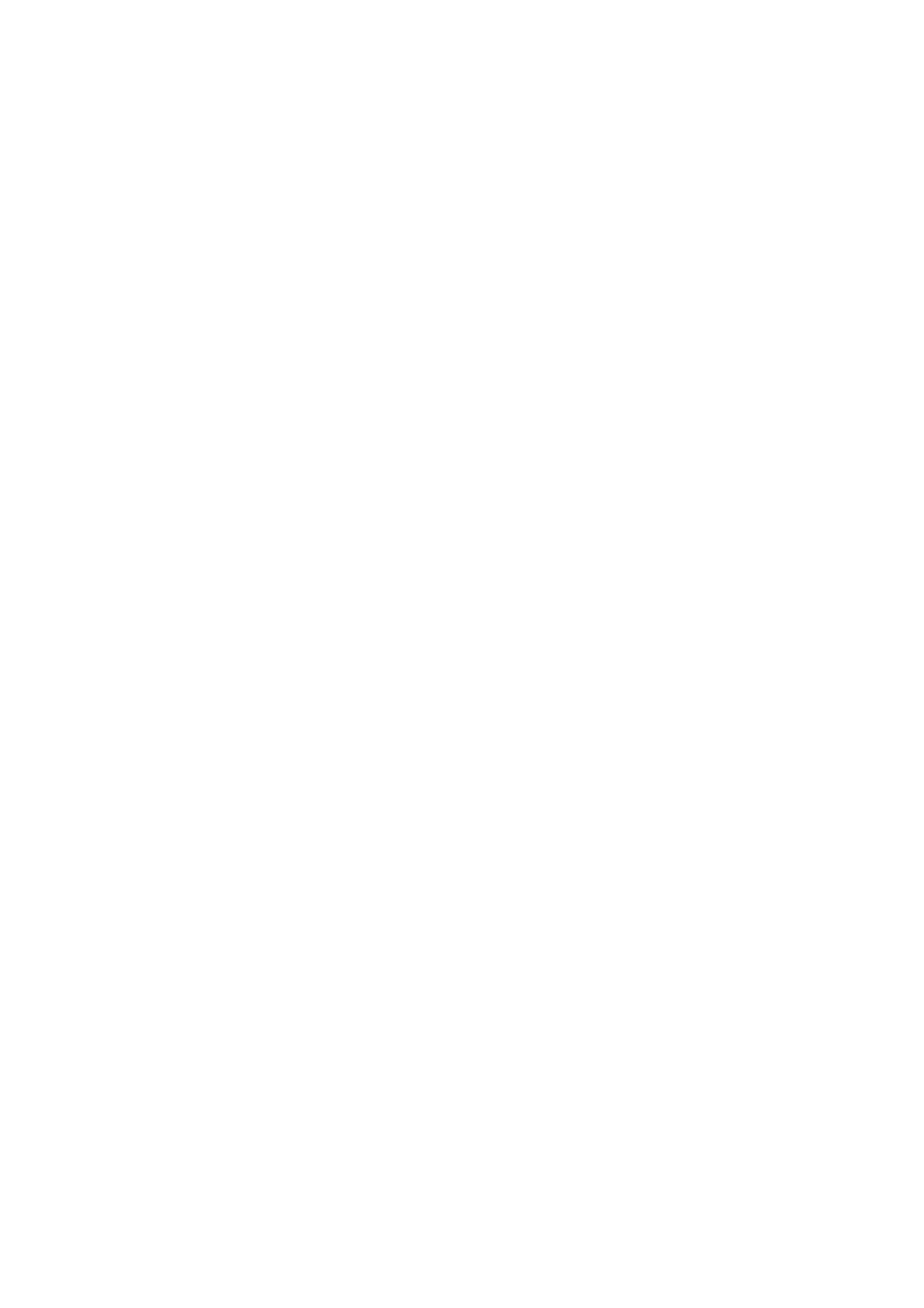

## **STANDING ORDERS OF THE STATES OF JERSEY**

## **Arrangement**

**Standing Order** 

| PART <sub>1</sub>                 | 11                                                                                                                                                                                                                                   |
|-----------------------------------|--------------------------------------------------------------------------------------------------------------------------------------------------------------------------------------------------------------------------------------|
|                                   | 11                                                                                                                                                                                                                                   |
|                                   |                                                                                                                                                                                                                                      |
|                                   |                                                                                                                                                                                                                                      |
|                                   | 14                                                                                                                                                                                                                                   |
|                                   | 14                                                                                                                                                                                                                                   |
|                                   |                                                                                                                                                                                                                                      |
|                                   |                                                                                                                                                                                                                                      |
|                                   |                                                                                                                                                                                                                                      |
|                                   |                                                                                                                                                                                                                                      |
|                                   |                                                                                                                                                                                                                                      |
|                                   | 15                                                                                                                                                                                                                                   |
|                                   | 15                                                                                                                                                                                                                                   |
| Matters of privileges or immunity | 15                                                                                                                                                                                                                                   |
|                                   |                                                                                                                                                                                                                                      |
| <i><u><b>Ouestions</b></u></i>    | 16                                                                                                                                                                                                                                   |
|                                   |                                                                                                                                                                                                                                      |
|                                   |                                                                                                                                                                                                                                      |
| Submission of questions           | 17                                                                                                                                                                                                                                   |
|                                   |                                                                                                                                                                                                                                      |
|                                   |                                                                                                                                                                                                                                      |
|                                   |                                                                                                                                                                                                                                      |
|                                   |                                                                                                                                                                                                                                      |
|                                   |                                                                                                                                                                                                                                      |
|                                   |                                                                                                                                                                                                                                      |
| <b>Statements</b>                 | 20                                                                                                                                                                                                                                   |
|                                   |                                                                                                                                                                                                                                      |
|                                   | <b>INTRODUCTORY MATERIAL</b><br>PART <sub>2</sub><br><b>SESSIONS AND MEETINGS OF THE STATES</b><br>PART <sub>3</sub><br>BUSINESS PREPARATORY TO MEETING OF STATES<br>Determination of order in which questions with notice are to be |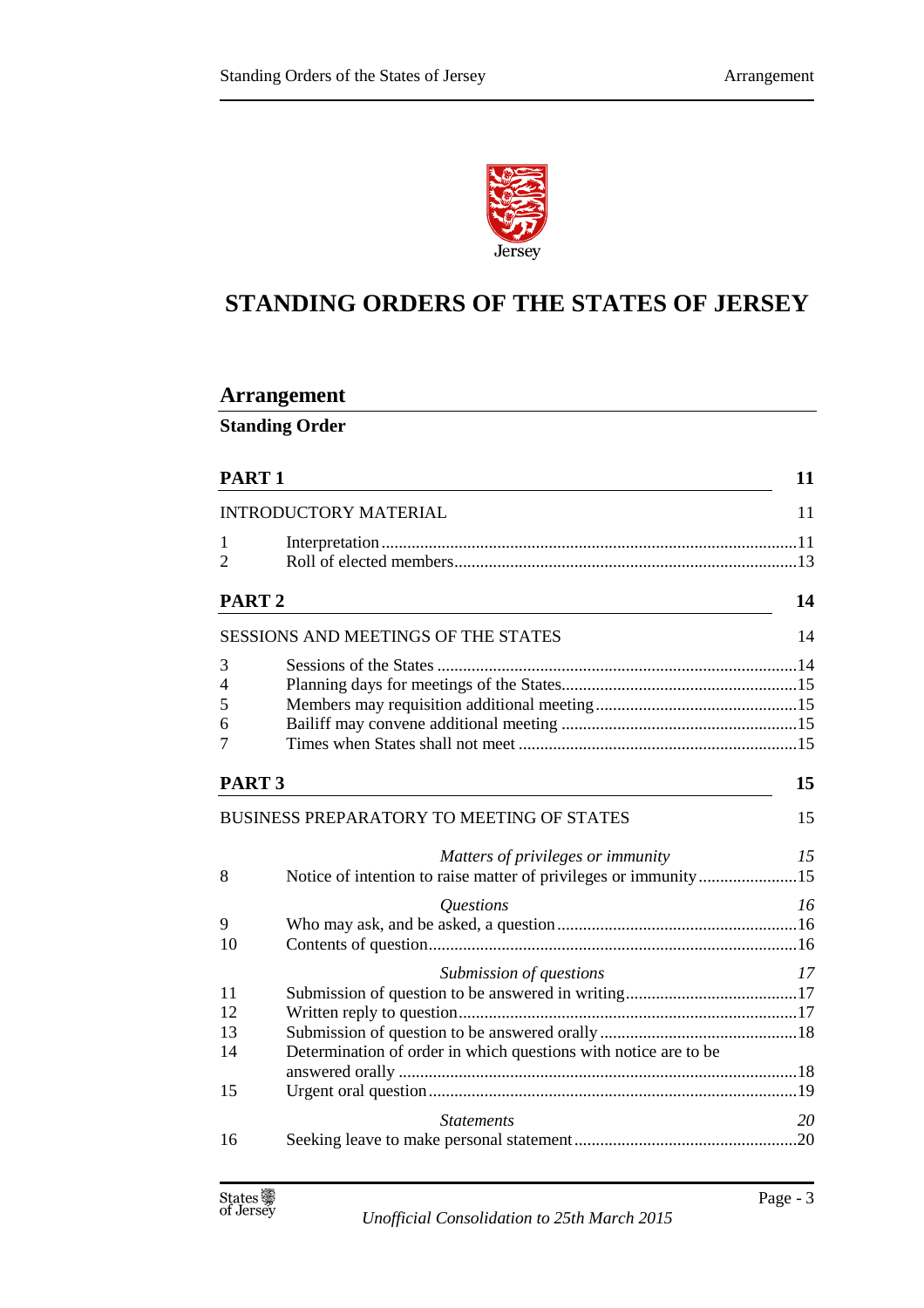| 17                | Notice of intention to make statement on a matter of official          |     |
|-------------------|------------------------------------------------------------------------|-----|
|                   |                                                                        | .20 |
|                   | Propositions                                                           | 21  |
| 18                |                                                                        |     |
| 19                |                                                                        |     |
| 19A               |                                                                        |     |
| 20                |                                                                        |     |
| 21                |                                                                        |     |
| 1A                |                                                                        |     |
| 21B               | Additional requirement for proposition for the censure of any person   |     |
|                   |                                                                        |     |
| 22                |                                                                        |     |
| 23                | Additional requirement for proposition to rescind earlier decision 23  |     |
| 24                |                                                                        |     |
| 25                |                                                                        |     |
| 26                |                                                                        |     |
| 27                | Referral of proposition to Minister or committee upon lodging26        |     |
| 28                |                                                                        |     |
| 29                | Relisting for debate of propositions not debated by close of meeting26 |     |
| 30                |                                                                        |     |
| 31                | Planning order in which public business at meetings will be debated27  |     |
| 32                |                                                                        |     |
| 33                | Limit on number of decisions not to debate proposition lodged by       |     |
|                   |                                                                        |     |
| 34                |                                                                        |     |
|                   | Reports and comments                                                   | 28  |
| 35                |                                                                        |     |
| 36                |                                                                        |     |
|                   | Presenting or laying a document                                        | 29  |
| 37                |                                                                        |     |
| 37A               |                                                                        |     |
|                   |                                                                        |     |
|                   | Duties of Greffier preparatory to meeting                              | 29  |
| 38                |                                                                        |     |
| 39                |                                                                        |     |
| 40                |                                                                        |     |
| 41                |                                                                        |     |
| PART <sub>4</sub> |                                                                        | 31  |
|                   |                                                                        |     |
|                   | <b>MEETINGS OF THE STATES</b>                                          | 31  |
|                   |                                                                        |     |
|                   | Duration and suspension of meetings                                    | 31  |
| 42                |                                                                        |     |
| 43                |                                                                        |     |
| 44                |                                                                        |     |
| 45                |                                                                        |     |
| 46                |                                                                        |     |
| 47                |                                                                        |     |
| 48                |                                                                        |     |
| 49                |                                                                        |     |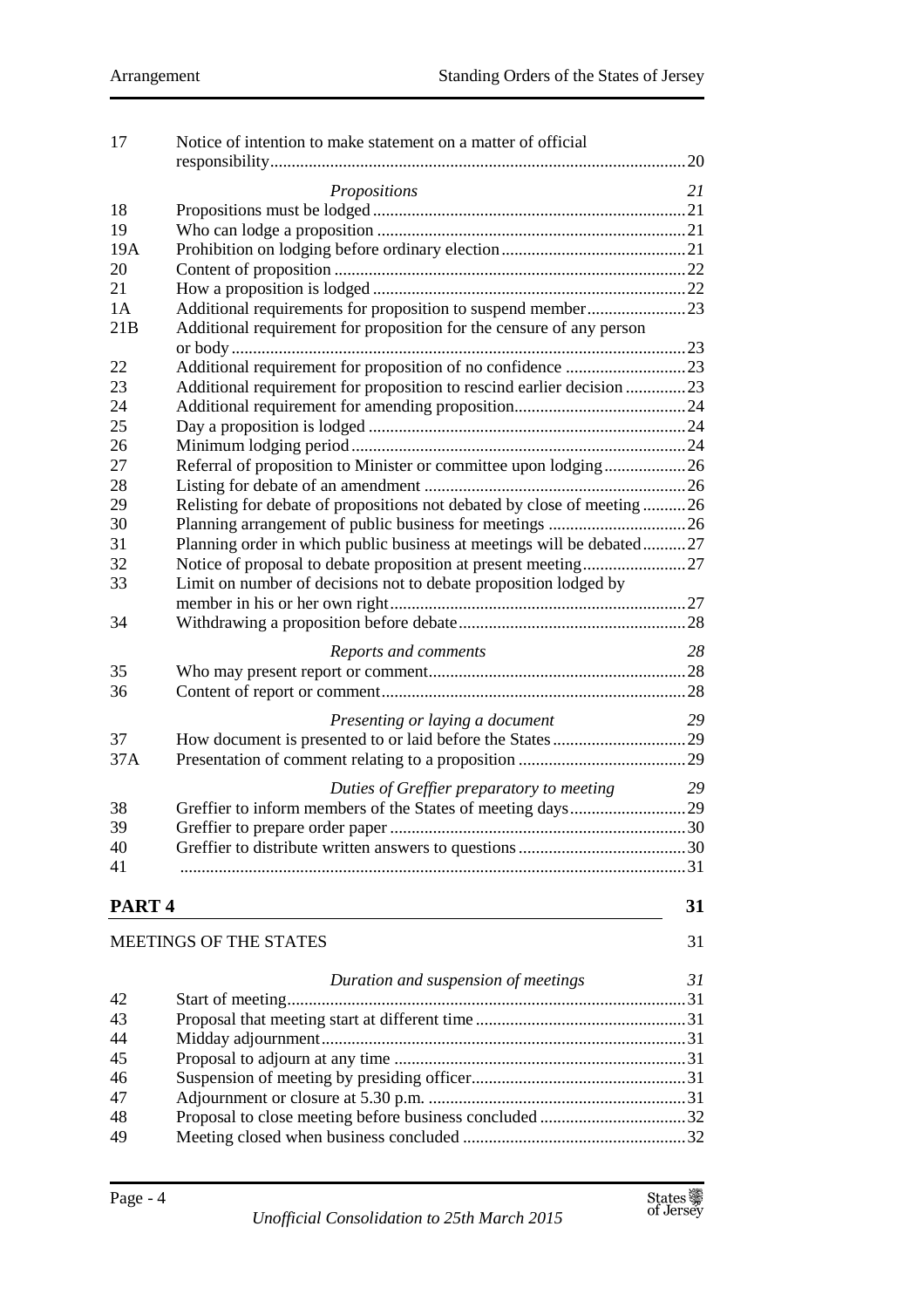|                 | Conduct of business                                                  | 32 |
|-----------------|----------------------------------------------------------------------|----|
| 50              |                                                                      |    |
| 51              |                                                                      |    |
| 52              |                                                                      |    |
| 53              |                                                                      |    |
| 54              |                                                                      |    |
| 55              |                                                                      |    |
| 56              |                                                                      |    |
| 57              | Lists of subordinate enactments laid and other documents laid or     |    |
|                 |                                                                      |    |
| 58              |                                                                      |    |
| 59              | Selection and appointment of Ministers, committees and panels35      |    |
| 60              | Raising a matter of privilege or immunity with notice35              |    |
| 61              | Matter of privilege or immunity arising during meeting35             |    |
| 62              |                                                                      |    |
| 63              |                                                                      |    |
| 64              | Questions without notice to be answered by Ministers36               |    |
| 65              |                                                                      |    |
| 66              |                                                                      |    |
| 67              |                                                                      |    |
| 68              |                                                                      |    |
|                 |                                                                      |    |
|                 | <b>Public business</b>                                               | 38 |
| 68A             |                                                                      |    |
| 69              |                                                                      |    |
| 70              | General procedure for debate on amendment to proposition 38          |    |
| 70A             | Adjournment of debate associated with Public Finances Law39          |    |
| 71              | 2nd reading of draft Law or Regulations: debate on the principle39   |    |
| 72              |                                                                      |    |
| 73              |                                                                      |    |
| 74              | Continuation of 2nd reading of draft Law or Regulations: debate on   |    |
|                 |                                                                      |    |
| 75              |                                                                      |    |
| 76              |                                                                      |    |
| 77              |                                                                      |    |
|                 | Matters that may be proposed without notice 43                       |    |
| 77A             |                                                                      |    |
| 78              |                                                                      |    |
| 79              |                                                                      |    |
| 80              |                                                                      |    |
| 80A             |                                                                      |    |
| 80 <sub>B</sub> | Act under the Public Holidays and Bank Holidays (Jersey) Law 1951 45 |    |
| 81              |                                                                      |    |
| 82              |                                                                      |    |
| 83              |                                                                      |    |
| 84              |                                                                      |    |
| 85              |                                                                      |    |
| 86              | Proposer may move proposition again following suspension of debate,  |    |
|                 |                                                                      |    |
| 87              | Proposals as to arrangement of public business at present meeting47  |    |
|                 |                                                                      |    |
|                 | Arrangement of public business for future meetings 48                |    |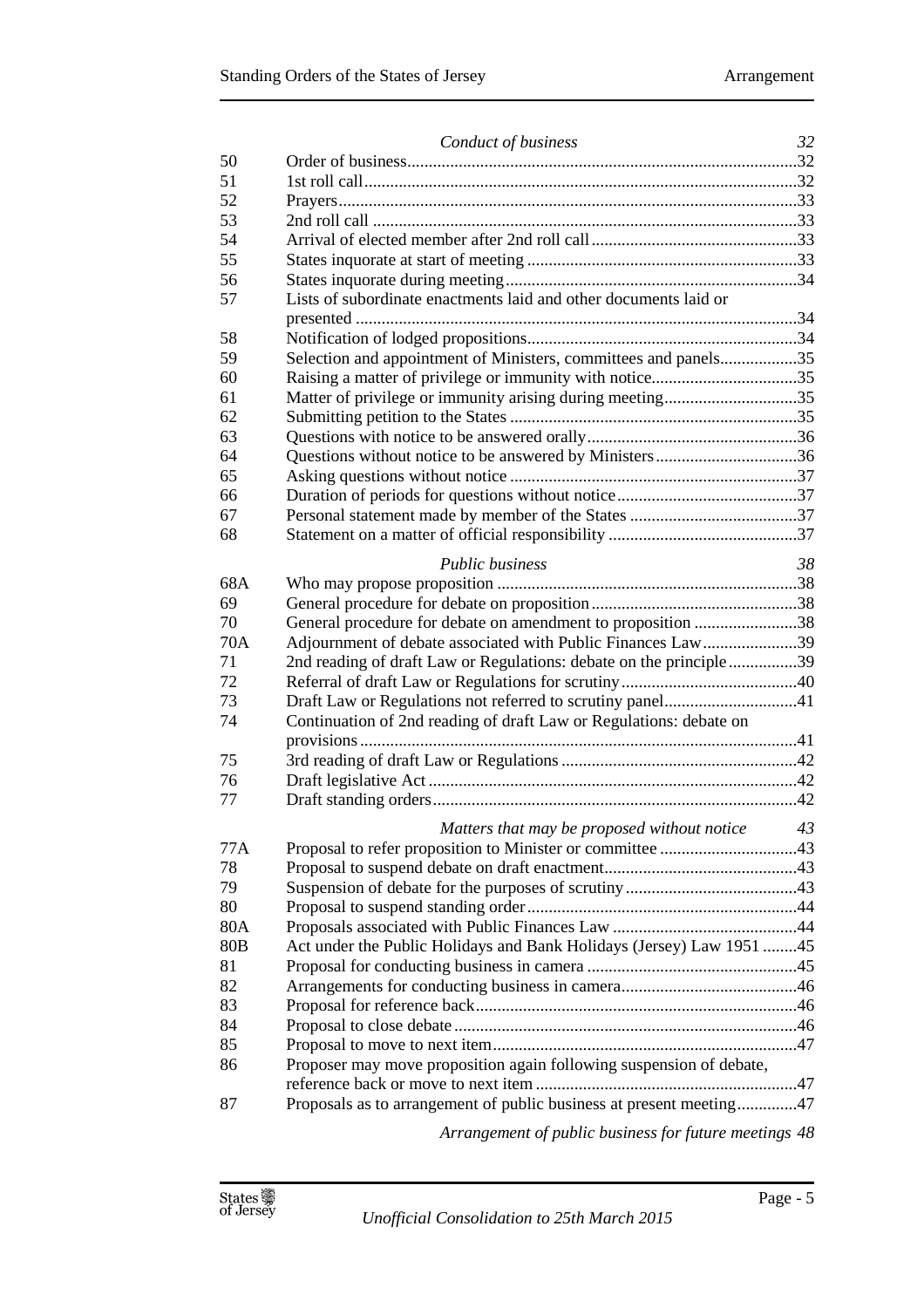| 88                | Chairman of the PPC to propose arrangement of public business for        |    |
|-------------------|--------------------------------------------------------------------------|----|
| 89                | Proposals by other members relating to arrangement of public             |    |
|                   | Voting                                                                   | 49 |
| 89A               |                                                                          |    |
| 89AA              |                                                                          |    |
| 90                |                                                                          |    |
| 91                |                                                                          |    |
| 92                |                                                                          |    |
| 93                | Manner of taking recorded vote when electronic system unavailable 51     |    |
| 93A               | Manner of taking recorded vote where 3 or more candidates for            |    |
|                   |                                                                          |    |
| 94                |                                                                          |    |
| 95                |                                                                          |    |
| 96                |                                                                          |    |
|                   |                                                                          | 53 |
|                   | States sitting in committee                                              |    |
| 97                | States sitting in committee: procedure and rules of discussion53         |    |
| PART <sub>5</sub> |                                                                          | 54 |
|                   | RULES OF ORDER, CONDUCT AND DEBATE IN MEETING                            | 54 |
| 98                |                                                                          |    |
| 99                |                                                                          |    |
| 100               |                                                                          |    |
| 101               |                                                                          |    |
| 102               | Proposition, proposal or nomination must be seconded 55                  |    |
| 103               |                                                                          |    |
| 104               |                                                                          |    |
| 105               |                                                                          |    |
| 106               |                                                                          |    |
| 107               | Presiding officer's powers in relation to matters which are sub judice57 |    |
| 108               | Presiding officer's powers in relation to irrelevant or repetitious      |    |
|                   |                                                                          |    |
| 109               | Presiding officer's power to direct withdrawal of offensive etc words58  |    |
| 110               | Presiding officer's power to require withdrawal from Chamber 58          |    |
| 111               | Proposal to suspend member following withdrawal from Chamber58           |    |
|                   |                                                                          |    |
| PART <sub>6</sub> |                                                                          | 59 |
|                   | PROCESS FOR SELECTION AND APPOINTMENT OF MINISTERS,                      |    |
|                   | <b>COMMITTEES AND PANELS</b>                                             | 59 |
|                   |                                                                          |    |
| 112               | Order of and time for selection and appointment following ordinary       |    |
| 112A              |                                                                          |    |
| 113               | Time for selection of Chief Minister and ministers other than            |    |
|                   |                                                                          |    |
| 114               |                                                                          |    |
| 115               |                                                                          |    |
| 116               |                                                                          |    |
| 117               |                                                                          |    |
|                   |                                                                          |    |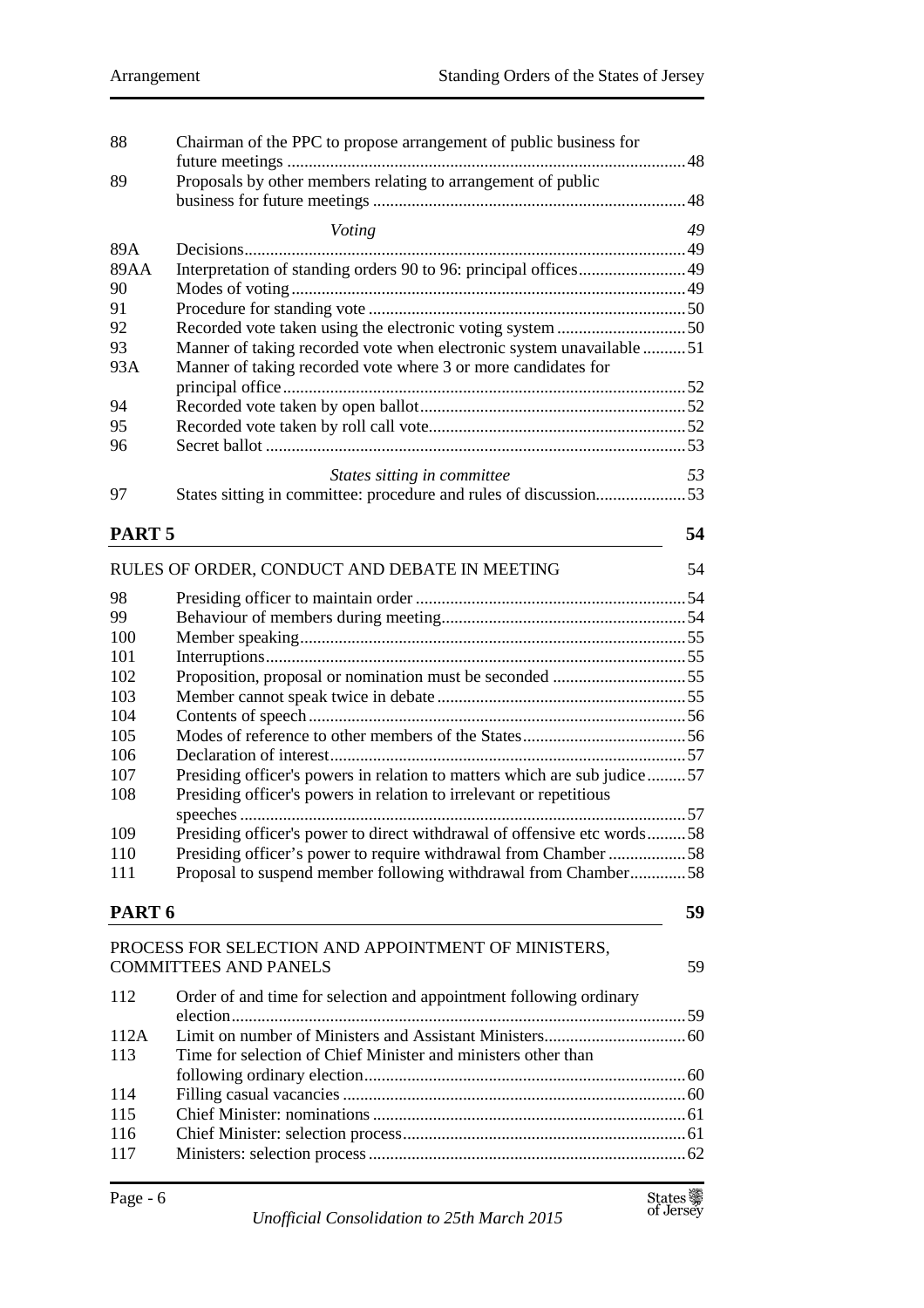| 117A              |                                                                        |    |
|-------------------|------------------------------------------------------------------------|----|
| 118               |                                                                        |    |
| 119               |                                                                        |    |
| 120               |                                                                        |    |
| 120AA             | Chairman of Planning Applications Committee: appointment process 67    |    |
| 120A              | Chairman of Jersey Overseas Aid Commission: appointment process67      |    |
| 121               |                                                                        |    |
| 122               |                                                                        |    |
| 123               |                                                                        |    |
| 124               |                                                                        |    |
| 125               |                                                                        |    |
| 125A              | Members of Planning Applications Committee: appointment process72      |    |
| 126               | States commissioners of the Jersey Overseas Aid Commission 73          |    |
|                   |                                                                        |    |
| PART <sub>7</sub> |                                                                        | 73 |
|                   | <b>COMMITTEES AND PANELS</b>                                           | 73 |
|                   |                                                                        |    |
| 127               | Privileges and Procedures Committee: establishment and constitution73  |    |
| 128               |                                                                        |    |
| 129               | Privileges and Procedures Committee: term of office and resignation    |    |
| 130               |                                                                        |    |
|                   |                                                                        |    |
| 131<br>132        |                                                                        |    |
|                   |                                                                        |    |
| 133               | Public Accounts Committee: term of office and resignation of           |    |
| 134               |                                                                        |    |
| 135               |                                                                        |    |
| 136               |                                                                        |    |
| 137               | Scrutiny panel: term of office and resignation of chairman or member80 |    |
| 138               |                                                                        |    |
| 139               |                                                                        |    |
| 140               | Scrutiny panels: appointment of member to undertake review etc. 81     |    |
| 141               |                                                                        |    |
| 141A              | Planning Applications Committee: establishment and constitution82      |    |
| 141B              | Planning Applications Committee: term of office and resignation of     |    |
|                   |                                                                        |    |
| 142               |                                                                        |    |
| 143               |                                                                        |    |
| 144               |                                                                        |    |
| 145               |                                                                        |    |
| 145A              |                                                                        |    |
| 145B              |                                                                        |    |
| 146               |                                                                        |    |
| 147               |                                                                        |    |
| 148               |                                                                        |    |
| 149               |                                                                        |    |
| 150               |                                                                        |    |
| 151               |                                                                        |    |
|                   |                                                                        |    |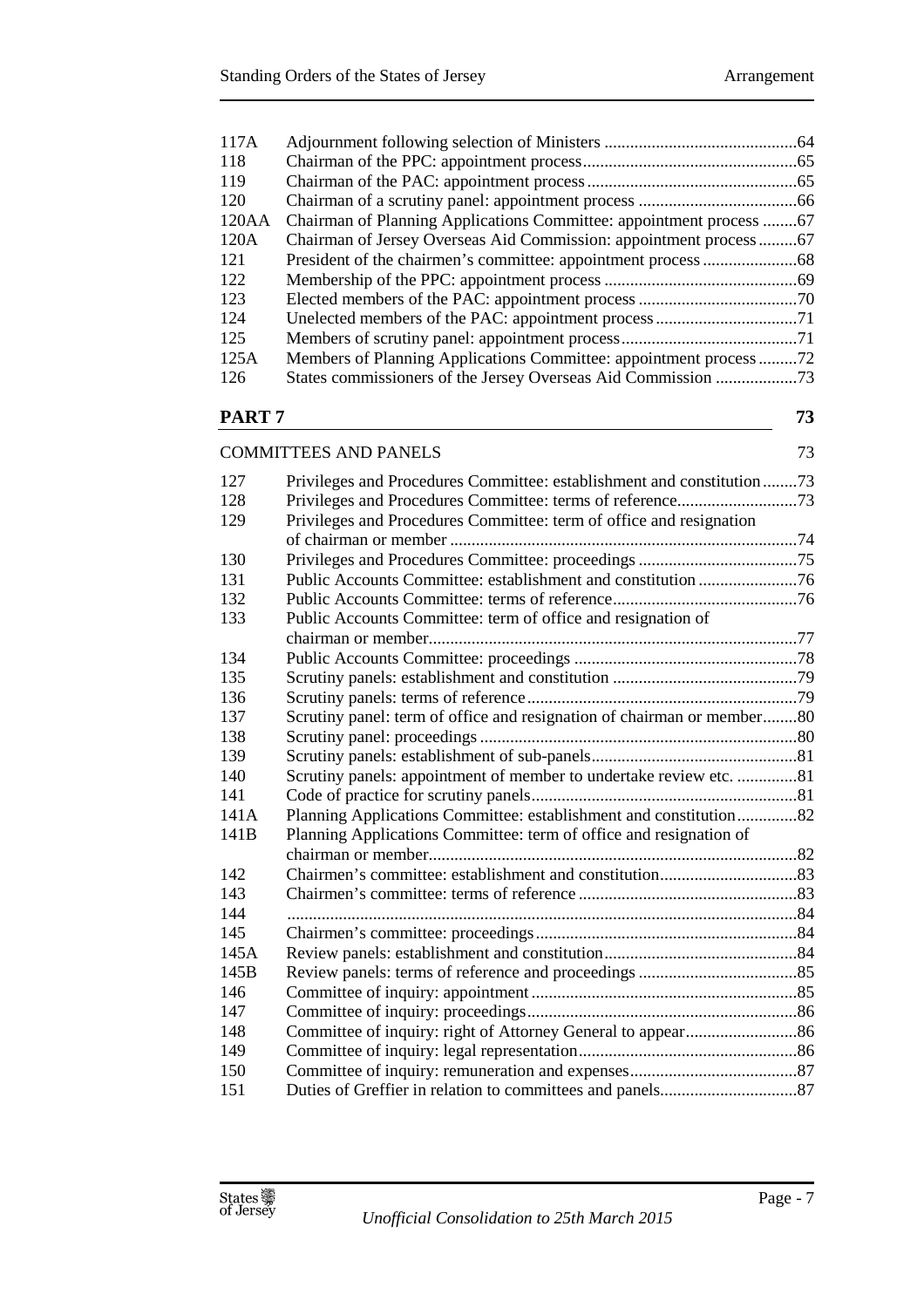|                   | PART <sub>8</sub>                                                  |    |
|-------------------|--------------------------------------------------------------------|----|
|                   | REGISTER OF INTERESTS AND CODE OF CONDUCT                          | 87 |
| 152               |                                                                    |    |
| 153               |                                                                    |    |
| 154               |                                                                    |    |
| 155               |                                                                    |    |
| 156               |                                                                    |    |
| 157               |                                                                    |    |
| 158               |                                                                    |    |
| PART <sub>9</sub> |                                                                    | 90 |
|                   | <b>RECORDS OF MEETINGS</b>                                         | 90 |
| 159               |                                                                    |    |
| 160               |                                                                    |    |
| 161               |                                                                    |    |
| <b>PART 10</b>    |                                                                    | 91 |
|                   | <b>MISCELLANEOUS PROVISIONS</b>                                    | 91 |
| 162               |                                                                    |    |
| 163               |                                                                    |    |
| 164               |                                                                    |    |
| 165               | Duty of Viscount relating to removal or exclusion of member of the |    |
| 166               |                                                                    |    |
| 167               |                                                                    |    |
| 168               |                                                                    |    |
| 169               |                                                                    |    |
| 170               |                                                                    |    |
| 171               |                                                                    |    |
| 172               |                                                                    |    |
| 173               |                                                                    |    |
| 174               |                                                                    | 95 |
|                   |                                                                    |    |
|                   | <b>SCHEDULE 1</b>                                                  | 96 |
|                   | PETITIONS BY MEMBERS OF THE PUBLIC                                 | 96 |
| 1                 |                                                                    |    |
| 2                 |                                                                    |    |
| 3                 |                                                                    |    |
| 4                 |                                                                    |    |
| 5                 |                                                                    |    |
|                   | <b>SCHEDULE 2</b>                                                  | 99 |
|                   | REGISTER OF INTERESTS OF ELECTED MEMBERS                           | 99 |
| 1                 |                                                                    |    |
|                   |                                                                    |    |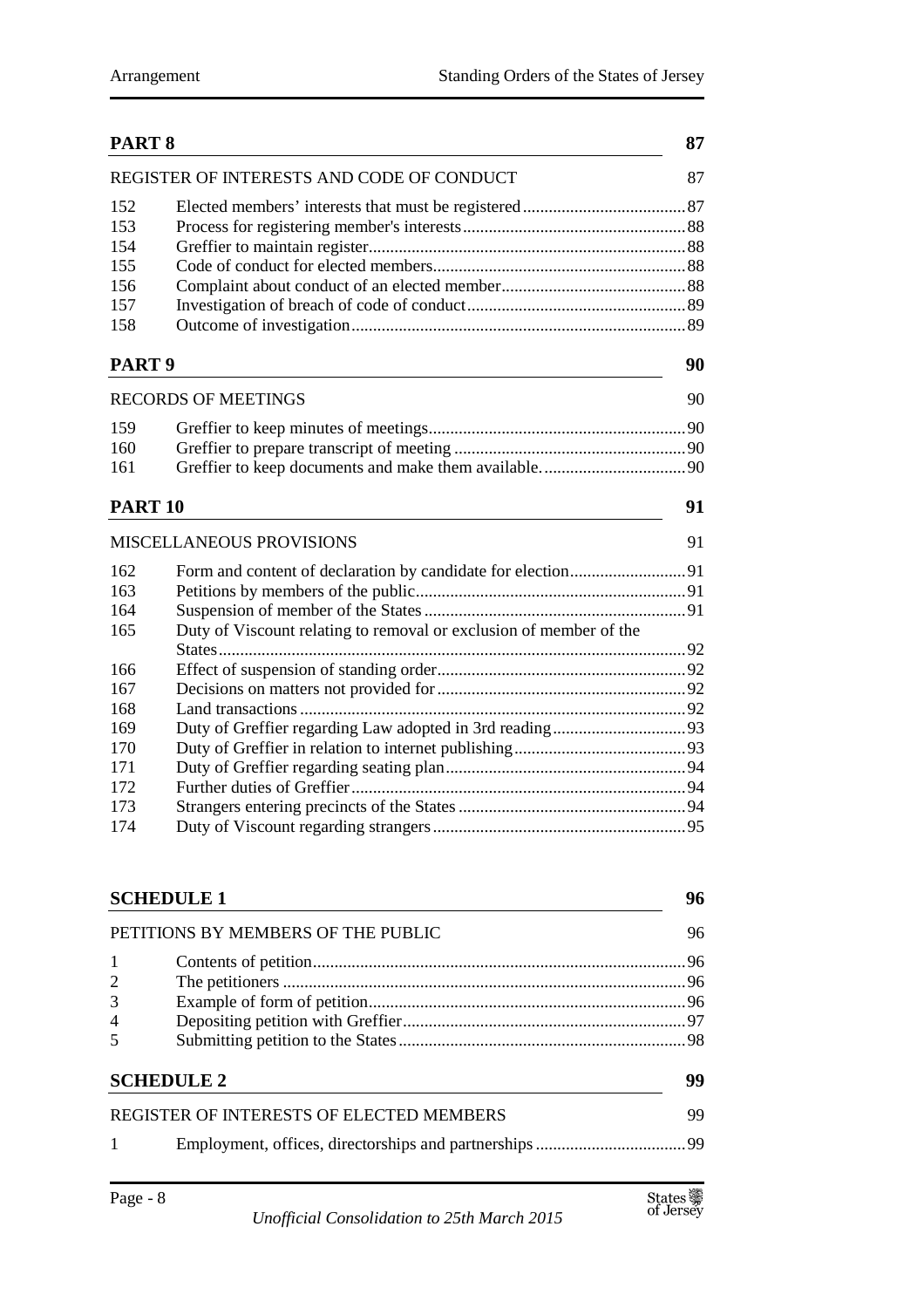| $\overline{2}$  |  |
|-----------------|--|
| 3 <sup>7</sup>  |  |
| $\overline{4}$  |  |
| 5 <sup>5</sup>  |  |
| 6               |  |
| $7\overline{ }$ |  |
| 8               |  |

## **SCHEDULE 3** 102

|   | CODE OF CONDUCT FOR ELECTED MEMBERS                              | 102 |
|---|------------------------------------------------------------------|-----|
| 1 |                                                                  |     |
|   |                                                                  |     |
|   |                                                                  |     |
| 4 |                                                                  |     |
|   |                                                                  |     |
| 6 | Public comments etc. regarding a States' employee or officer 104 |     |
|   |                                                                  |     |
| 8 |                                                                  |     |
|   |                                                                  |     |
|   | <b>SCHEDULE 4</b>                                                | 106 |
|   | DECLARATION BY CANDIDATE FOR ELECTION                            | 106 |

## **Supporting Documents**

| <b>ENDNOTES</b> | 107 |
|-----------------|-----|
|                 |     |
|                 |     |
|                 |     |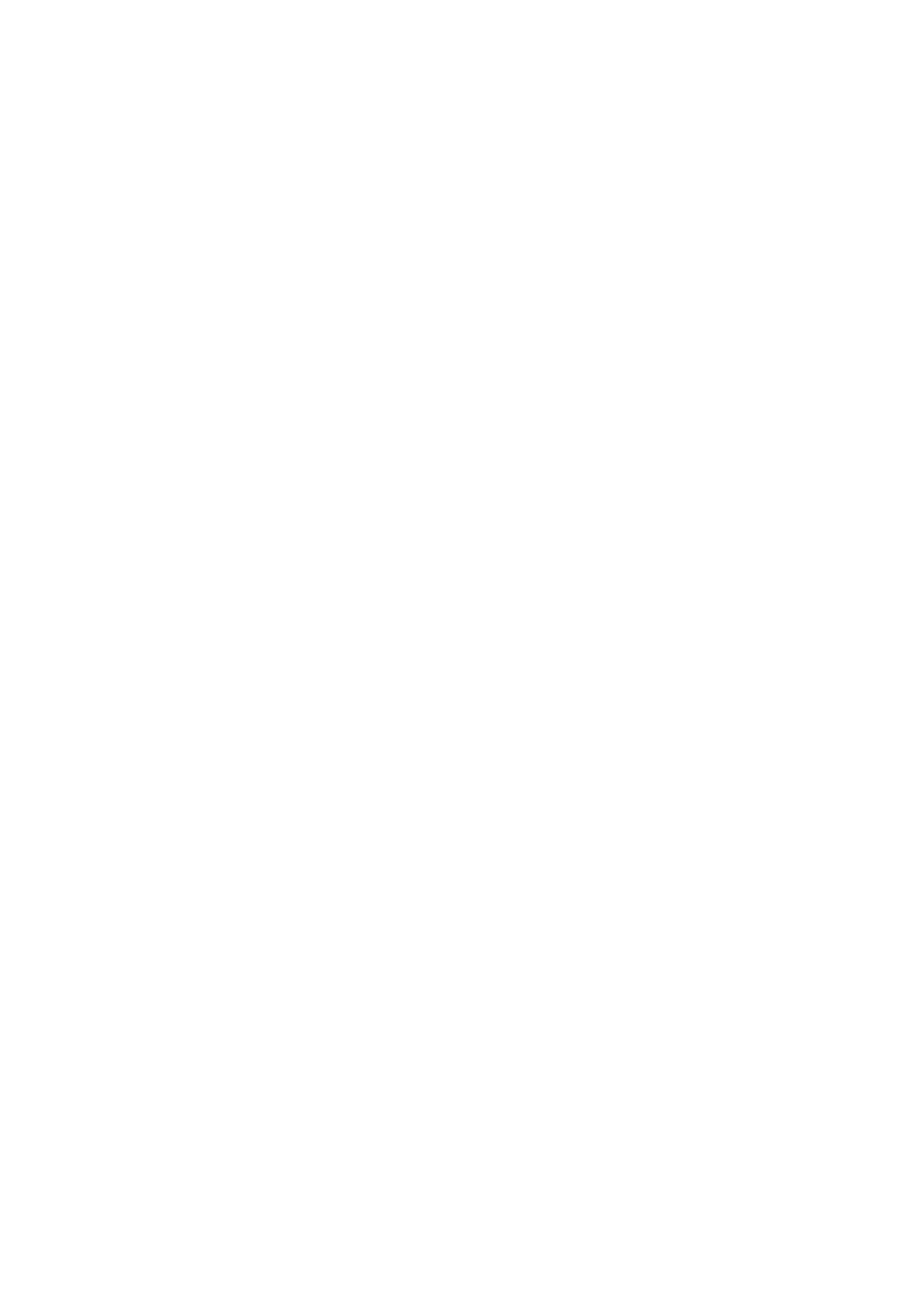

## **STANDING ORDERS OF THE STATES OF JERSEY**

**THE STATES**, in pursuance of Article 48 of the States of Jersey Law 2005<sup>1</sup>, have made the following Standing Orders –

Commencement [see endnotes]

## **PART 1**

#### INTRODUCTORY MATERIAL

#### **1 Interpretation**

(1) In these standing orders, unless the context otherwise requires  $-$ 

"chairmen's committee" means the chairmen's committee established by standing orders;

"Chamber" means the States' Chamber;

"civil partner" in relation to an elected member, does not include a former civil partner of the elected member or a civil partner who is living separately and apart from the elected member;

"cohabitee" in relation to an elected member, means a person of either sex living with the elected member in a relationship similar to that of husband and wife or civil partners;

"Comité des Connétables" means the Connétables of the 12 parishes;

"committee of inquiry" means a committee of inquiry appointed under standing orders;

"continuation day" means a day on which a meeting which is not concluded on the meeting day continues;

"draft budget" shall be construed in accordance with Article 10 of the Public Finances Law;

"draft medium term financial plan" shall be construed in accordance with Articles 7 and 8 of the Public Finances Law;

"Law" means the States of Jersey Law 2005<sup>2</sup>;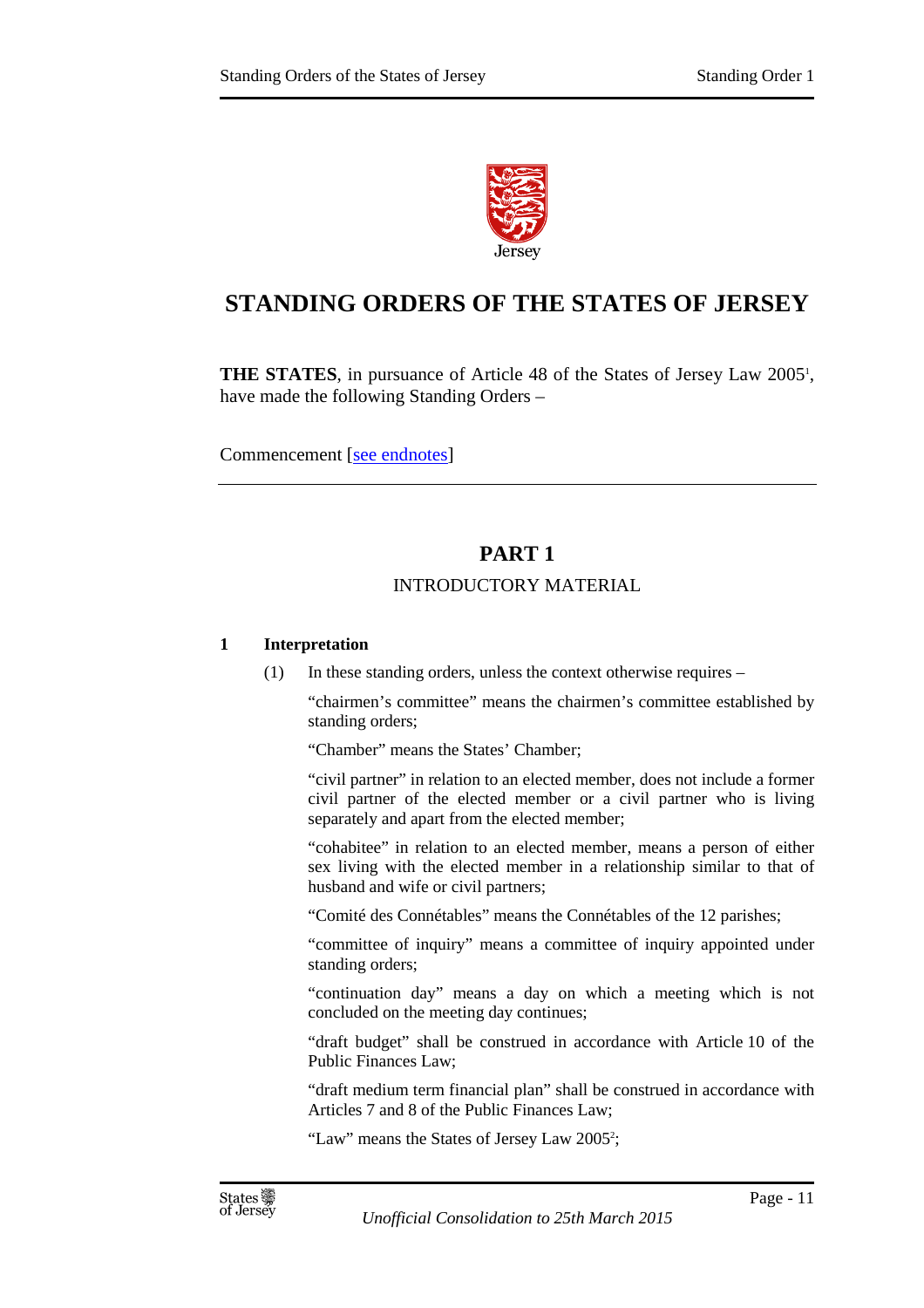"legislative Act" means an Act made in the exercise of an enabling power;

"medium term financial plan" means such a plan, within the meaning of the Public Finances Law, which has been approved by the States;

"meeting" means a meeting of the States;

"meeting day" is the day a meeting commences;

"Minister" includes the Chief Minister;

"minutes" means the minutes of a meeting;

"ordinary election" means an ordinary election for Deputies;

"PAC" means the Public Accounts Committee established by standing orders;

"Planning Applications Committee" means the committee of that name established by standing orders;

"PPC" means the Privileges and Procedures Committee established by standing orders;

"presiding officer" means the person presiding at a meeting pursuant to Article 3 of the Law;

"proposition" includes any draft enactment required to be passed or made by the States and any proposal to amend any proposition;

"Public Finances Law" means the Public Finances (Jersey) Law 2005<sup>3</sup>;

"review panel" means a review panel established under standing order 145A;

"scrutiny panel" means a scrutiny panel established by standing orders;

"spouse" in relation to an elected member, does not include a former spouse of the elected member or a spouse who is living separately and apart from the elected member;

"States" means the States of Jersey;

"States Employment Board" means the board established by Article 4 of the Employment of States of Jersey Employees (Jersey) Law 2005<sup>4</sup>;

"taxation draft" shall be construed in accordance with Article 14 of the Public Finances Law;

"working day" means any day other than a Saturday or Sunday or Good Friday, Christmas Day or a day appointed to be observed as a public holiday or a bank holiday under the Public Holidays and Bank Holidays (Jersey) Law 1951<sup>5.6</sup>

(2) Where any thing is to happen after the expiry of a number of clear days after another thing has happened, in counting those days, the day on which the 1st thing happened and the day on which the other thing is to happen shall be disregarded.

EXAMPLE: B is to happen 4 clear days after A happens. A happens on Thursday. B then happens on the following Tuesday.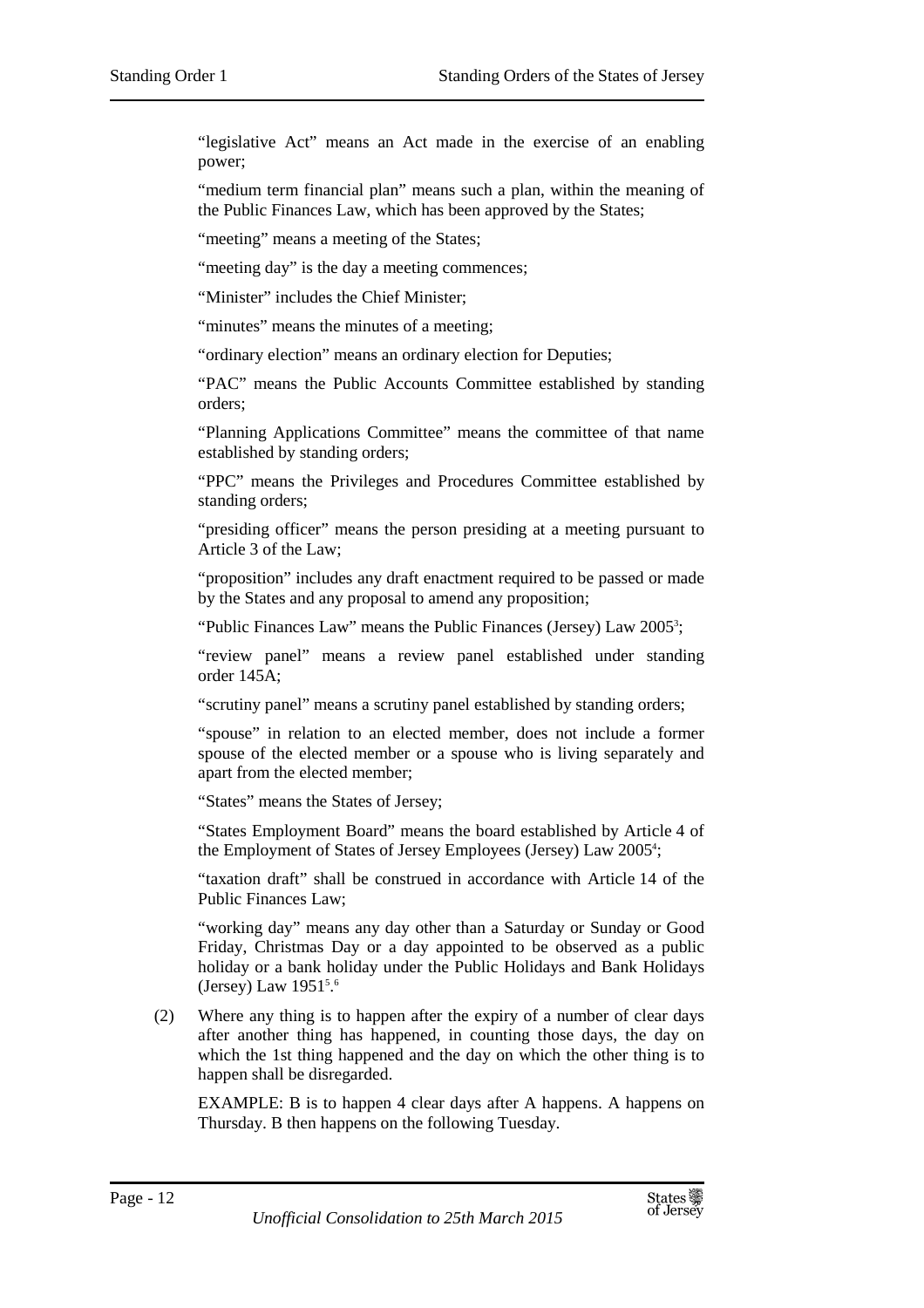EXAMPLE: B is to happen 4 clear working days after A happens. A happens on Thursday. B then happens on the following Thursday (assuming that there are no bank holidays intervening).

(3) For the purposes of these standing orders, any document is distributed on the day it is sent, by any means, or given to the intended recipients, whether or not it is received by them on that day.

#### **2 Roll of elected members**

- (1) When required, the roll of elected members shall be called in the following order –
	- (a) Senators;
	- (b) Connétables;
	- (c) Deputies.
- (2) The Senators shall be called in the following order
	- (a) first, Senators elected at an ordinary election for Senators, in the following order –
		- (i) Senators who were also Senators in the last States, in the order that, between them, they were called in the last States, then
		- (ii) Senators who were a Connétable or Deputy in the last States, then
		- (iii) Senators who were a Senator in a previous States (but not the last States), then
		- (iv) Senators who were a Connétable or Deputy in a previous States (but not the last States), then
		- (v) any other Senators, starting with the Senator who received the highest number of votes on being elected, followed by the Senator who received the 2nd highest number of votes, and so on;
	- (b) then, Senators elected to fill a casual vacancy, in the order in which they were elected.
- (3) If there is more than one Senator to whom paragraph  $(2)(a)(ii)$ , (iii) or (iv) applies –
	- (a) the order between them shall be determined according to the length of time that they each held office as a Senator, Connétable or Deputy in the last or a previous States; and
	- (b) if any of them held such office for the same length of time, the order between them shall be determined according to the number of votes they each received on being elected.
- (4) The order in which the Connétables are called shall be determined according to the length of time each of them has held the office of Connétable.
- (5) The Deputies shall be called in the following order –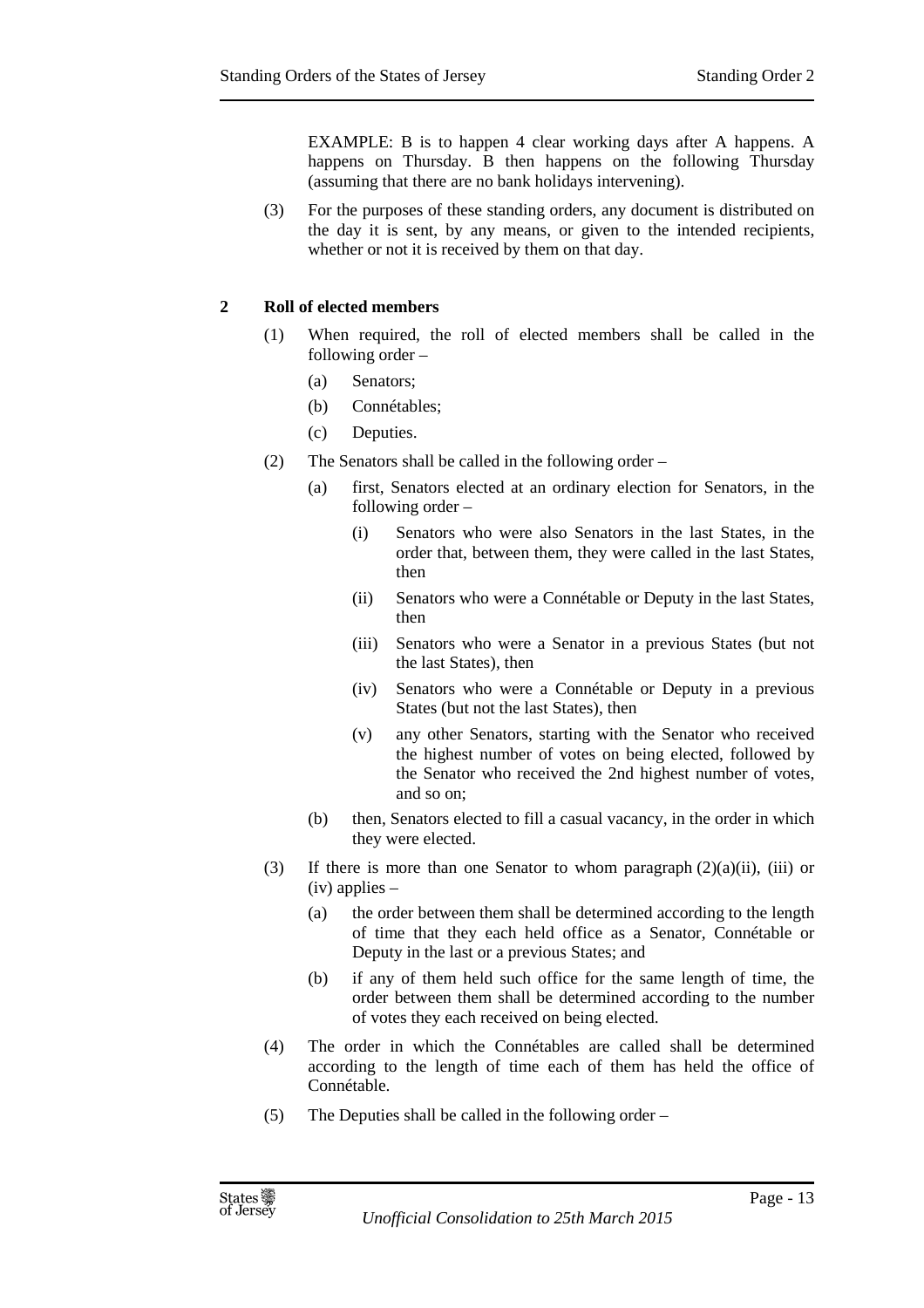- (a) first, Deputies elected at an ordinary election, in the following order –
	- (i) Deputies who were also a Deputy in the last States, in the order that, between them, they were called in the last States, then
	- (ii) Deputies who were a Senator or Connétable in the last States, then
	- (iii) Deputies who were a Deputy in a previous States (but not the last States), then
	- (iv) Deputies who were a Senator or Connétable in a previous States (but not the last States), then
	- (v) any other Deputies, starting with the Deputy whose returning officer is of the greatest seniority followed by the Deputy whose returning officer is of the 2nd greatest seniority, and so on, and, if 2 or more of them are returned by the same constituency, the order between them shall be determined according to the number of votes they each received on being elected;
- (b) then, Deputies elected to fill a casual vacancy, in the order in which they were elected.
- (6) If there is more than one Deputy to whom paragraph  $(5)(a)(ii)$ , (iii) or (iv) applies –
	- (a) the order between them shall be determined according to the length of time that they each held office as a Senator, Connétable or Deputy in the last or a previous States; and
	- (b) if any of them held such office for the same length of time, the order between them shall be determined according to the number of votes they each received on being elected.
- (7) If any 2 or more elected members nevertheless remain of equal place in the order, a member who has held an honorary public office in Jersey shall come before a member who has not and –
	- (a) if 2 or more of those members have held such office, the member who held such office for the longest period of time shall come first, and so on; and
	- (b) if 2 or more of those members have not held such office, the eldest shall come first, and so on.

## **PART 2**

## SESSIONS AND MEETINGS OF THE STATES

## **3 Sessions of the States**

- (1) There shall be 2 sessions of the States in each year during which they shall meet.
- (2) The 1st session shall start on the 3rd Tuesday in January and end no later than the last Tuesday in July.

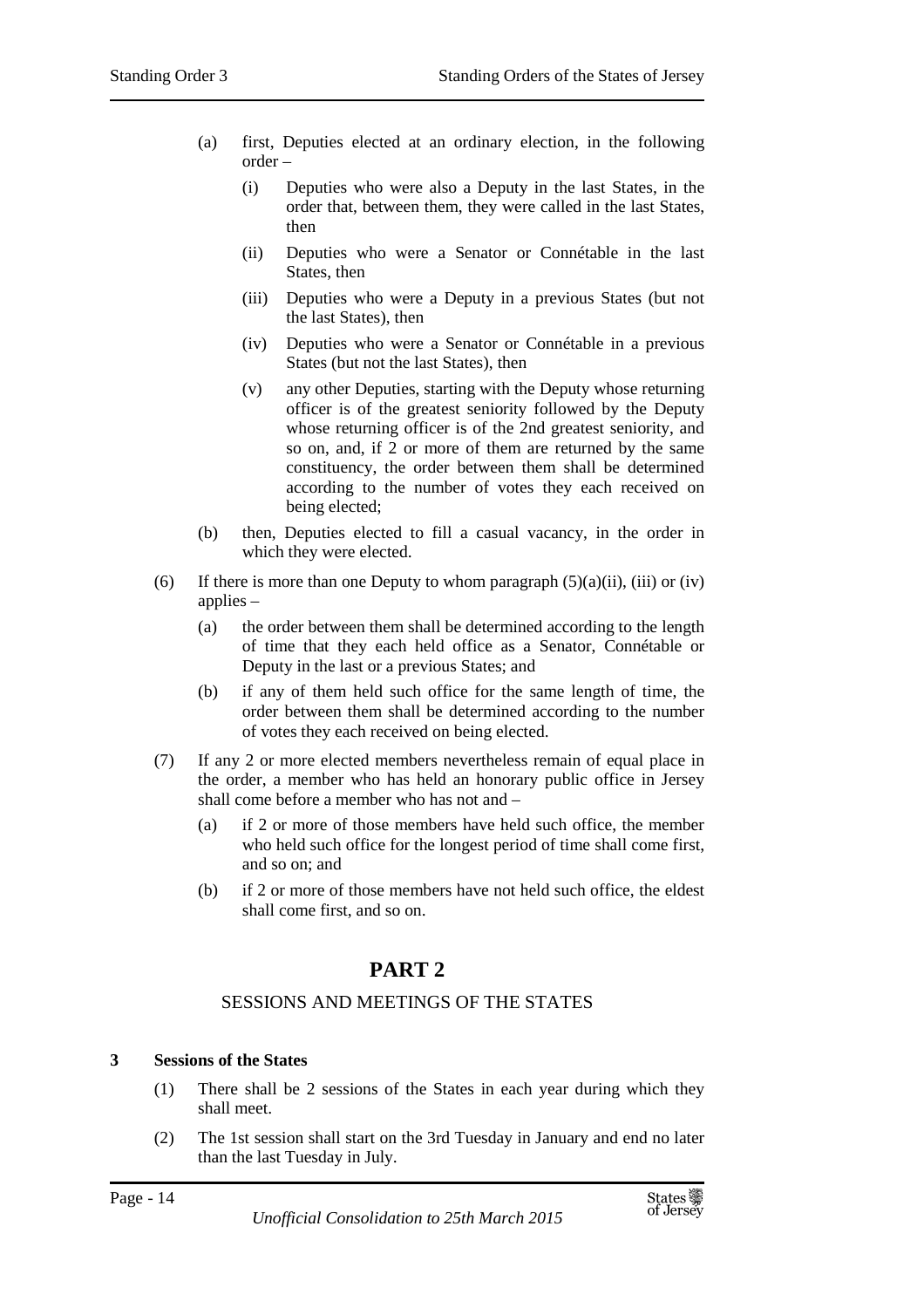(3) The 2nd session shall start on the 2nd Tuesday in September and end no later than the 3rd Tuesday in December.

#### **4 Planning days for meetings of the States**

- (1) The PPC shall, no later than the end of September in each year, present to the States a list of days for meetings of the States in the 1st and 2nd sessions in the following year.
- (2) Ordinarily, a meeting day is a Tuesday.
- (3) The list may include continuation days.

#### **5 Members may requisition additional meeting**

- (1) At least 7 elected members may requisition a meeting of the States by written notice signed by them and given to the Greffier.
- (2) The meeting must be for the purpose of considering the business set out in the requisition.
- (3) The Bailiff, as soon as practicable and after consultation with the chairman of the PPC, shall convene the meeting, which may be within or outside the session.

#### **6 Bailiff may convene additional meeting**

The Bailiff may convene a meeting for any specified purpose on any day, within or outside the session.

#### **7 Times when States shall not meet**

Except in the case of a meeting convened by the Bailiff (apart from a requisitioned meeting), the States shall not meet during any period of 21 days ending with an ordinary election for Senators or an ordinary election for Deputies.

## **PART 3**

## BUSINESS PREPARATORY TO MEETING OF STATES

*Matters of privileges or immunity* 

#### **8 Notice of intention to raise matter of privileges or immunity**

A member who wishes to raise, at a meeting, a matter which he or she believes to affect the privileges or immunity of the States shall, before the start of the meeting, inform the Bailiff, stating the facts to which he or she wishes to draw attention.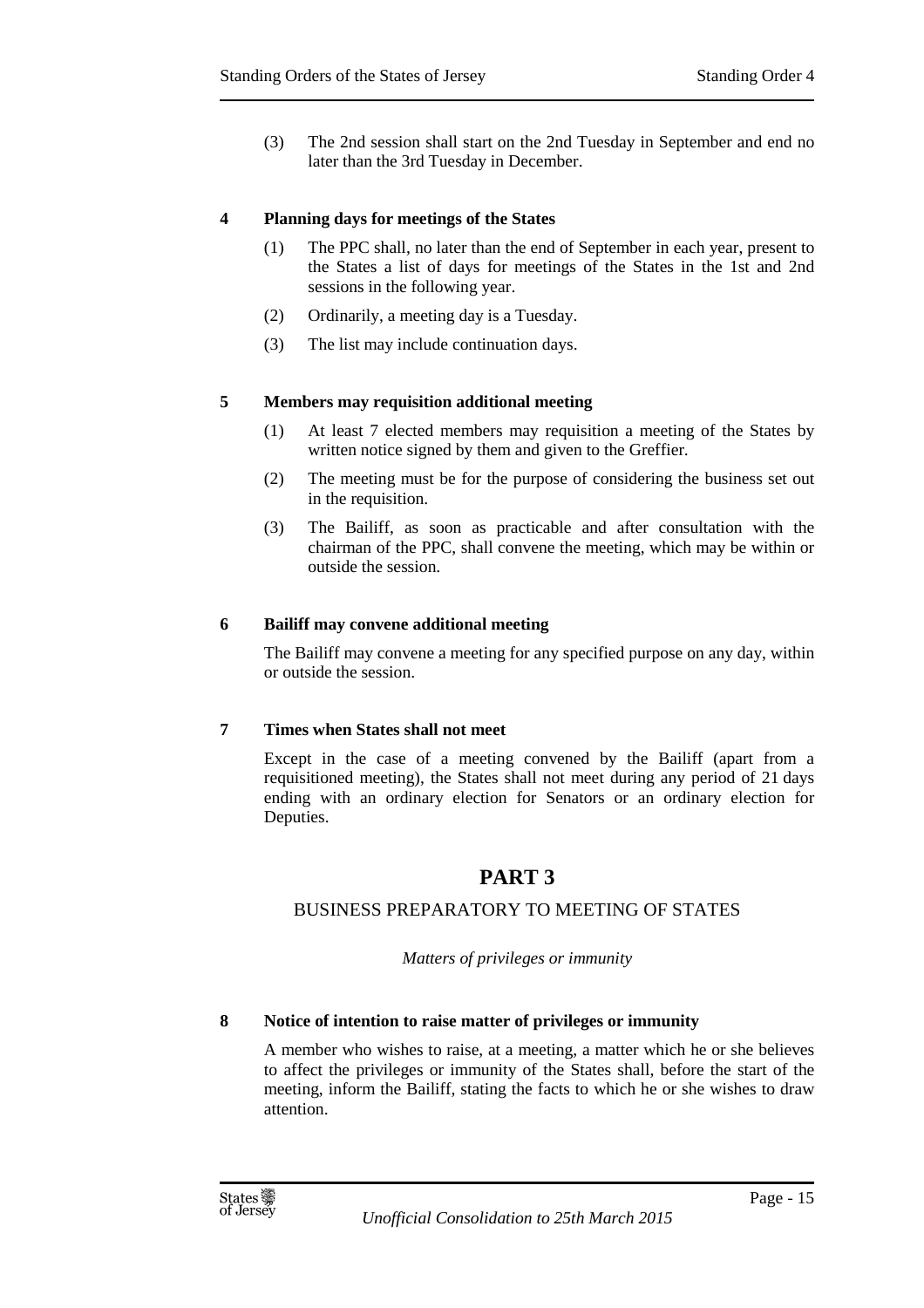#### *Questions*

#### **9 Who may ask, and be asked, a question**

- (1) Any member of the States may address a question to another member of the States upon a public matter for which the other member has an official responsibility.
- (2) A question relating to a function or matter for which the Council of Ministers is responsible shall be answered by the Chief Minister.
- (3) A question relating to a function or matter delegated to an Assistant Minister shall be answered by the Minister who delegated it or by the Assistant Minister.
- (4) A question relating to a matter for which a committee or panel has official responsibility shall be addressed to its chairman or president.
- (5) A question relating to a function or official responsibility which each Connétable has in his or her parish shall be addressed to the chairman of the Comité des Connétables.

#### **10 Contents of question**

- (1) A question shall relate to one issue only.
- (2) A question addressed to a member of the States upon a public matter for which the member has an official responsibility must either seek information on the matter or ask for official action with regard to it.
- (3) A question shall not be framed primarily so as to convey information rather than seek it, or to convey a particular point of view.
- (4) A question shall not contain arguments, inferences, imputations, allegations or opinions.
- (5) A question shall not contain statements of fact or the names of persons, unless they are necessary to render the question intelligible and can be authenticated by the questioner.
- (6) A question shall not seek
	- (a) an answer to a hypothetical proposition;
	- (b) an expression of opinion;
	- (c) information which is already in the public domain;
	- (d) information about a matter which is of its nature secret.
- (7) A question shall not ask whether any statement in the media or made by any individual who is not a member of the States is accurate.
- (8) A question shall not raise an issue which, in the current session, has been decided by the States, fully answered, or to which an answer has been refused.
- (9) A question shall not refer to the proceedings of a committee of inquiry unless the committee has made its final report to the States.

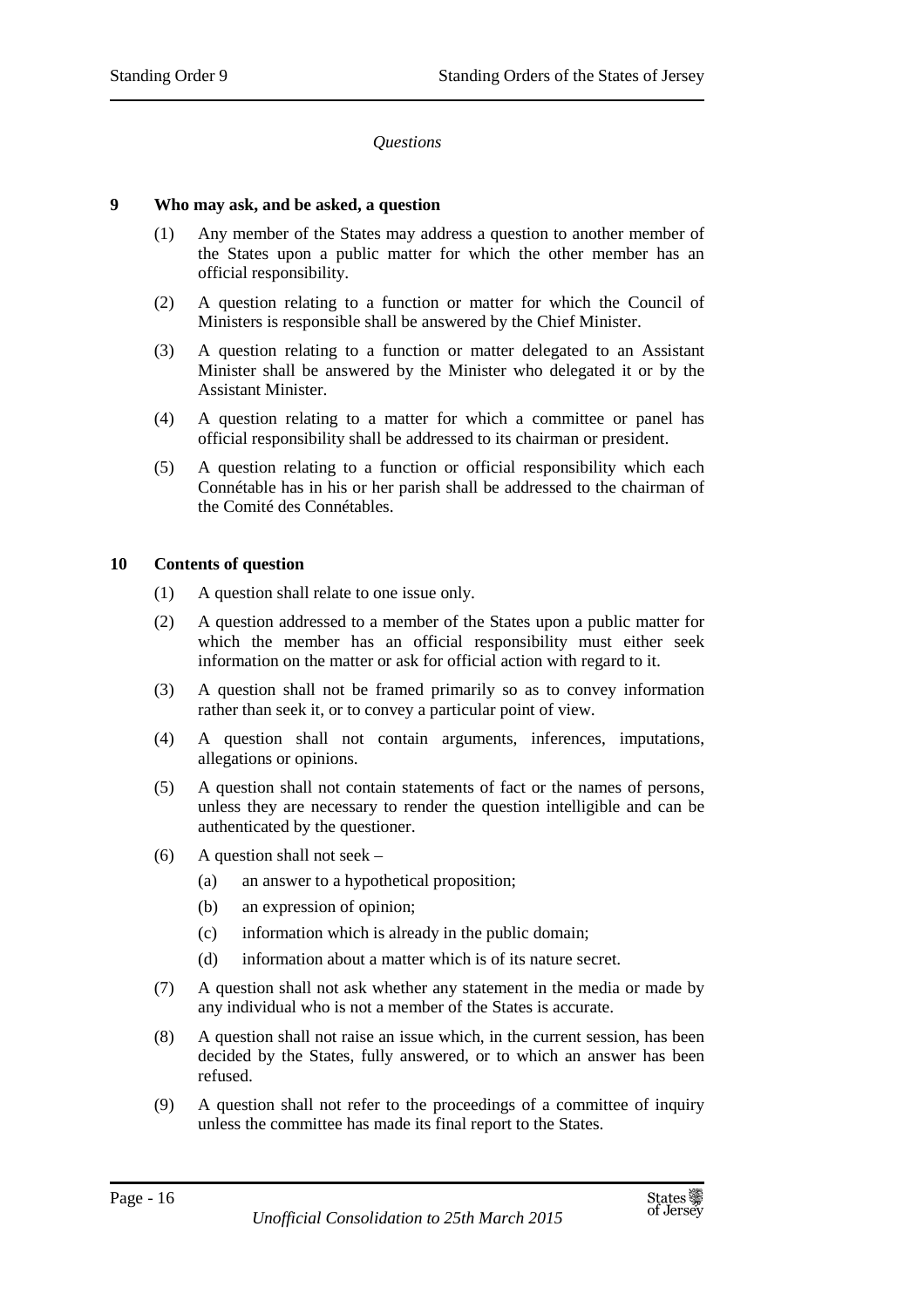(10) A question shall not refer to a case pending in a court of law in such a way as might prejudice the case.

#### *Submission of questions*

#### **11 Submission of question to be answered in writing**

- (1) This standing order applies to a question which the questioner wishes to have answered by the tabling in a meeting of a written reply.
- (1A) A question must not exceed 200 words in length. 7
- (1B) A questioner cannot submit more than 5 questions to which replies are to be tabled at one meeting.<sup>8</sup>
- (2) The questioner must give the written question to the Greffier not less than 5 clear working days before the meeting day on which the questioner wishes the reply to be tabled.
- (3) A question given to the Greffier after 9.30 a.m. on any day shall be taken to be given to the Greffier on the following day.

EXAMPLE: A member who wishes a reply to be tabled to his or her question at a meeting which commences on a Tuesday must give the question to the Greffier no later than 9.30 a.m. on Monday in the preceding week (assuming that there are no public or bank holidays intervening).

- (4) The Greffier shall refer the question to the Bailiff.
- (5) The Bailiff shall approve the question if he or she is of the opinion that it does not contravene standing orders.
- (6) If the Bailiff is of the opinion that the question contravenes standing orders he or she shall –
	- (a) alter the question, with the agreement of the questioner, so that it does not contravene standing orders, then approve it; or
	- (b) direct that the questioner be informed that the question is out of order.
- (7) When a question has been approved, the Greffier shall, as soon as practicable, forward a copy of the question to the member to whom it is addressed.

#### **12 Written reply to question**

The member to whom a question is addressed which is to be answered by the tabling of a written reply shall give the reply to the Greffier before the commencement of the meeting at which the reply is to be tabled.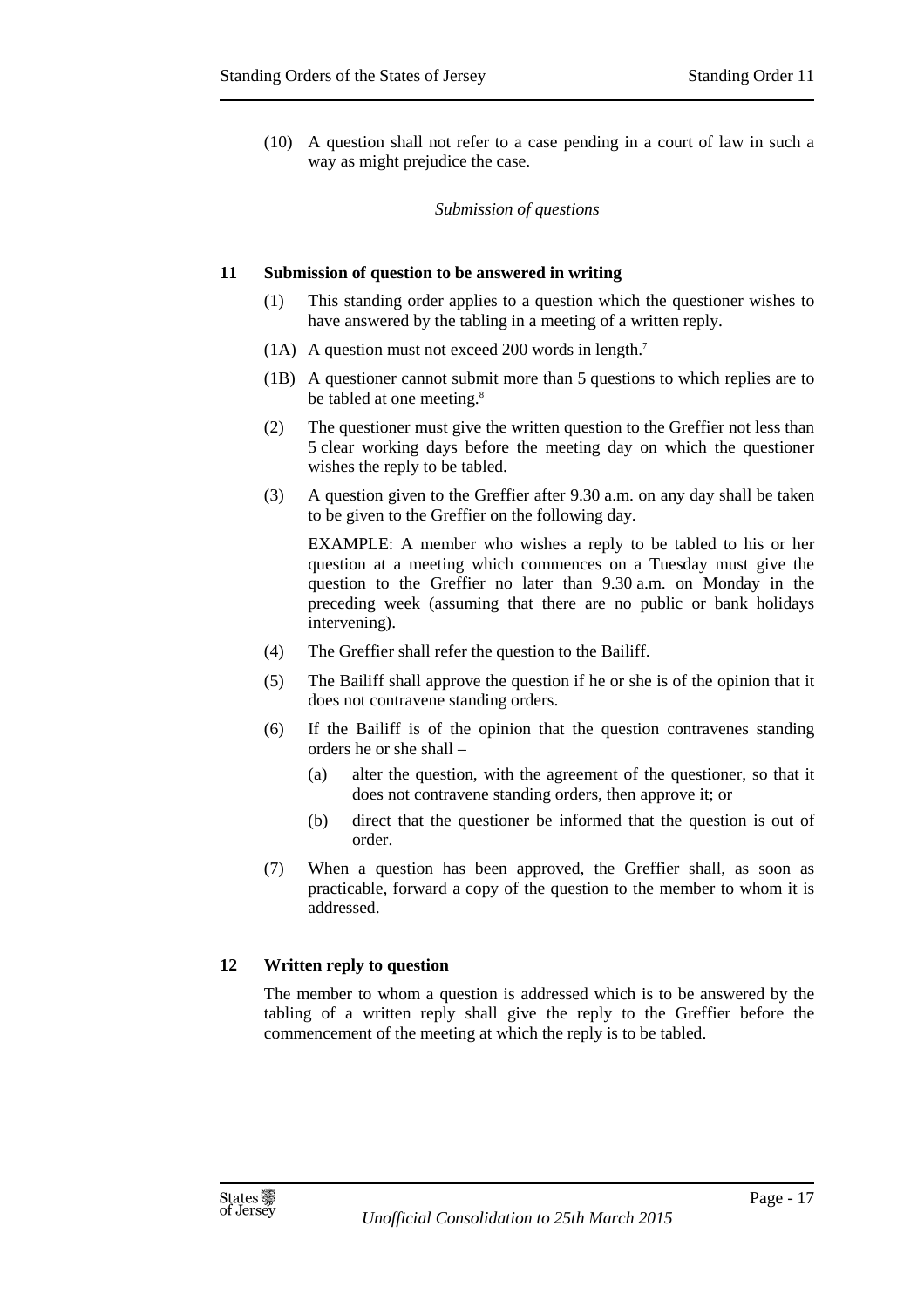#### **13 Submission of question to be answered orally**

- (1) This standing order applies to a question which the questioner wishes to have answered orally during a meeting during the 2 hours allowed for questions with notice.<sup>9</sup>
- (2) The question must not exceed 70 words in length.
- (3) The questioner must give notice of the question, in writing, to the Greffier not less than 2 clear working days before the meeting day.
- (3A) A questioner may, when giving notice of a question, indicate that the questioner wishes to have the question answered by the member to whom it is addressed, and not by any other member on behalf of the member to whom it is addressed.<sup>10</sup>
- (4) A notice given to the Greffier after noon on any day shall be taken to be given to the Greffier on the following day.

EXAMPLE: A member who wishes his or her question to be answered at a meeting which commences on a Tuesday must give the question to the Greffier no later than noon on Thursday in the preceding week (assuming that there are no public or bank holidays intervening).

- (5) A questioner cannot give notice of more than 2 questions to be answered at a meeting.
- (5A) A questioner may, when giving notice of a second question, indicate that one question is to take priority over the other question.<sup>11</sup>
- (6) The Bailiff shall approve a question if he or she is of the opinion that it does not contravene standing orders.<sup>12</sup>
- (7) If the Bailiff is of the opinion that a question contravenes standing orders he or she shall –
	- (a) alter the question, with the agreement of the questioner, so that it does not contravene standing orders, then approve it; or
	- (b) direct that the questioner be informed that the question is out of order.<sup>13</sup>
- (8) When a question has been approved, the Greffier shall, as soon as practicable –
	- (a) forward a copy of the question to the member to whom it is addressed; and
	- (b) inform the member if the questioner has indicated that the questioner wishes the member to answer the question himself or herself<sup>14</sup>

#### **14 Determination of order in which questions with notice are to be answered orally**

- (1) If, after the Bailiff has approved the questions of which notice has been given or ruled them out of order –
	- (a) there remain 2 or more of any of the following questions to be answered orally at the meeting –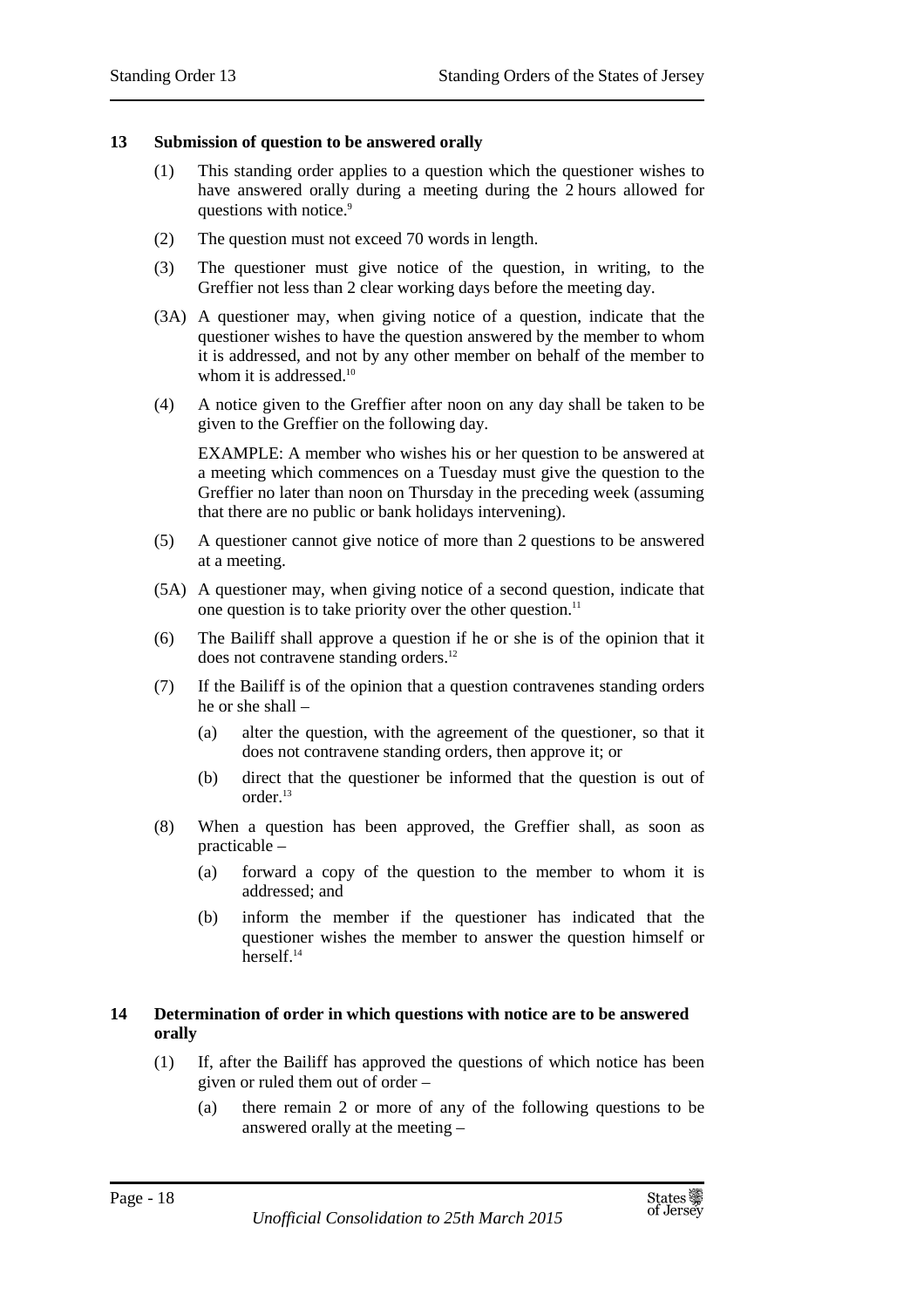- (i) a question by a questioner who has given notice of one question only,
- (ii) a question which the questioner has indicated under standing order 13(5A) is to take priority over the questioner's other question, and
- (iii) a question listed or submitted first by a questioner who has given notice of 2 questions and has not given an indication of priority under standing order 13(5A),

the Greffier shall, in the presence of another person, draw lots to determine the order in which such questions are to be answered at the meeting during the 2 hours allowed;

- (b) there remain 2 or more questions to be answered orally at the meeting, such questions not falling within any of the descriptions of question in paragraph  $(1)(a)(i)$  to (iii), the Greffier shall, in the presence of another person, draw lots to determine the order in which such questions are to be answered at the meeting during the 2 hours allowed.<sup>15</sup>
- (1A) Subject to the Bailiff's discretion under paragraph (3), any question to be answered orally at the meeting falling within any of the descriptions of question in paragraph  $(1)(a)(i)$  to (iii) shall be answered before any question to be answered orally at the meeting not falling within such description.<sup>16</sup>
- (2) A questioner may, no later than 5 p.m. on the working day preceding the meeting day, apply to the Bailiff to request that the question be moved to another place in the order.
- (3) The Bailiff, if he or she is of the opinion that the request is justified, shall indicate where the question shall be moved in the order.

## **15 Urgent oral question**

- (1) A member may, not less than 30 minutes before a meeting commences, seek the leave of the Bailiff to ask a question at the meeting.
- (1A) A member may, when seeking the leave of the Bailiff, indicate that the member wishes to have the question answered by the member to whom it is addressed, and not by any other member on behalf of the member to whom it is addressed.<sup>17</sup>
- (2) The Bailiff may only grant leave if
	- (a) in his or her opinion, the question is of an urgent character and relates to a matter of public importance; and
	- (b) he or she approves the question.
- (3) The Bailiff shall approve the question if he or she is of the opinion that it does not contravene standing orders.
- (4) If the Bailiff is of the opinion that the question contravenes standing orders he or she shall –
	- (a) alter the question, with the agreement of the questioner, so that it does not contravene standing orders, then approve it; or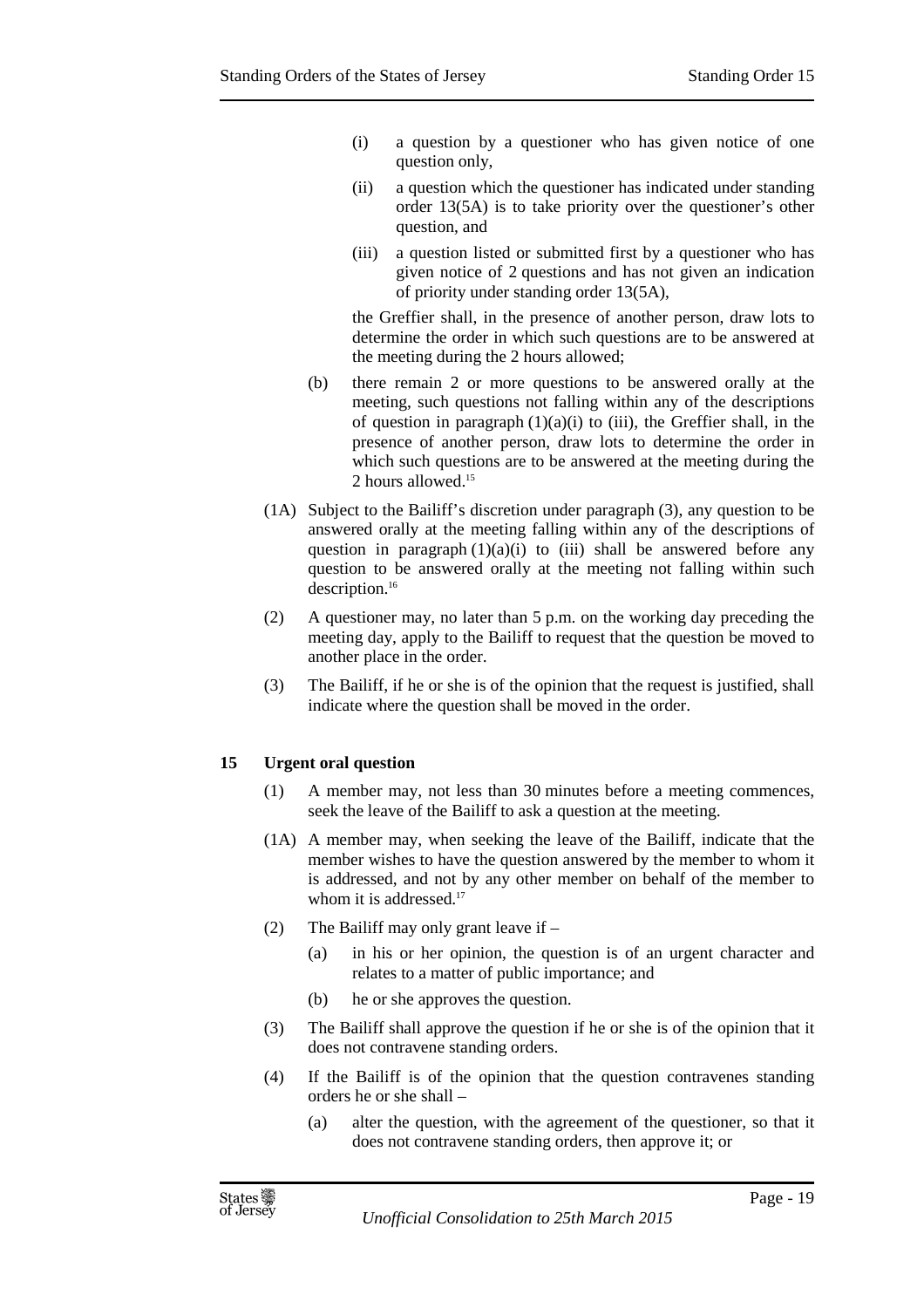- (b) direct that the questioner be informed that the question is out of order.
- (5) The question shall be asked and answered during the meeting at a time other than during the times allowed for questions with notice and questions without notice.
- (6) When a question has been approved, the Greffier shall, as soon as practicable –
	- (a) forward a copy of the question to the member to whom it is addressed; and
	- (b) inform the member if the questioner has indicated that the questioner wishes the member to answer the question himself or herself<sup>18</sup>

*Statements* 

#### **16 Seeking leave to make personal statement**

- (1) A member of the States who wishes to make a statement during a meeting to explain a matter of a personal nature shall seek the leave of the Bailiff no later than 5 p.m. on the working day preceding the day the statement is to be made.
- (2) The content of the statement must be personal in nature.
- (3) The Bailiff may grant a member of the States leave to make a statement although the member has not given the requisite notice if the Bailiff is satisfied that the nature of the statement is such that it is urgent.

#### **17 Notice of intention to make statement on a matter of official responsibility**

- (1) The following office holders may make a statement during a meeting on any matter for which he or she has responsibility as holder of the office –
	- (a) any Minister;
	- (b) the chairman of the PPC;
	- (c) the chairman of the PAC;
	- (d) a chairman of a scrutiny panel or of a sub-panel of a scrutiny panel;
	- (e) the president of the chairmen's committee;
	- (ea) a chairman of a review panel;
	- (f) the chairman of a committee of inquiry, if he or she is a member of the States;
	- (g) the chairman or president of any other committee or panel established by standing orders;
	- (h) the chairman of the Comité des Connétables.<sup>19</sup>
- (2) Any member of the States may make a statement during a meeting on a public matter for which the member has an official responsibility.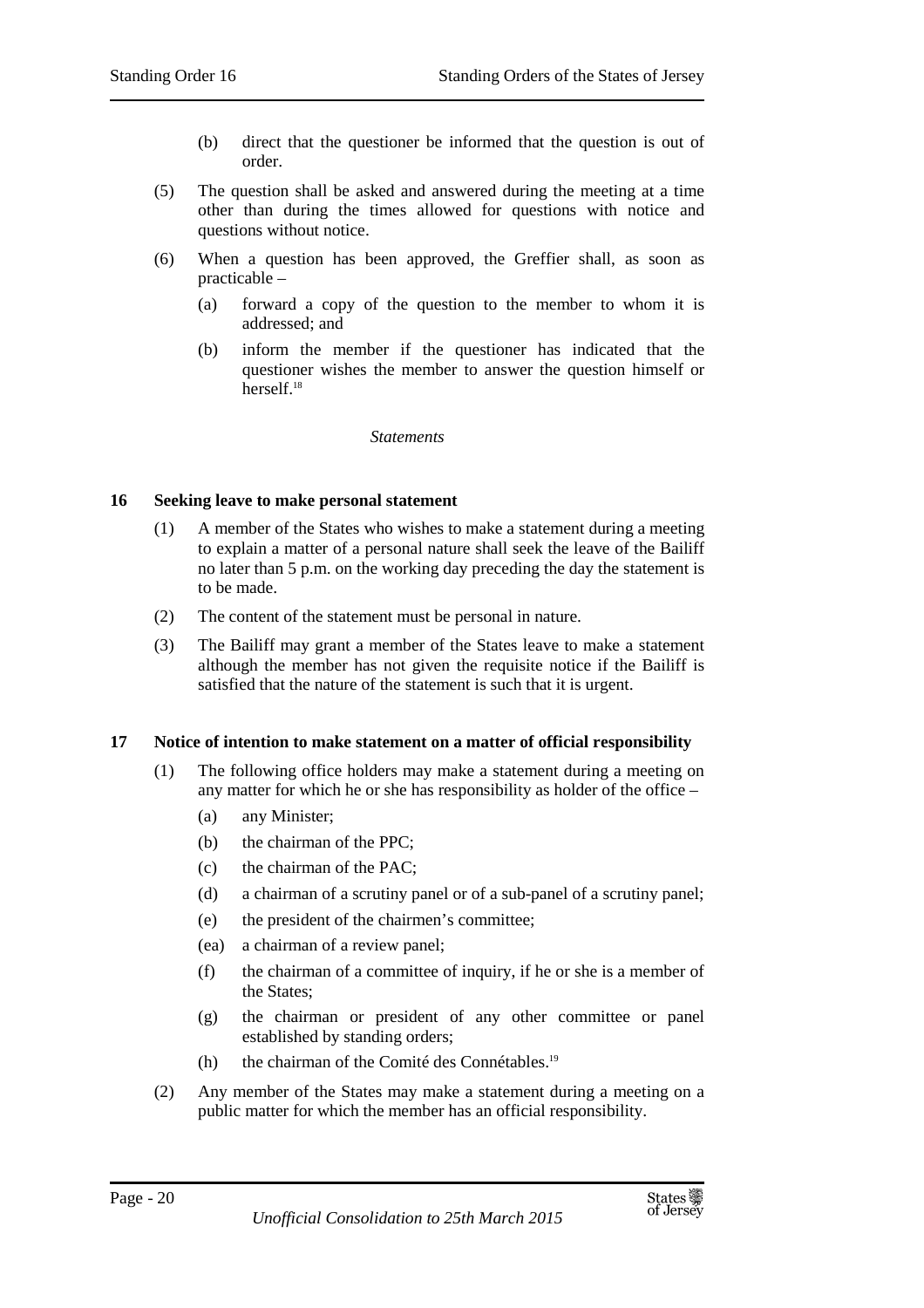- (3) A person wishing to make a statement on a matter of official responsibility during a meeting shall give notice of his or her intention to the Greffier no later than 5 p.m. on the working day preceding the day the statement is to be made.
- (4) A chairman or president of a committee or panel or the Comité must obtain the approval of the committee or panel or the Comité, as the case may be, to the content of the statement.
- (5) The Bailiff may grant a person leave to make a statement on a matter of official responsibility during a meeting, although the person has not given the requisite notice to the Greffier, if the Bailiff is satisfied that the statement relates to an urgent matter of public importance.

#### *Propositions*

#### **18 Propositions must be lodged**

Every proposition must be lodged, unless it is –

- (a) a matter that, under standing orders, may be proposed without notice; or
- (b) a proposal to debate a proposition at the present meeting.

#### **19 Who can lodge a proposition**

A proposition may be lodged by –

- (a) a member of the States, in his or her own right;
- (b) the Council of Ministers;
- (c) any Minister;
- (d) the PPC;
- (e) the PAC;
- (f) a scrutiny panel;
- (g) the chairmen's committee;
- (h) any other committee or panel established by standing orders (apart from a committee of inquiry);
- (i) the Comité des Connétables;
- $(i)$  the States Employment Board.<sup>20</sup>

#### **19A Prohibition on lodging before ordinary election<sup>21</sup>**

A proposition may not be lodged during any period of 21 days ending with an ordinary election unless, in the opinion of the Bailiff, the proposition relates to a matter of such urgency and public importance that its lodging should not be delayed.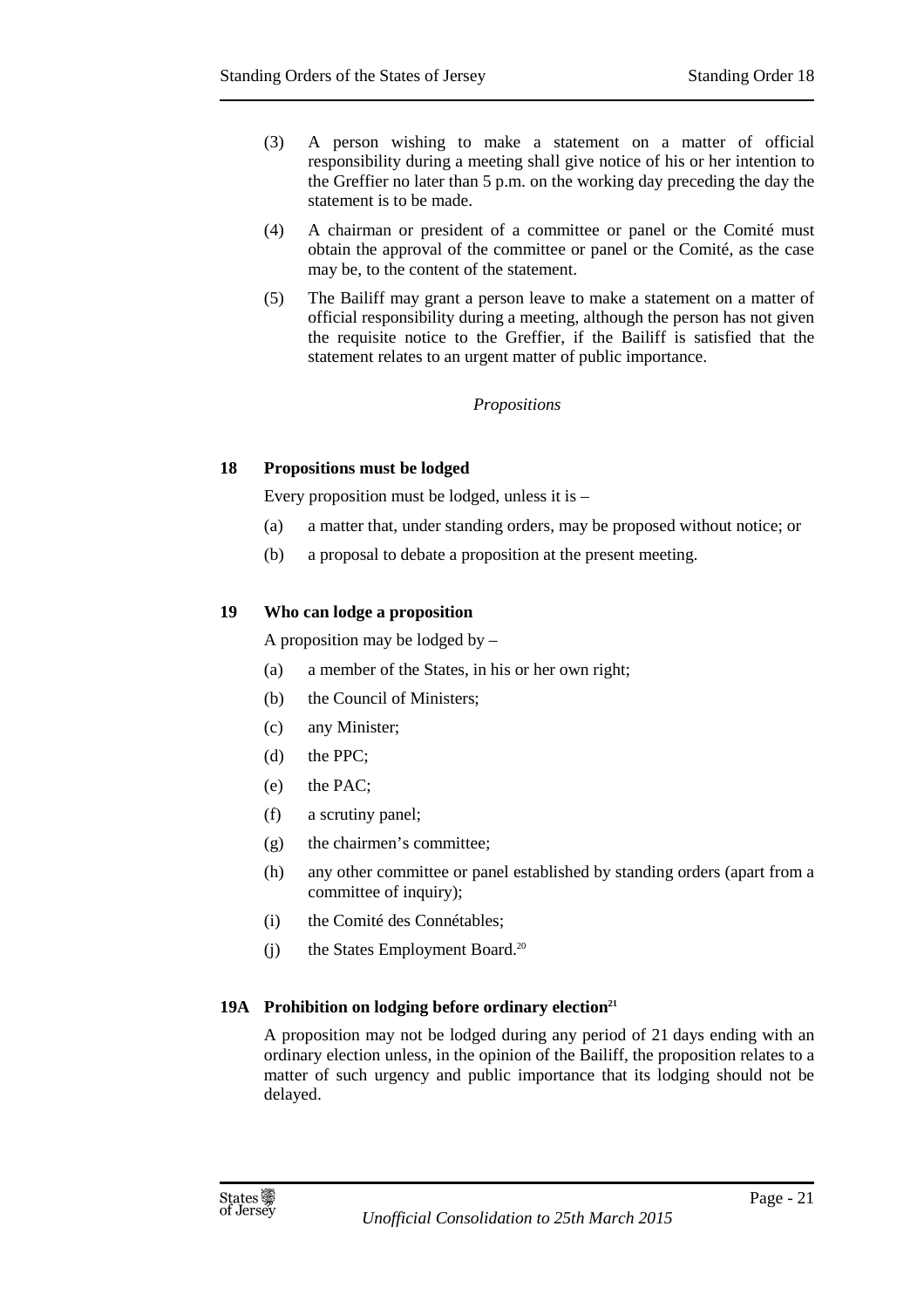#### **20 Content of proposition**

- (1) A proposition to amend another proposition
	- (a) must relate to the proposition that it would amend;
	- (b) must not wholly negate the proposition that it would amend; and
	- (c) must alter substantively the effect of the proposition that it would amend.
- (2) A proposition to suspend a standing order must be for its suspension only for a specified purpose or in relation to a specified matter.
- (3) A proposition cannot be in the same or substantially the same terms as a proposition which the States have previously debated and voted upon, unless at least 3 months have elapsed since that vote.

#### **21 How a proposition is lodged**

- (1) A member of the States or a body wishing to lodge a proposition shall give a draft of it to the Greffier.
- (2) The draft must be accompanied by the proposer's statement of whether the proposition, if adopted, would have any implications for the financial or manpower resources of the States or any administration of the States and, if there are such implications –
	- (a) set out the proposer's estimate of those implications; and
	- (b) explain
		- (i) how the proposer has calculated his or her estimate of those implications, and
		- (ii) how, when and from where, in the proposer's opinion, they could be sourced.<sup>22</sup>
- (3) The proposer may request information from any Minister responsible for the resources in question and a Minister shall, when so requested, ensure that the proposer is provided with complete and accurate information sufficient to enable the proposer to prepare the statement.
- (4) The draft may be accompanied by a report setting out why the proposer considers that the proposition should be adopted.
- (5) The Greffier shall review the draft proposition and, if he or she considers necessary, advise on its wording.
- (6) The Greffier shall then submit the draft proposition to the Bailiff.
- (7) The Bailiff shall
	- (a) approve the draft proposition without alteration;
	- (b) subject to the agreement of the proposer, approve the draft proposition with such alterations as he or she considers necessary; or
	- (c) rule the draft proposition out of order and direct that the proposer be informed of the reasons for his or her decision.

NOTE: Article 16 of the Human Rights (Jersey) Law 2000<sup>23</sup> requires a Minister who lodges a draft Law to make and publish a statement as to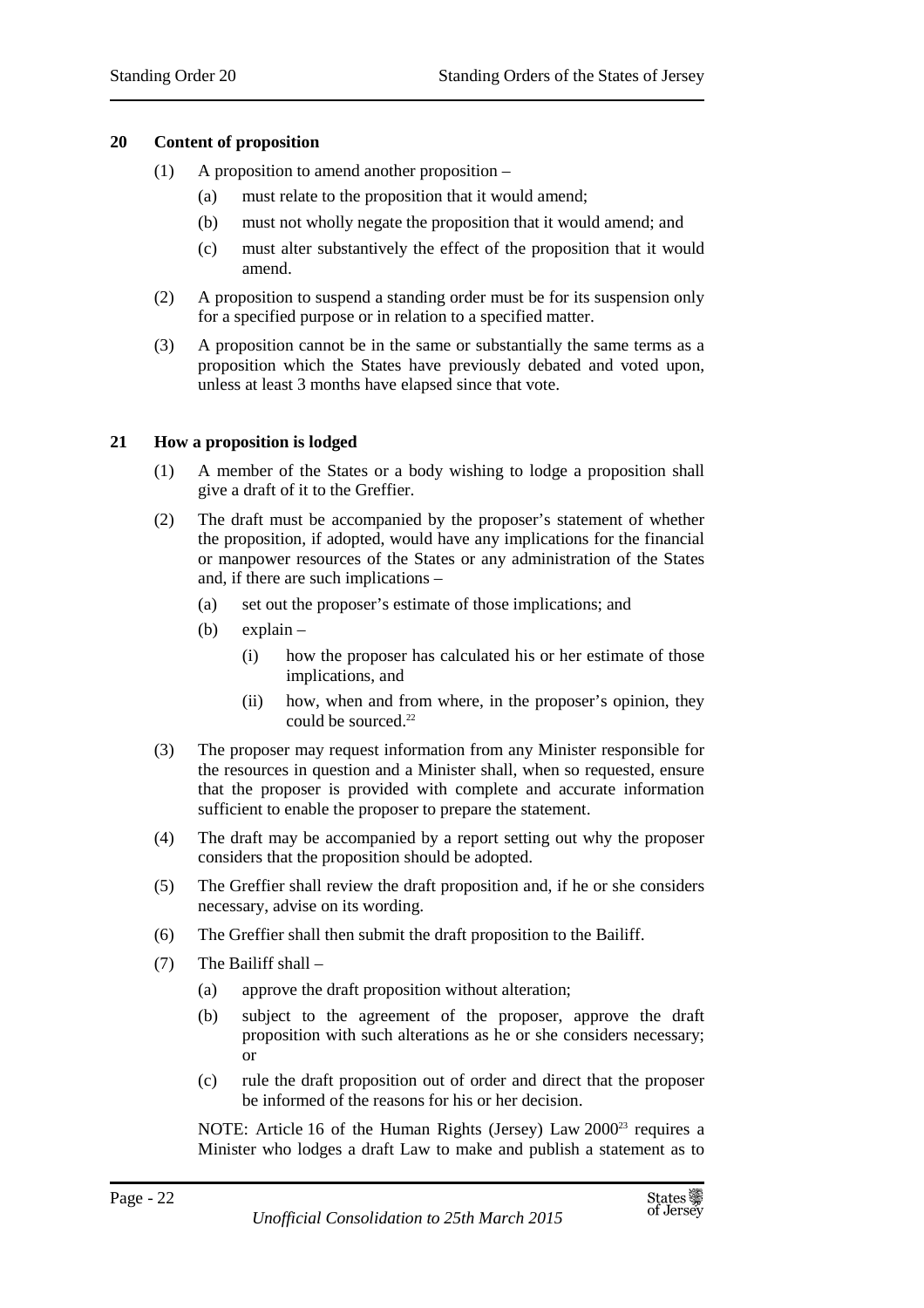the compatibility of the draft Law with the European Convention on Human Rights before the 2nd reading of the draft Law.

## **1A Additional requirements for proposition to suspend member<sup>24</sup>**

- (1) A proposition that a member of the States be suspended as a sanction for certain actions of that member may be lodged by the PPC.
- (2) A proposition that a member of the States be suspended as a sanction for certain actions of that member may only be lodged by a member or members other than the PPC if –
	- (a) the PPC has considered whether, and decided not, to lodge such a proposition in respect of the member of the States and the actions in question; and
	- (b) the proposition is signed by 6 members of the States.
- (3) A proposition that a member of the States be suspended, whether lodged by the PPC or any other member or members of the States, must propose the duration of the suspension.

#### **21B Additional requirement for proposition for the censure of any person or**   $\bf{body}^{25}$

A proposition that the States censure any person or body of persons cannot be lodged unless it is –

- (a) signed by at least 3 members of the States, in addition to the proposer; and
- (b) accompanied by a report setting out why the proposer considers that it should be adopted.

## **22 Additional requirement for proposition of no confidence**

A proposition that the States have no confidence in any person or body of persons cannot be lodged unless it is –

- (a) signed by at least 3 members of the States, in addition to the proposer; and
- (b) accompanied by a report setting out why the proposer considers that it should be adopted.<sup>26</sup>

## **23 Additional requirement for proposition to rescind earlier decision**

A proposition that the States rescind an earlier decision to adopt a proposition cannot be lodged unless it is –

- (a) signed by at least 3 members of the States, in addition to the proposer; and
- (b) accompanied by a report setting out why the proposer considers that the proposition should be adopted.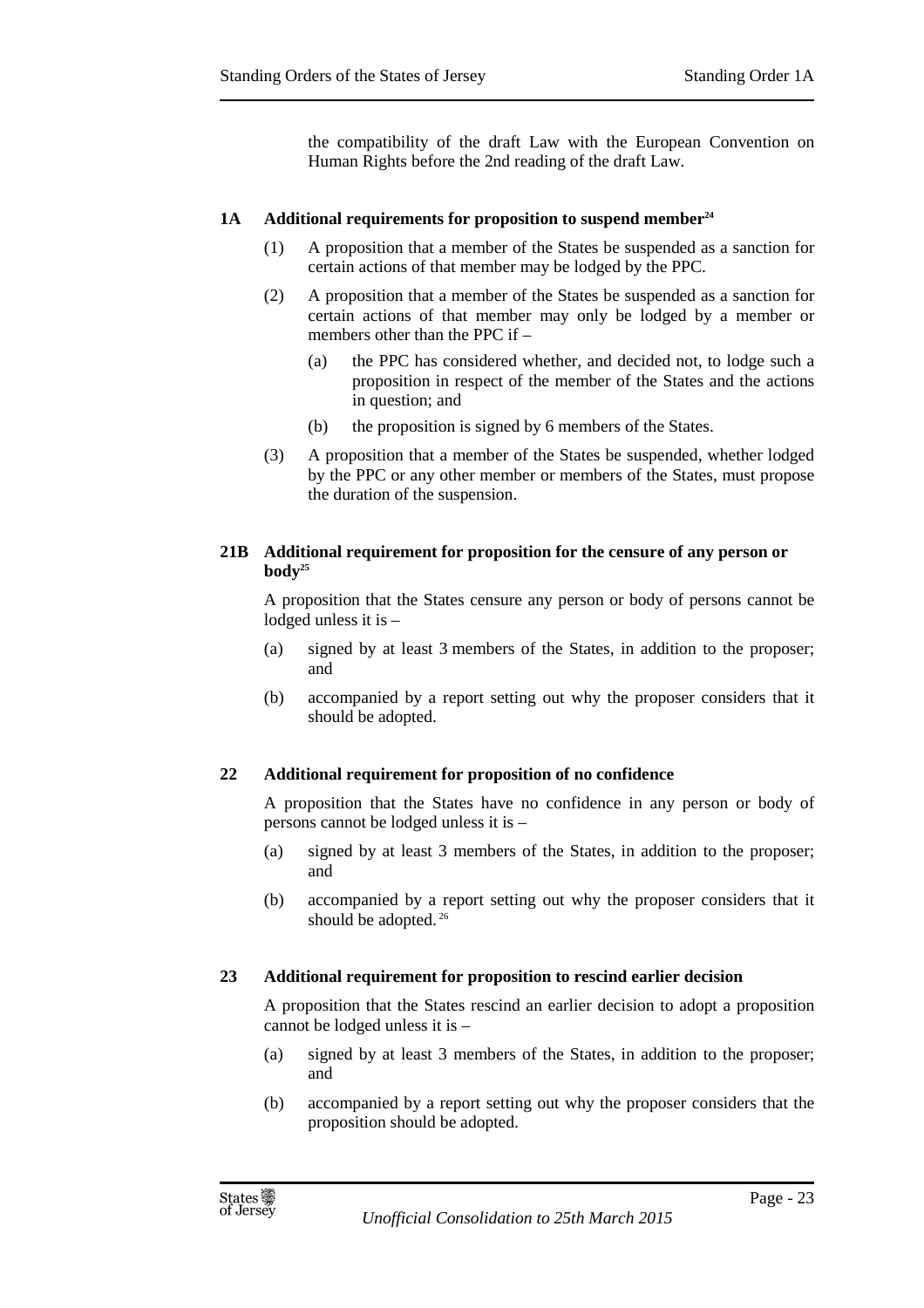#### **24 Additional requirement for amending proposition**

A proposition which a member of the States wishes to lodge in his or her own right, and which is to amend a proposition lodged by a body of which he or she is a member, cannot be lodged unless he or she has informed the body of his or her wish to lodge it.

#### **25 Day a proposition is lodged**

- (1) If a draft proposition is approved, the Greffier shall ask the proposer when he or she wishes to lodge it.
- (2) If the proposer wishes to lodge the proposition as soon as possible, the Greffier shall distribute it to members of the States as soon as possible and –
	- (a) if the proposition is distributed during a meeting, it is lodged on the day it is distributed;
	- (b) if the proposition is not distributed during a meeting, it is lodged on the working day after the day on which it is distributed.
- (3) In any other case
	- (a) the proposer, having taken into consideration the requirements for distribution of the proposition, shall inform the Greffier of the working day on which he or she wishes to lodge it; and
	- (b) the Greffier shall distribute the proposition to members of the States no later than the day before the working day it is lodged.
- (4) The Greffier is not required to distribute a proposition on a day which is not a working day.

#### **26 Minimum lodging period**

- (1) A proposition cannot be debated during a meeting unless the minimum lodging period applicable to it (if any) has expired before the meeting day.
- (2) The lodging period commences on the day the proposition is lodged.
- (3) A minimum lodging period of 2 weeks applies to the following propositions –
	- (a) a proposition lodged by the Chief Minister under Article 21(5) of the Law for dismissal of a Minister;
	- (b) a proposition that the States have no confidence in any person or body;
	- (c) a proposition for the censure of any person or body;
	- (d) a proposition that a member of the States be suspended from the service of the States or expelled from the States;
	- (e) a proposition for the annulment of an Order;
	- (f) a proposition opposing a land transaction to which standing order  $168(3)$  applies.<sup>27</sup>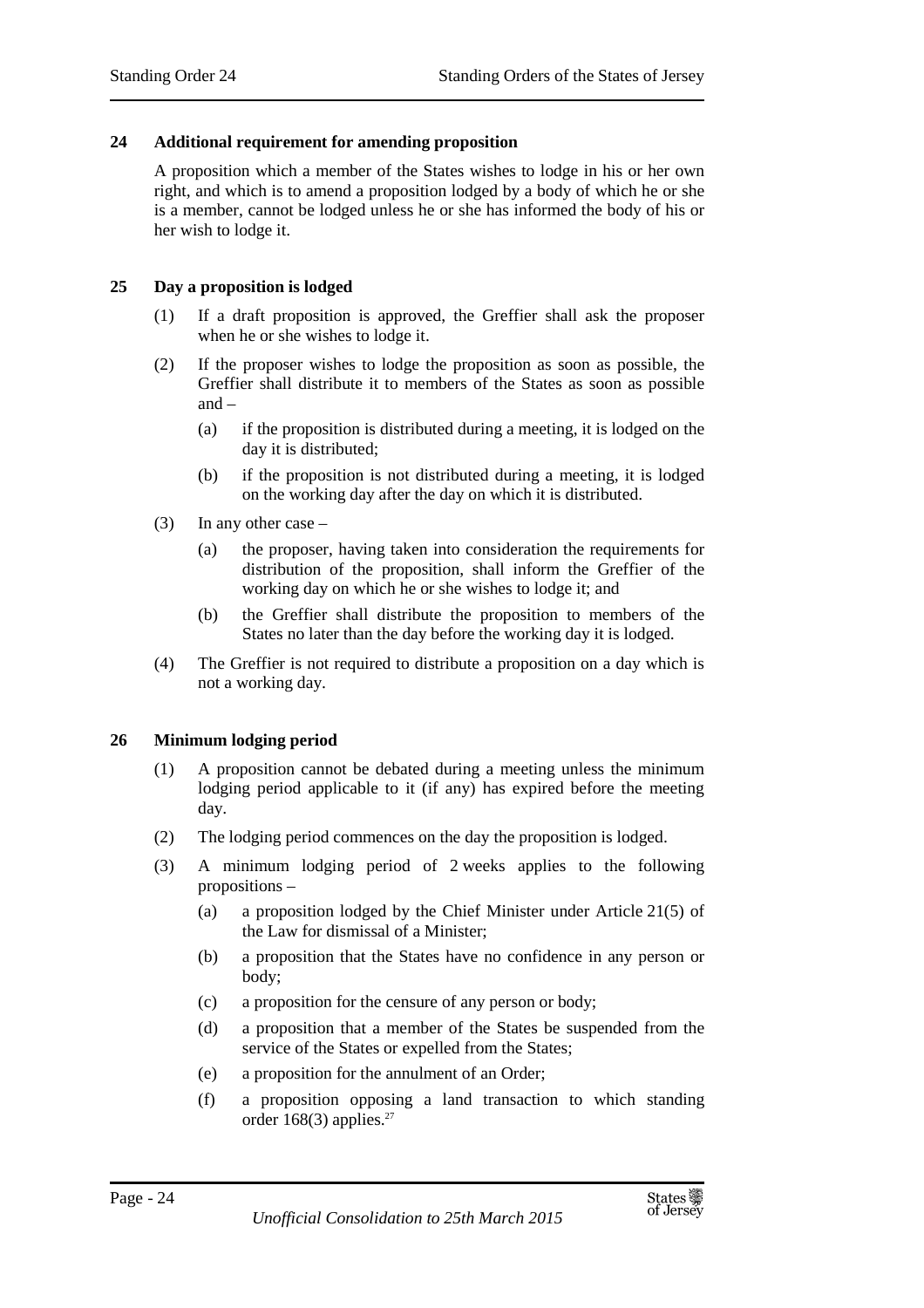- (3A) A minimum lodging period of 4 weeks applies to the following propositions –
	- (a) a proposition for the appointment of any person to any tribunal or to any public body or office;
	- (b) a draft legislative Act or draft standing orders;
	- (c) a proposition lodged by a member of the States in his or her own right and to which neither paragraph  $(3)$  or  $(4)$  applies.<sup>28</sup>
- (4) A minimum lodging period of 6 weeks applies to the following propositions –
	- (a) a draft Law or draft Regulations;
	- (b) a proposition lodged by
		- (i) the Council of Ministers,
		- (ii) a Minister,
		- (iii) the PPC,
		- (iv) the PAC,
		- (v) the chairmen's committee,
		- (vi) a scrutiny panel,
		- (vii) any other committee or panel established by standing orders,
		- (viii) the Comité des Connétables, or
		- (ix) the States Employment Board,

and to which none of paragraphs (3), (3A), (4AA) and (4A) applies.<sup>29</sup>

- $(AAA)$  A minimum lodging period of 8 weeks applies to a draft budget.<sup>30</sup>
- (4A) A minimum lodging period of 12 weeks applies to a draft medium term financial plan.<sup>31</sup>
- (5) The minimum lodging periods applicable to proposals to amend a proposition are as follows –
	- (a) in relation to a proposition with a minimum lodging period of 2 or 4 weeks –
		- (i) for an amendment, 1 week,
		- (ii) for an amendment to an amendment, 4 days;
	- (b) in relation to a proposition with a minimum lodging period of 6, 8 or 12 weeks –
		- (i) for an amendment, 2 weeks,
		- (ii) for an amendment to an amendment,  $1$  week.<sup>32</sup>
- (6) There is no minimum lodging period applicable to a proposition relating to any action or a remedy sought in a petition.
- (7) The States may reduce a minimum lodging period for a proposition if they are of the opinion that it is in the public interest to do so.<sup>33</sup>
- (7A) The States may reduce the minimum lodging period in the case of a proposition lodged by the Council of Ministers, under Article 9 of the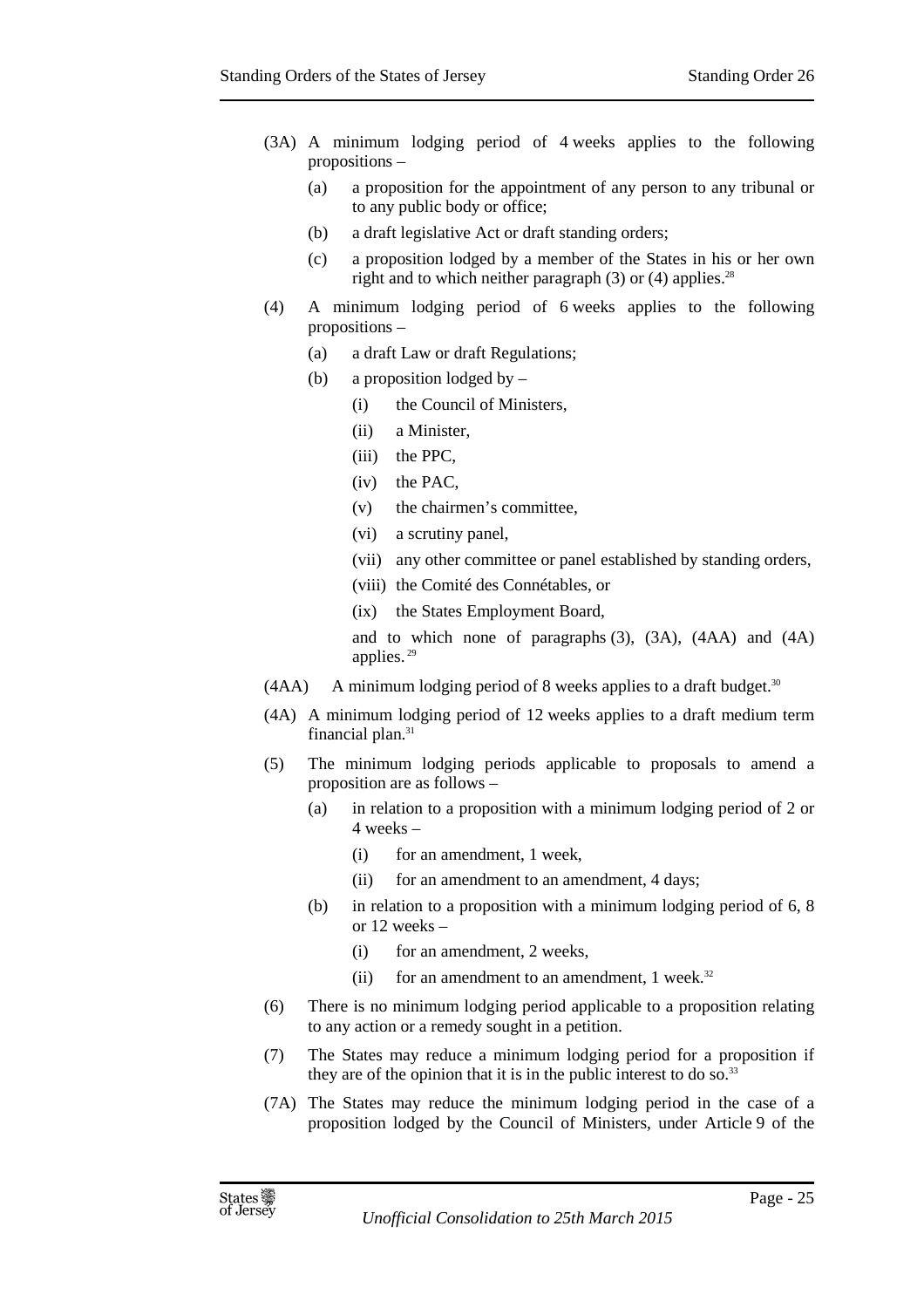Public Finances Law, for the amendment of a medium term financial plan.<sup>34</sup>

- (8) The States may also reduce a minimum lodging period in the case of a proposition to amend another proposition if they are of the opinion that, if adopted, the amendment would not make any significant change.
- (9) In paragraphs (3) to (5), "proposition" does not include a proposal to amend any proposition.
- 35

## **27 Referral of proposition to Minister or committee upon lodging<sup>36</sup>**

- (1) The Greffier shall refer a proposition lodged by a member of the States in his or her own right to the relevant Minister or committee in order that the Minister or committee may decide whether to report upon it.
- (2) Any other proposition shall, at the request of the proposer, be referred by the Greffier to the relevant Minister or committee in order that the Minister or committee may decide whether to report upon it.

#### **28 Listing for debate of an amendment**

A proposition which is an amendment, if lodged for the minimum lodging period applicable to it, shall be listed for debate at the same meeting as the proposition that it would amend.

#### **29 Relisting for debate of propositions not debated by close of meeting**

A proposition listed for debate at a meeting but not debated before the meeting closes shall, unless the States decide otherwise, be listed for debate at the next meeting.

#### **30 Planning arrangement of public business for meetings**

- (1) A proposer, when lodging a proposition, shall agree with the Greffier the meeting for which, after the expiry of the minimum lodging period applicable to the proposition, the proposition will be listed for debate.
- (2) The proposer may, at any time before the debate on his or her proposition commences, inform the Greffier that he or she wishes the proposition to be listed for debate at a different meeting and shall agree with the Greffier the meeting for which the proposition shall be listed.
- (3) In reaching an agreement, the proposer and Greffier shall have regard to the expected volume of business for meetings, the expected duration of meetings and the need to comply with any requirements of standing orders.
- (4) The foregoing paragraphs also apply to listing the resumption of the debate on a proposition at a meeting.
- (5) If, at any time, it appears to the Greffier that the volume of business for a meeting exceeds the expected duration of the meeting the Greffier shall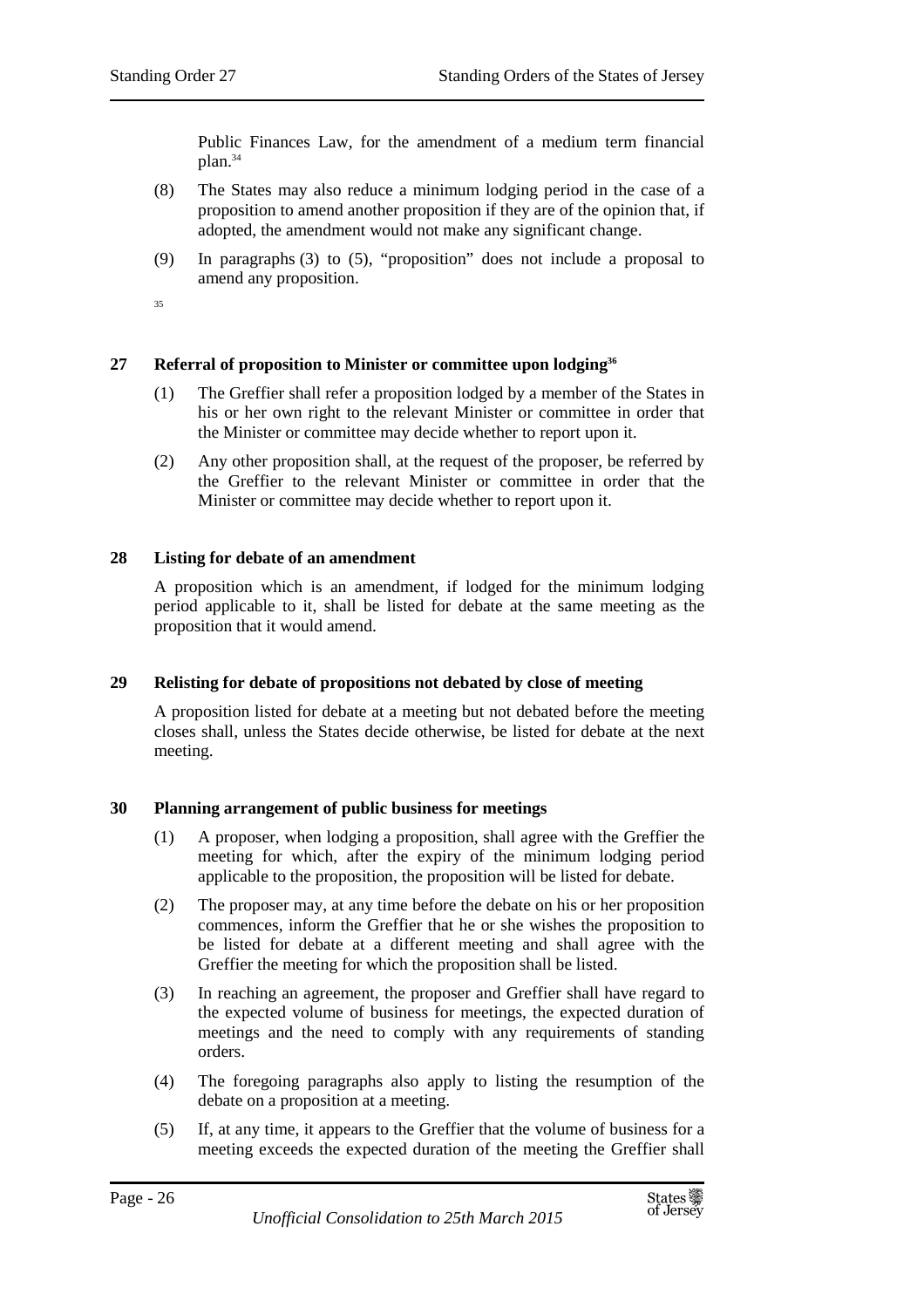notify the chairman of the PPC, who shall take whatever steps he or she considers necessary to remedy the imbalance.

## **31 Planning order in which public business at meetings will be debated**

- (1) Any propositions carried forward from the last meeting by virtue of the fact that the last meeting closed before they were debated shall be listed as the 1st item of public business at a meeting, unless the States decide otherwise.
- (2) Each of the following propositions shall be listed, after any propositions carried forward from the last meeting, as the 1st item of public business at a meeting at which it is to be debated, unless the States decide otherwise –
	- (a) a draft medium term financial plan;
	- (ab) a proposition, lodged by the Council of Ministers under Article 9 of the Public Finances Law, for the amendment of a medium term financial plan;
	- (b) a draft budget and any taxation draft that is necessary for its implementation;
	- (c) a statement of the common strategic policy of the Council of Ministers, lodged under Article 18(2)(e) of the Law.<sup>37</sup>
- (3) Other propositions shall be listed for debate at a meeting
	- (a) in the order which the Greffier agrees with the proposers;
	- (b) if the Greffier and proposers cannot agree, in the order which the chairman of the PPC agrees with the proposers; or
	- (c) if the chairman of the PPC and the proposers cannot agree, in the order proposed by the chairman of the PPC,

unless the States decide otherwise.

## **32 Notice of proposal to debate proposition at present meeting**

A member of the States who wishes to propose, during a meeting, that the States debate at the meeting a proposition that they have not previously agreed to debate at the meeting must give notice of his or her intention to the Greffier at least 2 clear working days before the meeting day.

EXAMPLE: If the meeting commences on a Tuesday, notice must be given no later than the preceding Thursday (assuming that there are no public or bank holidays intervening).

## **33 Limit on number of decisions not to debate proposition lodged by member in his or her own right**

- (1) This standing order applies to a proposition lodged by a member of the States in his or her own right.
- (2) If the States have decided, on 3 or more occasions, not to debate a proposition, and the proposer notifies the Greffier of the meeting at which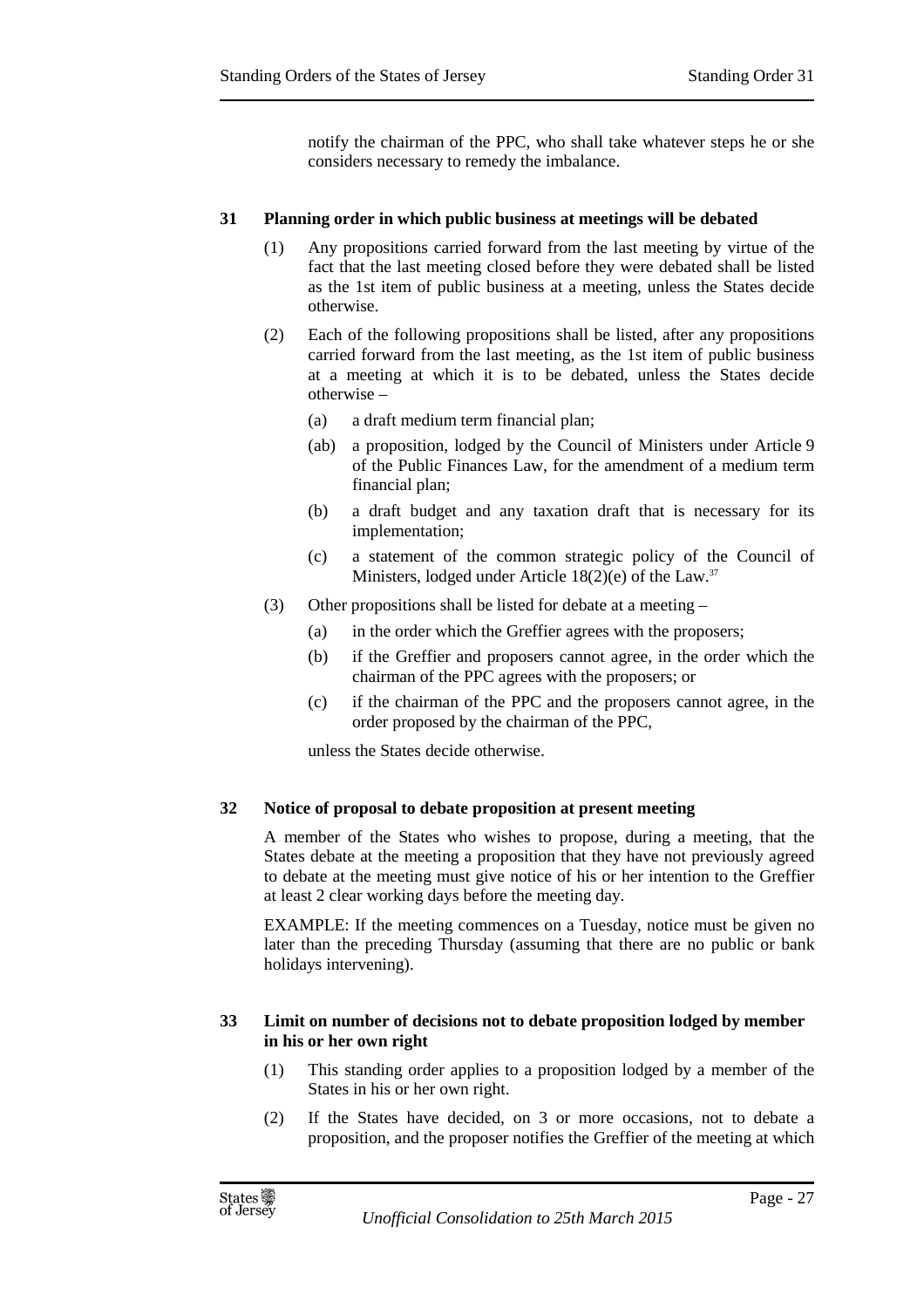he or she wishes the debate to take place, no other member of the States may propose that the debate shall not take place that meeting.

(3) The debate shall proceed at that meeting, whether or not any reports for which the proposition has been referred have been presented.

#### **34 Withdrawing a proposition before debate**

- (1) A proposer may, without notice and before the debate on the proposition commences, withdraw his or her proposition by informing the Greffier of his or her intention.
- (2) A proposition which is not debated within 6 months of the day on which it is lodged shall be taken to have been withdrawn at the end of that period.
- (3) The fact that a proposition has been lodged then withdrawn without debate shall not preclude the lodging, at a later date, of a proposition in the same terms.

#### *Reports and comments*

#### **35 Who may present report or comment**

- (1) A report or comment may be presented to the States by
	- (a) the Council of Ministers;
	- (b) any Minister;
	- (c) any member of the States, on a public matter for which that member has an official responsibility;
	- (d) the PPC;
	- (e) the PAC;
	- (f) a scrutiny panel;
	- (g) the chairmen's committee;
	- (h) any other committee or panel established by standing orders (including a committee of inquiry, where the report is upon the matter inquired into by the committee);
	- (i) the Comité des Connétables;
	- (i) the States Employment Board.<sup>38</sup>
- (2) A report or comment presented by a body of persons may include a minority report or comment by one of its members.

#### **36 Content of report or comment**

A report or comment may relate to a proposition or any other matter.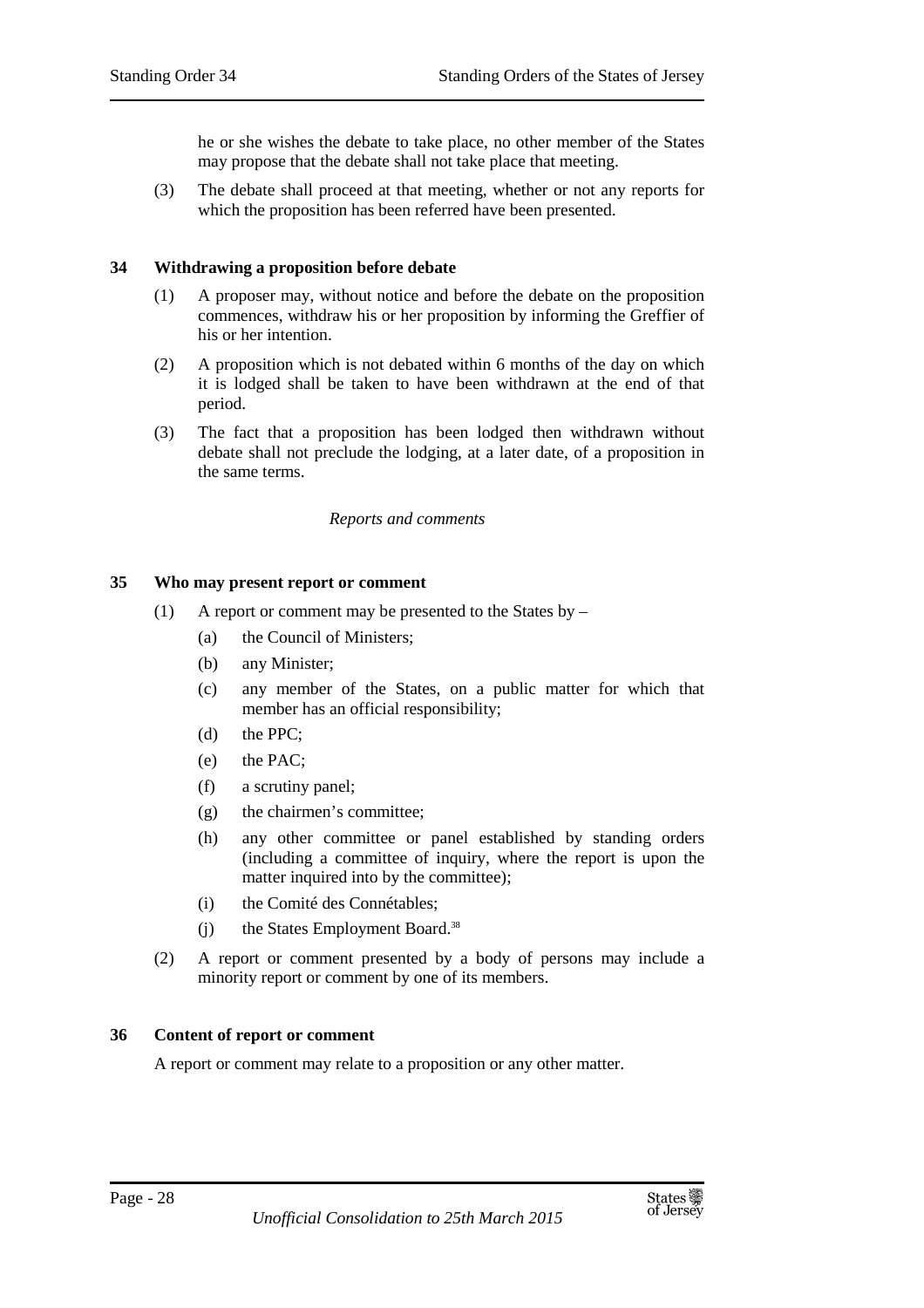#### *Presenting or laying a document*

#### **37 How document is presented to or laid before the States**

- (1) A document which may or must be presented to or laid before the States under standing orders or any other enactment shall be given to the Greffier.
- (2) The Greffier shall assign a reference number to the document and distribute it to members of the States.
- (3) A person giving a document to the Greffier on a meeting day or continuation day may request that the document be presented or laid immediately.
- (4) In that case, if the Greffier is able to distribute the document to States members during the meeting, it is taken to be presented to or laid before the States on that day.
- (5) Otherwise, the document is taken to be presented to or laid before the States on the working day following the day on which it is distributed.
- (6) This standing order does not apply to subordinate enactments required to be laid before the States under Article 1 of the Subordinate Legislation (Jersey) Law 1960<sup>39</sup>.

#### **37A Presentation of comment relating to a proposition<sup>40</sup>**

(1) This standing order applies where a comment relating to a proposition is given to the Greffier after noon on the penultimate working day before the day the meeting at which the proposition is to be debated commences.

EXAMPLE: If the meeting commences on a Tuesday, this standing order applies where a comment is given to the Greffier after noon on the preceding Friday (assuming that there are no public or bank holidays intervening).

- (2) The comment must include a statement as to why it has been given to the Greffier after noon on that day and not before.
- (3) If it does not, the Greffier shall not take the action described in standing order 37(2) and the comment shall not be taken to have been presented.

*Duties of Greffier preparatory to meeting* 

## **38 Greffier to inform members of the States of meeting days**

The Greffier shall inform members of the States of the days on which the States shall meet and take such steps as he or she considers necessary to inform the public of those days.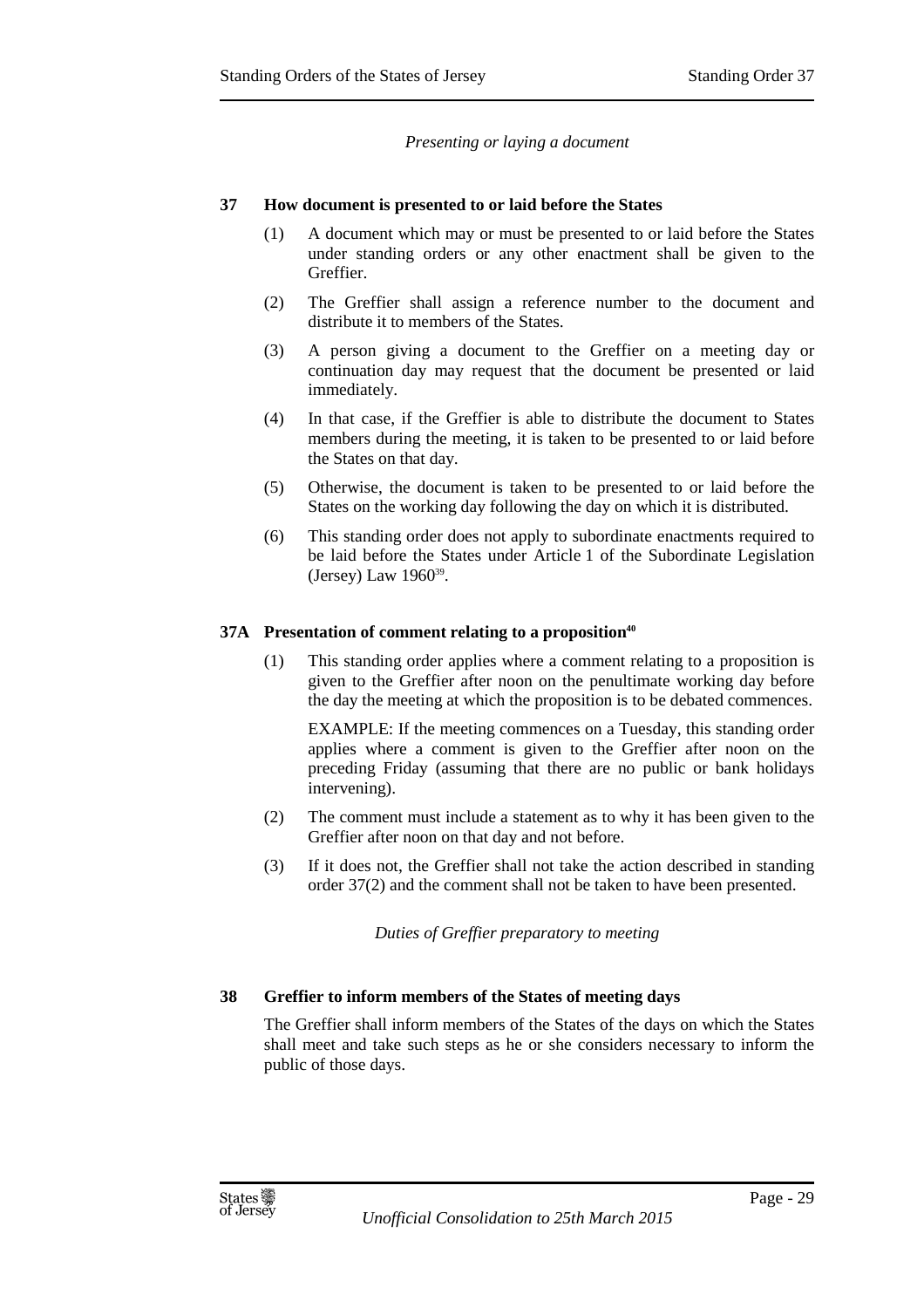#### **39 Greffier to prepare order paper**

- (1) The Greffier shall
	- (a) prepare the order paper for a meeting; and
	- (b) distribute it to members of the States at least 2 clear working days before the meeting day.

EXAMPLE: If the meeting is on a Tuesday, the order paper must be distributed no later than the preceding Thursday (assuming that there are no public or bank holidays intervening).

- (2) The order paper shall
	- (a) include the text of any question to which a written reply is to be tabled at the meeting;
	- (b) include a list of propositions lodged since the last meeting and of propositions which have been approved for lodging and which will be lodged on or before the meeting day;
	- (c) state, for each proposition listed, the title of the proposition, the reference number assigned to it by the Greffier, the day on which it is lodged and the name of the proposer;
	- (d) record the withdrawal of a proposition;
	- (e) include a list of propositions for debate at the meeting, in the order in which it is proposed that they be debated;
	- (f) include any notice received by the Greffier from a member of the States intending to propose, at the meeting, that the debate on a proposition be brought forward to the meeting;
	- (g) include a list of documents presented to or laid before the States since the last meeting day, stating, for each document, its title, the reference number assigned to it by the Greffier, the name of the person or body presenting or laying it and, where appropriate, the day on which it was presented or laid;
	- (h) include the text of questions to be answered orally at the meeting in the order in which they are to be answered.<sup>41</sup>
- (3) The Greffier may, at any time before the meeting commences, distribute to members of the States –
	- (a) a supplementary order paper, containing business for the meeting which was not available for inclusion in the original order paper ("additional business"); or
	- (b) a revised order paper, which consolidates, wholly or partially, the original order paper and additional business.<sup>42</sup>

## **40 Greffier to distribute written answers to questions**

The Greffier shall, before the start of a meeting, distribute to members of the States the text of any written reply to a question that is to be tabled at the meeting.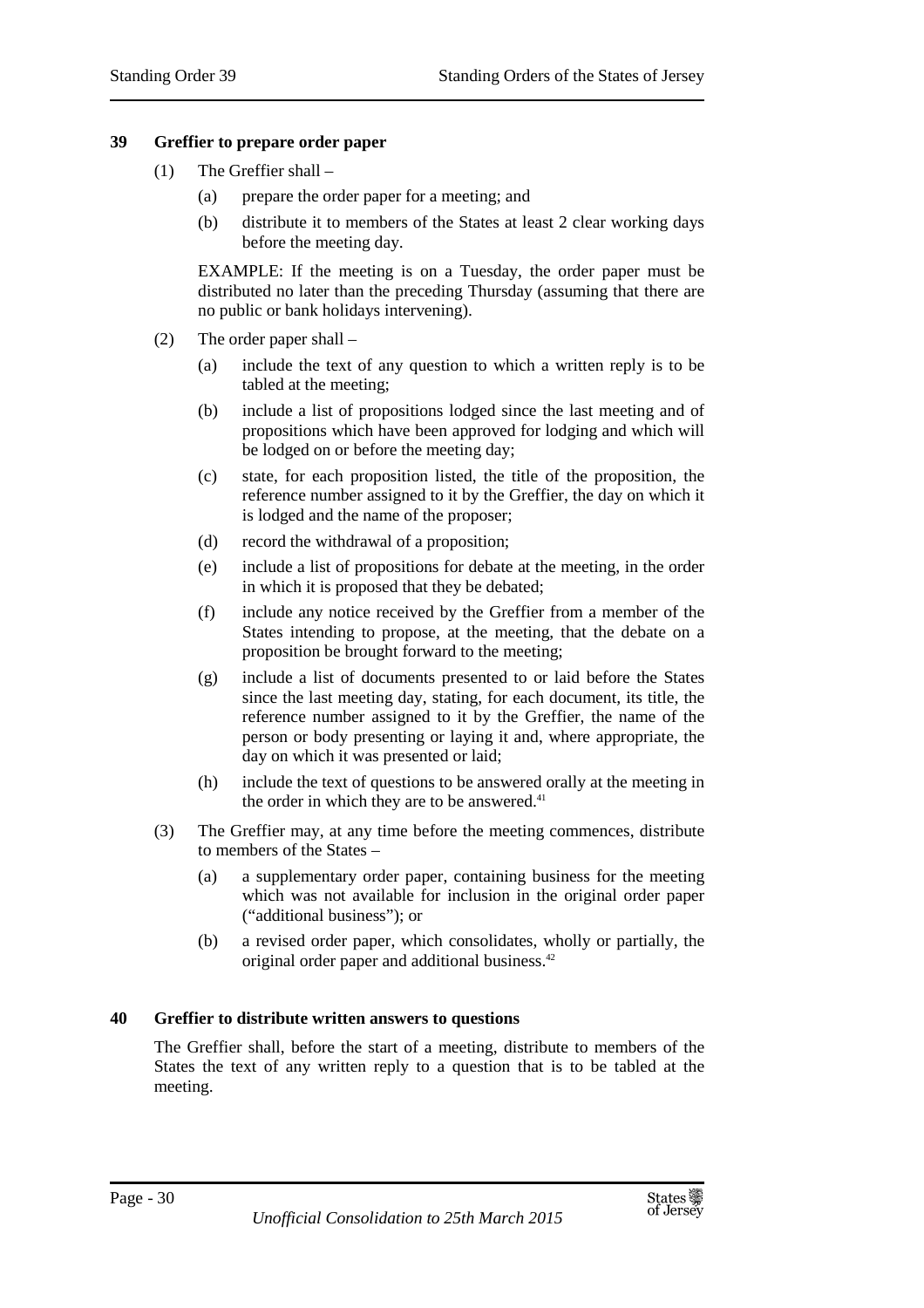**41 <sup>43</sup>**

## **PART 4**

## MEETINGS OF THE STATES

*Duration and suspension of meetings* 

## **42 Start of meeting**

A meeting shall start at 9.30 a.m. unless the States decide otherwise.

## **43 Proposal that meeting start at different time**

A member of the States may propose, without notice, that a future meeting shall start at a different time.

## **44 Midday adjournment<sup>44</sup>**

If the business of the States is not concluded by 12.45 p.m. the presiding officer shall at that time invite the members of the States to decide whether to adjourn immediately and continue at 2.15 p.m.

## **45 Proposal to adjourn at any time**

A member of the States may at any time propose, without notice, that the States adjourn immediately and continue at a specified time (whether or not on the same day).

## **46 Suspension of meeting by presiding officer**

The presiding officer may, at any time, either for the convenience of members or if he or she considers it appropriate, suspend the meeting for a stated period.

## **47 Adjournment or closure at 5.30 p.m.**

If the business of the States is not concluded by 5.30 p.m. the presiding officer shall at that time invite members of the States to decide whether to –

- (a) continue;
- (b) adjourn immediately, to continue on the next continuation day for the meeting; or
- (c) if there is no continuation  $day -$ 
	- (i) agree a continuation day and adjourn to continue on it, or
	- (ii) after considering the arrangement of business for future meetings, close the meeting.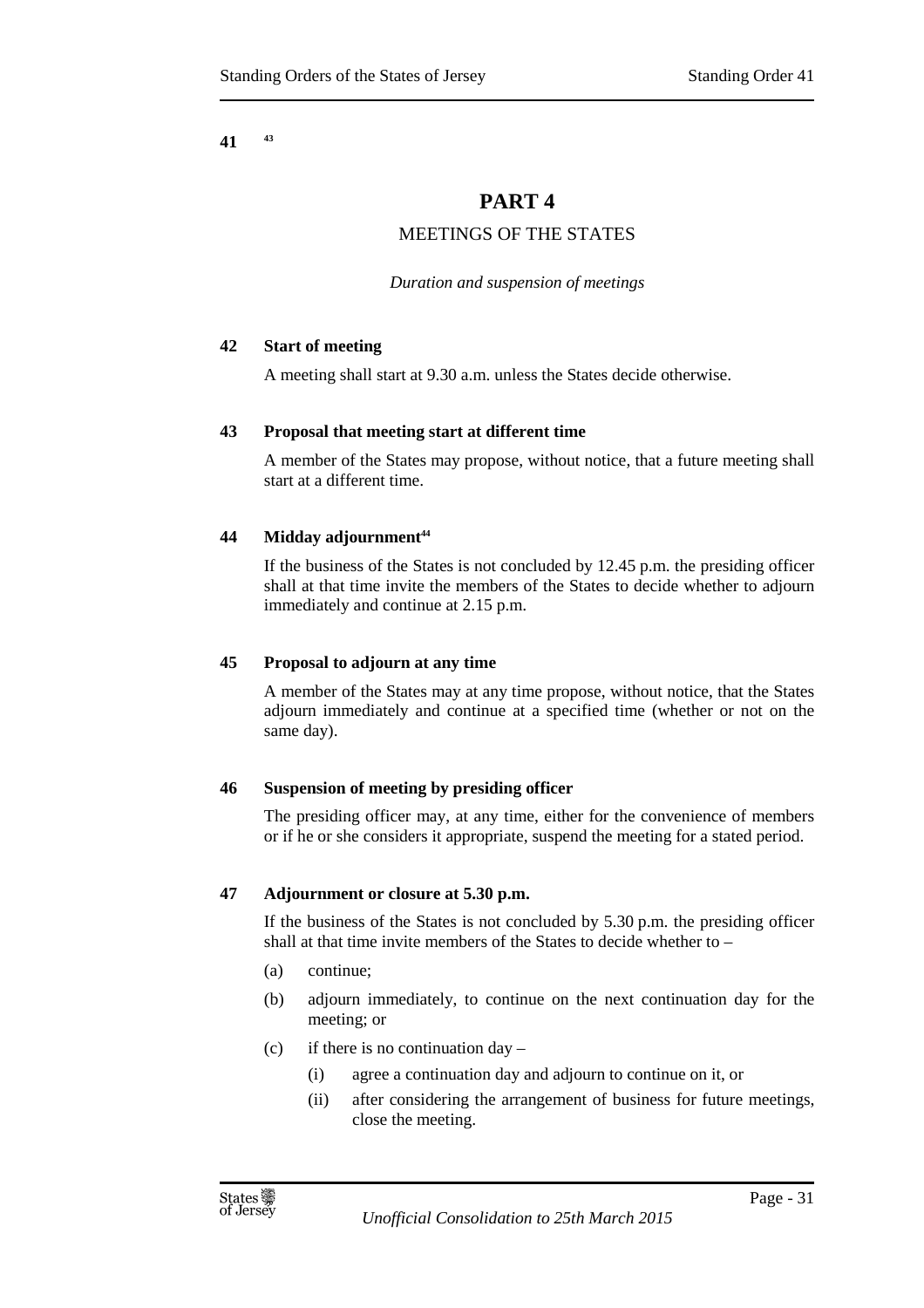#### **48 Proposal to close meeting before business concluded**

A member of the States may at any time propose, without notice, that the States proceed immediately to consider the arrangement of public business for future meetings and that the meeting then be closed without further consideration of any outstanding business.

#### **49 Meeting closed when business concluded**

Otherwise, the presiding officer shall close a meeting when all the business to be taken at the meeting has been concluded.

#### *Conduct of business*

#### **50 Order of business**

Unless the States decide otherwise, the business at a meeting shall be taken in the following order –

- (a) formal entry of presiding officer;
- (b) 1st roll call;
- (c) prayers;
- (d) 2nd roll call;
- (e) communications by the presiding officer;
- (f) list of subordinate enactments tabled since the last meeting;
- (g) list of documents presented or laid;
- (h) notification of lodged propositions;
- (i) appointment of Ministers, committees and panels;
- (j) matters of privilege;
- (k) petitions;
- (l) oral questions;
- (m) questions to Ministers without notice;
- (n) personal explanations;
- (o) statements on a matter of official business;
- (p) public business;
- (q) arrangement of public business for future meetings.

## **51 1st roll call**

At the start of a meeting and of a continuation day, the presiding officer shall ask the Greffier to call the roll of elected members.

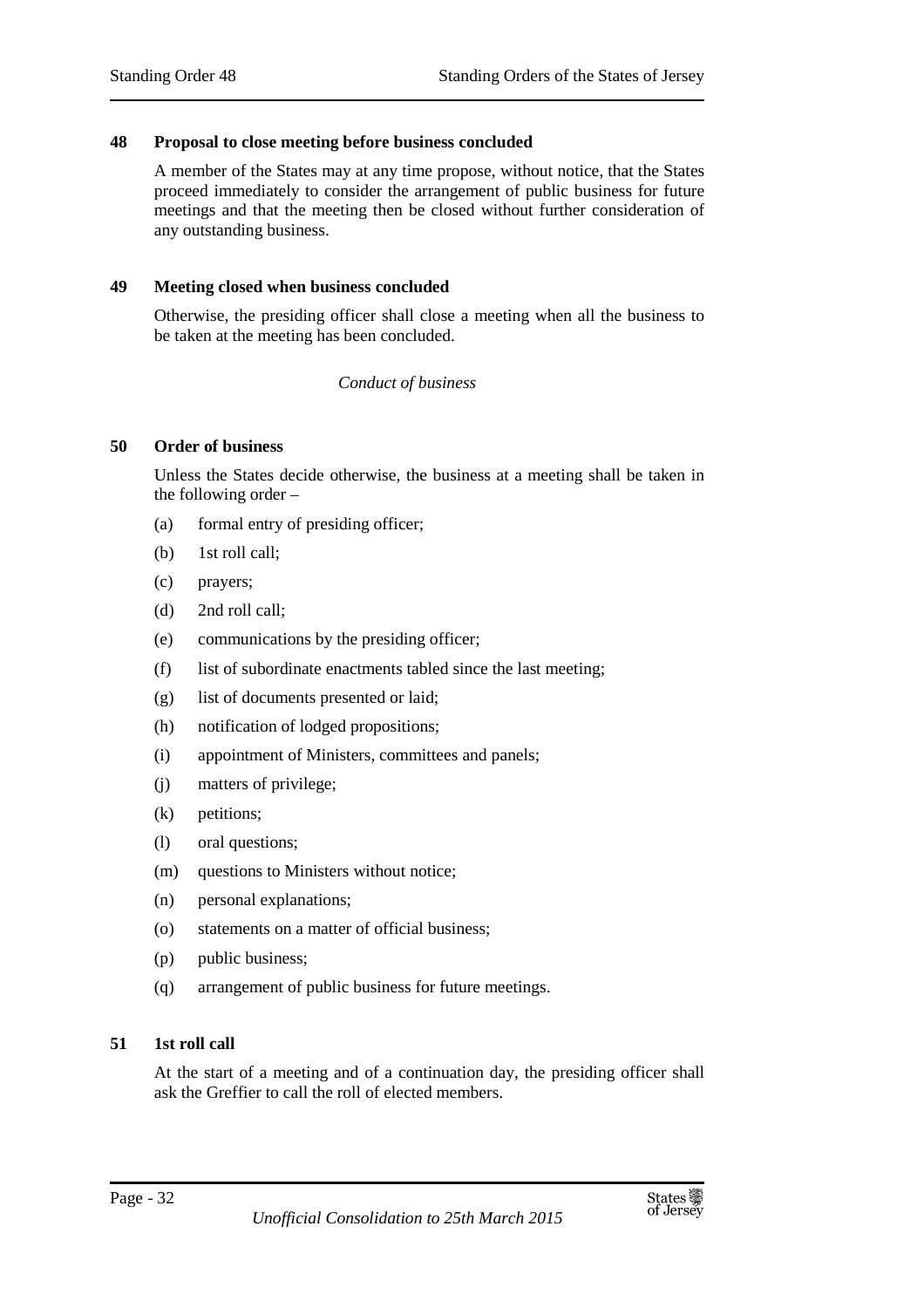## **52 Prayers**

The Dean or, in the Dean's absence, a person nominated by the presiding officer, shall lead prayers.

## **53 2nd roll call**

- (1) After prayers, the Greffier shall call again the names of elected members who were not present when their names were called during the 1st roll call.
- (2) If an elected member is absent from Jersey on States' business or unable, through illness, to attend the meeting –
	- (a) any other elected member may, when the absent member's name is called, declare the reason for his or her absence; and
	- (b) the Greffier shall record the absence and the reason for it in the minutes.
- (3) If an elected member is absent for any other reason
	- (a) any other elected member may, when the absent member's name is called, declare the reason for his or her absence and ask the States to agree that the reason for the absence is such that the absent member may be excused; and
	- (b) if the States so agree, the Greffier shall record the absence and that the member is excused.
- (4) If an elected member is not present when his or her name is called and he or she has not been declared absent on States' business or unable, through illness, to attend, or excused, the Greffier shall record in the minutes that the member is en défaut.

## **54 Arrival of elected member after 2nd roll call**

- (1) If an elected member recorded in the minutes as absent or excused subsequently enters the Chamber, the Greffier shall record in the minutes the time at which he or she becomes aware of, or his or her attention is drawn to, the member's arrival.
- (2) If an elected member recorded in the minutes as en défaut subsequently enters the Chamber, he or she cannot take any part in the proceedings of the States before the défaut is raised.
- (3) An elected member may propose, without notice, that the défaut on another member is raised and, if the States so agree, the Greffier shall record in the minutes the time at which the défaut is raised.

## **55 States inquorate at start of meeting<sup>45</sup>**

- (1) If, at the conclusion of the 2nd roll call, it appears to the presiding officer that the States are inquorate, he or she shall –
	- (a) suspend the meeting to a specified time later on the same day;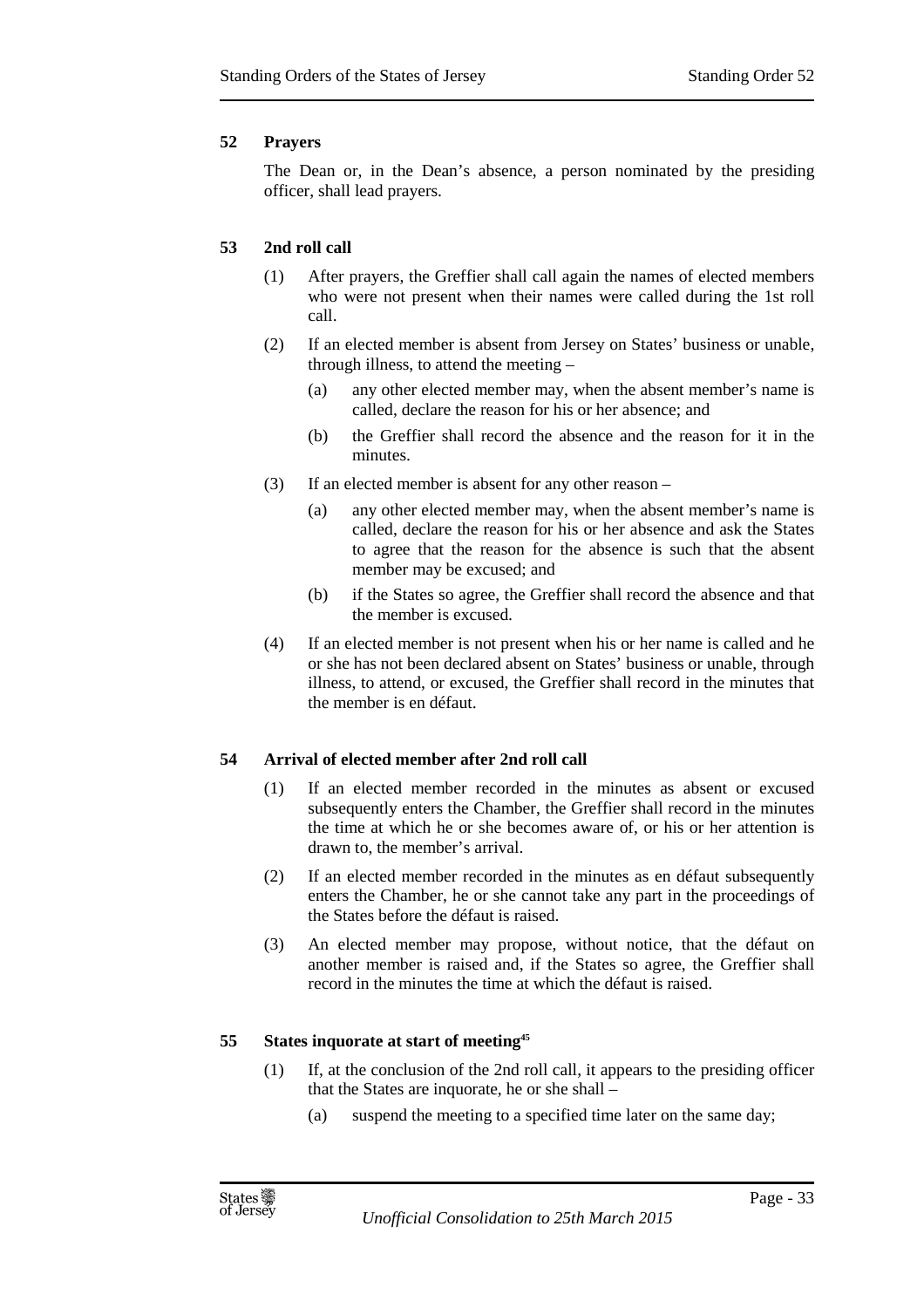- (b) suspend the meeting to a continuation day specified by the presiding officer; or
- (c) close the meeting.
- (2) If the meeting is suspended to a specified time later on the same day, the Greffier shall, at that time, call the roll.
- (3) If, when the roll is called under paragraph (2), it appears to the presiding officer that the States remain inquorate, the presiding officer shall close the meeting.

NOTE: Article 15 of the Law has the effect that the States are quorate when no less than one half of the elected members are present.

#### **56 States inquorate during meeting<sup>46</sup>**

- (1) If at any time during a meeting it appears to the presiding officer that the States are inquorate, he or she shall direct that elected members be summoned.
- (2) If the presiding officer, having allowed such time as he or she considers reasonable for elected members to return to the Chamber, believes that the States remain inquorate, he or she shall ask the Greffier to take the roll, using the electronic voting system unless it is unavailable.
- (3) If, the roll having been taken, the States are inquorate, the presiding officer shall –
	- (a) suspend the meeting to a specified time later on the same day;
	- (b) suspend the meeting to a continuation day specified by the presiding officer; or
	- (c) close the meeting.
- (4) If the meeting is suspended to a specified time later on the same day, the Greffier shall, at that time, call the roll.
- (5) If, when the roll is called under paragraph (4), it appears to the presiding officer that the States remain inquorate, the presiding officer shall close the meeting.

## **57 Lists of subordinate enactments laid and other documents laid or presented**

- (1) It shall not be necessary for the list of subordinate enactments laid since the last meeting or the list of other documents presented or laid since the last meeting to be read out.
- (2) The presiding officer shall inform the States of any document presented or laid during the meeting.

## **58 Notification of lodged propositions**

- (1) The presiding officer shall read out the following details for each lodged proposition of which the States have not previously been informed –
	- (a) the number assigned to the proposition by the Greffier;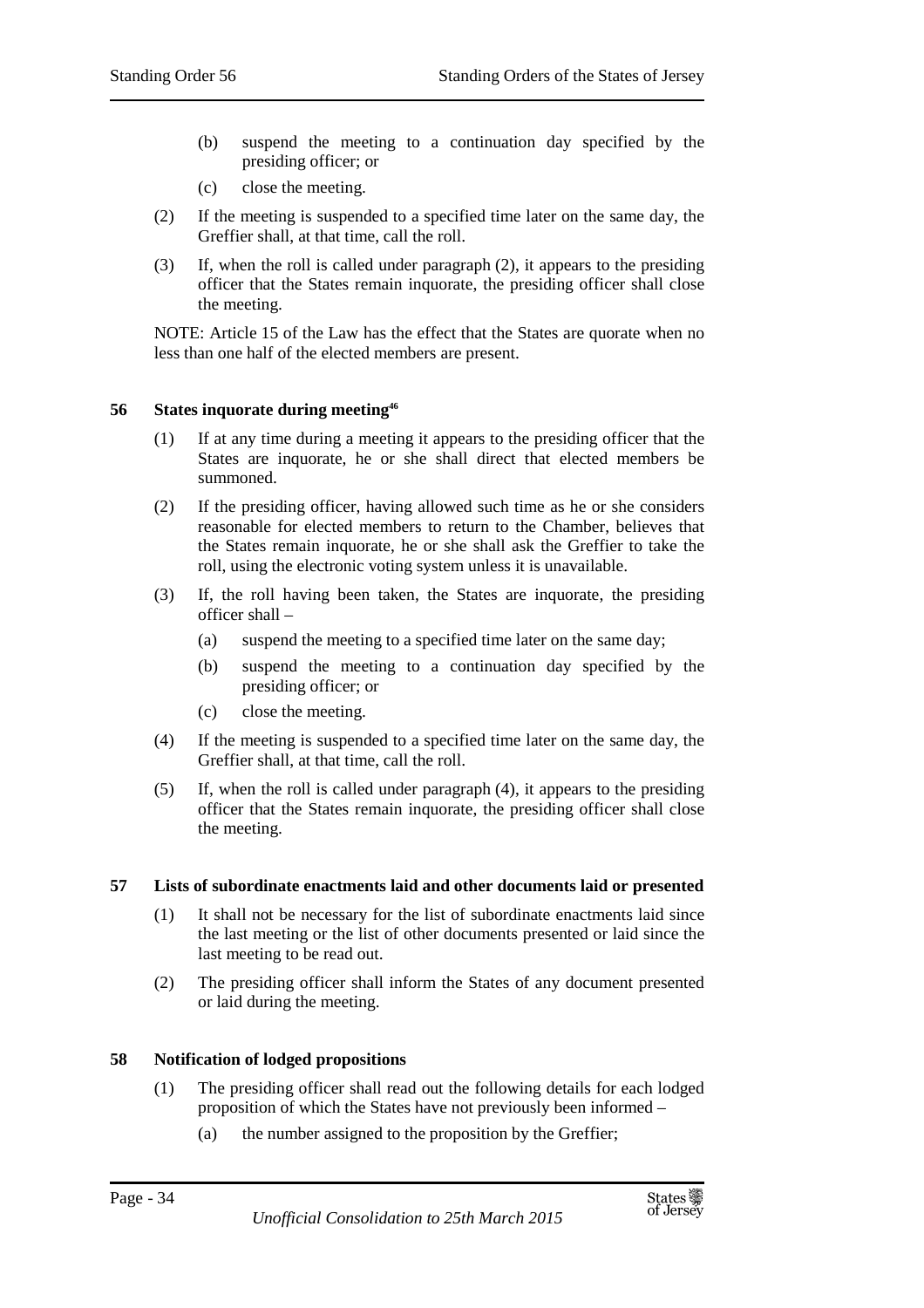- (b) the name of the proposer;
- (c) the title of the proposition.
- (2) If a proposition is lodged during the meeting the presiding officer shall inform the States of the lodging and read out the name of the proposer and the title of the proposition.
- (3) The reading out by the presiding officer of the title of a proposition that is a draft Law or draft Regulations is the 1st reading of the draft.

#### **59 Selection and appointment of Ministers, committees and panels**

The process for selection and appointment of Ministers, committees and panels is set out in Part 6.

#### **60 Raising a matter of privilege or immunity with notice**

- (1) A member of the States raising a matter of privilege or immunity shall state –
	- (a) the facts to which he or she wishes to draw attention; and
	- (b) the grounds on which he or she believes that the facts affect the privileges or immunity of the States.
- (2) The presiding officer shall inform the States whether, in his or her opinion, the matter does or does not affect the privileges or immunity of the States.
- (3) If the presiding officer is of the opinion that the matter raised may affect the privileges or immunity of the States, any member of the States may propose without notice any matter based upon the issue.
- (4) The States shall debate the matter proposed immediately.

#### **61 Matter of privilege or immunity arising during meeting**

- (1) A member of the States may propose without notice any matter based upon an issue that arises in the course of the meeting if –
	- (a) the issue appears to the presiding officer to affect the privileges or immunity of the States; and
	- (b) the presiding officer is of the opinion that the issue calls for the immediate intervention of the States.
- (2) The matter cannot be proposed while a vote is in progress.
- (3) The States shall debate the matter proposed immediately.

#### **62 Submitting petition to the States**

The procedure for submitting a petition to the States is set out in Schedule 1.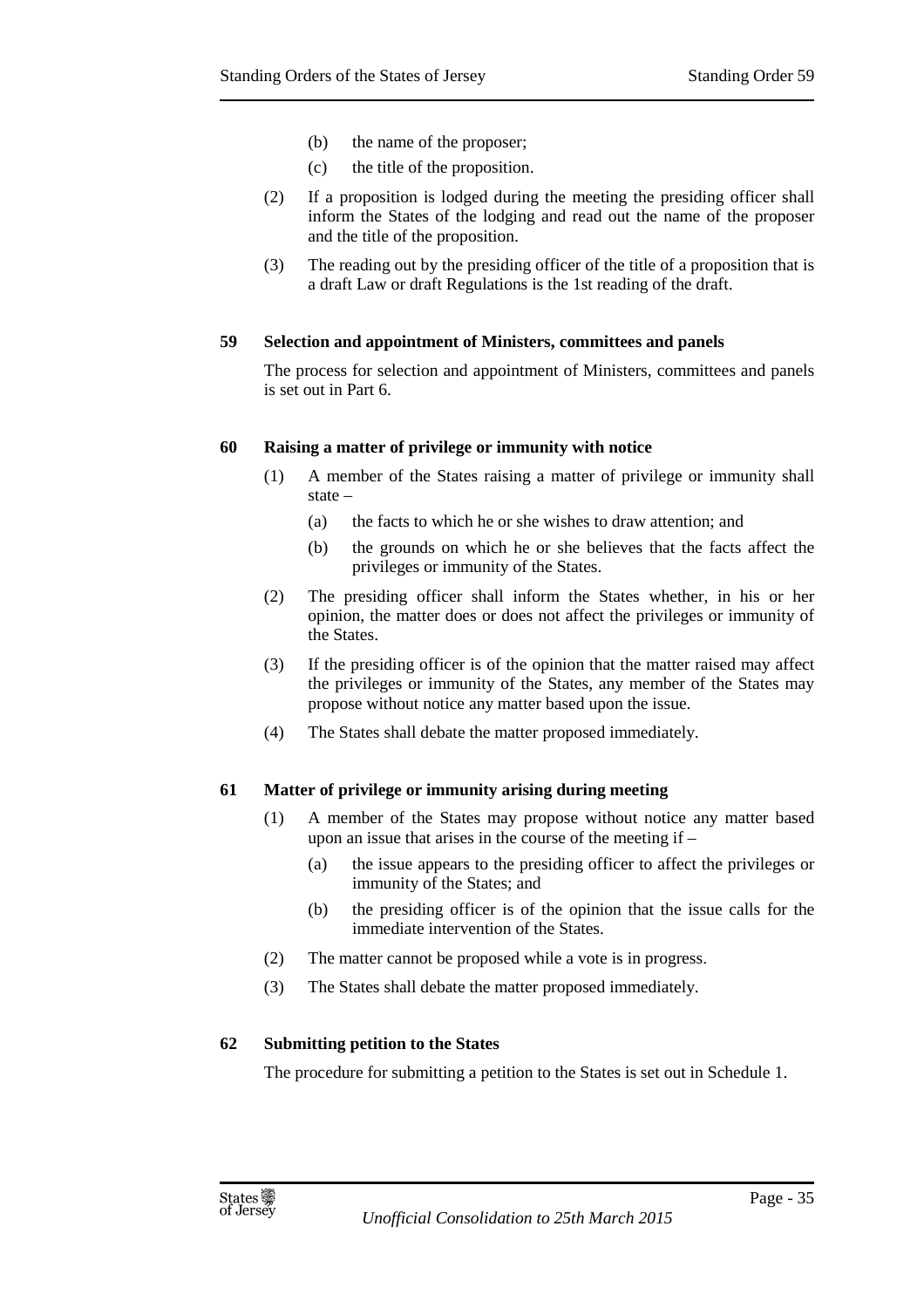#### **63 Questions with notice to be answered orally**

- (1) Up to 2 hours shall be allowed during a meeting for questions of which notice has been given to be asked and answered.<sup>47</sup>
- (2) If the order in which the questions are to be asked has been altered after the order was distributed to members of the States, the presiding officer shall inform the States of the alteration.
- (3) The presiding officer shall invite a member to ask his or her question in turn.
- (4) Any member of the States may, within the time allowed by the presiding officer for the purpose, ask one or more supplementary questions relating to the subject matter of the question.
- (5) The presiding officer shall give the member who asked the original question the opportunity to ask at least one supplementary question.
- (6) The presiding officer shall rule a supplementary question out of order if  $-$ 
	- (a) the contents of the questions contravene standing orders; or
	- (b) the question is not concise.
- (7) The member of the States asked the question shall answer it and any supplementary question concisely.
- (8) Neither a question nor the answer shall be made a pretext for debate.
- (9) A question that has not been asked before the end of the 2 hours allowed shall be taken to have been withdrawn.<sup>48</sup>

#### **64 Questions without notice to be answered by Ministers**

- (1) Up to 30 minutes shall be allowed during a meeting for members of the States to ask Ministers questions without giving prior notice of the question.
- (2) The time allowed shall be divided into 2 question periods.
- (3) The Chief Minister shall answer questions during the 2nd question period at every other meeting.
- (4) The other Ministers shall, in rotation, answer questions during the other question periods.
- (5) Within each rotation, the sequence in which Ministers answer questions may be altered.
- (6) The Greffier, after consultation with the Chief Minister, shall distribute to members a rota showing the meetings at which Ministers shall answer questions.
- (7) If, not less than 2 clear working days before a meeting, the Greffier is notified that a Minister due to answer questions will be absent from the meeting, the Greffier may, after consultation with the Chief Minister, alter the rota and notify members of the States of the alteration.
- (8) If, on the day of a meeting, a Minister due to answer questions is unavoidably absent –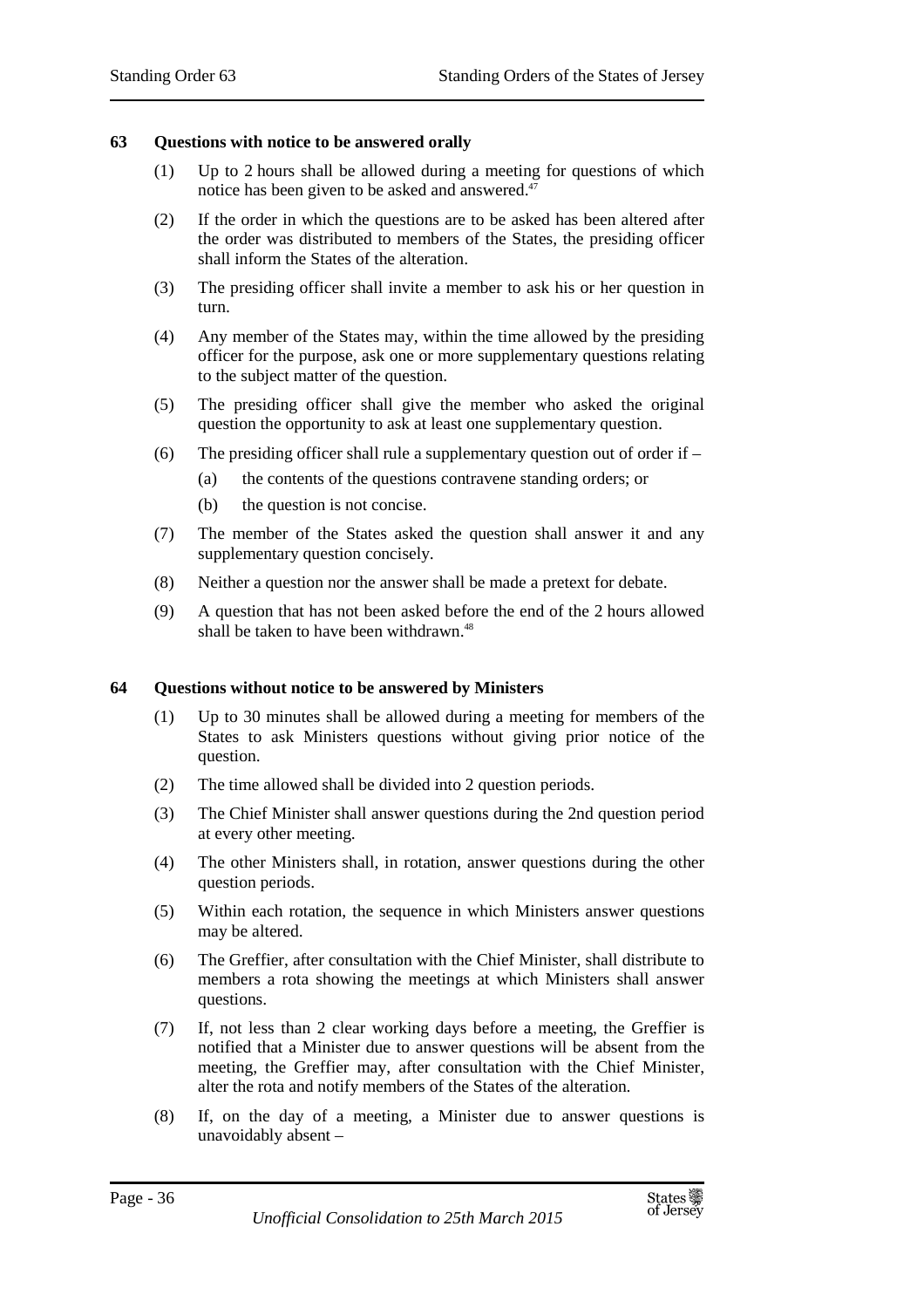- (a) an Assistant Minister appointed by him or her; or
- (b) another Minister,

may answer in his or her place.

### **65 Asking questions without notice**

- (1) Within each question period, the presiding officer shall invite members of the States to ask questions of the Minister.
- (2) The presiding officer shall rule a question out of order if
	- (a) the contents of the question contravene standing orders;
	- (b) the question is not concise; or
	- (c) the question would require an answer containing statistical, technical or other detailed information that it would be unreasonable to expect a Minister to be able to provide without notice.
- (3) The presiding officer shall invite a member to ask his or her question.
- (4) The Minister shall answer each of the questions concisely.
- (5) Neither a question nor the answer shall be made a pretext for debate.

### **66 Duration of periods for questions without notice**

- (1) The 1st question period shall be 15 minutes or, if shorter, the time needed for all members of the States wishing to ask a question to have spoken and for those questions to have been answered.
- (2) The 2nd question period shall be the balance of the 30 minutes remaining after the conclusion of the 1st question period, or, if shorter, the time needed for all members of the States wishing to ask a question to have spoken and for those questions to have been answered.

### **67 Personal statement made by member of the States**

A member of the States who makes a personal statement shall not be asked any questions, nor shall any debate ensue upon the statement.

### **68 Statement on a matter of official responsibility**

- (1) When a member of the States is to make a statement on a matter for which he or she has responsibility as an office holder or on a public matter for which he or she otherwise has an official responsibility, he or she shall –
	- (a) give the text of it to the Greffier; and
	- (b) advise the Greffier whether the text is to be distributed to members of the States before the statement is made, or as soon as possible afterwards.
- (2) The Greffier shall distribute the text accordingly.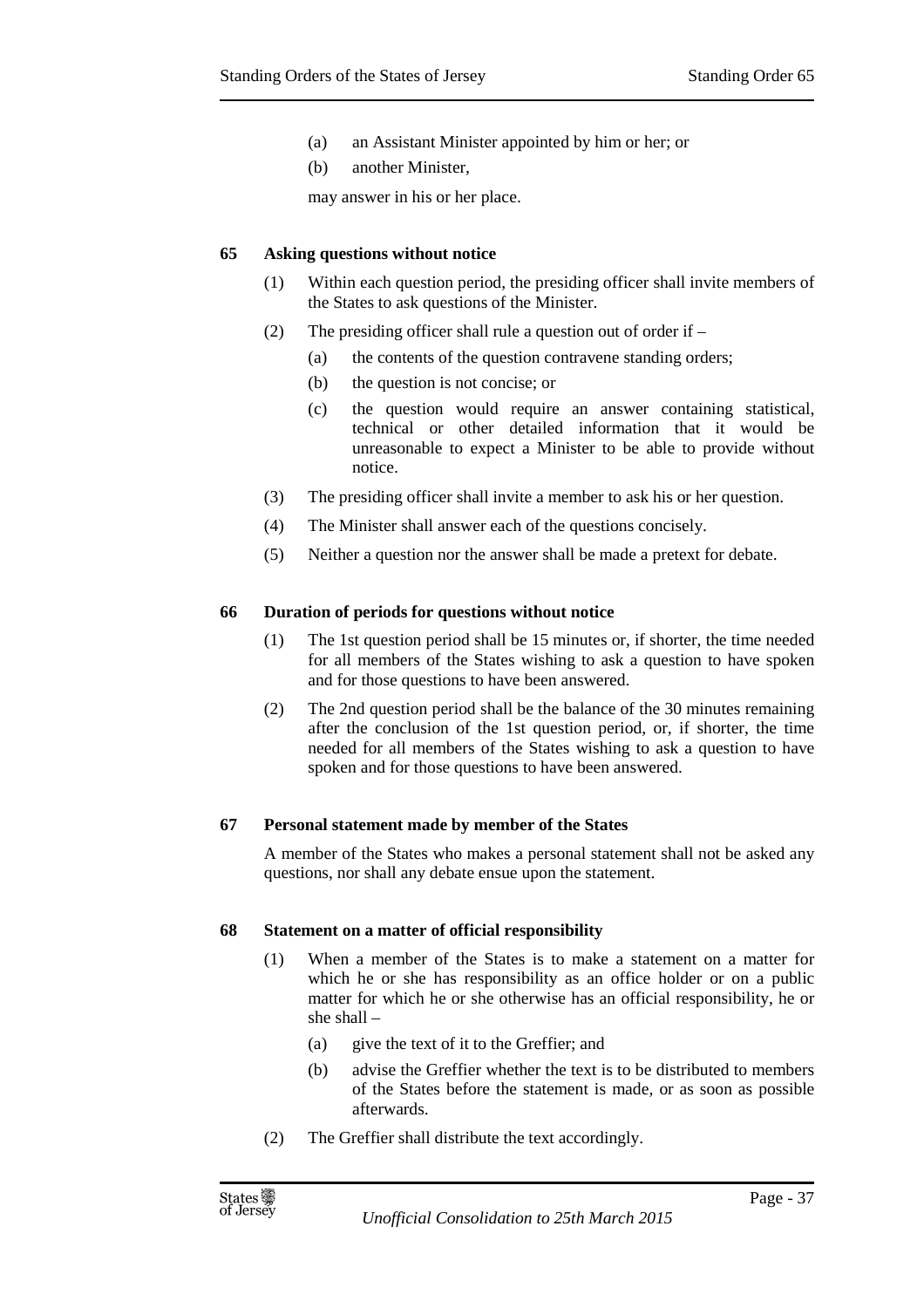- (3) After the member of the States has made the statement, the presiding officer shall allow a period of up to 15 minutes for other members of the States to ask him or her questions regarding the contents of the statement.<sup>49</sup>
- (3A) A member of the States may propose without notice that the time allowed for questions regarding the contents of the statement is extended by up to 15 minutes.<sup>50</sup>
- (4) The question period shall not be made a pretext for debate.

### *Public business*

### **68A Who may propose proposition<sup>51</sup>**

- (1) A proposition lodged by the Council of Ministers may be proposed by the Chief Minister or any other Minister.
- (2) A proposition lodged by the Chief Minister may be proposed by any other Minister.<sup>52</sup>
- (3) A proposition lodged by the Chief Minister or any other Minister may be proposed by any of that Minister's Assistant Ministers.
- (4) A proposition lodged by a body that is a committee or panel established by standing orders, the Comité des Connétables or the States Employment Board, may be proposed by any member of that body.

### **69 General procedure for debate on proposition**

- (1) The presiding officer shall ask the Greffier to read out the proposition and then invite the proposer to move it.
- (2) The proposer may speak in support of the proposition before moving it.
- (3) When the proposer has moved the proposition the presiding officer shall open the debate on it.
- (4) Once the debate on a proposition has opened, the proposer may only withdraw it with the agreement of the States.
- (5) Unless the debate has been closed or ceased earlier, the presiding officer shall close it when all members of the States wishing to speak have spoken.
- (6) The presiding officer shall then invite the proposer to reply to the debate.
- (7) The presiding officer shall then put the proposition to the vote.

### **70 General procedure for debate on amendment to proposition**

- (1) After the proposition which is the subject of the amendment has been moved by the proposer, the presiding officer shall –
	- (a) ask the Greffier to read out the proposition that would amend it; and
	- (b) invite the proposer of the amending proposition to move it.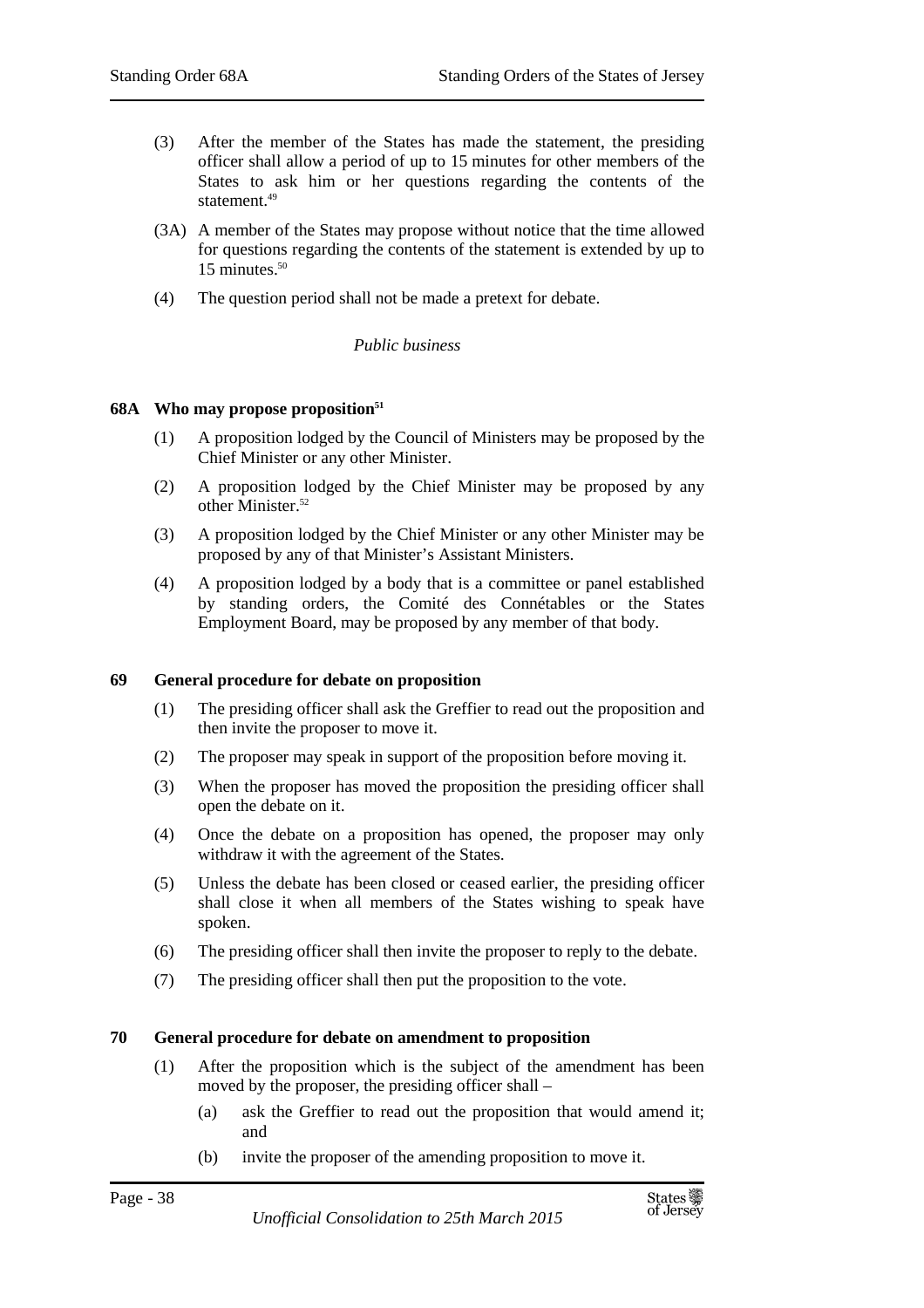- (1A) A member of the States who
	- (a) has lodged an amending proposition in his or her own right; and
	- (b) at the time when the amending proposition is debated, will be absent from the States on States' business, through illness, or excused,

may arrange for another member of the States to propose the amendment in his or her place and shall inform the Greffier, before the debate, of the arrangement.<sup>53</sup>

- (2) When there is more than one amending proposition, they shall be moved in the order in which they relate to the text of the proposition they would amend.
- (3) If there is more than one amending proposition relating to the same portion of the text of a proposition, the presiding officer shall decide the order in which they are moved.
- (4) An amending proposition may not be moved if it is inconsistent with a previous decision on the proposition or on an amendment to it.
- (5) Otherwise, the procedure for debate of an amending proposition shall be the same as for the proposition it would amend.

### **70A Adjournment of debate associated with Public Finances Law<sup>54</sup>**

- (1) If, during a debate on a draft medium term financial plan or on a proposition, lodged by the Council of Ministers under Article 9 of the Public Finances Law, for the amendment of a medium term financial plan, an amendment is approved by the States –
	- (a) the Chief Minister or Minister for Treasury and Resources may request an adjournment of the debate for a specified period to consider the consequences of the amendment; and
	- (b) the debate shall be adjourned in accordance with the request.
- (2) If, during a debate on a draft budget or on a taxation draft that is necessary for the implementation of a budget, an amendment is approved by the States –
	- (a) the Minister for Treasury and Resources may request an adjournment of the debate for a specified period to consider the consequences of the amendment; and
	- (b) the debate shall be adjourned in accordance with the request.

### **71 2nd reading of draft Law or Regulations: debate on the principle**

- (1) At the time for 2nd reading of a draft Law or draft Regulations (the "draft") the presiding officer shall -
	- (a) ask the Greffier to read out the citation of the draft; and
	- (b) invite the proposer to propose the principles of the draft.
- (2) The proposer may speak in support of the principles before proposing them.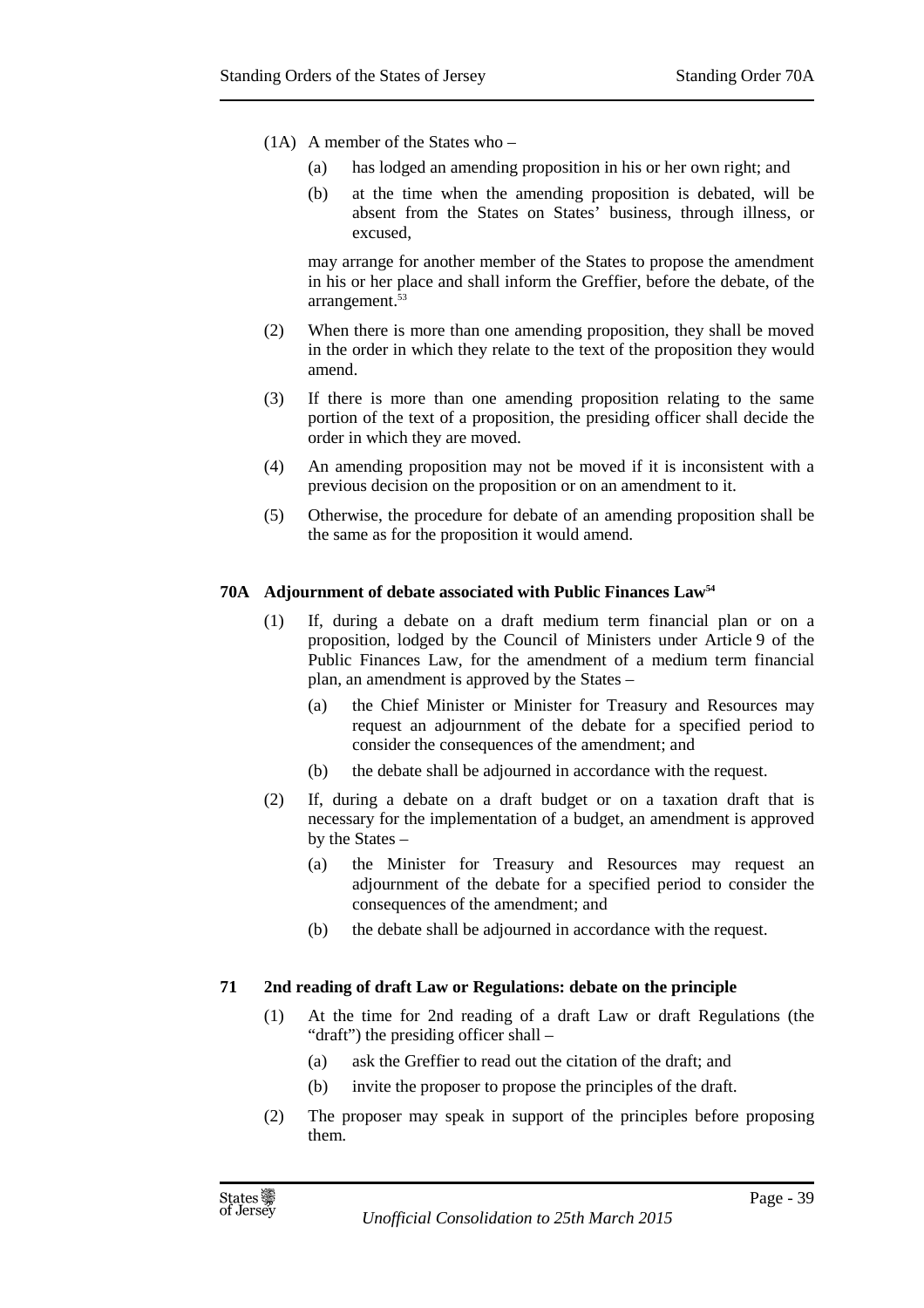- (3) The presiding officer shall then open the debate on the principles of the draft.
- (4) In the debate on the principles of the draft, the presiding officer shall not allow any discussion of the detail of any provision of the draft, although a member of the States may refer, in his or her speech, to provisions of the draft, in order to explain why he or she supports, or opposes, the principles of the draft.
- (5) An amendment to the draft may not be proposed during the debate.
- (6) If the States do not agree to the principles of the draft, the draft shall be taken to have been withdrawn.
- (7) Otherwise the procedure for the debate on the principles of the draft shall be the same as for propositions in general.

## **72 Referral of draft Law or Regulations for scrutiny**

- (1) If the States agree to the principles of a draft Law or draft Regulations, the draft shall be referred to the relevant scrutiny panel if the chairman of that panel has previously informed the States or confirms, when asked by the presiding officer, that he or she wishes to have the draft referred to the panel.
- (2) If the chairman of the relevant scrutiny panel informs the States that he or she does not wish to have the draft referred to the panel, any member of the States may propose, without notice, that the States request the panel to reconsider the decision.
- (3) If the States agree to the proposal
	- (a) the 2nd reading of the draft shall not continue at the meeting; and
	- (b) the presiding officer shall, at the next meeting, ask the chairman of the relevant scrutiny panel whether, the panel having reconsidered the matter, he or she wishes to have the draft referred to the panel.
- (4) A draft shall not be referred to the relevant scrutiny panel if it has previously been referred to that panel.
- (5) When a draft is referred to the relevant scrutiny panel or has been so referred previously, but the panel has not reported on it, the States must decide at which meeting the 2nd reading of the draft shall be listed to continue.
- (6) The meeting must not be later than the 4th meeting following the debate upon the principles, disregarding any additional meeting day.
- (7) The relevant scrutiny panel is the scrutiny panel or panels assigned scrutiny of the topic to which the draft relates.
- (8) If there is doubt as to which is the relevant scrutiny panel, the presiding officer shall take the advice of the president of the chairmen's committee.
- (9) If both the chairman and vice chairman of the relevant scrutiny panel are absent when a question is to be put to the chairman by the presiding officer pursuant to this standing order, the presiding officer shall instead ask the members of that panel who are present, and any one of them may answer.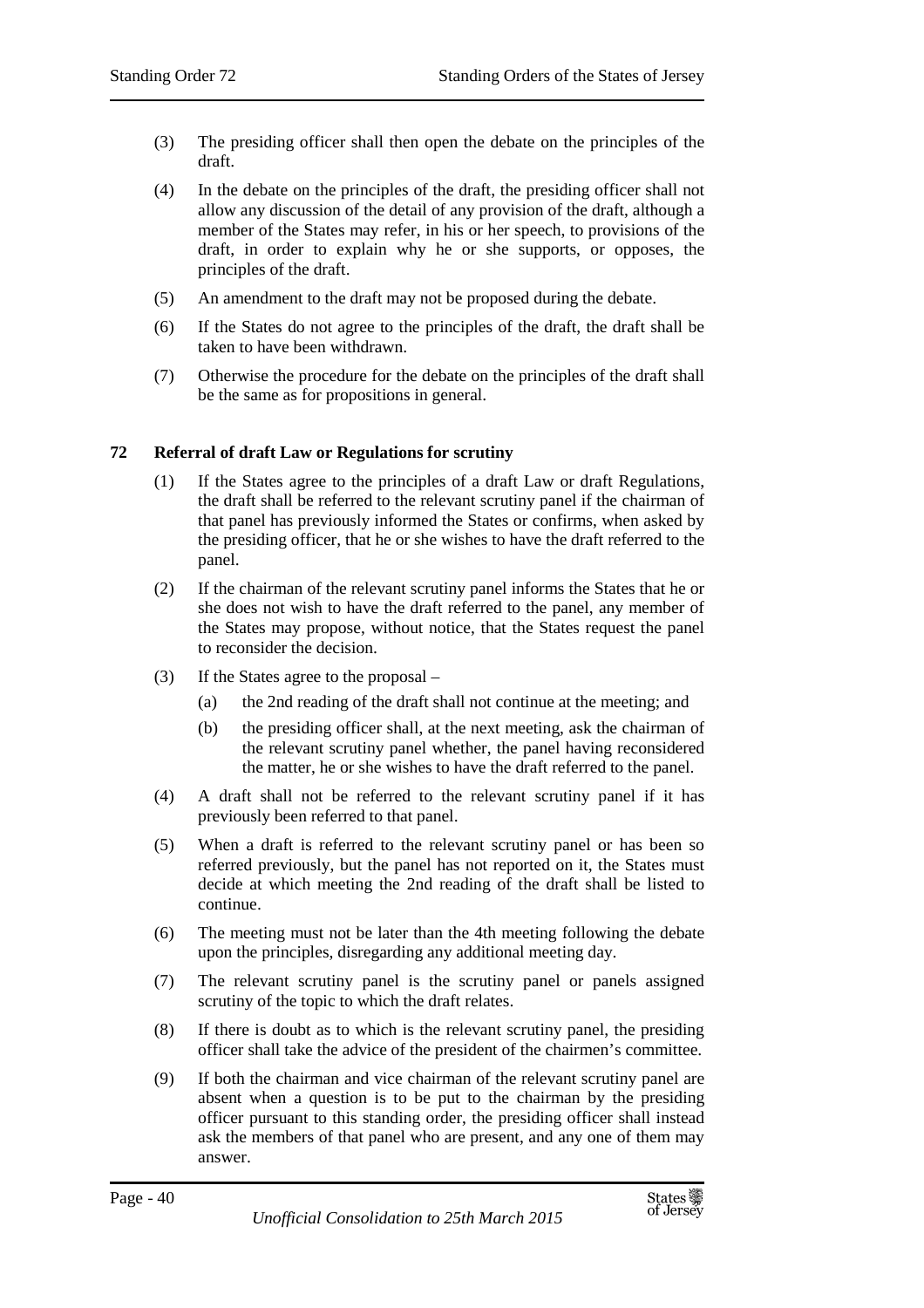(10) This standing order shall not apply to a taxation draft that includes any provision that would implement all or part of a budget.<sup>55</sup>

## **73 Draft Law or Regulations not referred to scrutiny panel**

- (1) The States may decide to continue the 2nd reading of a draft Law or draft Regulations –
	- (a) where the draft has not been referred to the relevant scrutiny panel and the States have not requested that panel to reconsider its decision not to have the draft referred, immediately following the debate on the principles of the draft; or
	- (b) where the States have requested the panel to reconsider its decision not to have the draft referred, immediately following the chairman of the panel informing the States, the panel having reconsidered the matter, that he or she does not wish to have the draft referred to the panel.
- (2) If the debate is not to continue immediately, the States must decide at which meeting the 2nd reading of the draft shall be listed to continue.
- (3) The meeting must not be later than the 2nd meeting, disregarding any additional meeting day, following the meeting at which the States could have continued the 2nd reading pursuant to paragraph (1)

# **74 Continuation of 2nd reading of draft Law or Regulations: debate on provisions**

- (1) The 2nd reading of a draft Law or draft Regulations referred to a scrutiny panel may continue notwithstanding that the panel has not reported on the draft.
- (2) When the 2nd reading of a draft Law or draft Regulations is to continue the presiding officer shall invite the proposer to propose each provision (being each Article or Regulation and each Schedule, if any) in turn.
- (3) Alternatively, provisions may be proposed in groups.
- (4) A Schedule may be proposed and voted on with the Article or Regulation that gives it effect, or separately.
- (5) Any member of the States may, however, request that any provision be voted upon separately.
- (6) Provisions may be proposed, whether singly or in groups, in an order other than their numerical order.
- (7) If as a consequence of the adoption of an amendment to a draft Law or draft Regulations or as a consequence of the States not adopting any provision of the draft, an amendment is necessary to the citation or numbering of the draft, the amendment shall be made, without debate or vote, when all the provisions of the draft have been voted upon.
- (8) When all the provisions of the draft have been voted upon, and any necessary changes to the citation or numbering of the draft have been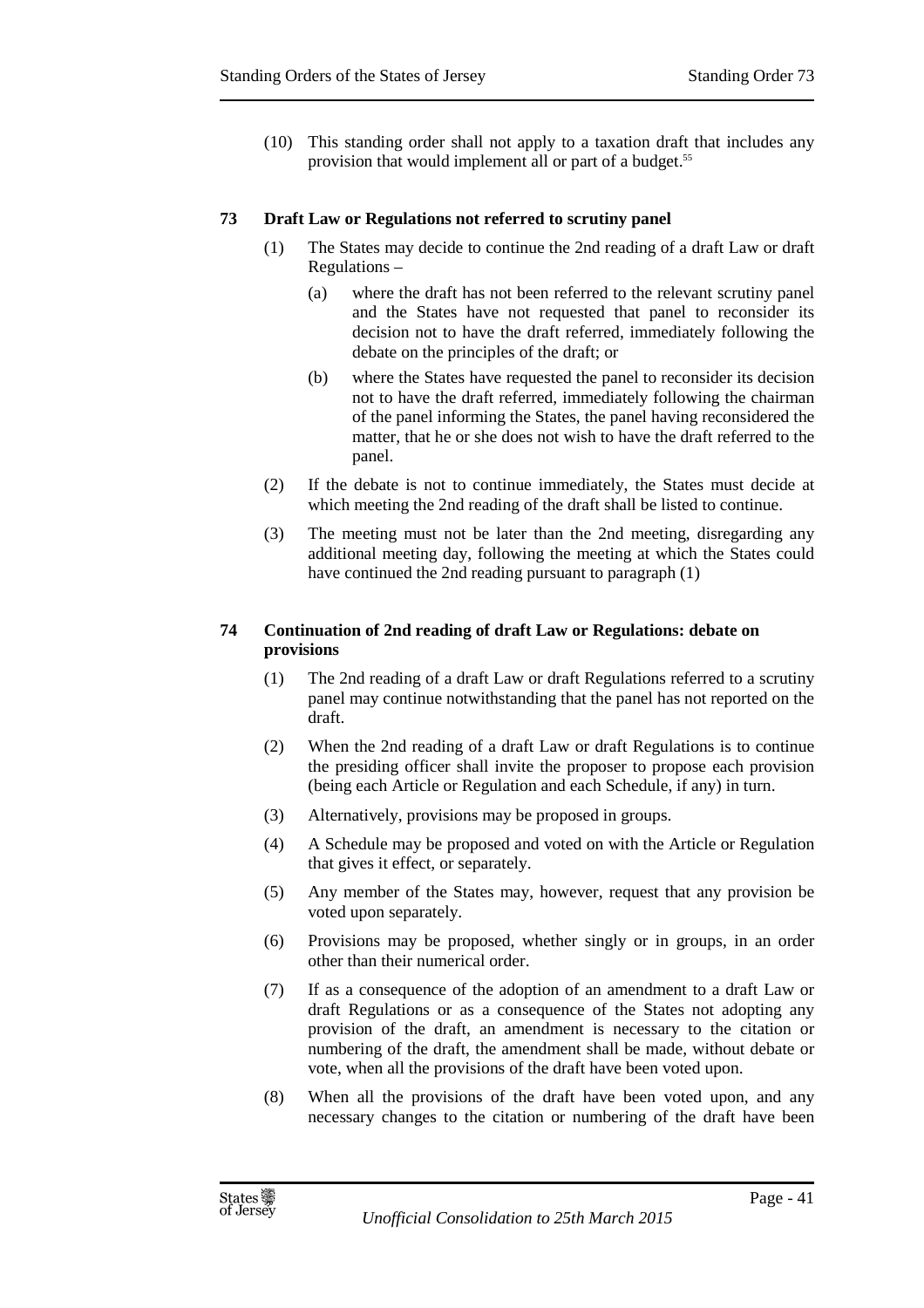made, the presiding officer shall inform the States that the draft Law has, or draft Regulations have, been adopted in 2nd reading.

(9) Otherwise the procedure for the debate and for consideration of amendments shall be the same as for propositions and amendments in general.

## **75 3rd reading of draft Law or Regulations**

- (1) When a draft Law has, or draft Regulations have, been adopted in 2nd reading, the presiding officer shall invite the proposer to propose that the draft be adopted in 3rd reading.
- (2) The proposer may first speak in support of the draft as adopted in 2nd reading, before proposing it.
- (3) The debate shall be confined to the content of the draft as adopted in 2nd reading.
- (4) An amendment to the draft may not be proposed during the debate although a clerical error or oversight in it may, with the permission of the presiding officer, be corrected.
- (5) Otherwise the procedure for the debate shall be the same as for propositions in general.

## **76 Draft legislative Act**

- (1) The presiding officer shall ask the Greffier to read out the citation of the draft legislative Act.
- (2) The presiding officer shall then invite the proposer to propose the draft as a whole.
- (3) Otherwise the procedure for the debate and for consideration of amendments shall be the same as for propositions in general.

### **77 Draft standing orders**

- (1) The presiding officer shall ask the Greffier to read out the citation of the draft standing orders.
- (2) The presiding officer shall then invite the proposer to propose each standing order in turn.
- (3) Alternatively, standing orders may be proposed in groups.
- (4) A Schedule may be proposed and voted on with the standing order that gives it effect, or separately.
- (5) Any elected member may, however, request that any standing order be voted upon separately.
- (6) Standing orders may be proposed, whether singly or in groups, in an order other than their numerical order.

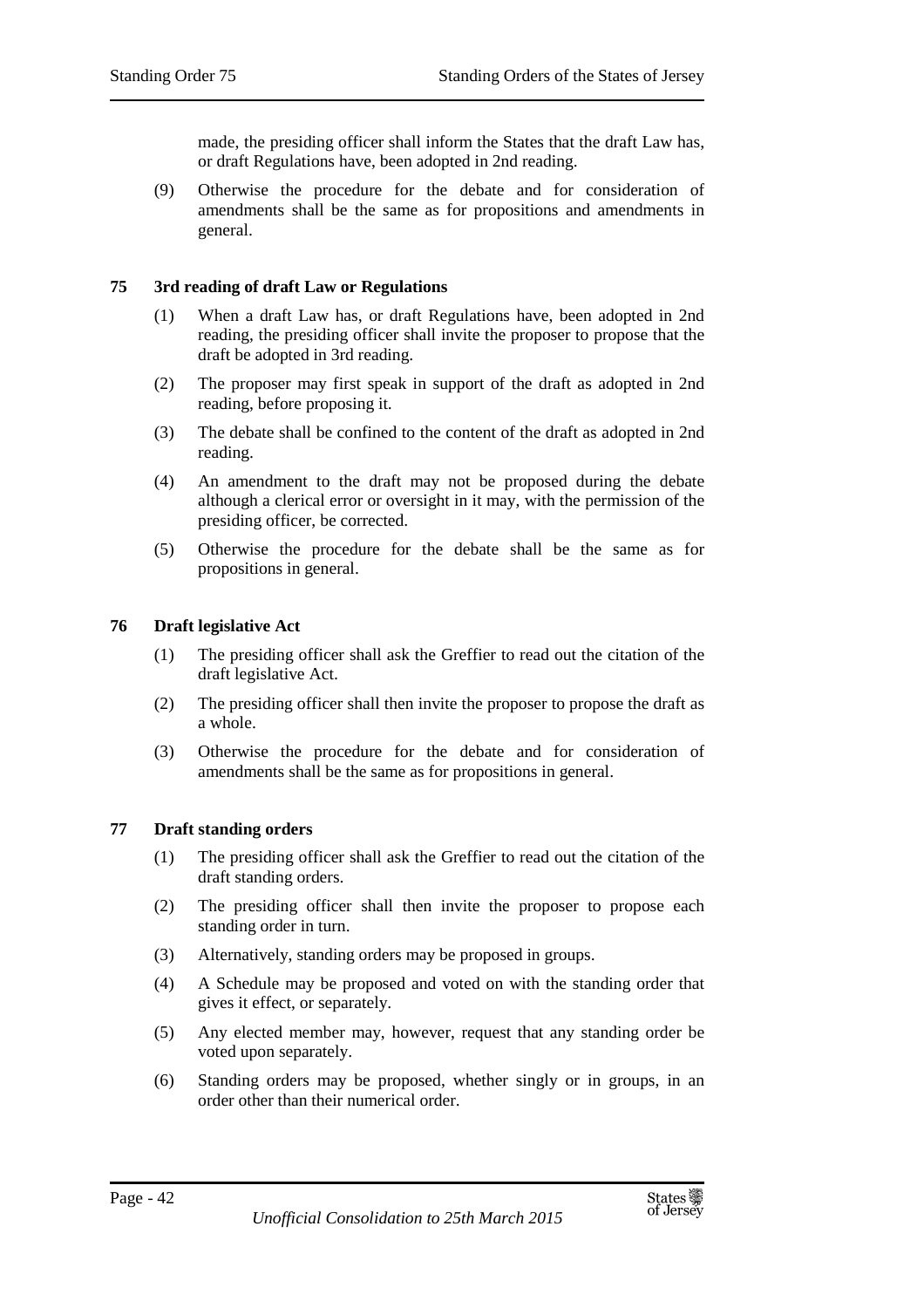(7) Otherwise the procedure for the debate and for consideration of amendments shall be the same as for propositions and amendments in general.

*Matters that may be proposed without notice* 

### **77A Proposal to refer proposition to Minister or committee<sup>56</sup>**

A member of the States may propose without notice, at any time before the debate on a proposition commences, that the proposition be referred to the relevant Minister or committee in order that the Minister or committee may decide whether to report upon it.

### **78 Proposal to suspend debate on draft enactment**

- (1) A member of the States may propose without notice during a debate on a draft enactment that the debate be suspended and the draft enactment discussed by the States sitting in committee at a future meeting.
- (2) The proposal may not be made during the 3rd reading of a draft Law or draft Regulations.
- (3) If the States agree the proposal, they shall then agree the meeting for which the matter shall be listed for discussion in committee.

### **79 Suspension of debate for the purposes of scrutiny**

- (1) Any member of the States may propose without notice that
	- (a) the debate on any proposition be suspended; and
	- (b) the States request the relevant scrutiny panel to consider having the proposition referred to it.
- (2) A proposal cannot be made in relation to
	- (a) a proposition that has previously been referred to the scrutiny panel in question;
	- (b) a draft medium term financial plan;
	- (c) a proposition, lodged by the Council of Ministers under Article 9 of the Public Finances Law, for the amendment of a medium term financial plan;
	- (d) a draft budget; or
	- (e) a taxation draft that includes any provision that would implement all or part of a budget.<sup>57</sup>
- (3) If the States agree to the proposal, the debate shall be suspended until the next meeting.
- (4) At the next meeting, the presiding officer shall ask the chairman of the relevant scrutiny panel whether he or she wishes to have the proposition referred to the panel and –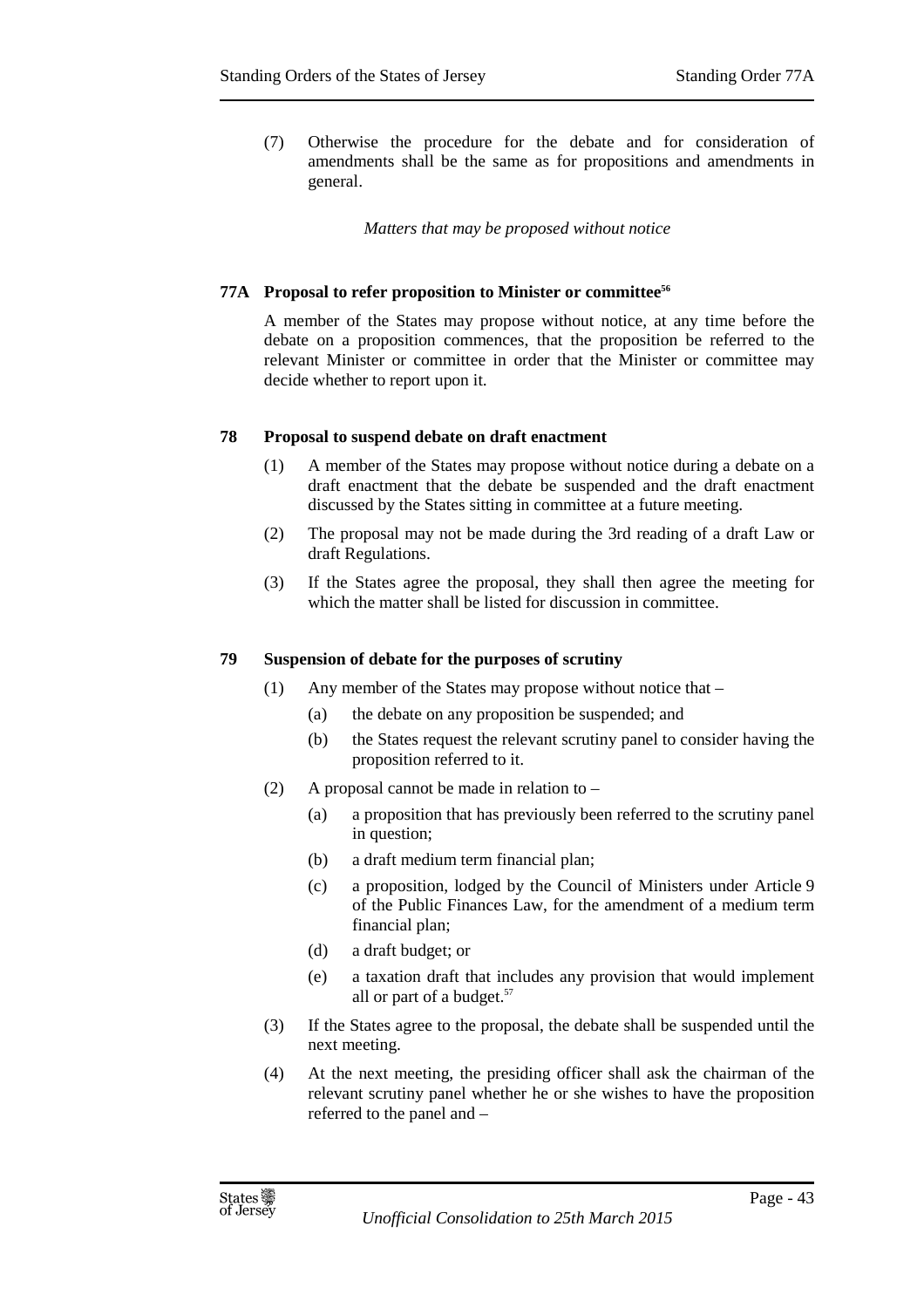- (a) if the chairman confirms that, the panel having considered the matter, he or she does not wish to have the proposition referred to the panel, the States may either resume the debate immediately or decide at which meeting the debate shall be listed to resume; or
- (b) if the chairman confirms that, the panel having considered the matter, he or she wishes to have the proposition referred to the panel, the States must decide at which meeting the debate shall be listed to resume.
- (5) The debate must be listed to resume at a meeting which is not later than the 4th meeting, disregarding any additional meeting day, following the meeting at which the chairman confirms the panel's decision.
- (6) The debate on the proposition may resume, notwithstanding that the scrutiny panel has not reported on it.
- (7) The relevant scrutiny panel is the scrutiny panel or panels assigned scrutiny of the topic to which the proposition relates.
- (8) If there is doubt as to which is the relevant scrutiny panel, the presiding officer shall take the advice of the president of the chairmen's committee.
- (9) If both the chairman and vice chairman of the relevant scrutiny panel are absent when a question is to be put to the chairman by the presiding officer pursuant to this standing order, the presiding officer shall instead ask the members of the panel who are present, and any one of them may answer.

## **80 Proposal to suspend standing order**

A member of the States may propose without notice that one or more standing orders be suspended for a specified purpose.

### **80A Proposals associated with Public Finances Law<sup>58</sup>**

- (1) Notwithstanding standing order 26, the Chief Minister or Minister for Treasury and Resources may propose, without notice –
	- (a) an amendment to a draft medium term financial plan; or
	- (b) an amendment to a proposition, lodged by the Council of Ministers under Article 9 of the Public Finances Law, for the amendment of a medium term financial plan.
- (2) An amendment proposed under paragraph (1) shall be debated
	- $(a)$  forthwith, if
		- (i) in the case of an amendment described in paragraph  $(1)(a)$ , the amendment is to rectify a deficit that is forecast to arise as a consequence of the States approving an amendment to the draft plan or not approving any amount included in the draft plan in compliance with Article 8(2) of the Public Finances Law, or
		- (ii) in the case of an amendment described in paragraph  $(1)(b)$ , the amendment is to rectify a deficit that is forecast to persist or arise, as the case may be, as a consequence of the States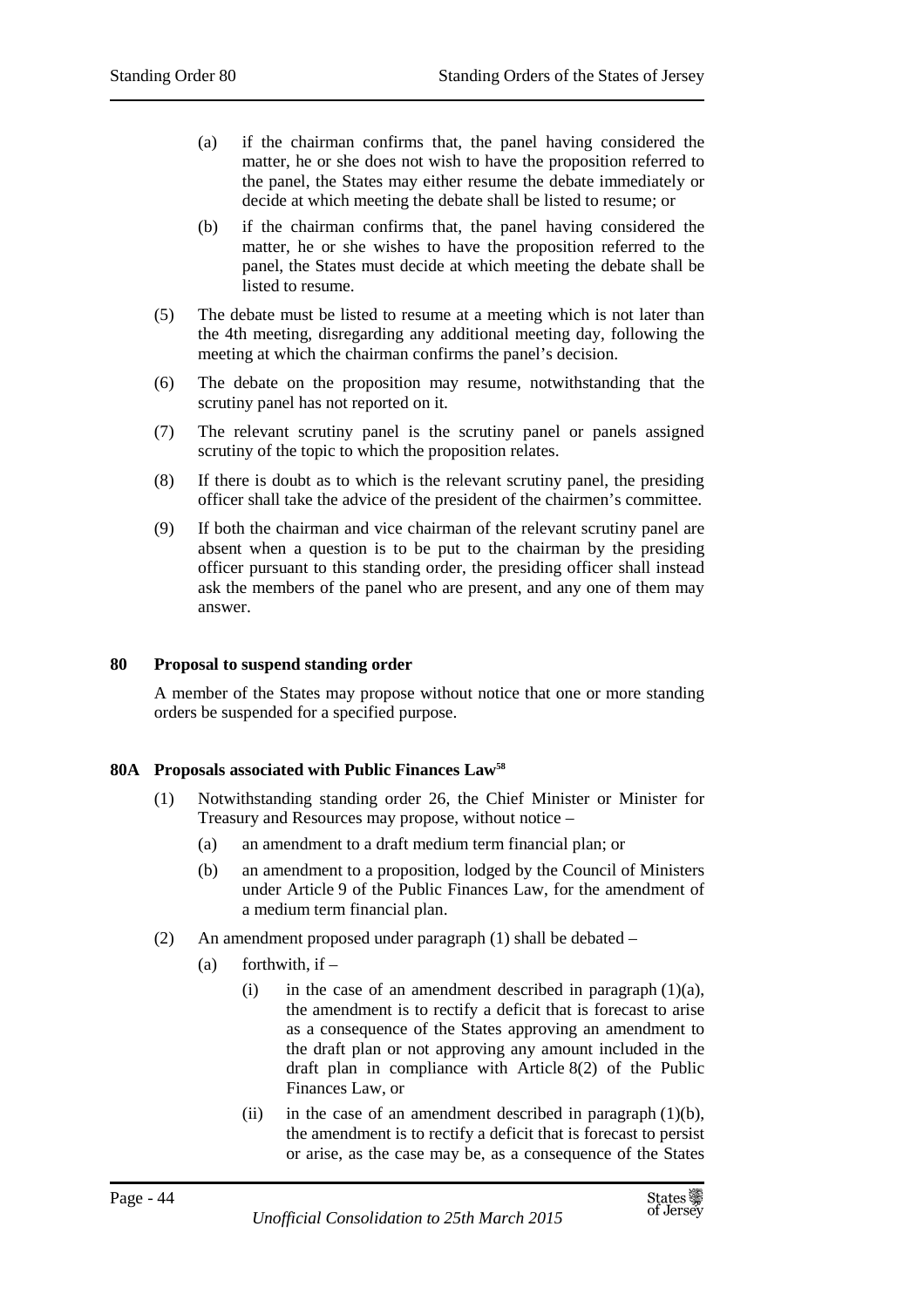approving an amendment to the proposition described in paragraph  $(1)(b)$  or not approving any part of that proposition; or

- (b) in the case of any other amendment, either forthwith or at such other time or on such other day as the States decides.
- (3) Notwithstanding standing order 26, the Minister for Treasury and Resources may propose, without notice, an amendment to a draft budget or taxation draft.
- (4) An amendment proposed under paragraph (3) shall be debated
	- $(a)$  forthwith
		- (i) in the case of an amendment to a draft budget, if the amendment is to rectify a deficit that is forecast to arise as a consequence of the States approving an amendment to the draft budget or not approving any amount included in the draft budget in compliance with Article 10(3) of the Public Finances Law, or
		- (ii) in the case of an amendment to a taxation draft, if the amendment is to implement an amendment, approved by the States, to the budget to which the taxation draft relates; or
	- (b) in the case of any other amendment, either forthwith or at such other time or on such other day as the States decides.
- (5) Notwithstanding standing order 26
	- (a) the Minister for Treasury and Resources may propose without notice that the States, by Act, make a declaration under Article 15 of the Public Finances Law; and
	- (b) the declaration shall be debated forthwith.
- (6) In this standing order 'deficit' means a deficit in the consolidated fund at the end of, as the case requires, a financial year to which a draft medium term financial plan or a medium term financial plan applies or the financial year to which a draft budget applies.

# **80B Act under the Public Holidays and Bank Holidays (Jersey) Law 1951<sup>59</sup>**

Notwithstanding standing order 26, a Minister may propose, without notice, that the States make an Act under Article 2 of the Public Holidays and Bank Holidays (Jersey) Law  $1951^{60}$  where –

- (a) the Act would be for the appointment of a day of a year and not for the appointment of the same day in each year; and
- (b) the day to be appointed is so imminent that it would not be possible for the States to make the Act before the day, if standing order 26 applied.

### **81 Proposal for conducting business in camera**

A member of the States may propose without notice that the States conduct any debate or part of a debate upon a proposition or any other part of its business (apart from a vote) in camera for a specified purpose.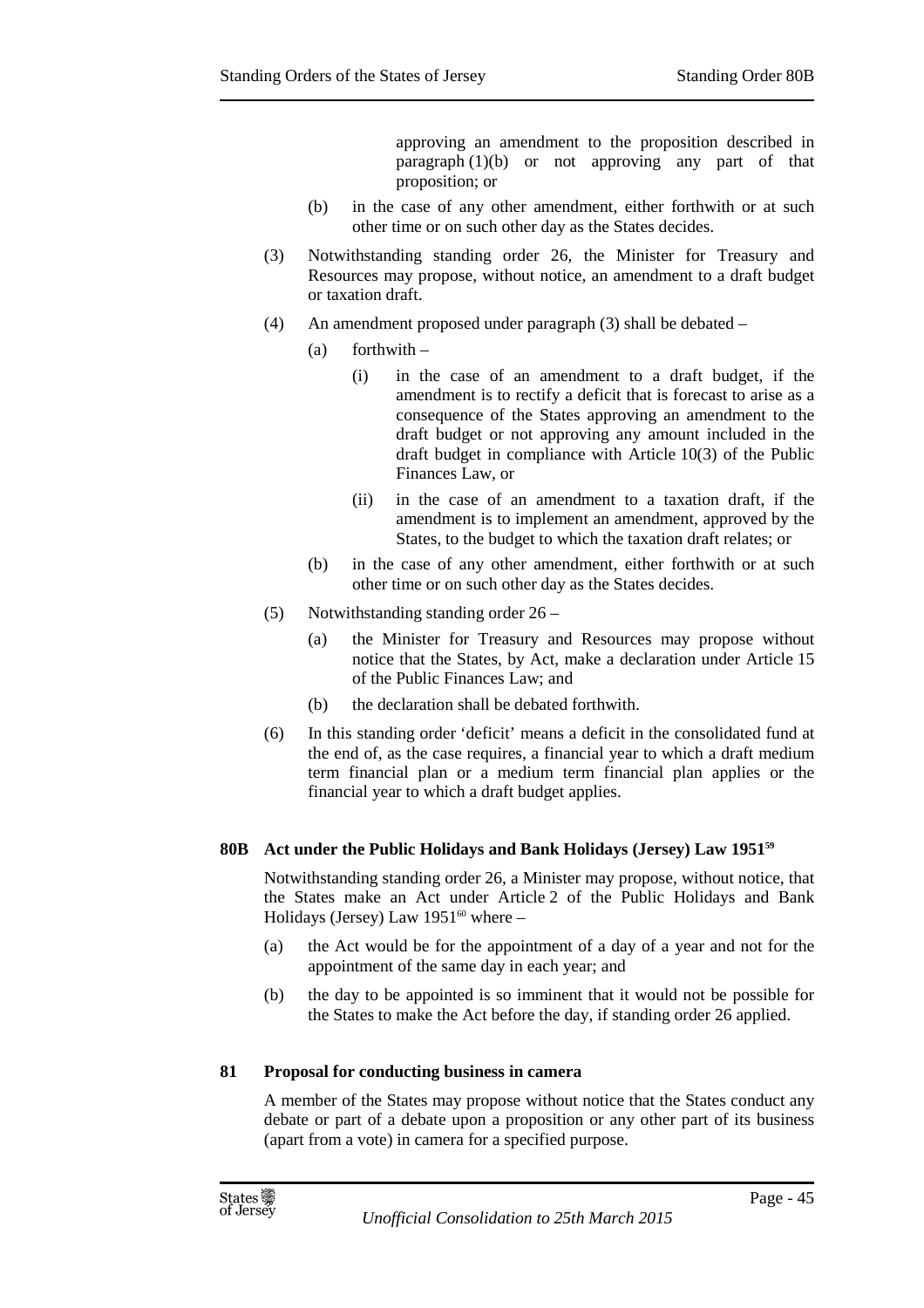### **82 Arrangements for conducting business in camera**

- (1) Where any enactment requires that the States debate a proposition in camera or where the States decide to conduct any debate or part of a debate upon a proposition or any other part of its business in camera –
	- (a) the presiding officer shall order all strangers to withdraw from the precincts of the States and the doors of the Chamber to be closed; and
	- (b) the Viscount or, in his or her absence, a person instructed by the presiding officer, shall ensure that the order for strangers to withdraw is complied with.
- (2) Any debate or part of a debate or any other business which is conducted in camera may be recorded, for the purpose of the preparation of a transcript, but shall not be broadcast to the public.
- (3) A vote cannot be taken whilst the States are conducting any business in camera.

### **83 Proposal for reference back**

- (1) A member of the States may propose without notice during the debate on a proposition that the proposition be referred back in order that –
	- (a) further information relating to the proposition can be provided to the States; or
	- (b) any ambiguity or inconsistency in information relating to the proposition which has already been provided to the States be clarified.
- (2) The presiding officer shall not allow a proposal that a proposition be referred back if the effect would be to prevent the debate on the proposition resuming at a future meeting.
- (3) The debate on the proposal shall be confined to the merits of the reference back.
- (4) A reference back does not affect any vote already taken by the States on any part of the proposition.

### **84 Proposal to close debate**

- (1) If more than one hour has elapsed since the presiding officer opened the debate on a proposition, a member of the States who has not spoken in the debate may propose without notice that the proposition be put to the vote.
- (2) A member of the States must, at least 30 minutes before he or she makes the proposal, inform the States of his or her intention to do so.
- (3) The presiding officer shall not allow the proposal if it appears to him or her that it is an abuse of the procedure of the States or an infringement of the rights of a minority.
- (4) Otherwise, the presiding officer shall immediately put the proposal to the vote, without debate.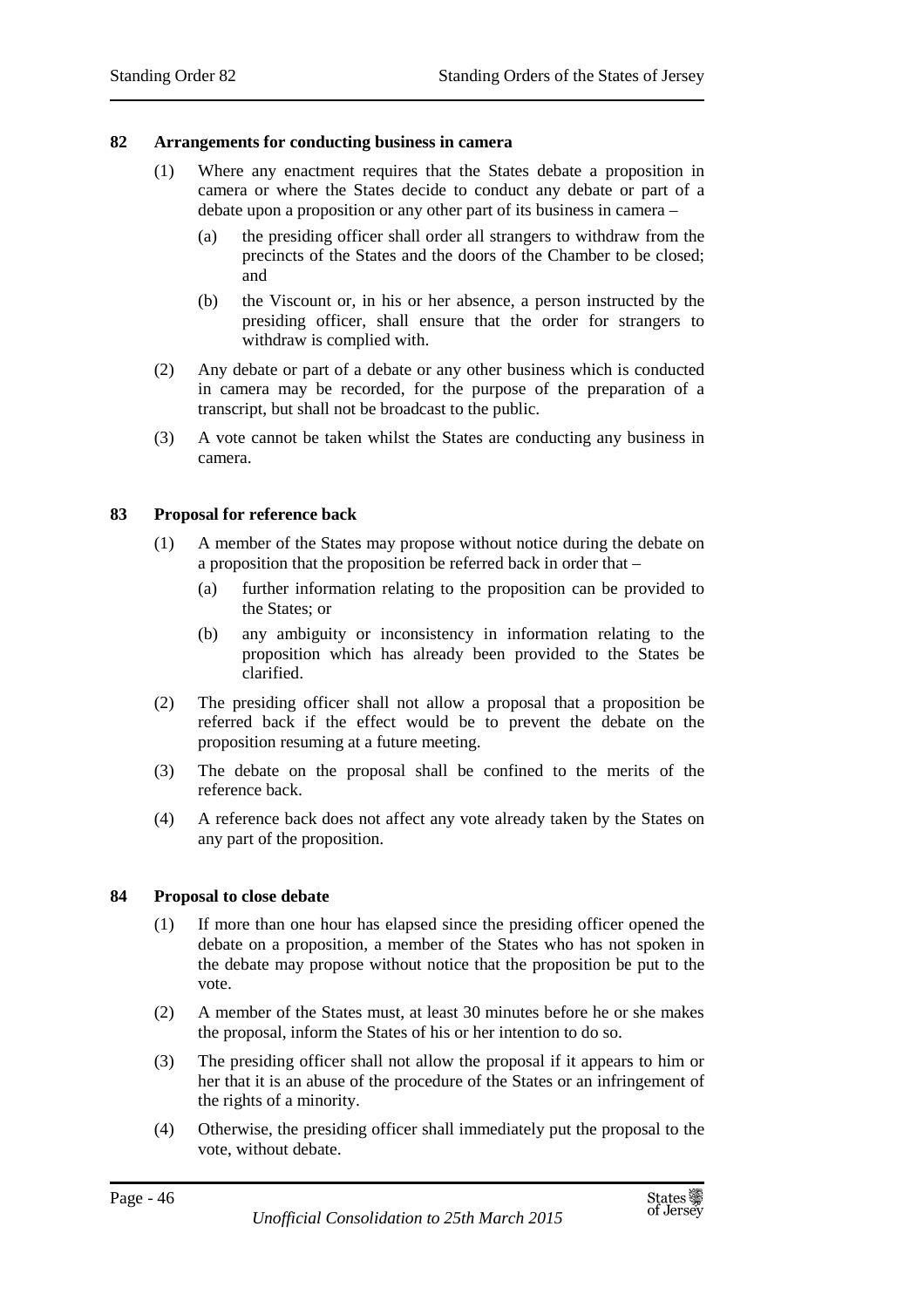- (5) If the proposal is adopted, the presiding officer shall
	- (a) invite the proposer of the proposition to reply to the debate; and
	- (b) put the proposition to the vote.
- (6) If the proposal is not adopted
	- (a) the member who proposed it cannot make a similar proposal during the debate; and
	- (b) another member of the States cannot make a similar proposal unless the debate has continued for at least another hour.

### **85 Proposal to move to next item**

- (1) A member of the States may propose without notice, during a debate on a proposition, that the States move to consideration of the next item on the order paper.
- (2) The presiding officer shall not allow the proposal if it appears to him or her that it is an abuse of the procedure of the States or an infringement of the rights of a minority.
- (3) Otherwise, the presiding officer shall immediately put the proposal to the vote, without debate.
- (4) Notwithstanding Article 16(1) of the Law, the proposal is not adopted if less than 20 elected members vote in favour of it.<sup>61</sup>
- (5) If the proposal is adopted, the debate on the proposition shall cease.
- (6) If the proposal is not adopted, the member who proposed it cannot make a similar proposal during the debate.
- (7) A move to the next item does not affect any vote already taken by the States on any part of the proposition.

### **86 Proposer may move proposition again following suspension of debate, reference back or move to next item**

When the debate on a proposition resumes following –

- (a) suspension of the debate for the purposes of a discussion by the States sitting in committee or for the purposes of referral to a scrutiny panel;
- (b) a reference back; or
- (c) a decision by the States to move to the next item,

the proposer may move the proposition afresh.

## **87 Proposals as to arrangement of public business at present meeting**

- (1) A member of the States who has given the notice required by standing orders may propose, during a meeting, that the States debate at the meeting a proposition that they have not previously agreed to debate at the meeting.
- (2) A member of the States may propose, without notice –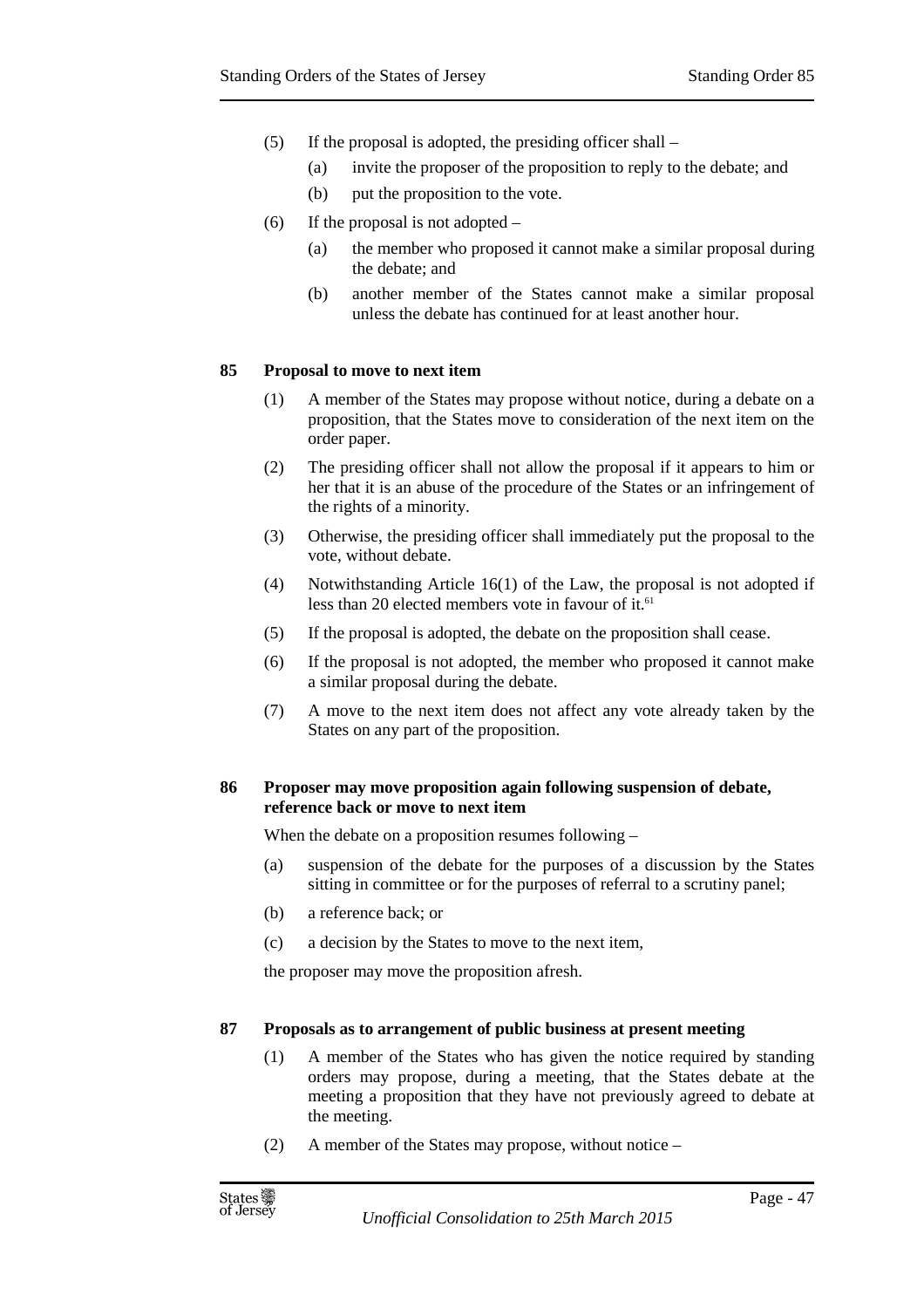- (a) that the order in which propositions are to be debated at the present meeting is altered;
- (b) that a proposition listed for debate at the present meeting is deferred to another meeting day.

*Arrangement of public business for future meetings* 

# **88 Chairman of the PPC to propose arrangement of public business for future meetings**

- (1) Before a meeting closes, the Greffier shall distribute to members of the States a proposed arrangement of public business for future meetings.
- (2) The arrangement shall
	- (a) include each lodged proposition which has not been debated or for which a debate has commenced but has not been concluded:
	- (b) state, for each proposition included, the meeting at which it is proposed that the proposition be debated; and
	- (c) show for each meeting the proposed order for debate of the propositions.
- (3) Before a meeting closes, the presiding officer shall invite the chairman of the PPC to propose, without notice, the arrangement.
- (4) When doing so, the chairman of the PPC
	- $(a)$  shall
		- (i) remind the States of any proposition that, unless the States decide otherwise, will be carried over automatically from the present to the next meeting, and
		- (ii) inform the States if he or she is of the opinion that the volume of public business proposed for any meeting is more than the States can deal with in the days fixed for the meeting; and
	- (b) may further propose, without notice, any change in or addition to the meeting days and continuation days previously agreed by the States.

# **89 Proposals by other members relating to arrangement of public business for future meetings**

- (1) Subject to standing orders, a member of the States may propose without notice an amendment to the arrangement of public business for future meetings.
- (2) A member of the States may propose without notice that the States shall sit in committee at a future meeting –
	- (a) to discuss a draft enactment;
	- (b) to review the general administration and policy of the Council of Ministers or of any Minister;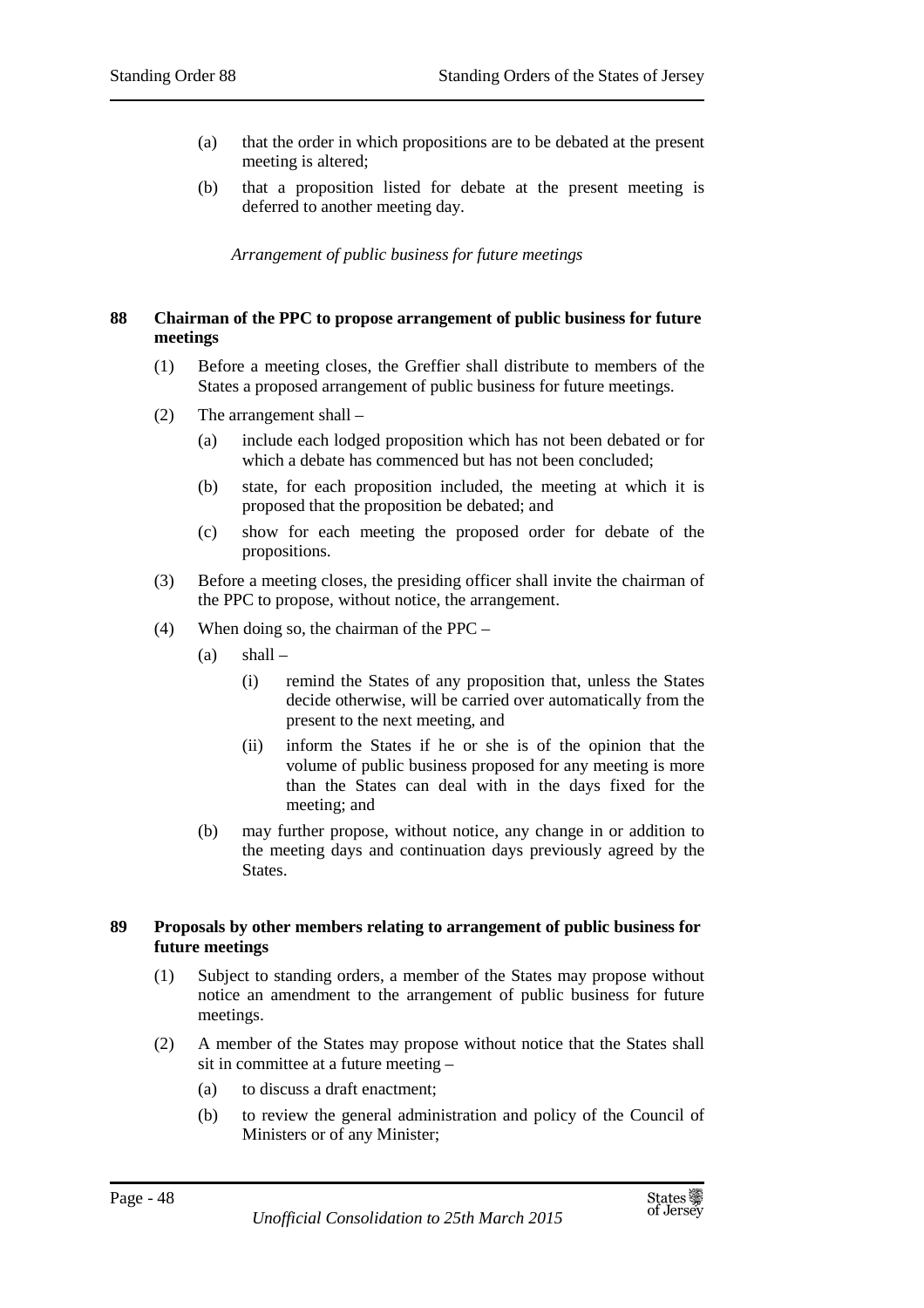- (c) to discuss a report from the PAC or a scrutiny panel, any other report or document presented to or laid before the States or any proposition; or
- (d) to discuss such other matters as the States may decide.
- (3) A member of the States may propose, without notice, that the States shall meet on a day, or continue a meeting on a day, which is in addition to the days presented to the States by the PPC before the start of the session.

### *Voting<sup>62</sup>*

### **89A Decisions<sup>63</sup>**

- (1) Notwithstanding Article 16 of the Law, any matter coming or arising before the States to which this standing order applies shall be done and decided by a majority of the elected members of which the States are constituted.
- (2) This standing order applies to
	- (a) a proposition to alter, in any way, the membership of the States of Jersey;
	- (b) a proposition to lengthen or shorten the term of office of any class of elected member;
	- (c) a proposition to alter, add to or extinguish the constituencies of any class of elected member.

### **89AA Interpretation of standing orders 90 to 96: principal offices<sup>64</sup>**

In standing orders 90 to 96 "principal office" means any of the following offices –

- (a) Chief Minister;
- (b) Minister;
- (c) Chairman of the PPC;
- (d) Chairman of the PAC;
- (e) Chairman of a scrutiny panel;
- (f) President of the chairmen's committee.

### **90 Modes of voting<sup>65</sup>**

- (1) Votes shall be taken by
	- (a) a standing vote;
	- (b) a recorded vote, being
		- (i) a vote using the electronic voting system,
		- (ii) an open ballot, or
		- (iii) a roll call vote; or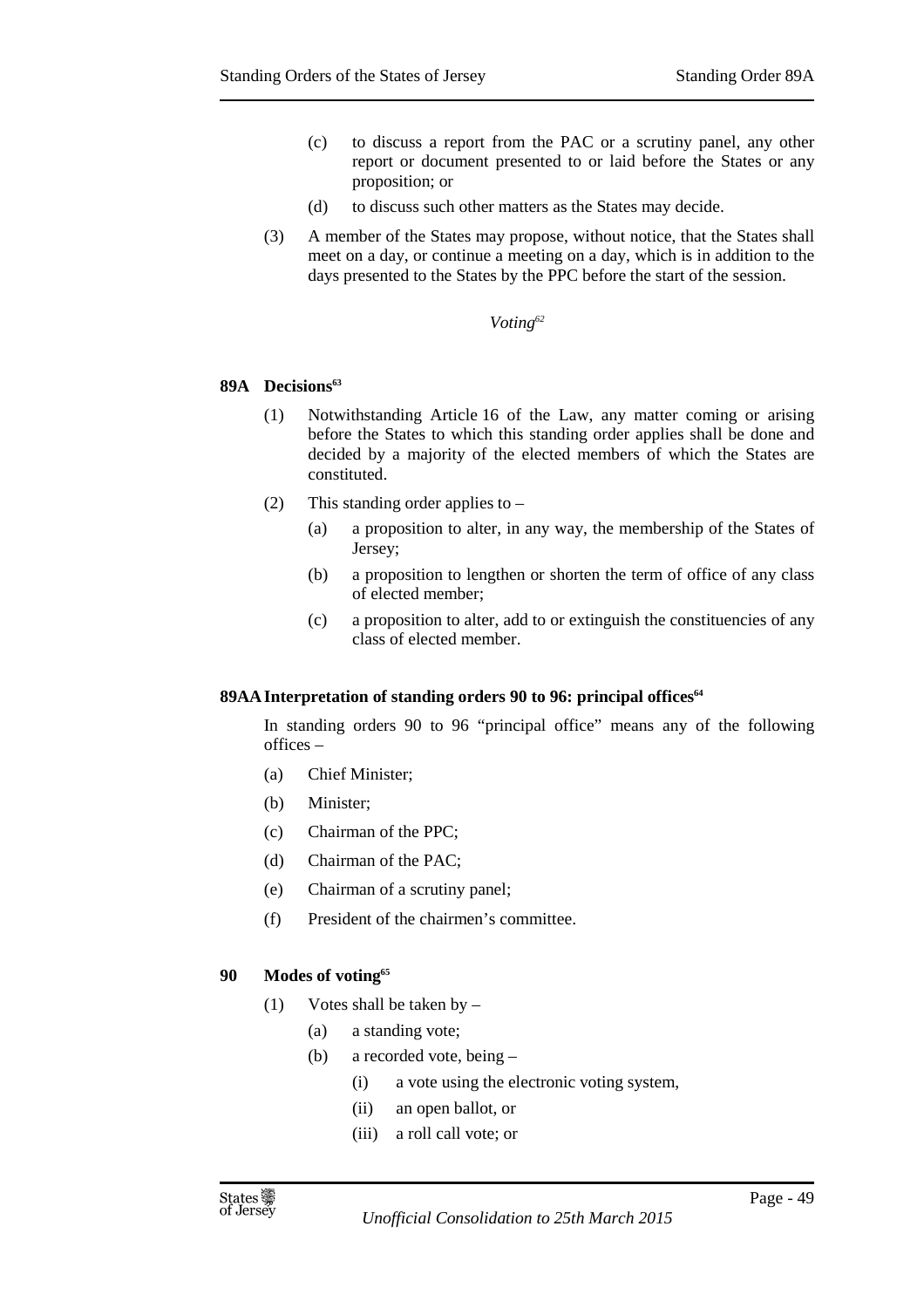- (c) a secret ballot.
- (2) When the presiding officer puts any matter to elected members for their decision, they shall vote by a standing vote, unless paragraph (3) or any other provision of standing orders or any other enactment, requires the vote to be taken another way.
- $(3)$  If
	- (a) before a standing vote is taken or after a standing vote is taken but before the result is announced, an elected member requests that elected members vote by a recorded vote; or
	- (b) after a standing vote, the presiding officer is unable to decide whether those elected members in favour of, or against, the matter proposed have prevailed,

the elected members shall vote by a recorded vote.

### **91 Procedure for standing vote**

- (1) A standing vote shall be taken in accordance with this standing order.
- (2) The presiding officer shall call upon those elected members who are in favour of the matter proposed to rise in their places.
- (3) The presiding officer shall then call upon those elected members who are against the matter proposed to rise in their places.
- (4) The presiding officer shall then declare the result of the vote.

### **92 Recorded vote taken using the electronic voting system**

- (1) A recorded vote shall be taken using the electronic voting system, unless it is unavailable or standing orders or any other enactment require that the vote is taken by open ballot.<sup>66</sup>
- (2) A member shall not be permitted to vote using the electronic voting system unless seated in his or her designated seat.
- (3) When a recorded vote is to be taken using the electronic voting system, the presiding officer shall call upon elected members to return to their designated seats.
- (4) The presiding officer, when satisfied that elected members wishing to vote have been allowed sufficient time to return to their designated seats, shall ask the Greffier to open the vote.
- (4A) If the vote is to select a candidate for, or appoint a candidate to, a principal office, the presiding officer shall, before the vote opens and again, while the vote is open, announce which button should be pushed in order to vote for a candidate.<sup>67</sup>
- (5) An elected member shall push the appropriate button
	- (a) to vote; or
	- (b) if he or she so wishes, to record his or her abstention.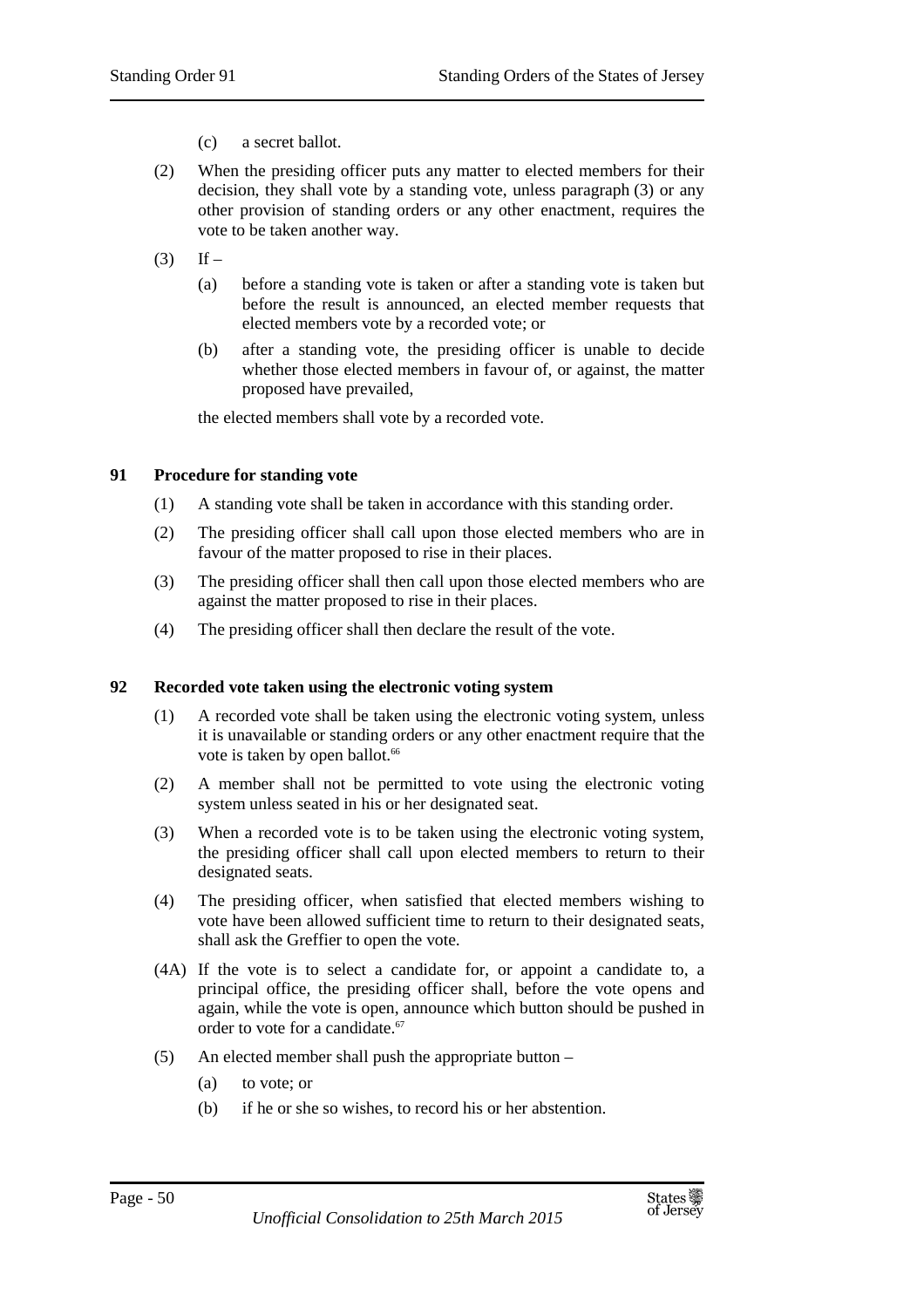- (6) The presiding officer, when satisfied that elected members have been allowed sufficient time to vote or record their abstention, shall ask the Greffier to close the vote.
- (7) The presiding officer shall then
	- (a) announce
		- (i) in the case of a recorded vote for selection of a candidate for, or appointment of a candidate to, a principal office, the number of elected members voting for each candidate and the number of elected members whose abstention has been recorded, or
		- (ii) in any other case, the number of elected members voting "Pour" and "Contre" respectively and the number of elected members whose abstention has been recorded; and
	- (b) declare the result of the vote. $68$
- (8) Any elected member may then request
	- (a) in the case of a recorded vote for selection of a candidate for, or appointment of a candidate to, a principal office, either or both of the following information –
		- (i) the names of the members voting and the candidate for which each of them voted, and
		- (ii) the names of the members whose abstention has been recorded;
	- (b) in any other case, all or any of the following information
		- (i) the names of the members who voted "Pour",
		- (ii) the names of the members who voted "Contre", and
		- (iii) the names of the members whose abstention has been recorded.<sup>69</sup>
- (9) Where a request is made under paragraph (8), the Greffier shall read out the information requested.
- (10) The information described in paragraph (8) shall be entered in the minutes.

### **93 Manner of taking recorded vote when electronic system unavailable<sup>70</sup>**

- (1) If the electronic voting system is unavailable  $-$ 
	- (a) a vote for selection of a candidate for, or appointment of a candidate to, a principal office shall instead be taken by open ballot;
	- (b) any other recorded vote shall be taken by open ballot, unless the States decide that it shall be taken by a roll call vote.
- (2) A decision referred to in paragraph  $(1)(b)$  shall, itself, be taken by a standing vote or open ballot.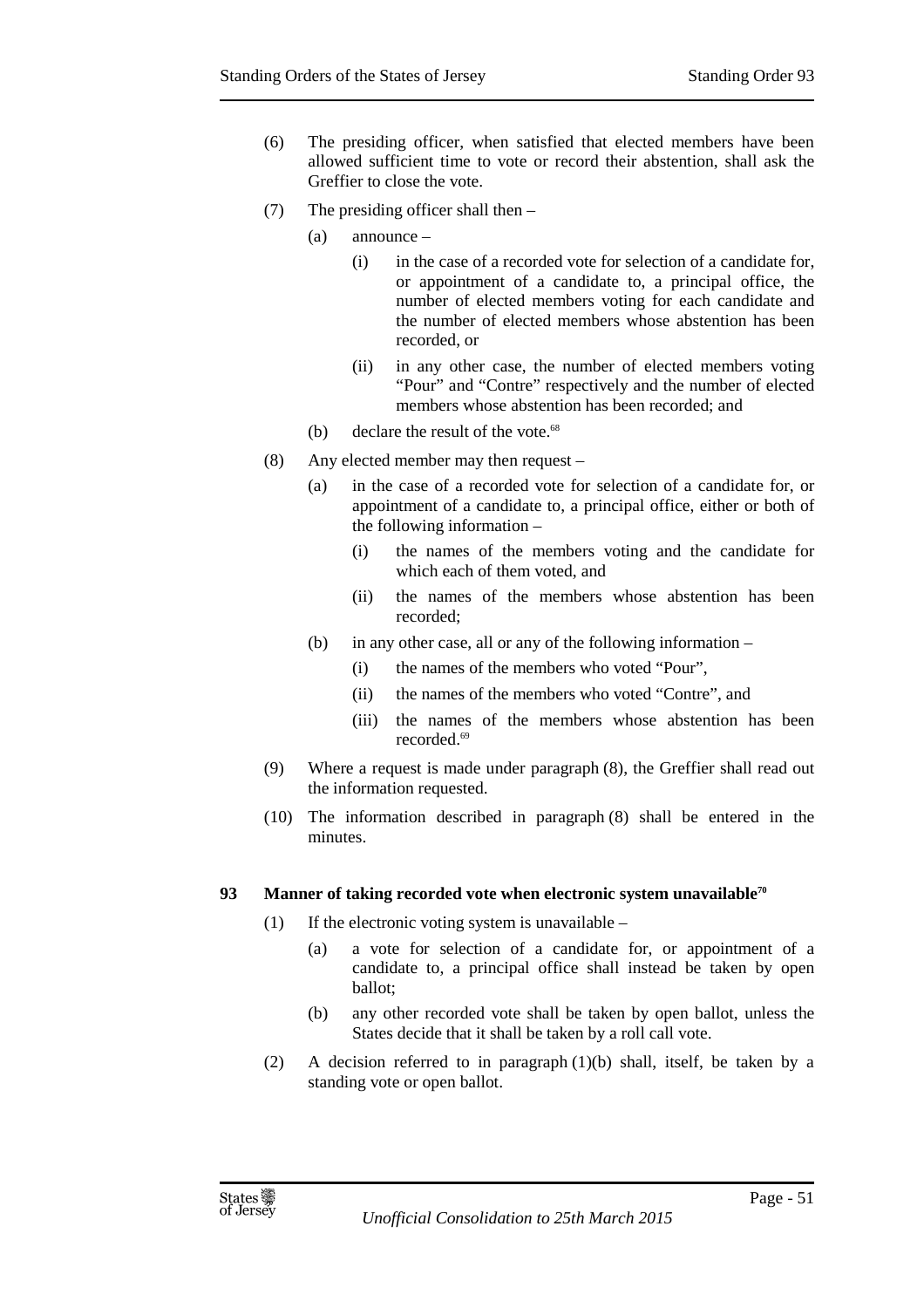## **93A Manner of taking recorded vote where 3 or more candidates for principal office<sup>71</sup>**

A recorded vote for selection of a candidate for, or appointment of a candidate to, a principal office shall be taken by open ballot if there are more than 2 candidates.

# **94 Recorded vote taken by open ballot**

- (1) If a recorded vote is to be taken by open ballot, elected members shall write, on the papers distributed for the purpose, their own name and –
	- (a) in the case of an open ballot for selection of a candidate for, or appointment of a candidate to, a principal office, the name of the candidate for whom they are voting; or
	- (b) in any other case, 'Pour', 'Contre' or 'Abstain'.<sup>72</sup>
- (2) The presiding officer shall then
	- (a) announce
		- (i) in the case of an open ballot for selection of a candidate for, or appointment of a candidate to, a principal office, the number of elected members voting for each candidate and the number of spoilt papers, or
		- (ii) in any other case, the number of elected members voting 'Pour' and 'Contre' respectively and the number of elected members whose abstention has been recorded; and
	- (b) declare the result of the vote.<sup>73</sup>
- (3) Any elected member may then request
	- (a) in the case of an open ballot for selection of a candidate for, or appointment of a candidate to, a principal office –
		- (i) the names of the members voting and the candidate for which each of them voted, and
		- (ii) the names of the members who have written their own names on their papers but otherwise spoilt their papers; or
	- (b) in any other case, all or any of the following information
		- (i) the names of the members who voted 'Pour',
		- (ii) the names of the members who voted 'Contre',
		- (iii) the names of the members whose abstention has been recorded.<sup>74</sup>
- (4) Where a request is made under paragraph (3), the Greffier shall read out the information requested.
- (5) The information described in paragraph (3) shall be entered in the minutes.

# **95 Recorded vote taken by roll call vote**

- (1) If a recorded vote is to be taken by roll call vote  $-$ 
	- (a) the Greffier shall read out the roll of elected members; and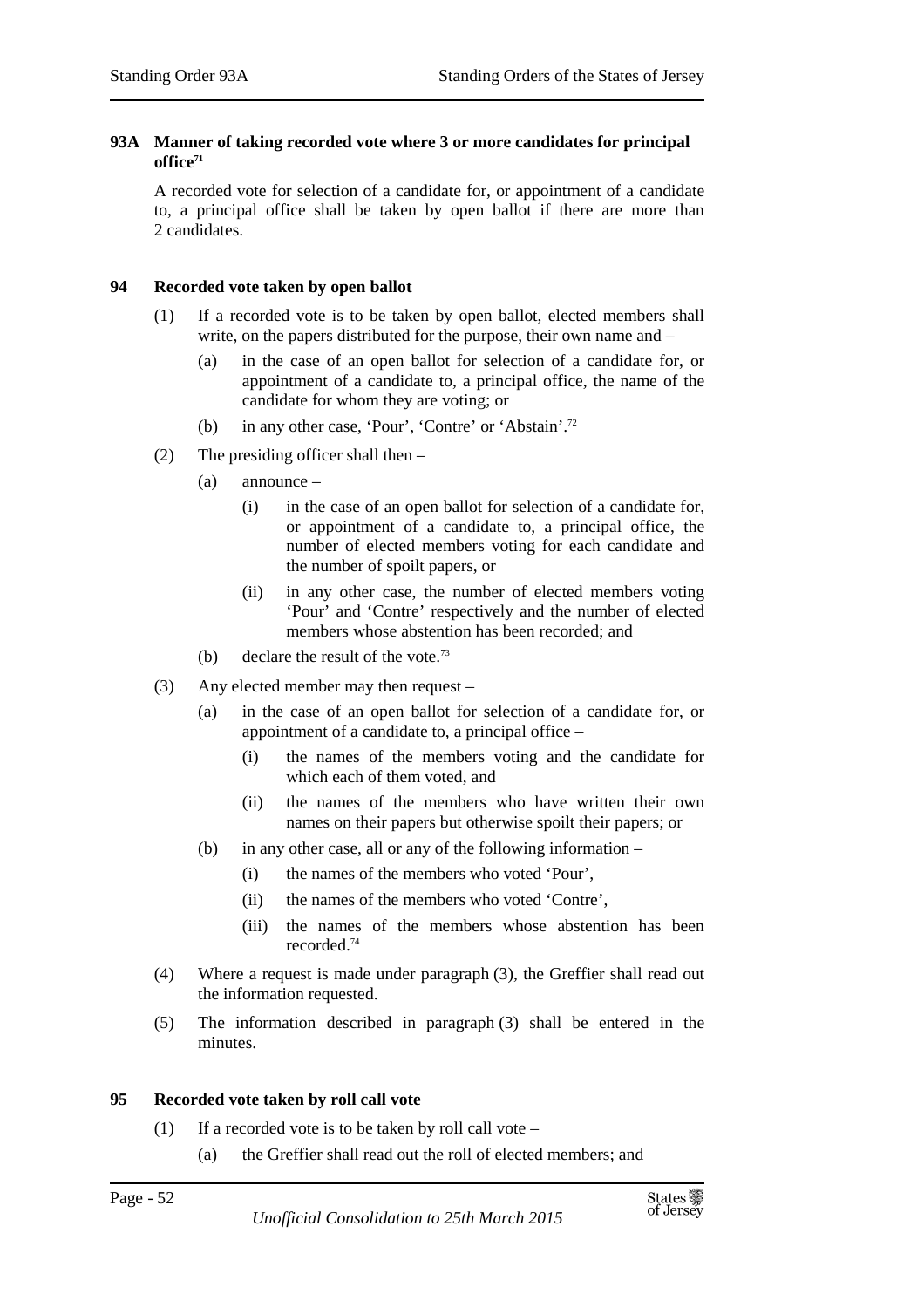- (b) an elected member shall, on his or her name being read out, vote by saying 'Pour' or 'Contre', or abstain.
- (2) The presiding officer shall then
	- (a) announce the number of elected members voting 'Pour' and 'Contre' respectively and the number of elected members whose abstention has been recorded; and
	- (b) declare the result of the vote.
- (3) The names of the members who voted 'Pour', the names of the members who voted 'Contre' and the names of the members whose abstention has been recorded shall be entered in the minutes.

## **96 Secret ballot**

Where standing orders or any other enactment require that a vote is taken by secret ballot –

- (a) elected members shall record their vote or abstention by writing it on papers distributed for the purpose;
- (b) the presiding officer shall then
	- (i) announce the number of elected members voting 'Pour' and 'Contre' respectively and the number of elected members whose abstention has been recorded, and
	- (ii) declare the result of the vote.

*States sitting in committee* 

### **97 States sitting in committee: procedure and rules of discussion**

- (1) While the States are sitting in committee, the chairman shall have the powers and duties of the presiding officer.
- (2) The rules of order, conduct and debate in a meeting shall apply while the States are sitting in committee to discuss any matter save that –
	- (a) a member of the States may speak more than once during the discussion;
	- (b) the chairman may allow any person to be present in the Chamber and invite that person to speak;
	- (c) the matter under discussion shall not be voted upon;
	- (d) the chairman shall decide when sufficient time has been allowed for a discussion on any part or aspect of the matter;
	- (e) the chairman shall decide when the sitting shall end.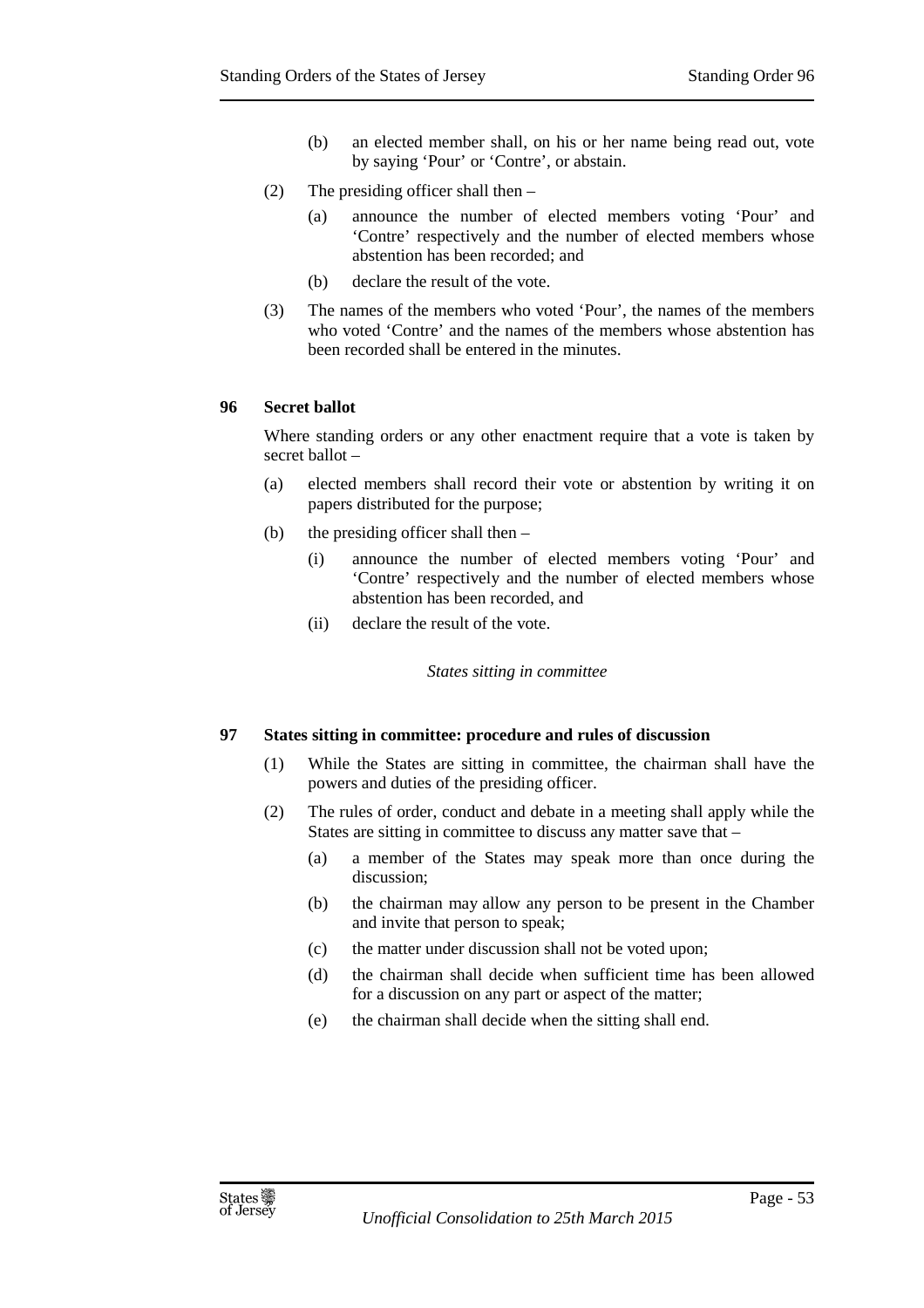# **PART 5**

# RULES OF ORDER, CONDUCT AND DEBATE IN MEETING

## **98 Presiding officer to maintain order**

- (1) The presiding officer shall maintain order and be responsible for the observance of standing orders during a meeting.
- (2) The presiding officer's decision on any point of order shall not be open to appeal.
- (3) A decision of the presiding officer on any point of order may only be reviewed by the States by debate upon a proposition lodged for that purpose.

## **99 Behaviour of members during meeting**

- $(1)$  75
- (2) A member of the States must
	- (a) enter and leave the Chamber with decorum;
	- (b) bow to the presiding officer when entering or leaving the Chamber;
	- (c) stand in his or her place while the presiding officer is entering or leaving the Chamber, unless unable to do so, by reason of illness or infirmity; or
	- (d) sit down and remain silent whenever the presiding officer is speaking.
- (3) A member of the States must not
	- (a) cross the floor of the Chamber or cross between the member speaking and the presiding officer;
	- (b) consume food or drink in the Chamber, except that a member may drink a glass of water;
	- (c) read any book, newspaper, periodical or other document in the Chamber unless its content is directly relevant to the business of the States;
	- (d) converse noisily or otherwise act in a way which, in the opinion of the presiding officer, disturbs the proceedings of the States;
	- (e) have with him or her in the Chamber any mobile telephone or other electronic device unless the telephone or device is –
		- (i) switched off, or
		- (ii) in such mode that it will not emit any sound or otherwise cause any disturbance to the proceedings of the States; or
	- (f) use any mobile telephone or other electronic device in such a way as to impair decorum or otherwise cause any disturbance to the proceedings of the States.76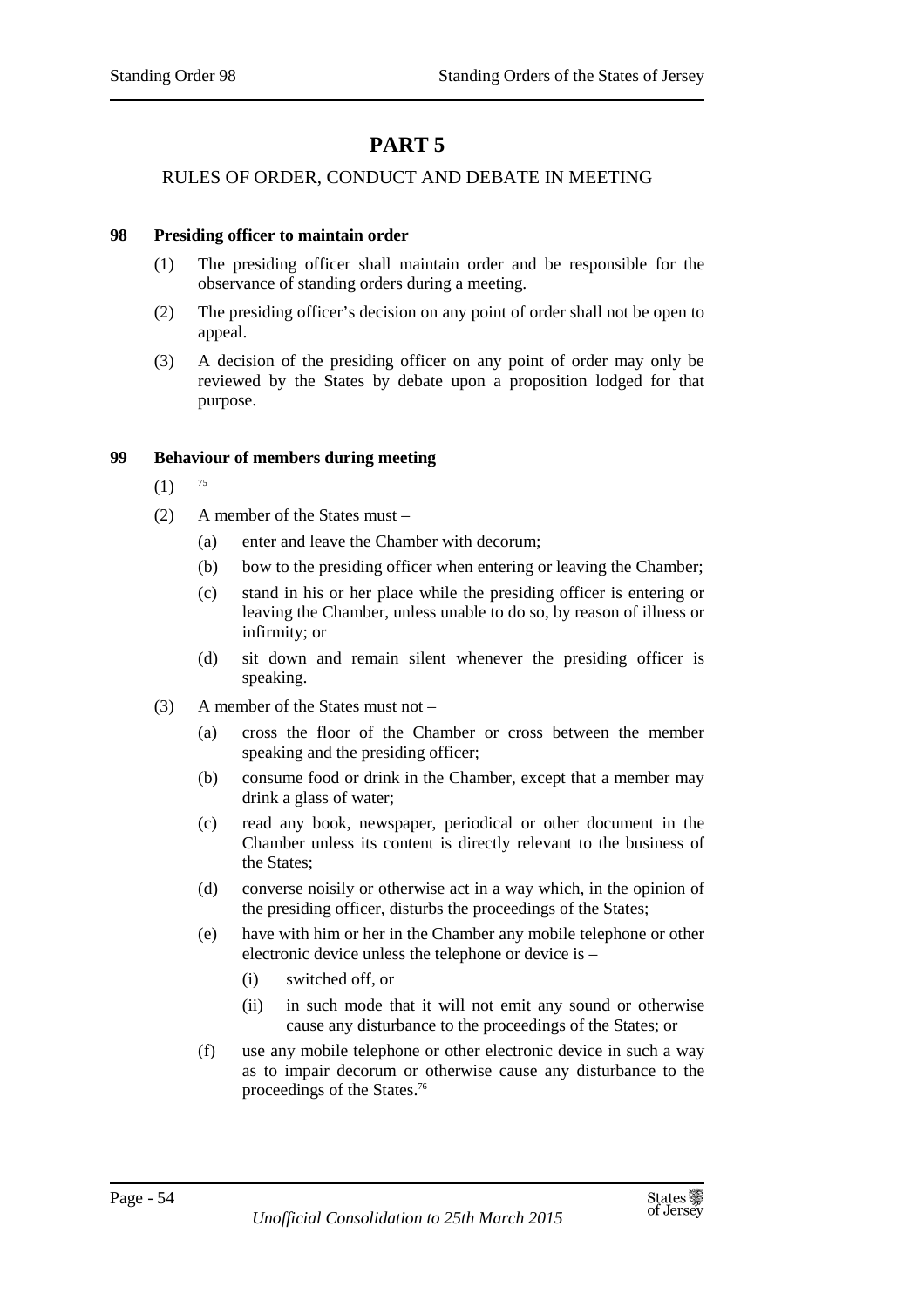## **100 Member speaking**

- (1) A member of the States who wishes to speak in a debate shall wait to be called by the presiding officer.
- (2) A member shall stand to speak and all other members shall remain seated while he or she is speaking.
- (3) A member shall address his or her speech to the presiding officer.
- (4) The presiding officer may permit a member who is ill or infirm to remain seated whilst speaking.

## **101 Interruptions**

- (1) A member of the States may only interrupt the member speaking
	- (a) in order to raise a point of order or a matter of privilege or immunity that requires an immediate ruling by the presiding officer;
	- (b) in order to draw the presiding officer's attention to the fact that the States are inquorate; or
	- (c) if the member speaking agrees to give way
		- (i) in order to explain any material part of his or her own speech, or
		- (ii) in order to ask the member speaking to elucidate a matter raised in his or her speech.
- (2) When a point of order or a matter of privilege or immunity is raised, the member who was speaking shall sit down while the presiding officer considers the point.

### **102 Proposition, proposal or nomination must be seconded**

- (1) Every proposition, proposal and nomination must be seconded by a member of the States after the proposer has moved or made it, unless standing orders provide otherwise.
- (2) A proposition, proposal or nomination that is not seconded is taken to have been withdrawn.

### **103 Member cannot speak twice in debate**

- (1) A member of the States cannot speak twice in a debate.
- (2) However
	- (a) the proposer of a proposition may reply at the conclusion of a debate on it;
	- (b) a member of the States who has seconded a proposition by rising in his or her place without speaking may speak at a later stage of the debate upon the proposition;
	- (c) a member who has spoken in a debate on a proposition which, in the case of a draft enactment, was suspended or, in any case, was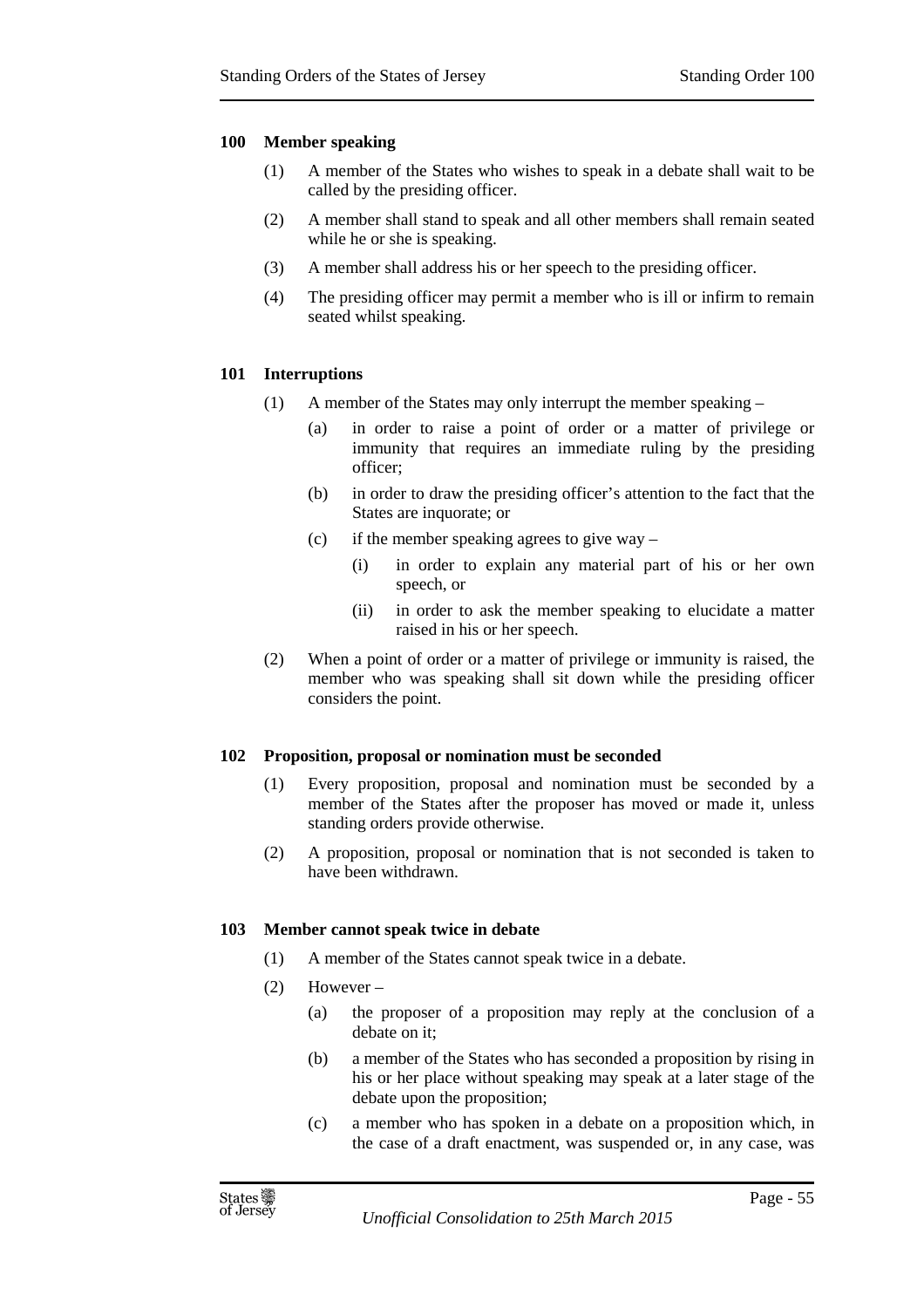the subject of a reference back or a decision to move to the next item, may speak again when the debate resumes;

- (d) a member may, with the leave of the presiding officer, speak again in a debate in order to explain any material part of his or her speech which the member believes may have been misunderstood but, when speaking again, must not introduce any new matter;
- (e) in a debate upon a proposition of no confidence in or to censure, suspend or expel a member of the States, the member who is the subject to the proposition may speak again before the proposer replies at the conclusion of the debate;
- (f) in a debate upon a proposition of no confidence in the Council of Ministers or in any committee or panel established by standing orders the Chief Minister or the chairman or president of the committee or panel, as the case requires, may speak again before the proposer replies at the conclusion of the debate.<sup>77</sup>

## **104 Contents of speech**

- (1) A speech by a member of the States must be relevant to the business being discussed.
- (2) A member of the States must not
	- (a) unduly repeat his or her own arguments or the arguments of others;
	- (b) use offensive or insulting language about any member of the States;
	- (c) impute improper motives, directly or by innuendo, to any member of the States;
	- (d) refer to the private affairs of any member of the States, unless they are of direct relevance to the business being discussed;
	- (e) use the name of Her Majesty the Queen or the Lieutenant-Governor in order to seek to influence the States;
	- (f) refer to the conduct of Her Majesty the Queen, any other member of the Royal Family, any member of the States or any Jurat or other person performing judicial functions, unless the debate is upon a proposition the purpose of which is to discuss such conduct;
	- (g) refer to a case pending in a court of law in such a way as might prejudice the case;
	- (h) seek, within a debate, to re-open discussion of, a decision of the States made within the preceding 3 months, unless the debate is upon a proposition to rescind the decision; or
	- (i) refer to any individual who is not a member of the States by name, unless use of the individual's name is unavoidable and of direct relevance to the business being discussed.

# **105 Modes of reference to other members of the States**

A member of the States shall refer to elected members in the following manner –

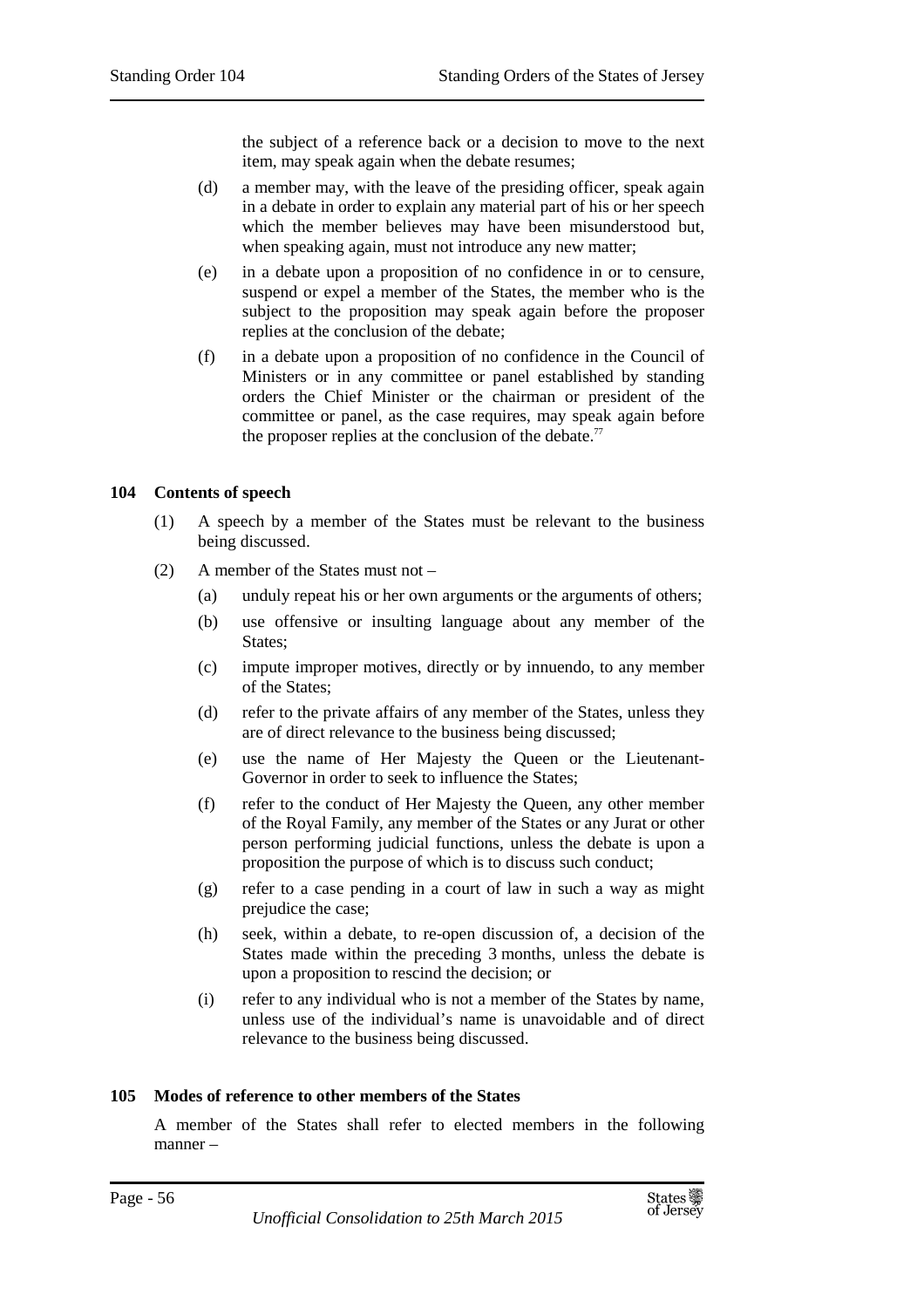- (a) a Senator, by name;
- (b) a Connétable, by the name of the parish he or she represents;
- (c) a Deputy who is the sole Deputy of a parish, by the name of the parish,
- (d) a Deputy who is not the sole Deputy of a parish, by name.

## **106 Declaration of interest**

- (1) A member of the States who has, or whose spouse or civil partner or cohabitee has, an interest in the subject matter of a proposition must –
	- (a) if it is a direct financial interest
		- (i) declare the interest, and
		- (ii) withdraw from the Chamber for the duration of the debate and any vote on the proposition;
	- (b) if it is not a direct financial interest, but a financial interest which is general, indirect or shared with a large class of persons, declare the interest;
	- (c) if it is an interest which is not financial, declare the interest.<sup>78</sup>
- (2) A member of the States asking or answering an oral question and who has a financial interest in, or whose spouse or civil partner or cohabitee has a financial interest in, the subject matter of the question must declare the interest.<sup>79</sup>
- (3) All declarations must be made as soon as possible.
- (4) A financial interest in any subject matter is direct if it is immediate or personal to the person concerned.
- (5) A member of the States is not required to declare any interest of his or her spouse or civil partner or cohabitee of which the member is not aware.<sup>80</sup>
- (6) The Greffier shall record declarations in the minutes.

### **107 Presiding officer's powers in relation to matters which are sub judice**

The presiding officer may direct that members of the States shall not refer to matters relevant to any proceedings pending in any court.

### **108 Presiding officer's powers in relation to irrelevant or repetitious speeches**

- (1) The presiding officer shall warn a member of the States whose speech
	- (a) is not relevant to the business being discussed; or
	- (b) unduly repeats the member's own arguments or the arguments of others.
- (2) If the member disregards the warning, the presiding officer shall direct the member to discontinue his or her speech.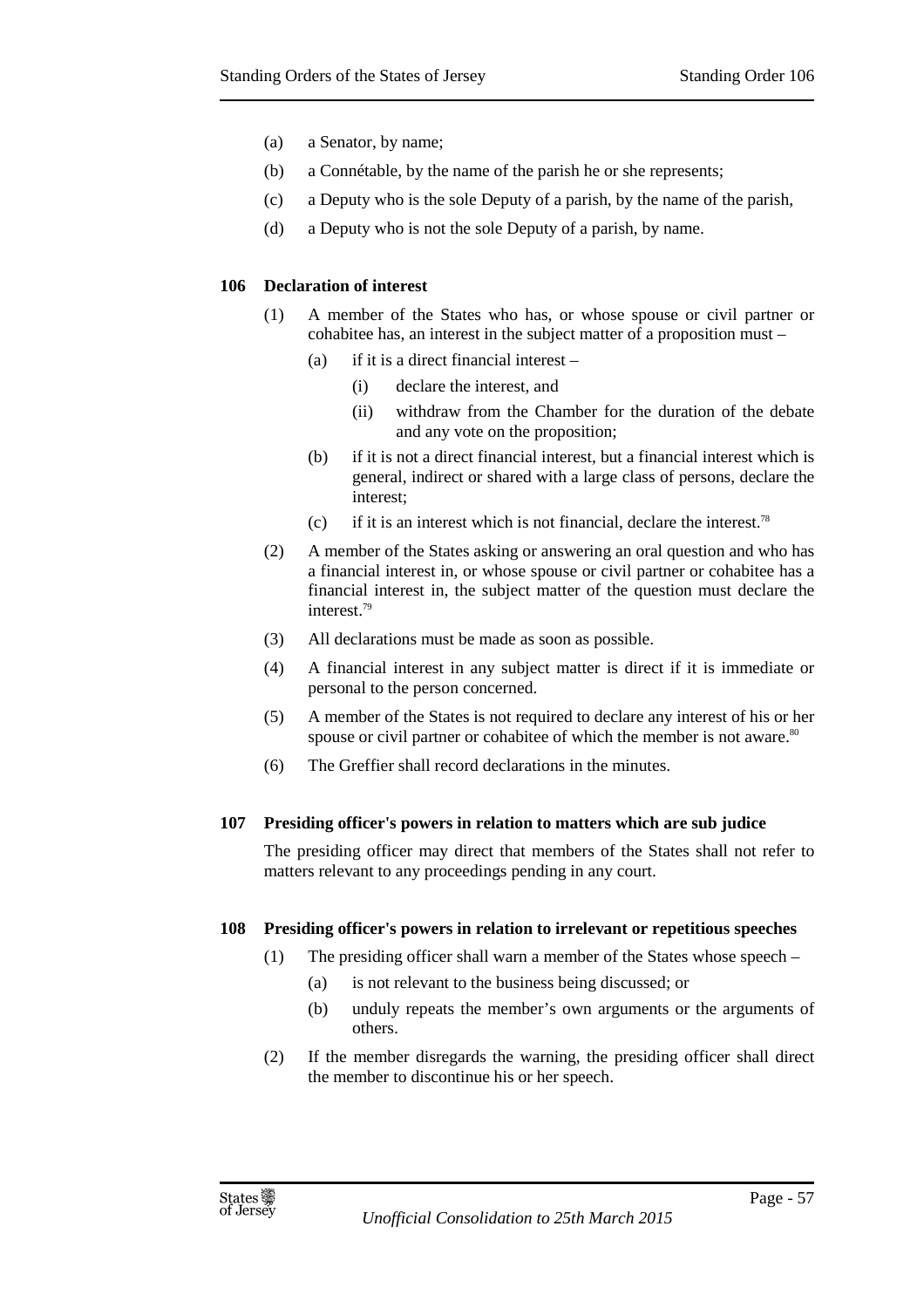## **109 Presiding officer's power to direct withdrawal of offensive etc words<sup>81</sup>**

- (1) If the presiding officer believes that the member of the States speaking has used offensive, objectionable, unparliamentary or disorderly words, the presiding officer shall direct the member speaking to sit down.
- (2) If a member of the States, believing that the member speaking has used offensive, objectionable, unparliamentary or disorderly words, has, on a point of order, drawn the attention of the presiding officer to them, the presiding officer shall direct the member speaking to sit down.
- (3) The presiding officer may ask the member who was speaking to explain the sense in which he or she used the words.
- (4) The presiding officer shall then determine whether or not the words are offensive, objectionable, unparliamentary or disorderly.
- (5) If the presiding officer determines that the words are offensive, objectionable, unparliamentary or disorderly, he or she –
	- (a) shall direct the member to withdraw the words; and
	- (b) may direct the member to apologise.
- (6) The member must withdraw the words and, if so directed, apologise.
- (7) If, having made a determination under paragraph (4) that the words are offensive, objectionable, unparliamentary or disorderly, the presiding officer is of the opinion that the words consist of or include a name in contravention of standing order 104(2)(i), he or she may direct that such name is omitted from the transcript of the meeting. $82$

### **110 Presiding officer's power to require withdrawal from Chamber<sup>83</sup>**

The presiding officer may require a member of the States to withdraw from the Chamber, either for the remainder of the day or for a lesser period, if the member has –

- (a) obstructed the meeting;
- (b) conducted himself or herself in a grossly disorderly manner;
- (c) used offensive, objectionable, unparliamentary or disorderly words and refused, when directed by the presiding officer, to withdraw the words or apologise;
- (d) persistently or wilfully refused to conform to any standing order; or
- (e) persistently or wilfully disregarded the authority of the presiding officer.

### **111 Proposal to suspend member following withdrawal from Chamber<sup>84</sup>**

- (1) Where the presiding officer has required a member of the States to withdraw from the Chamber, another member of the States may propose without notice that, the requirement to withdraw being insufficient sanction for the actions of the member, the member be suspended from the service of the States.
- (1A) The member of the States proposing the suspension must also propose the duration of the suspension.<sup>85</sup>

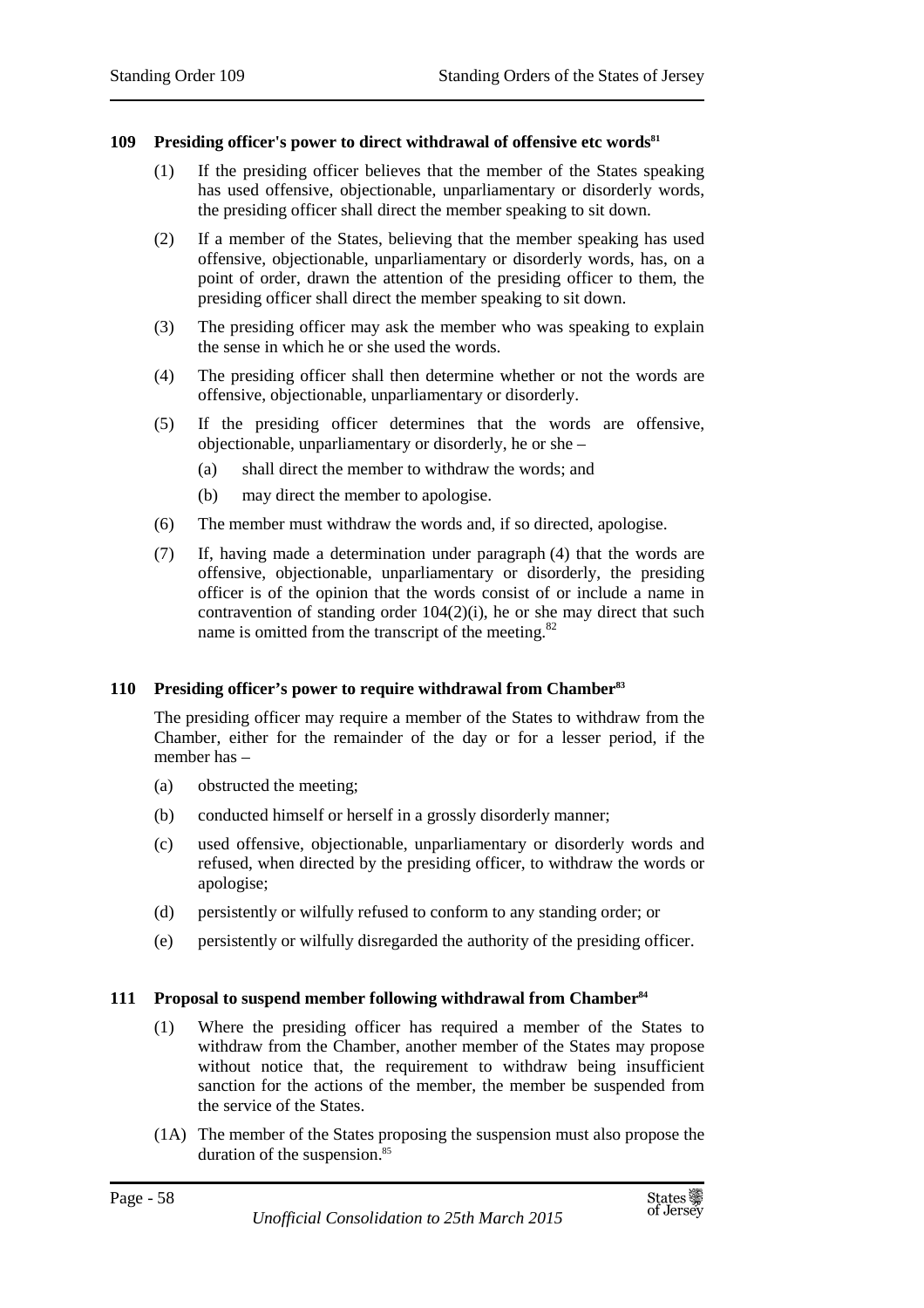- (2) The proposal may only be made on the meeting day or continuation day following the day on which the member is required to withdraw.
- (3) The States may decide to debate the proposal immediately or later in the same meeting, or to list the proposal for debate at another meeting.

# **PART 6**

# PROCESS FOR SELECTION AND APPOINTMENT OF MINISTERS, COMMITTEES AND PANELS

## **112 Order of and time for selection and appointment following ordinary election**

(1) When, by virtue of the Law and standing orders, selections and appointments must be made following an ordinary election, they shall be made in the order and at the meeting described in the following table –

| Order of selection or appointment                                                                                         | When                                                                                               |
|---------------------------------------------------------------------------------------------------------------------------|----------------------------------------------------------------------------------------------------|
| 1. selection of Chief Minister<br>designate                                                                               | Meeting commenced within the<br>period of 21 days following the<br>ordinary election (1st meeting) |
| 2. selection of Ministers                                                                                                 | Meeting commenced 2 clear working<br>days after the close of the 1st meeting<br>(2nd meeting)      |
| 3. appointment of chairman of the<br><b>PPC</b>                                                                           |                                                                                                    |
| 4. appointment of chairman of the<br><b>PAC</b>                                                                           |                                                                                                    |
| 5. appointment of chairmen of<br>scrutiny panels in the order in<br>which the panels appear in standing<br>order $135(1)$ |                                                                                                    |
| 5AA.<br>appointment of chairman of<br><b>Planning Applications Committee</b>                                              |                                                                                                    |
| 5A.appointment of chairman of the<br>Jersey Overseas Aid Commission                                                       |                                                                                                    |
| 6. appointment of president of the<br>chairmen's committee                                                                | 3rd meeting <sup>86</sup>                                                                          |
| 7. appointment of members of the<br><b>PPC</b>                                                                            |                                                                                                    |
| 8. appointment of elected members as<br>members of the PAC                                                                |                                                                                                    |
| 9. appointment of members of<br>scrutiny panels, in the order in<br>which the chairmen of the panels<br>are appointed     |                                                                                                    |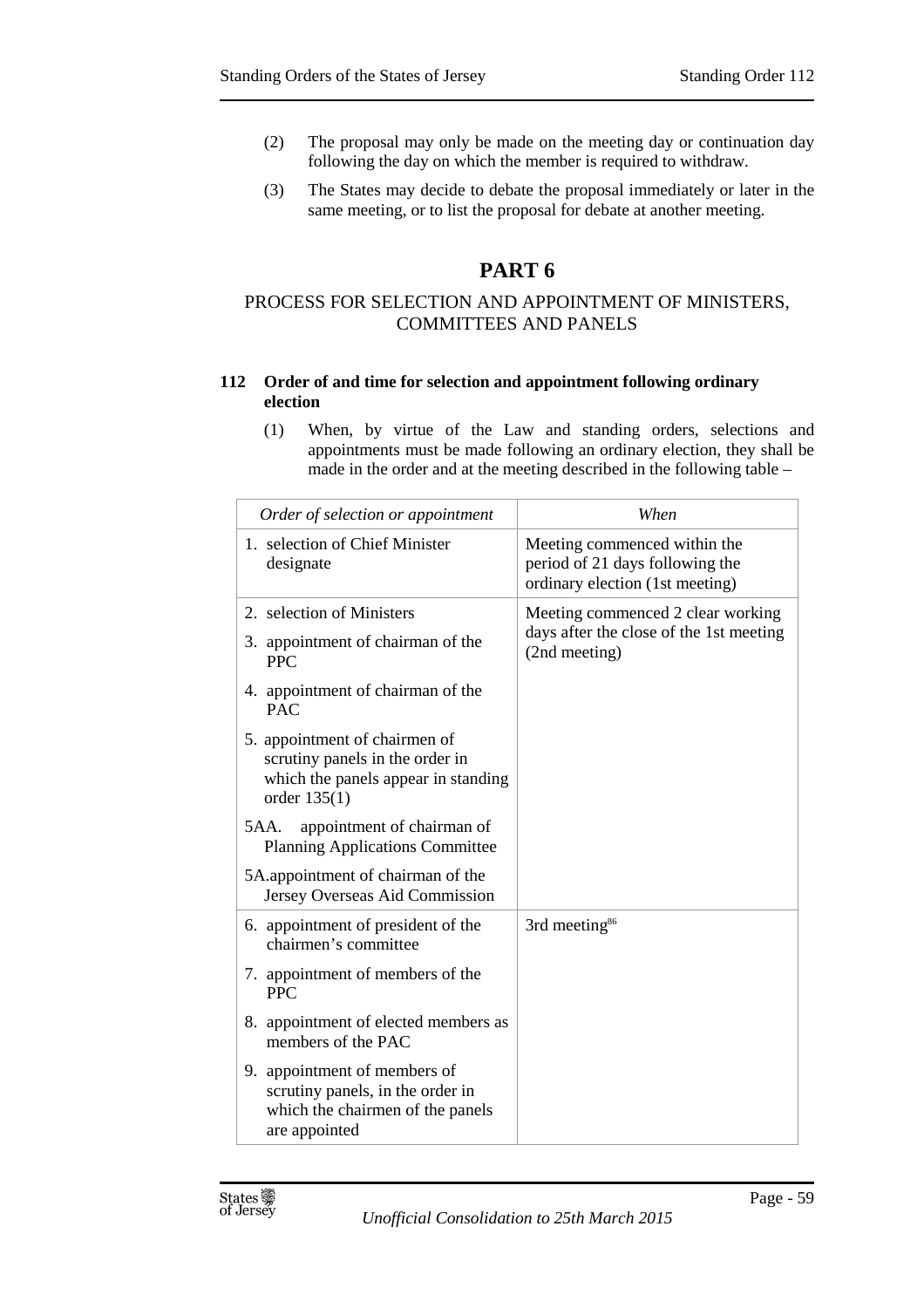| appointment of members of<br>9A.<br><b>Planning Applications Committee</b>                  |
|---------------------------------------------------------------------------------------------|
| 10.appointment of 2 States<br>commissioners of the Jersey<br><b>Overseas Aid Commission</b> |

(2) The 3rd and 4th meetings need not be in the same session as the 1st and 2nd meetings.

# **112A Limit on number of Ministers and Assistant Ministers<sup>87</sup>**

The number of individuals prescribed for the purposes of Article 25A(1) of the Law is 21.

### **113 Time for selection of Chief Minister and ministers other than following ordinary election**

- (1) The period within which the States must select an elected member for appointment as Chief Minister following any event described in Article 19(2) of the Law (other than an ordinary election) is 7 clear working days.<sup>88</sup>
- (2) The States must then select elected members for appointment as ministers at a meeting convened 2 clear working days after the close of the meeting at which the Chief Minister is selected.
- (3) The prescribed period for the purposes of Article 23(1) of the Law is the period which begins during the meeting when the States are informed of a resignation or vacancy or a vacancy arises, and ends upon the closure of the following meeting.
- (4) The prescribed period for the purposes of Article 23(2) of the Law is 8 weeks.

NOTE: Article 23(1) and (2) of the Law states –

- "(1) Where a Minister resigns or a vacancy arises in the office of Minister the Chief Minister shall, within the prescribed period, nominate an elected member for appointment as Minister, proposing also the Ministerial office to which that person would be assigned.
- (2) The Chief Minister shall not be required to make a nomination under paragraph (1) where, within the prescribed period following the resignation or vacancy, the States are required to make a selection under Article 19(1)."

# **114 Filling casual vacancies**

- (1) This standing order applies to the filling of a casual vacancy in any of the following offices –
	- (a) chairman of the PPC;
	- (b) chairman of the PAC;

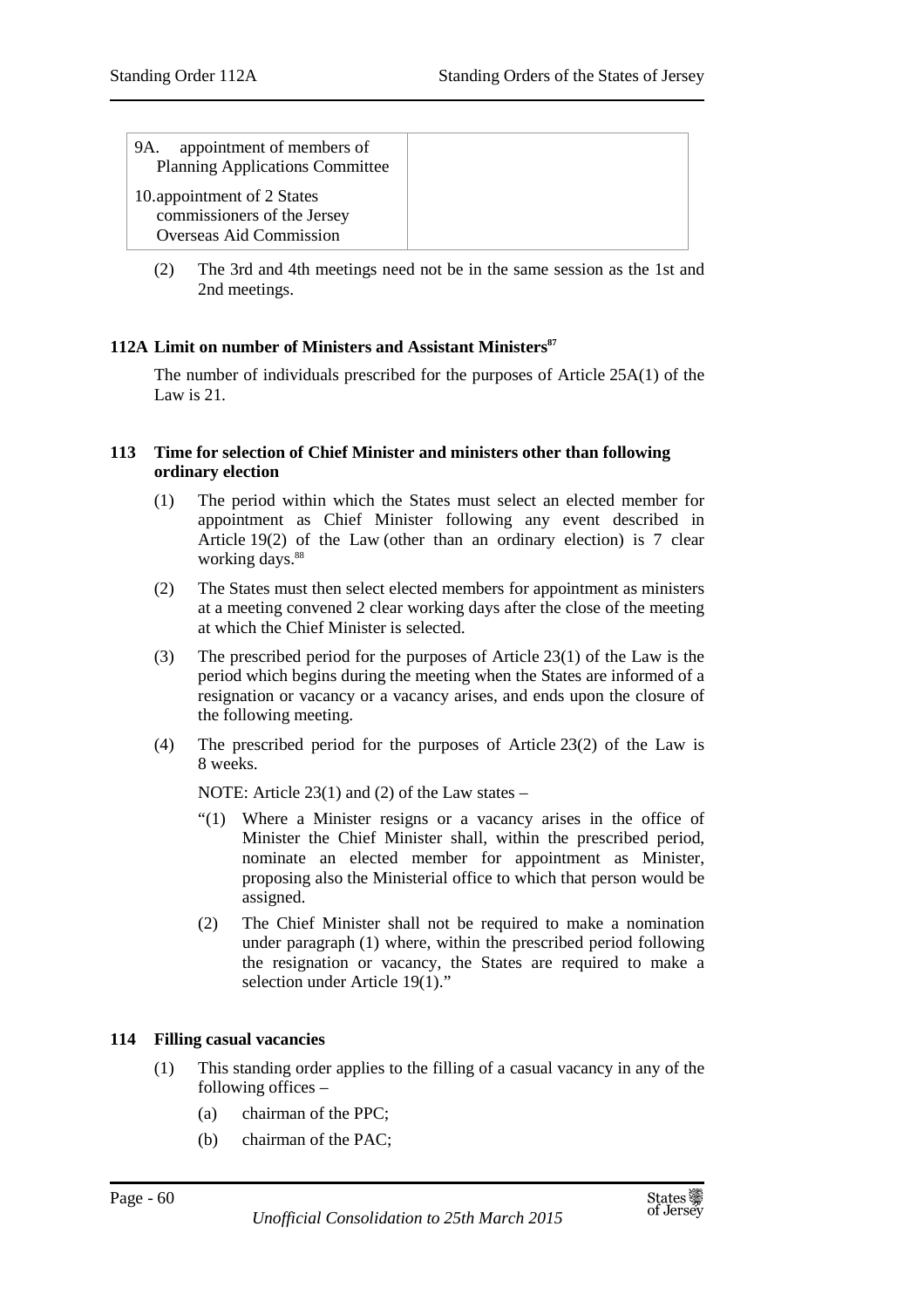- (c) chairman of a scrutiny panel;
- (d) president of the chairmen's committee;
- (e) member of the PPC;
- (f) chairman of the Planning Applications Committee. 89
- (2) The States shall appoint a replacement at the meeting during which, as the case may be, the office holder resigns or the presiding officer informs the States of the vacancy, or at the following meeting.
- (3) If there is more than one vacancy to be filled the States shall make the appointments in the order in which they would be made following an ordinary election.

### **115 Chief Minister: nominations**

- (1) A nomination of an elected member as a candidate for the office of Chief Minister must be –
	- (a) made by at least 6 elected members;
	- (b) in writing, signed by the elected members making it;
	- (c) accompanied by a statement provided by the candidate setting out –
		- (i) the candidate's vision for a strategic policy, and
		- (ii) the manner in which the candidate would propose to discharge his or her responsibilities as Chief Minister;
		- and
	- (d) submitted to the Greffier no later than 5 p.m. on the working day that is 5 clear working days before the day the meeting during which the selection is to be made commences.<sup>90</sup>
- (2) When the time for submission of nominations has expired the Greffier shall circulate to members details of the nominations submitted and copies of the statements which accompanied them.
- (3) In this standing order "elected member"
	- (a) includes a person who has been elected as a Senator, Deputy or Connétable, but who has not yet taken his or her oath of office; and
	- (b) does not include a Senator, Deputy or Connétable whose term of office expires upon a person mentioned in sub-paragraph (a) taking his or her oath of office.

### **116 Chief Minister: selection process**

- (1) The presiding officer shall ask the Greffier to read out the nominations for the office of Chief Minister.
- (2) If there is only one candidate, that person is taken to have been selected as Chief Minister designate.
- (3) If there is more than one candidate, the presiding officer shall then draw lots to determine the order in which they shall be invited to speak.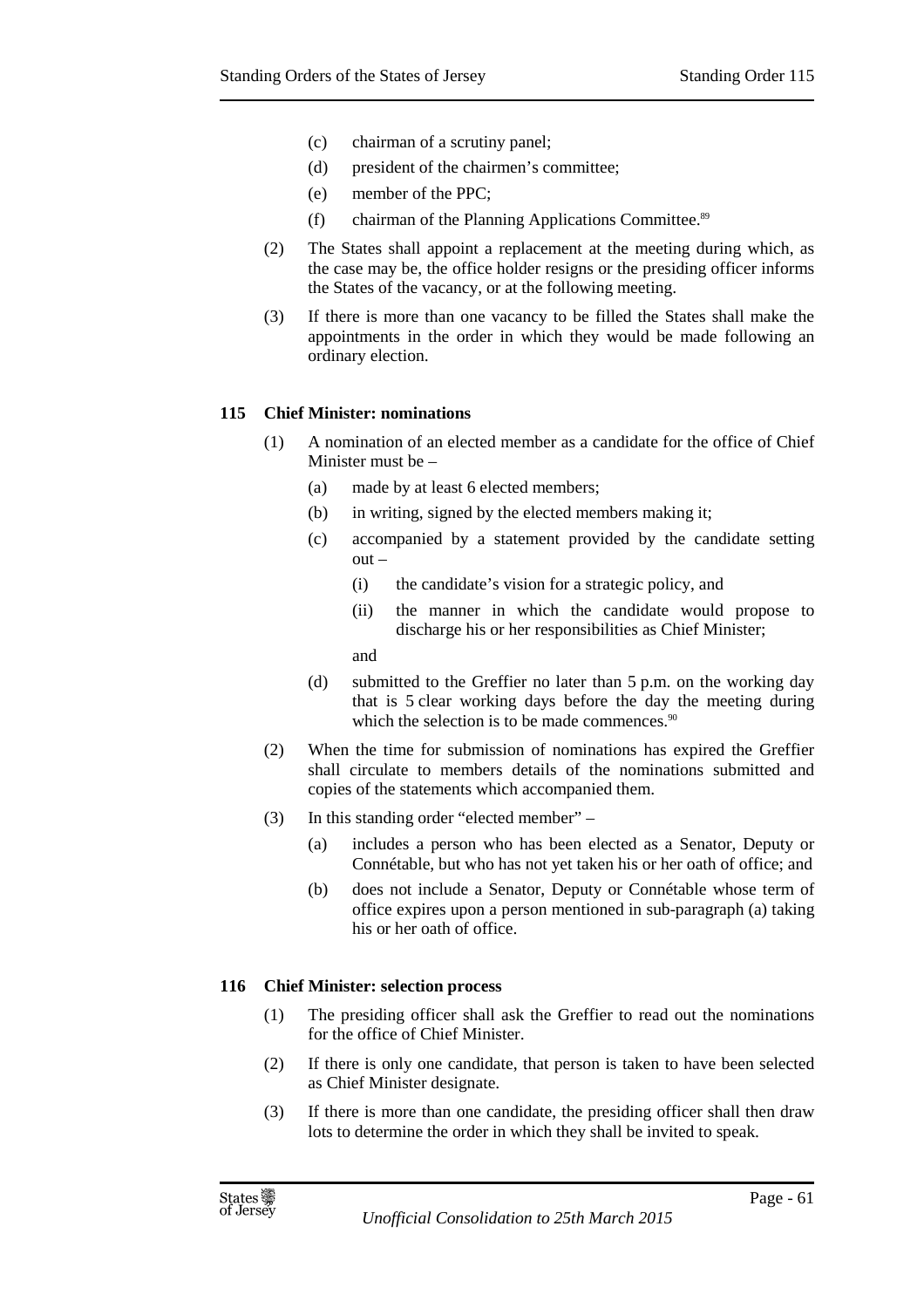- (4) The presiding officer shall then invite each candidate to speak for up to 10 minutes.
- (5) After a candidate has spoken, the presiding officer shall allow up to one hour for elected members to question the candidate.<sup>91</sup>
- (6) While a candidate is speaking or being questioned, other candidates must withdraw from the Chamber to a place where they cannot hear the proceedings in it.
- (7) When the speeches and questions are concluded, a recorded vote shall be taken.<sup>92</sup>
- (8) The candidate who receives more than half of the votes cast is selected as Chief Minister designate.
- (9) If no candidate is selected by a recorded vote, the candidate with the lowest number of votes shall withdraw from the contest and a further recorded vote shall be taken.<sup>93</sup>
- (10) If, in the circumstances described in paragraph (9), there are 2 or more candidates who receive the same number of votes as each other, but fewer votes than all the other candidates, there shall be a recorded vote to select which of them shall remain in the contest and the candidate who receives the fewest votes shall withdraw from it.<sup>94</sup>
- (11) A member may withdraw his or her candidacy at any time.
- (12) In the event that, by reason of the withdrawal of a candidate, only one candidate remains, the remaining candidate is selected as Chief Minister designate.

NOTE: By virtue of Article 19(7) of the Law, the Chief Minister designate is appointed to office as Chief Minister upon the States selecting the last Minister required to complete the constitution of the Council of Ministers.

### **117 Ministers: selection process**

- (1) The Ministerial offices are
	- Economic Development
	- Education, Sport and Culture
	- External Relations
	- Health and Social Services
	- Home Affairs
	- Housing

Planning and Environment

Social Security

Transport and Technical Services

Treasury and Resources.<sup>95</sup>

- (2) The Chief Minister designate shall deliver to the Greffier a declaration, in the order in which he or she wishes the States to vote on them, of –
	- (a) the Chief Minister designate's intended nominations; and

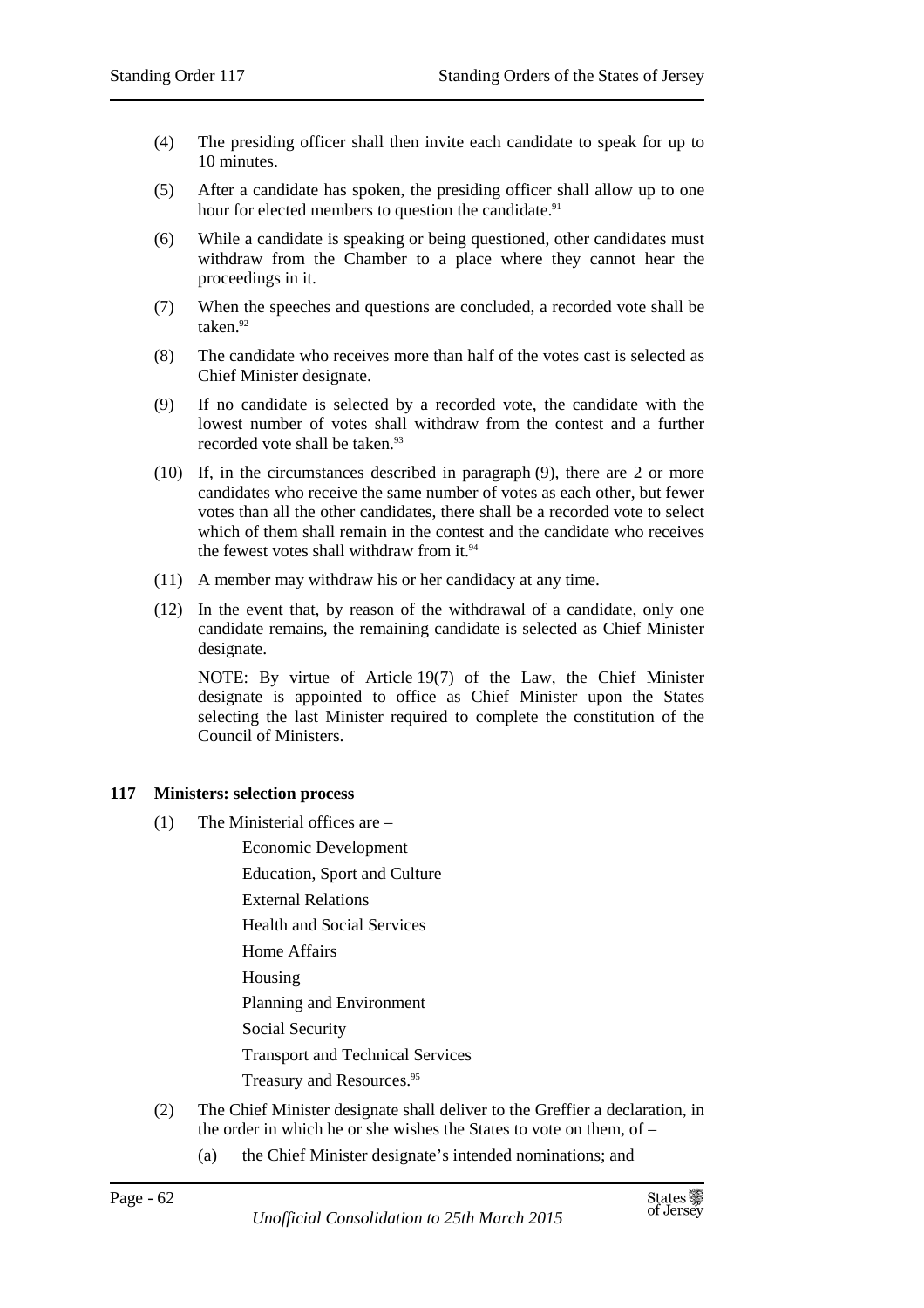- (b) his or her proposals as to the Ministerial office to which each nominee would be assigned.<sup>96</sup>
- (2A) The declaration shall be delivered no later than 9.30 a.m. on the last working day before the day on which the meeting to select the Ministers commences.<sup>97</sup>
- (2B) The Chief Minister designate may, in the declaration, state the reasons for his or her nominations and proposals, but need not do so.<sup>98</sup>
- (2C) The Greffier shall, as soon as possible
	- (a) distribute a copy of a declaration delivered under paragraph (2) to members of the States; and
	- (b) publish the declaration on the website on which the Greffier publishes information about the States.<sup>99</sup>
- (2D) The distribution required by paragraph (2C)(a) may be in electronic format.<sup>100</sup>
- (2E) At the meeting to select the Ministers, the presiding officer shall invite the Chief Minister to read out his or her declaration.<sup>101</sup>
- (3) The presiding officer shall then invite the Chief Minister designate to make each of his or her nominations and propose the Ministerial office to which the nominee would be assigned.
- (4) After the Chief Minister designate has made a nomination and proposal, the presiding officer shall invite elected members to nominate other candidates for appointment as a Minister and assignment to the Ministerial office proposed.
- (5) If only one person is nominated for appointment as a Minister and assignment to the Ministerial office proposed, that person is selected for appointment
- (6) If more than one person is nominated, the presiding officer shall then, according to the order in which the candidates were nominated, invite each candidate to speak for up to 10 minutes.
- (7) After a candidate has spoken, the presiding officer shall allow up to 20 minutes for elected members to question the candidate.
- (8) While a candidate is speaking or being questioned, other candidates must withdraw from the Chamber to a place where they cannot hear the proceedings in it.
- (9) When the speeches and questions are concluded, a recorded vote shall be taken.<sup>102</sup>
- (10) The candidate who receives more than half of the votes cast is selected for appointment and assignment to the Ministerial office proposed.
- (11) If no candidate receives more than half of the votes cast, the candidate with the lowest number of votes shall withdraw from the contest and a further recorded vote shall be taken.<sup>103</sup>
- (12) If, in the circumstances described in paragraph (11), there are 2 or more candidates who receive the same number of votes as each other, but fewer votes than all the other candidates, a recorded vote shall be taken to select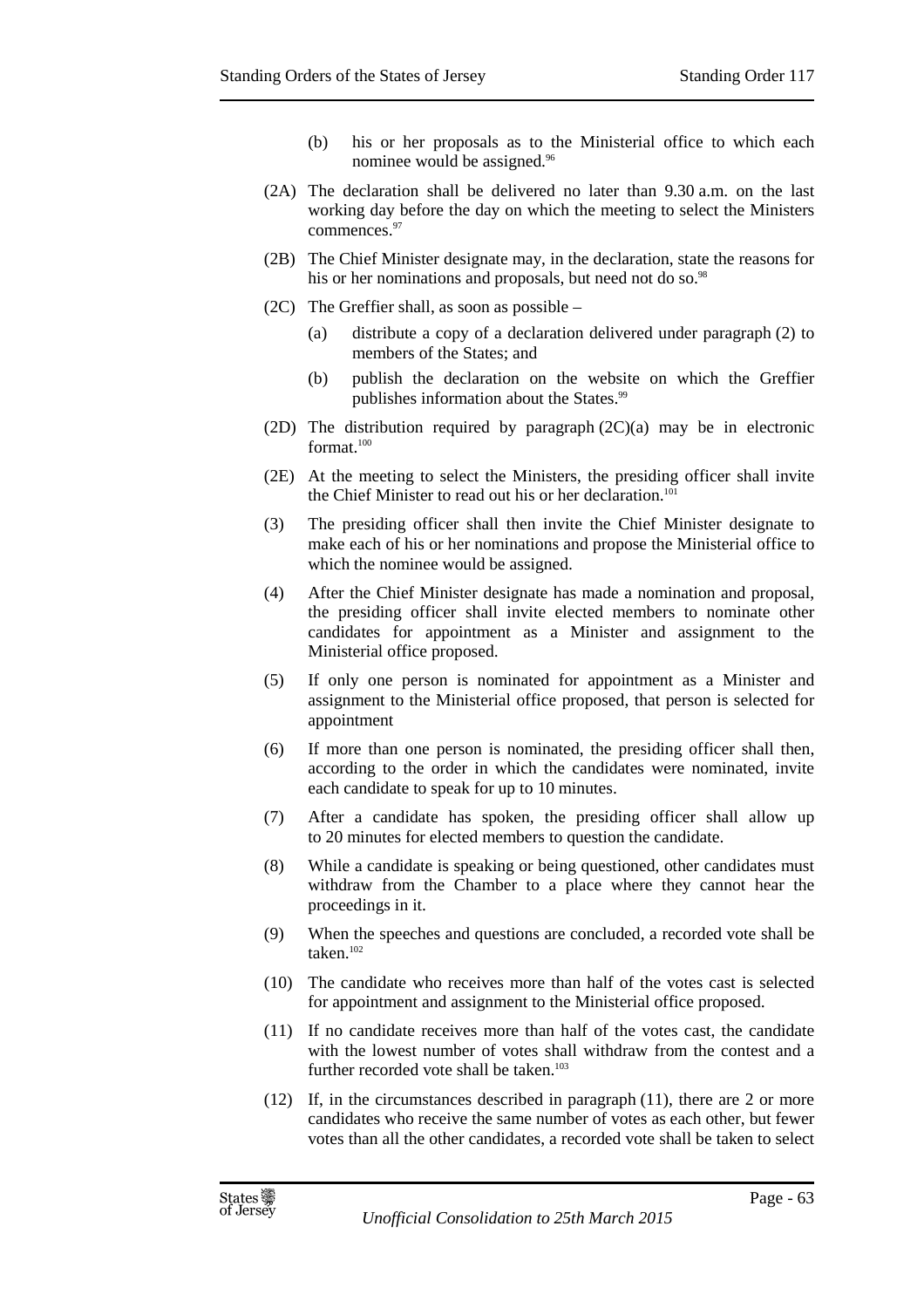which of them shall remain in the contest and the candidate who receives the fewest votes shall withdraw from it.<sup>104</sup>

- (13) A candidate may withdraw his or her candidacy at any time.
- (14) In the event that, by reason of the withdrawal of a candidate, only one candidate remains, that remaining candidate is selected for appointment and assignment to the Ministerial office proposed.
- (15) If, during the process, the States select a candidate who was not nominated by the Chief Minister designate, the presiding officer shall invite the Chief Minister designate to make a further announcement, in the order in which he or she wishes the States to vote on them, of his or her remaining nominations and proposals for assignment to the remaining Ministerial offices.
- (16) The order, nominations and proposals in respect of the remaining appointments and assignments may differ from those previously announced by the Chief Minister designate.
- (17) If, for any reason apart from his or her appointment to office as Chief Minister, the Chief Minister designate ceases to be such, the procedure under this standing order shall cease.

NOTE: Article 19(6) and (7) of the Law states –

- "(6) The Chief Minister designate may, at any time before his or her appointment to office under paragraph (7), inform the States of his or her wish to step down and, upon doing so, shall cease to be Chief Minister designate.
- (7) Upon the States making the last selection under paragraph (5) required to complete the constitution of the Council of Ministers, the Chief Minister designate and the persons selected are appointed to office."
- (17A) A person who is selected for appointment in accordance with paragraph (5) shall, no later than the expiry of the period of 3 working days following the day of his or her appointment, deliver to the Greffier a statement of his or her proposed policies as Minister.<sup>105</sup>
- (17B) The Greffier shall, as soon as possible, distribute a copy of a declaration delivered under paragraph (17A) to members of the States.<sup>106</sup>
- (18) This process shall also apply, with the necessary modifications, in the event of one or more vacancies in the office of Minister or the establishment of a Minister.<sup>107</sup>

# **117A Adjournment following selection of Ministers<sup>108</sup>**

After the selection of Ministers under standing order 117 is complete, the presiding officer shall invite the members of the States to decide whether to adjourn immediately and continue –

- (a) at a later time on the same day; or
- (b) at 9.30 a.m. on the next working day.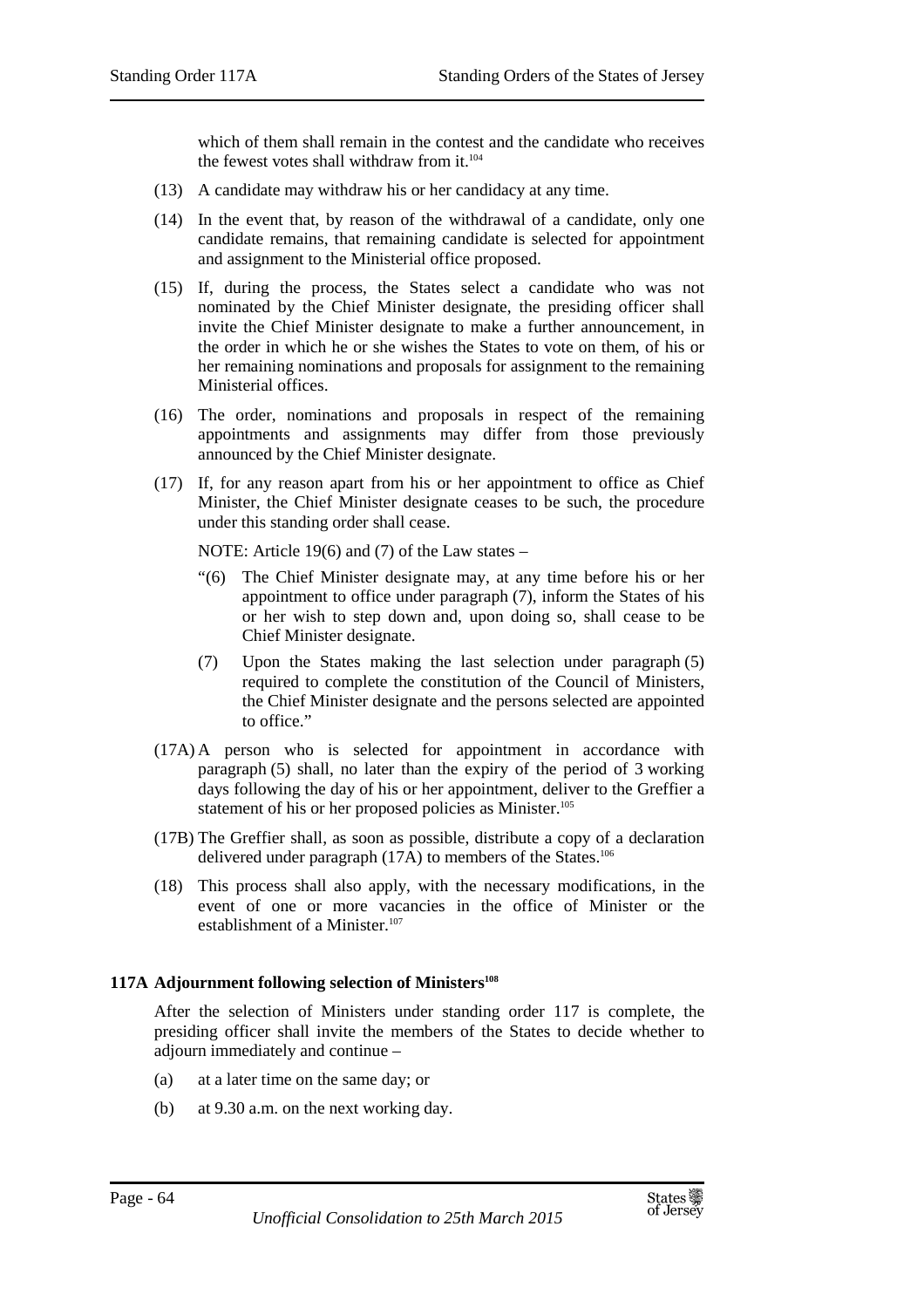## **118 Chairman of the PPC: appointment process**

- (1) The presiding officer shall invite elected members to make nominations for the office of chairman of the PPC.
- (2) If only one person is nominated that person is appointed as chairman of the PPC.
- (3) If more than one person is nominated, the presiding officer shall then, according to the order in which the candidates were nominated, invite each candidate to speak for up to 10 minutes.
- (4) After a candidate has spoken, the presiding officer shall allow up to 20 minutes for elected members to question the candidate.
- (5) While a candidate is speaking or being questioned, other candidates must withdraw from the Chamber to a place where they cannot hear the proceedings in it.
- (6) When the speeches and questions are concluded, a recorded vote shall be taken.<sup>109</sup>
- (7) The candidate who receives more than half of the votes cast is appointed as chairman of the PPC.
- (8) If no candidate receives more than half of the votes cast, the candidate with the lowest number of votes shall withdraw from the contest and a further recorded vote shall be taken.<sup>110</sup>
- (9) If, in the circumstances described in paragraph (8), there are 2 or more candidates who receive the same number of votes as each other, but fewer votes than all the other candidates, a recorded vote shall be taken to select which of them shall remain in the contest and the candidate who receives the fewest votes shall withdraw from it.<sup>111</sup>
- (10) A member may withdraw his or her candidacy at any time.
- (11) In the event that, by reason of the withdrawal of a candidate, only one candidate remains, the remaining candidate is appointed as chairman of the PPC.

# **119 Chairman of the PAC: appointment process**

- (1) The presiding officer shall invite elected members to make nominations for the office of chairman of the PAC.
- (2) If only one person is nominated that person is appointed as chairman of the PAC.
- (3) If more than one person is nominated, the presiding officer shall then, according to the order in which the candidates were nominated, invite each candidate to speak for up to 10 minutes.
- (4) After a candidate has spoken, the presiding officer shall allow up to 20 minutes for elected members to question the candidate.
- (5) While a candidate is speaking or being questioned, other candidates must withdraw from the Chamber to a place where they cannot hear the proceedings in it.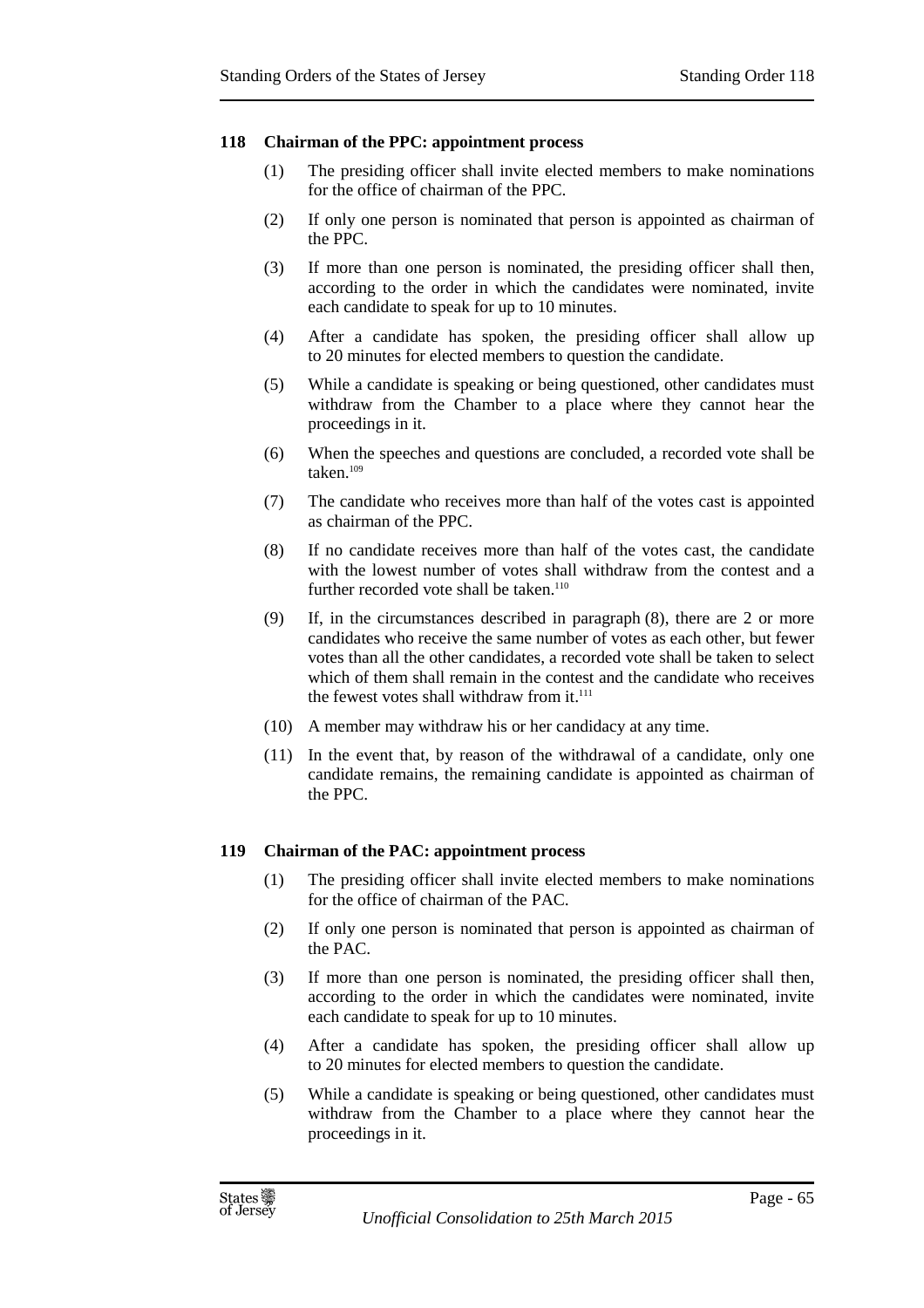- (6) When the speeches and questions are concluded, a recorded vote shall be taken.<sup>112</sup>
- (7) The candidate who receives more than half of the votes cast is appointed as chairman of the PAC.
- (8) If no candidate receives more than half of the votes cast, the candidate with the lowest number of votes shall withdraw from the contest and a further recorded vote shall be taken.<sup>113</sup>
- (9) If, in the circumstances described in paragraph (8), there are 2 or more candidates who receive the same number of votes as each other, but fewer votes than all the other candidates, a recorded vote shall be taken to select which of them shall remain in the contest and the candidate who receives the fewest votes shall withdraw from it.<sup>114</sup>
- (10) A candidate may withdraw his or her candidacy at any time.
- (11) In the event that, by reason of the withdrawal of a candidate, only one candidate remains, the remaining candidate is appointed as chairman of the PAC.

### **120 Chairman of a scrutiny panel: appointment process**

- (1) The presiding officer shall invite elected members to make nominations for the office of chairman of the scrutiny panel.
- (2) If only one person is nominated that person is appointed as chairman of the scrutiny panel.
- (3) If more than one person is nominated, the presiding officer shall then, according to the order in which the candidates were nominated, invite each candidate to speak for up to 10 minutes.
- (4) After a candidate has spoken, the presiding officer shall allow up to 20 minutes for elected members to question the candidate.
- (5) While a candidate is speaking, or being questioned, other candidates must withdraw from the Chamber to a place where they cannot hear the proceedings in it.
- (6) When the speeches and questions are concluded, a recorded vote shall be taken.<sup>115</sup>
- (7) The candidate who receives more than half of the votes cast is appointed as chairman of the scrutiny panel.
- (8) If no candidate receives more than half of the votes cast, the candidate with the lowest number of votes shall withdraw from the contest and a further recorded vote shall be taken.<sup>116</sup>
- (9) If, in the circumstances described in paragraph (8), there are 2 or more candidates who receive the same number of votes as each other, but fewer votes than all the other candidates, a recorded vote shall be taken to select which of them shall remain in the contest and the candidate who receives the fewest votes shall withdraw from it.<sup>117</sup>
- (10) A candidate may withdraw his or her candidacy at any time.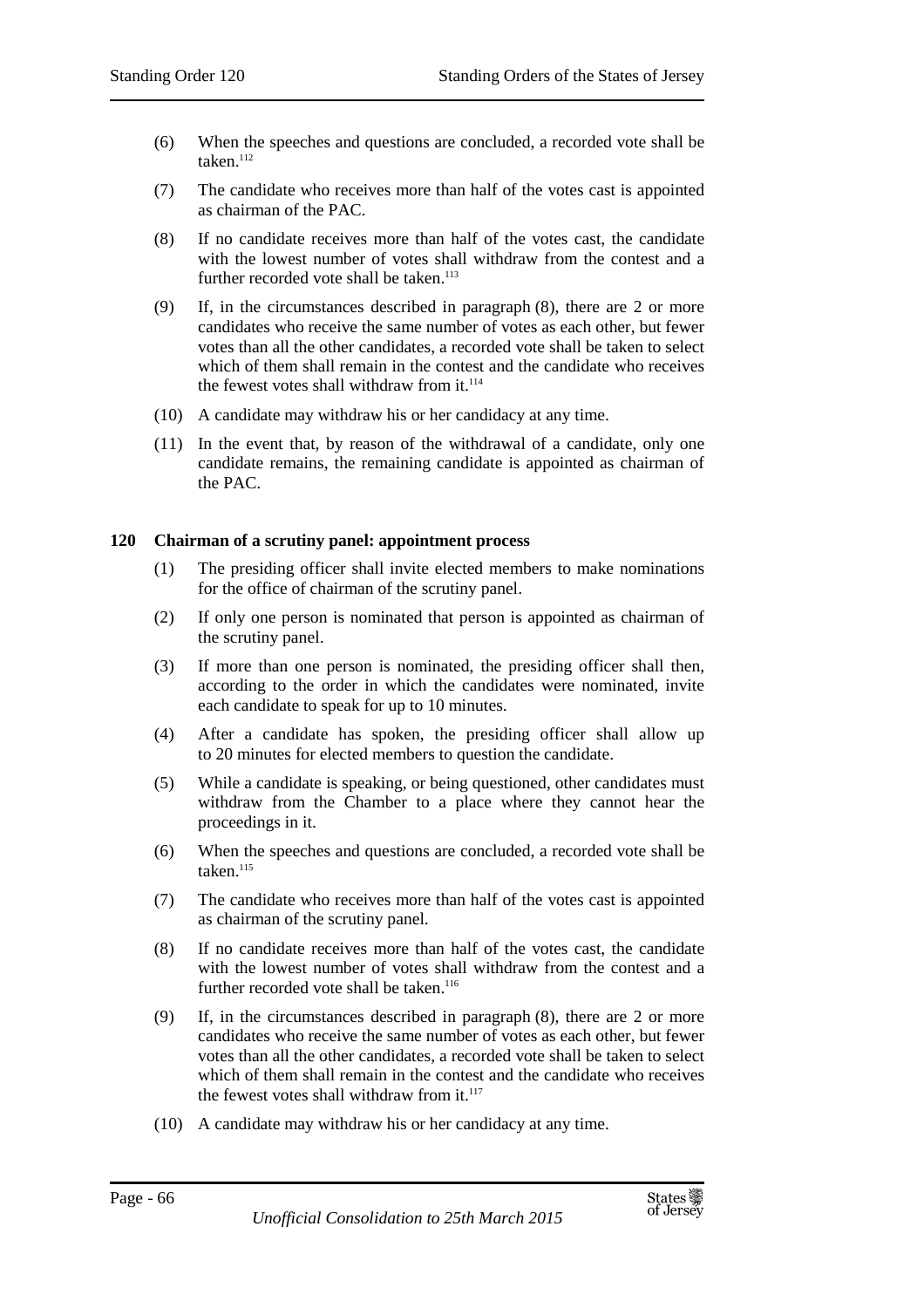(11) In the event that, by reason of the withdrawal of a candidate, only one candidate remains, the remaining candidate is appointed as chairman of the scrutiny panel.

## **120AA Chairman of Planning Applications Committee: appointment process<sup>118</sup>**

- (1) The presiding officer shall invite elected members to make nominations for the office of chairman of the Planning Applications Committee.
- (2) If only one person is nominated that person is appointed as chairman of the Planning Applications Committee.
- (3) If more than one person is nominated, the presiding officer shall then, according to the order in which the candidates were nominated, invite each candidate to speak for up to 10 minutes.
- (4) After a candidate has spoken, the presiding officer shall allow up to 20 minutes for elected members to question the candidate.
- (5) While a candidate is speaking, or being questioned, other candidates must withdraw from the Chamber to a place where they cannot hear the proceedings in it.
- (6) When the speeches and questions are concluded, a recorded vote shall be taken.
- (7) The candidate who receives more than half of the votes cast is appointed as chairman of the Planning Applications Committee.
- (8) If no candidate receives more than half of the votes cast, the candidate with the lowest number of votes shall withdraw from the contest and a further recorded vote shall be taken.
- (9) If, in the circumstances described in paragraph (8), there are 2 or more candidates who receive the same number of votes as each other, but fewer votes than all the other candidates, a recorded vote shall be taken to select which of them shall remain in the contest and the candidate who receives the fewest votes shall withdraw from it.
- (10) A candidate may withdraw his or her candidacy at any time.
- (11) In the event that, by reason of the withdrawal of a candidate, only one candidate remains, the remaining candidate is appointed as chairman of the Planning Applications Committee.

### **120A Chairman of Jersey Overseas Aid Commission: appointment process<sup>119</sup>**

- (1) The presiding officer shall invite elected members to make nominations for the office of chairman of the Jersey Overseas Aid Commission.
- (2) If only one person is nominated that person is appointed as chairman of the Jersey Overseas Aid Commission.
- (3) If more than one person is nominated, the presiding officer shall then, according to the order in which the candidates were nominated, invite each candidate to speak for up to 10 minutes.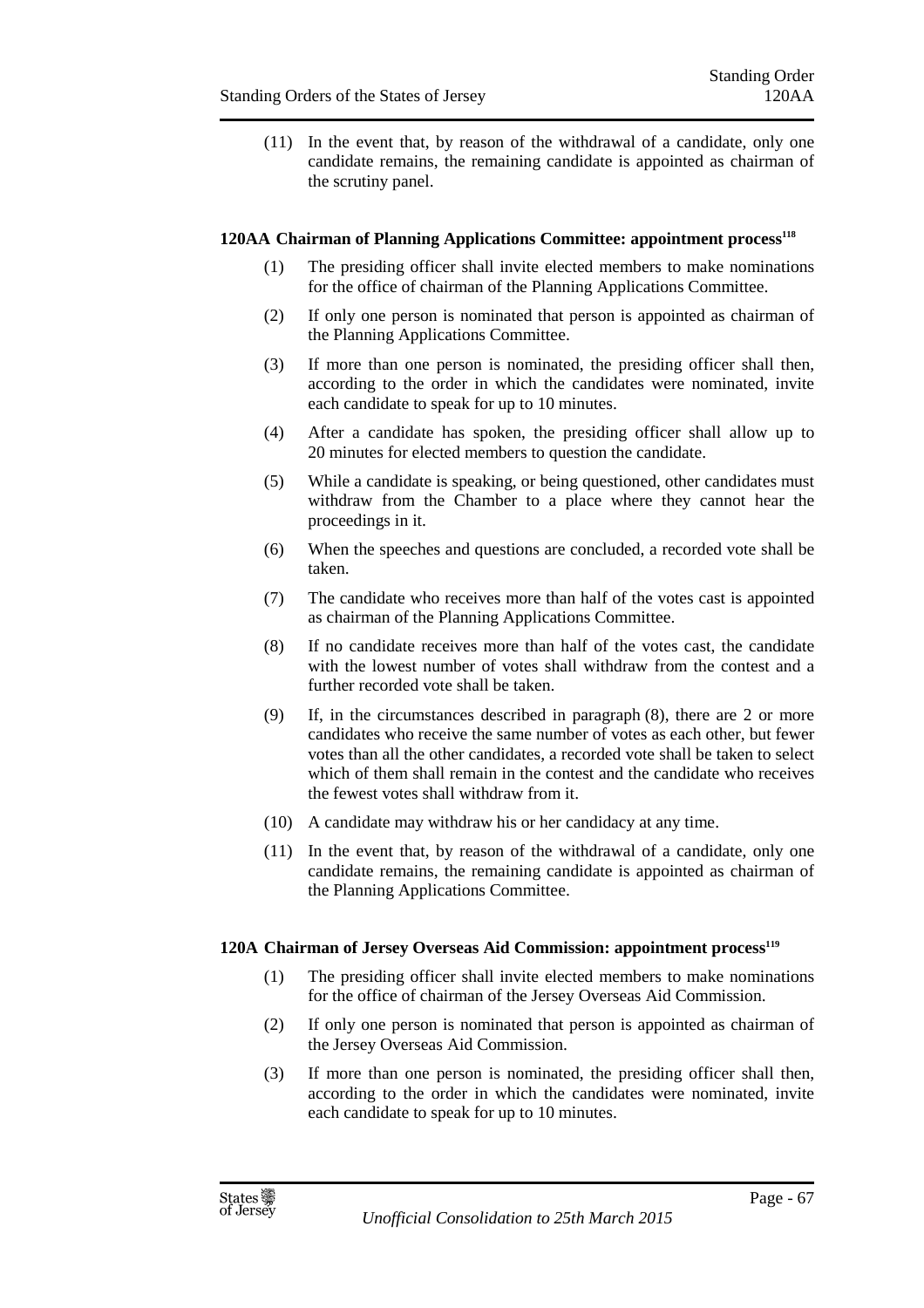- (4) After a candidate has spoken, the presiding officer shall allow up to 20 minutes for elected members to question the candidate.
- (5) While a candidate is speaking, or being questioned, other candidates must withdraw from the Chamber to a place where they cannot hear the proceedings in it.
- (6) When the speeches and questions are concluded, an open ballot shall be taken.
- (7) The candidate who receives more than half of the votes cast is appointed as chairman of the Jersey Overseas Aid Commission.
- (8) If no candidate receives more than half of the votes cast, the candidate with the lowest number of votes shall withdraw from the contest and a further open ballot shall be taken.
- (9) If, in the circumstances described in paragraph (8), there are 2 or more candidates who receive the same number of votes as each other, but fewer votes than all the other candidates, an open ballot shall be taken to select which of them shall remain in the contest and the candidate who receives the fewest votes shall withdraw from it.
- (10) A candidate may withdraw his or her candidacy at any time.
- (11) In the event that, by reason of the withdrawal of a candidate, only one candidate remains, the remaining candidate is appointed as chairman of the Jersey Overseas Aid Commission.

### **121 President of the chairmen's committee: appointment process<sup>120</sup>**

- (1) The presiding officer shall invite elected members to make nominations for the office of president of the chairmen's committee from amongst the persons who are members of that committee.<sup>121</sup>
- (2) If only one person is nominated, that person is appointed as president of the chairmen's committee.
- (3) If more than one person is nominated, the presiding officer shall then, according to the order in which the candidates were nominated, invite each candidate to speak for up to 10 minutes.
- (4) After a candidate has spoken, the presiding officer shall allow up to 20 minutes for elected members to question the candidate.
- (5) While a candidate is speaking or being questioned, other candidates must withdraw from the Chamber to a place where they cannot hear the proceedings in it.
- (6) When the speeches and questions are concluded, a recorded vote shall be taken.<sup>122</sup>
- (7) The candidate who receives more than half of the votes cast is appointed as the president of the chairmen's committee.
- (8) If no candidate receives more than half of the votes cast, the candidate with the lowest number of votes shall withdraw from the contest and a further recorded vote shall be taken.<sup>123</sup>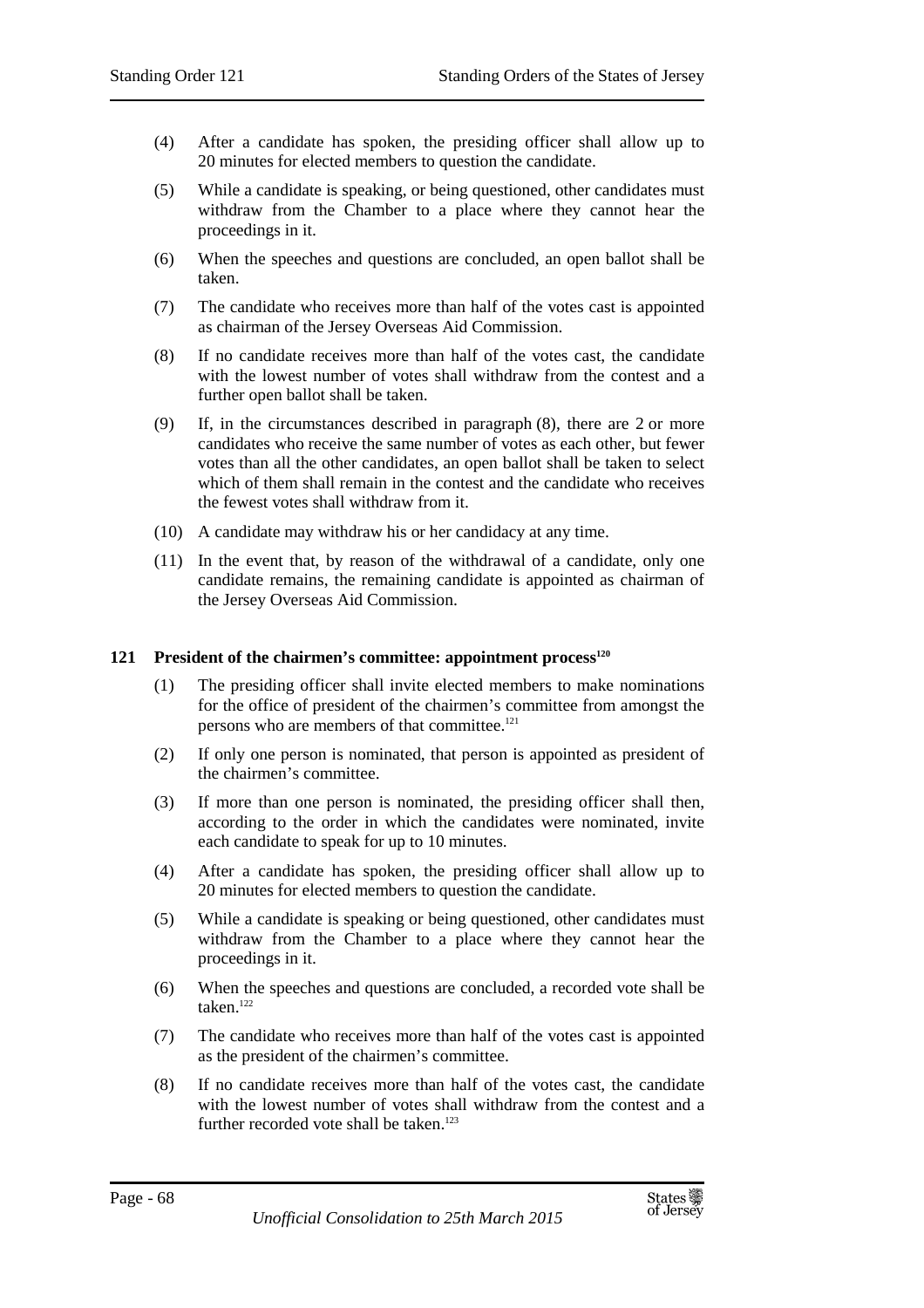- (9) If, in the circumstances described in paragraph (8), there are 2 or more candidates who receive the same number of votes as each other, but fewer votes than all the other candidates, a recorded vote shall be taken to select which of them shall remain in the contest and the candidate who receives the fewest votes shall withdraw from it.<sup>124</sup>
- (10) A candidate may withdraw his or her candidacy at any time.
- (11) In the event that, by reason of the withdrawal of a candidate, only one candidate remains, the remaining candidate is appointed as president of the chairmen's committee.

## **122 Membership of the PPC: appointment process<sup>125</sup>**

- (1) The chairman of the PPC shall nominate 3 elected members, who are neither Ministers or Assistant Ministers, as candidates for membership of the PPC.
- (2) The presiding officer shall invite elected members to nominate other elected members who are neither Ministers or Assistant Ministers as candidates.
- (3) If there are no other elected members nominated who are neither Ministers or Assistant Ministers, the 3 elected members nominated under paragraph (1) are appointed as members of the PPC.
- (4) Otherwise, if there are more than 3 candidates who are neither Ministers or Assistant Ministers, there shall be a secret ballot and the 3 candidates who receive the highest number of votes are appointed as members.
- (5) The chairman of the PPC shall then, after consultation with the Chief Minister, nominate 2 elected members, who are each a Minister or an Assistant Minister, as candidates for membership of the PPC.
- (6) The presiding officer shall invite elected members to nominate other elected members, who are either Ministers or Assistant Ministers, as candidates.
- (7) If there are no other elected members nominated who are either Ministers or Assistant Ministers, the 2 elected members nominated under paragraph (5) are appointed as members of the PPC.
- (8) Otherwise, if there are more than 2 candidates who are each a Minister or Assistant Minister there shall be a secret ballot and the 2 candidates who receive the highest number of votes are appointed as members of the PPC.
- (9) The chairman of the PPC shall then, after consultation with the president of the chairmen's committee, nominate a member of the chairmen's committee as a candidate for membership of the PPC.
- (10) The presiding officer shall invite elected members to nominate other members of the chairmen's committee as candidates.
- (11) If no other members of the chairmen's committee are nominated the member nominated under paragraph (9) is appointed as a member of the PPC.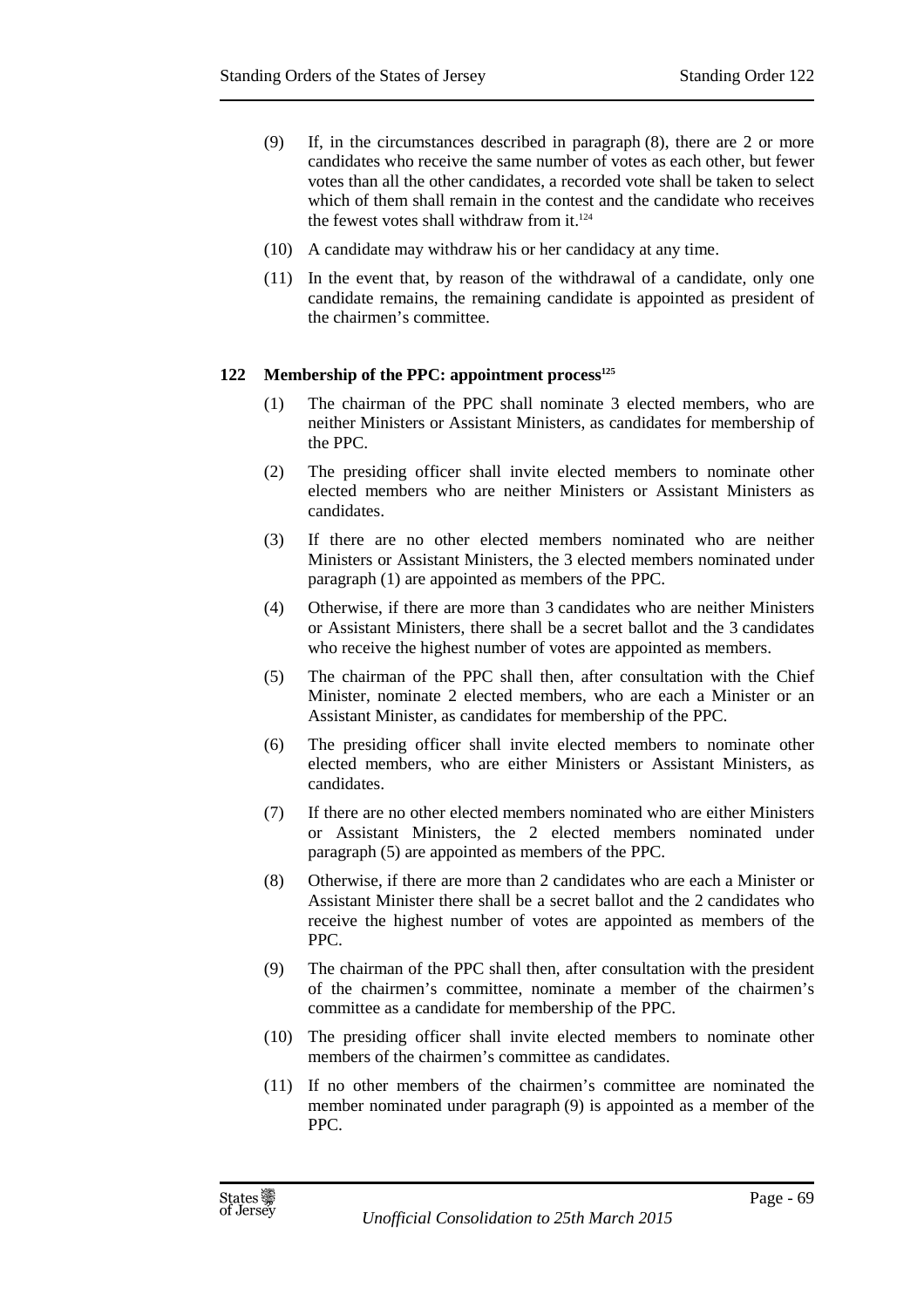- (12) Otherwise, if there are 2 or more candidates who are members of the chairmen's committee there shall be a secret ballot and the candidate who receive the highest number of votes is appointed as member.
- (13) In a ballot an elected member shall have the same number of votes as there are members to appoint, although a member need not use all of his or her votes.
- (14) In the event that 2 or more candidates receive the same number of votes in a ballot, being a number which, if received by one candidate, would be the lowest number of votes required for that candidate to be appointed as a member, there shall be a further secret ballot between those candidates, and the candidate receiving the greater number of votes shall be appointed as a member of the PPC.
- (15) This process shall also apply, with the necessary modifications, in the event of one or more vacancies in the membership of the PPC.

### **123 Elected members of the PAC: appointment process**

- (1) The chairman of the PAC shall
	- (a) indicate the number of elected members (being not less than 2) that he or she wishes to have as members of the PAC; and
	- (b) nominate that number of elected members (who are neither Ministers or Assistant Ministers) as candidates for appointment as members of the PAC.
- (2) The presiding officer shall invite elected members to nominate other candidates.
- (3) If no other candidates are nominated, the persons nominated by the chairman of the PAC are appointed as members of the PAC.
- (4) If other candidates are nominated there shall be a secret ballot and the number of candidates required to complete the membership of the PAC who receive the highest number of votes are appointed as members of the PAC.
- (5) In a ballot an elected member shall have the same number of votes as there are members to appoint, although a member need not use all of his or her votes.
- (6) In the event that 2 or more candidates receive the same number of votes in a ballot, being a number which, if received by one candidate, would be the lowest number of votes required for that candidate to be appointed as a member, there shall be a further secret ballot between those candidates and the candidate receiving the greater number of votes shall be appointed as a member of the PAC.
- (7) This process shall also apply, with the necessary modifications, whenever the chairman of the PAC wishes to appoint one or more members of the PAC from amongst the elected members.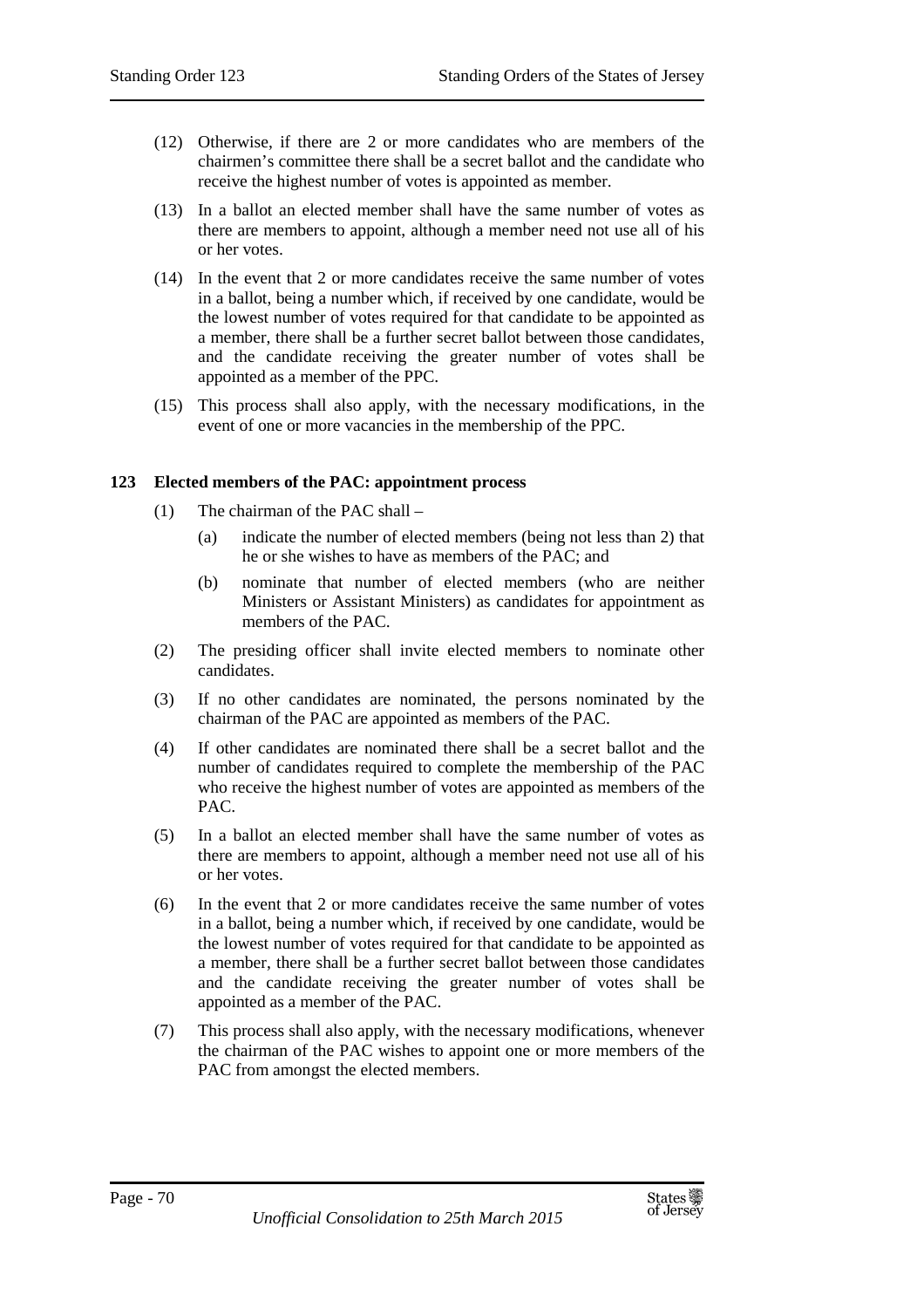## **124 Unelected members of the PAC: appointment process**

- (1) The chairman of the PAC shall, at least 14 days before the meeting during which the unelected members of the PAC are to be appointed, give notice to the Greffier of the persons he or she intends to nominate for such membership.
- (2) Any other elected member may, at least 2 clear working days before that meeting, give notice to the Greffier of the person or persons he or she intends to nominate for such membership.
- (3) The Greffier shall distribute to members of the States information he or she receives about intended nominations.
- (4) At the meeting, the chairman of the PAC shall make his or her nominations in accordance with the notice given to the Greffier.
- (5) An elected member who has given notice to the Greffier may make his or her nominations in accordance with it.
- (6) If no other candidates are nominated, the persons nominated by the chairman of the PAC are appointed as members of the PAC.
- (7) If other candidates are nominated there shall be a secret ballot and the number of candidates required to complete the membership of the PAC who receive the highest number of votes are appointed as members of the PAC.
- (8) In a ballot an elected member shall have the same number of votes as there are members to appoint, although a member need not use all of his or her votes.
- (9) In the event that 2 or more candidates receive the same number of votes in a ballot, being a number which, if received by one candidate, would be the lowest number of votes required for that candidate to be appointed as a member, there shall be a further secret ballot between those candidates and the candidate receiving the greater number of votes shall be appointed as a member of the PAC.
- (10) This process shall also apply, with the necessary modifications, whenever the chairman of the PAC wishes to appoint one or more unelected members of the PAC.

### **125 Members of scrutiny panel: appointment process**

- (1) The chairman of the scrutiny panel shall indicate the number of members (not exceeding 4) that he or she wishes the panel to have and shall nominate elected members who are neither Ministers or Assistant Ministers as candidates for appointment as those members.
- (2) The presiding officer shall invite elected members to nominate other candidates.
- (3) If no other candidates are nominated the persons nominated by the chairman of the scrutiny panel are appointed as members of the scrutiny panel.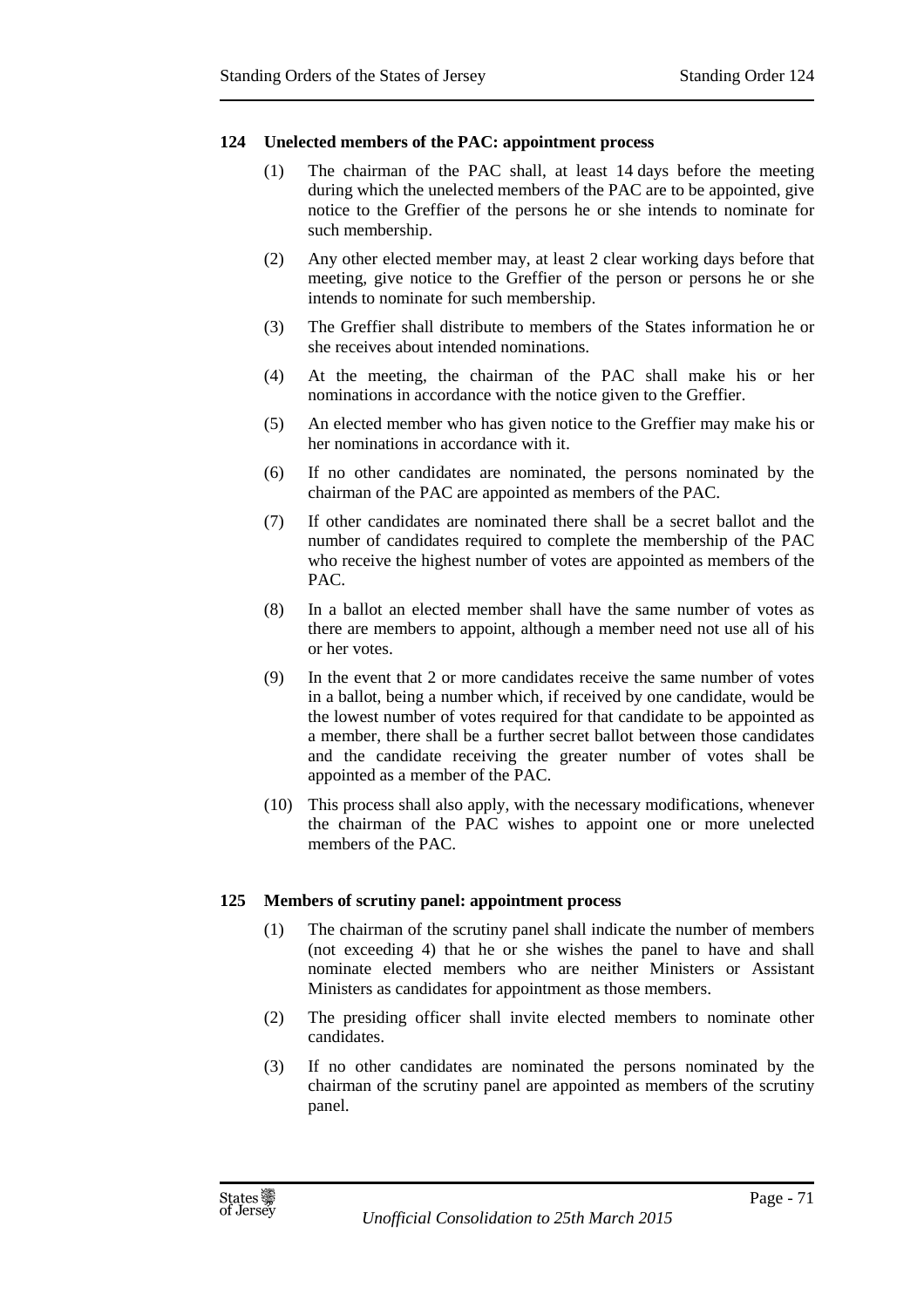- (4) If other candidates are nominated there shall be a secret ballot and the number of candidates equal to the number of members the panel is to have who receive the highest number of votes are appointed as members of the scrutiny panel.
- (5) In a ballot an elected member shall have the same number of votes as there are members to appoint, although a member need not use all of his or her votes.
- (6) In the event that 2 or more candidates receive the same number of votes in a ballot, being a number which, if received by one candidate, would be the lowest number of votes required for that candidate to be appointed as a member of the scrutiny panel, there shall be a further secret ballot between those candidates and the candidate receiving the greater number of votes shall be appointed as a member of the scrutiny panel.
- (7) This process shall also apply, with the necessary modifications, whenever the chairman of a scrutiny panel wishes to appoint one or more members of the panel (provided that the membership does not exceed 4).

# **125A Members of Planning Applications Committee: appointment process<sup>126</sup>**

- (1) The chairman of the Planning Applications Committee shall indicate the number of members (not less than 3 and not more than 9) that he or she wishes the committee to have and shall nominate elected members as candidates for appointment as those members.
- (2) The presiding officer shall invite elected members to nominate other candidates.
- (3) If no other candidates are nominated the persons nominated by the chairman of the Planning Applications Committee are appointed as members of that Committee.
- (4) If other candidates are nominated there shall be a secret ballot and the number of candidates equal to the number of members the committee is to have who receive the highest number of votes are appointed as members of the Planning Applications Committee.
- (5) In a ballot an elected member shall have the same number of votes as there are members to appoint, although a member need not use all of his or her votes.
- (6) In the event that 2 or more candidates receive the same number of votes in a ballot, being a number which, if received by one candidate, would be the lowest number of votes required for that candidate to be appointed as a member of the committee, there shall be a further secret ballot between those candidates and the candidate receiving the greater number of votes shall be appointed as a member of the Planning Applications Committee.
- (7) This process shall also apply, with the necessary modifications, whenever the chairman of the Planning Applications Committee wishes to appoint one or more members of the committee (provided that the membership does not exceed 9).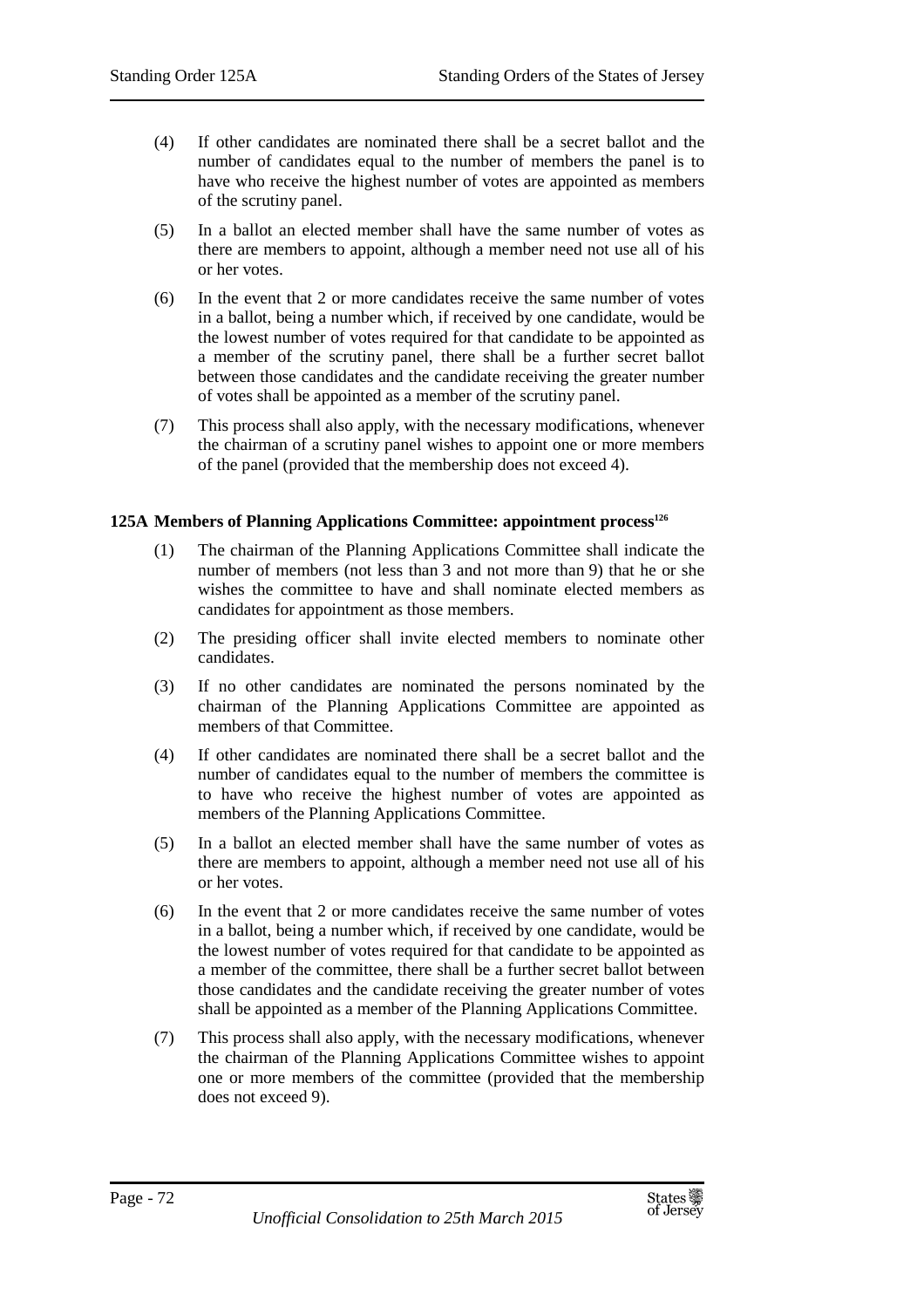#### **126 States commissioners of the Jersey Overseas Aid Commission<sup>127</sup>**

- (1) The presiding officer shall invite the chairman of the Jersey Overseas Aid Commission to propose 2 elected members that he or she recommends for appointment as States commissioners of the Jersey Overseas Aid Commission.
- (2) The States shall then decide whether to appoint each of the elected members that have been proposed.
- (3) If the States decide not to appoint either or both of the elected members proposed under paragraph (1), the presiding officer shall invite the chairman of the Jersey Overseas Aid Commission to make a fresh proposal under that paragraph of one or 2 elected members for such appointment.
- (4) This process shall be repeated until the States have appointed 2 elected members as States commissioners of the Jersey Overseas Aid Commission.
- (5) This process shall also apply, with the necessary modifications, in the event of a vacancy in the office of States commissioner of the Jersey Overseas Aid Commission.

# **PART 7**

# COMMITTEES AND PANELS

# **127 Privileges and Procedures Committee: establishment and constitution**

- (1) There shall be a Privileges and Procedures Committee which shall consist of –
	- (a) a chairman, who must be an elected member who is not a Minister or Assistant Minister; and
	- (b) 6 other members, who must be elected members, of whom
		- (i) 3 are not Ministers or Assistant Ministers,
		- (ii) 2 are Ministers or Assistant Ministers, and
		- (iii) one is a member of the chairmen's committee.<sup>128</sup>
- (2) The States shall appoint the chairman and members of the PPC.
- (3) The PPC shall appoint one of its members as vice chairman.
- (4) The vice chairman shall discharge the functions of the chairman during
	- (a) the temporary absence or incapacity of the chairman; or
	- (b) a vacancy in the office of chairman.

#### **128 Privileges and Procedures Committee: terms of reference**

The terms of reference of the PPC are –

(a) to keep under review the composition, the practices and the procedures of the States as Jersey's legislature and bring forward for approval by the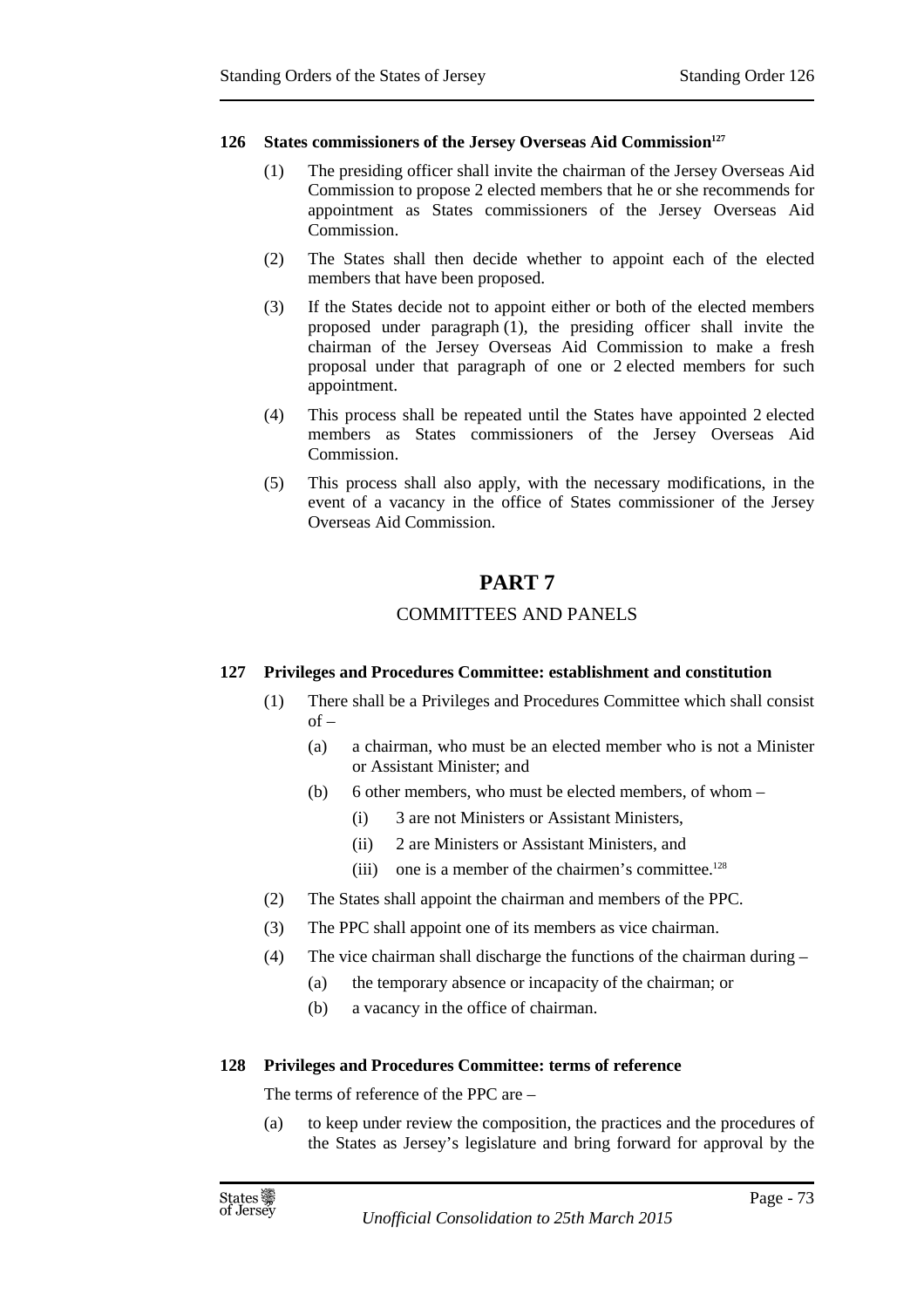States amendments to the Law and standing orders as considered appropriate;

- (b) to keep under review the rules for enfranchisement and for the conduct of elections and to bring forward for approval by the States amendments to the Public Elections (Jersey) Law  $2002^{129}$  as considered appropriate;
- (c) to be responsible, in accordance with Article 24B of the Public Finances Law, for the preparation of the estimates of income and expenditure for the States and their services, and to ensure that the budget of the States is utilised in the most effective and cost-effective manner possible;
- (d) to be responsible for the provision of accommodation, services and facilities for members of the States and to bring forward for approval, as appropriate, recommendations for improvements and changes to these facilities;
- (e) to liaise as necessary with any person or body directed by the States to review the remuneration and expenses of elected members on all matters relating to such remuneration and expenses, and to bring forward for approval, as necessary, proposals relating to the terms of reference of any such person or body or to the arrangements relating to the remuneration of elected members;
- (f) to take the necessary steps for the enforcement of the code of conduct for members of the States and in this context to promote high standards amongst members of the States and to champion and defend the privileges of members of the States;
- (g) to be responsible for the provision of information to the public about the work of the States and the work of the Council of Ministers, the scrutiny panels, and the PAC, and to keep these public information services under review;
- (h) to keep under review the procedures and enactments relating to public access to official information and the procedures relating to access to information for elected members;
- (i) to produce, in consultation with the Bailiff, the chairmen's committee and the Greffier, an annual report on the work of the States and of committees and panels established by standing orders and present the report to the States.<sup>130</sup>

# **129 Privileges and Procedures Committee: term of office and resignation of chairman or member**

- (1) Every member of the PPC shall hold office until the beginning of the 1st meeting following the next ordinary election unless he or she resigns or otherwise ceases to hold office earlier.
- (2) A member of the PPC may resign
	- (a) during a meeting of the States, by personally informing the States; or
	- (b) by giving written notice to the Bailiff.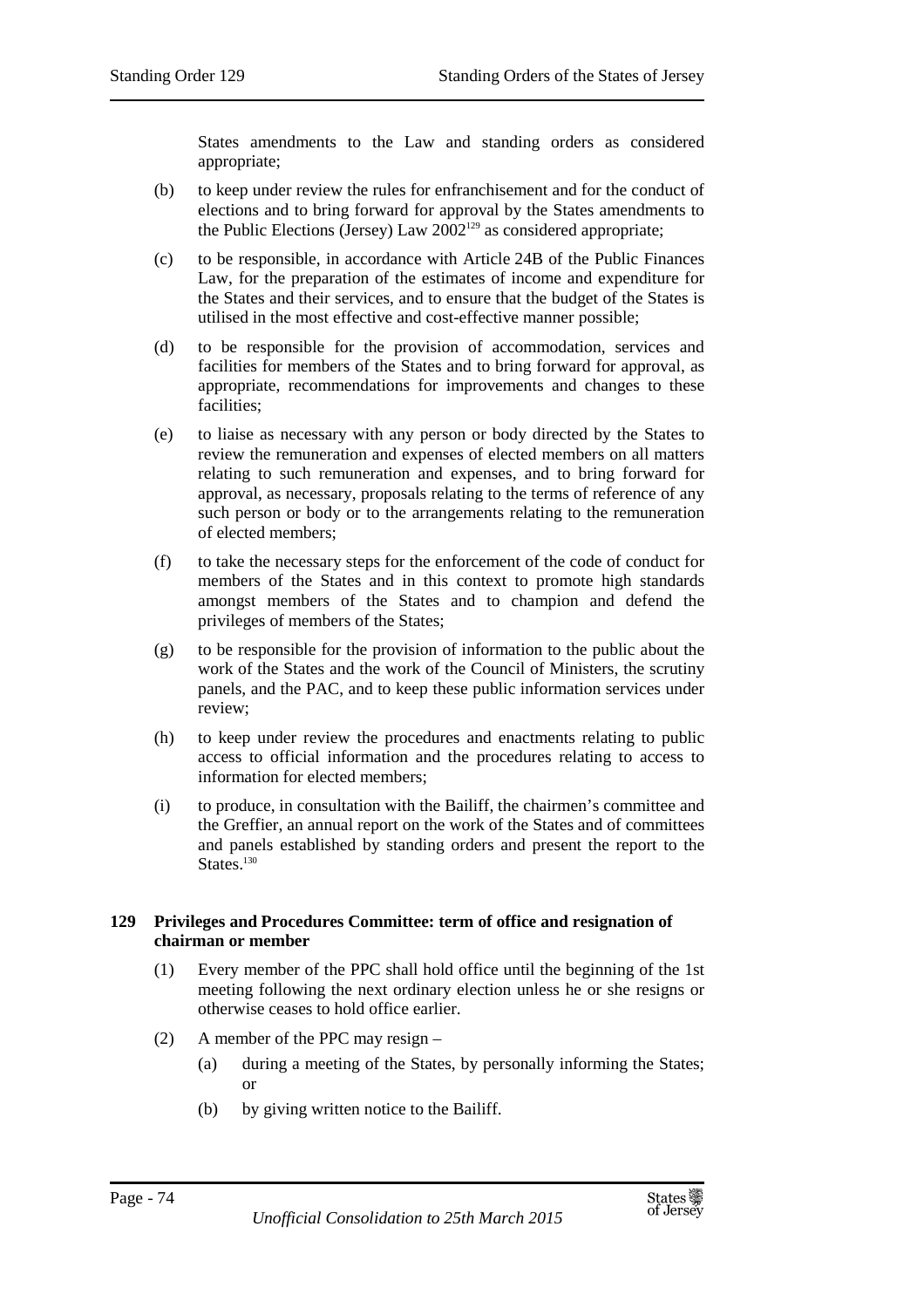- (3) Where a member of the PPC gives written notice of his or her resignation to the Bailiff, the presiding officer shall inform the States of the resignation at the next meeting of the States.
- (4) The member vacates office when the States are informed of his or her resignation.
- (5) The chairman of the PPC shall cease to hold office upon any of the following events –
	- (a) ceasing to be a member of the States;
	- (b) his or her appointment as a Minister or Assistant Minister; or
	- (c) the States deciding that they have no confidence in the chairman or in the PPC.
- (6) Any other member of the PPC shall cease to hold office upon any of the following events –
	- (a) ceasing to be a member of the States;
	- (b) his or her appointment as a Minister or Assistant Minister if, at the time of his or her appointment as a member of the PPC, he or she was not a Minister or Assistant Minister;
	- (c) his or her ceasing to be a Minister or Assistant Minister if, at the time of his or her appointment as a member of the PPC, he or she was a Minister or Assistant Minister;
	- (ca) his or her ceasing to be a member of the chairmen's committee, if he or she was eligible for appointment, and appointed, to the PPC by virtue of being a member of the chairmen's committee;
	- (d) the States deciding that they have no confidence in the PPC; or
	- (e) the filling of a casual vacancy in the office of chairman of the PPC.<sup>131</sup>

#### **130 Privileges and Procedures Committee: proceedings**

- (1) The quorum of the PPC is 4.
- (2) Each member of the PPC has one vote.
- (3) If a vote is tied, it shall be taken to have been lost.
- (4) The chairman shall decide when the PPC is to meet, but the PPC shall not meet at any time when the States are meeting except with the leave of the States.
- (5) If the chairman and vice chairman are absent from a meeting of the PPC, the members present shall select one of their number to chair the meeting.
- (6) A member of the PPC who has, or whose spouse or civil partner or cohabitee has, an interest in any subject matter discussed by the PPC during a meeting must –
	- (a) if it is a direct financial interest
		- (i) declare the interest, and
		- (ii) withdraw from the meeting for the duration of the discussion and whilst any decision is taken on the subject matter;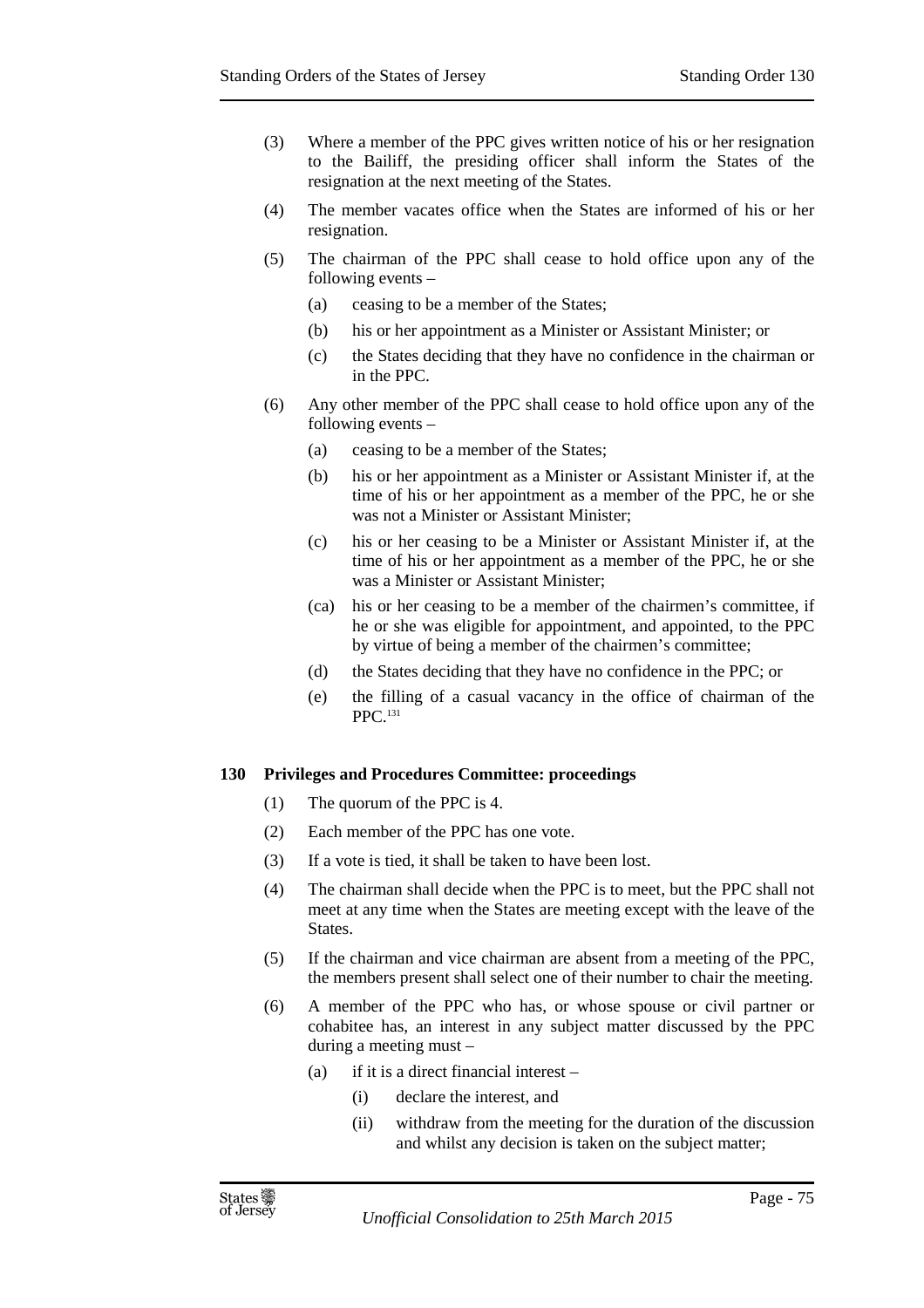- (b) if it is not a direct financial interest, but a financial interest which is general, indirect or shared with a large class of persons, declare the interest;
- (c) if it is an interest which is not financial, declare the interest.<sup>132</sup>
- (7) All declarations must be made as soon as possible.
- (8) A financial interest in any subject matter is direct if it is immediate or personal to the person concerned.
- (9) The public may observe a meeting of the PPC, unless the PPC decides otherwise.
- (10) A member of the States who is not a member of the PPC may observe any of its meetings, but must withdraw at any time when the PPC is discussing any matter or information which, by virtue of any enactment or code, the PPC is entitled to discuss in private.

## **131 Public Accounts Committee: establishment and constitution**

- (1) There shall be a Public Accounts Committee which shall consist of
	- (a) a chairman, who must be an elected member who is not a Minister or Assistant Minister; and
	- (b) an even number of members, determined by the chairman (but not less than 4) of whom –
		- (i) 50% must be elected members who are not Ministers or Assistant Ministers, and
		- (ii) 50% must be persons who are not members of the States.
- (2) The States shall appoint the chairman and members of the PAC.
- (3) The PAC shall appoint one of its members as vice chairman.
- (4) The vice chairman shall discharge the functions of the chairman during
	- (a) the temporary absence or incapacity of the chairman; or
	- (b) a vacancy in the office of chairman.

# **132 Public Accounts Committee: terms of reference**

- (1) The terms of reference of the PAC are
	- (a) to receive reports from the Comptroller and Auditor General on
		- (i) the results of the audit of the annual financial statement of the States,
		- (ii) the results of any other audits by the Comptroller and Auditor General,
		- (iii) the annual accounts of the Social Security Fund, the Social Security (Reserve) Fund and the Health Insurance Fund,

and to report to the States upon any significant issues arising from those reports;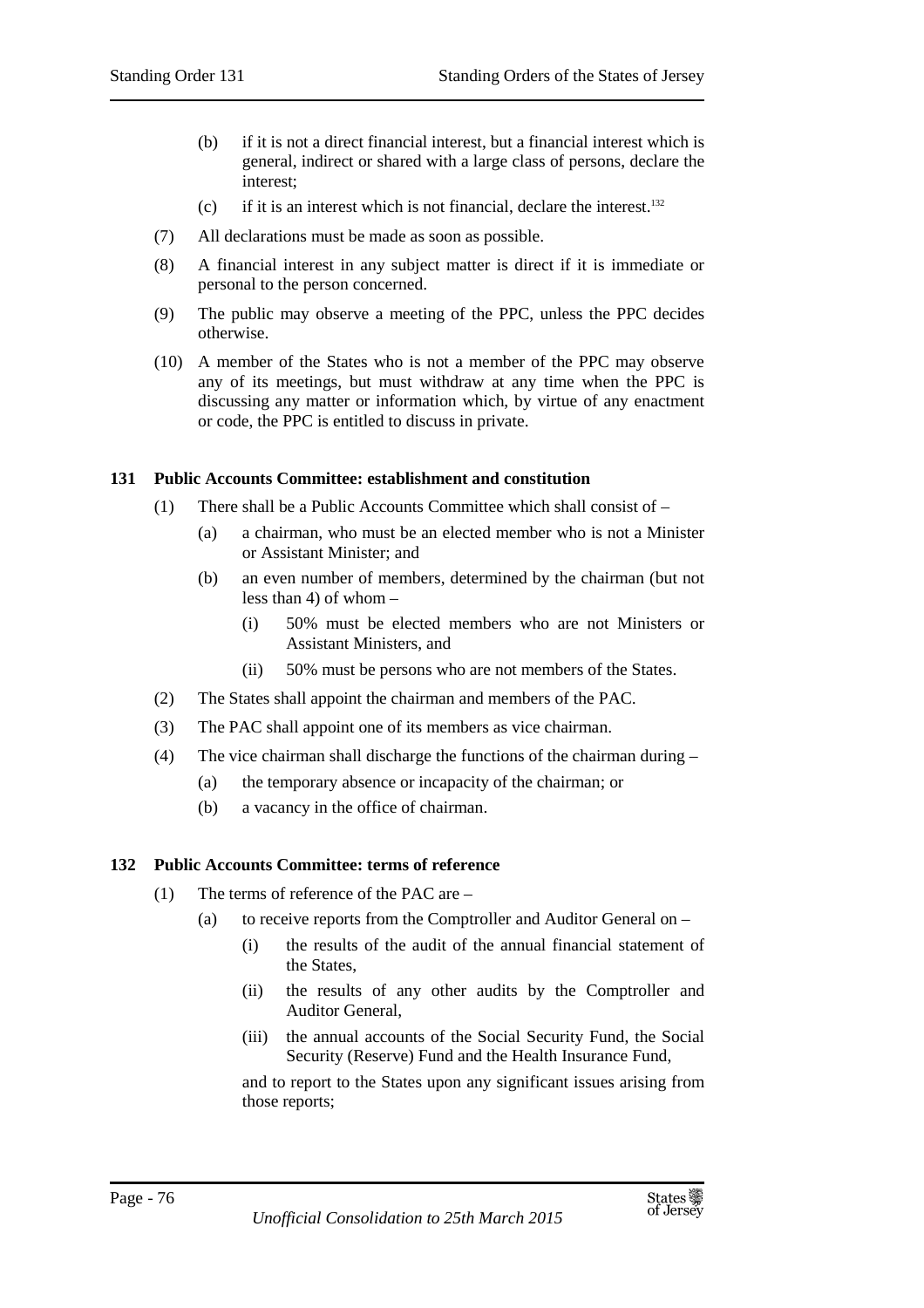- (b) to receive reports from the Comptroller and Auditor General on the results of investigations into the economy, efficiency and effectiveness achieved in the use of resources by –
	- (i) States funded bodies,
	- (ii) independently audited States bodies (apart from those that are companies owned and controlled by the States), and
	- (iii) States aided independent bodies;
- $(c)$  to assess
	- (i) whether public funds have been applied for the purpose intended by the States, and
	- (ii) whether extravagance and waste are being eradicated and sound financial practices applied throughout the administrations of the States;
- (d) to receive reports from the Comptroller and Auditor General on the adequacy of the corporate governance arrangements within –
	- (i) the States,
	- (ii) States funded bodies,
	- (iii) independently audited States bodies, and
	- (iv) States aided independent bodies.
- (2) In this standing order –

"Health Insurance Fund" has the same meaning as in the Health Insurance (Jersey) Law  $1967^{133}$ ;

"Social Security Fund" and "Social Security (Reserve) Fund" have the same meaning as in the Social Security (Jersey) Law 1974<sup>134</sup>;

"States funded bodies", "independently audited States bodies" and "States aided independent bodies" have the same meaning as in the Public Finances Law.<sup>135</sup>

## **133 Public Accounts Committee: term of office and resignation of chairman or member**

- (1) Every member of the PAC shall hold office until the beginning of the 1st meeting following the next ordinary election unless he or she resigns or otherwise ceases to hold office earlier.
- (2) A member of the PAC who is an elected member may resign
	- (a) during a meeting of the States, by personally informing the States; or
	- (b) by giving written notice to the Bailiff.
- (3) A member of the PAC who is not a member of the States may resign by giving written notice to the Bailiff.
- (4) Where a member of the PAC gives written notice of his or her resignation to the Bailiff, the presiding officer shall inform the States of the resignation at the next meeting of the States.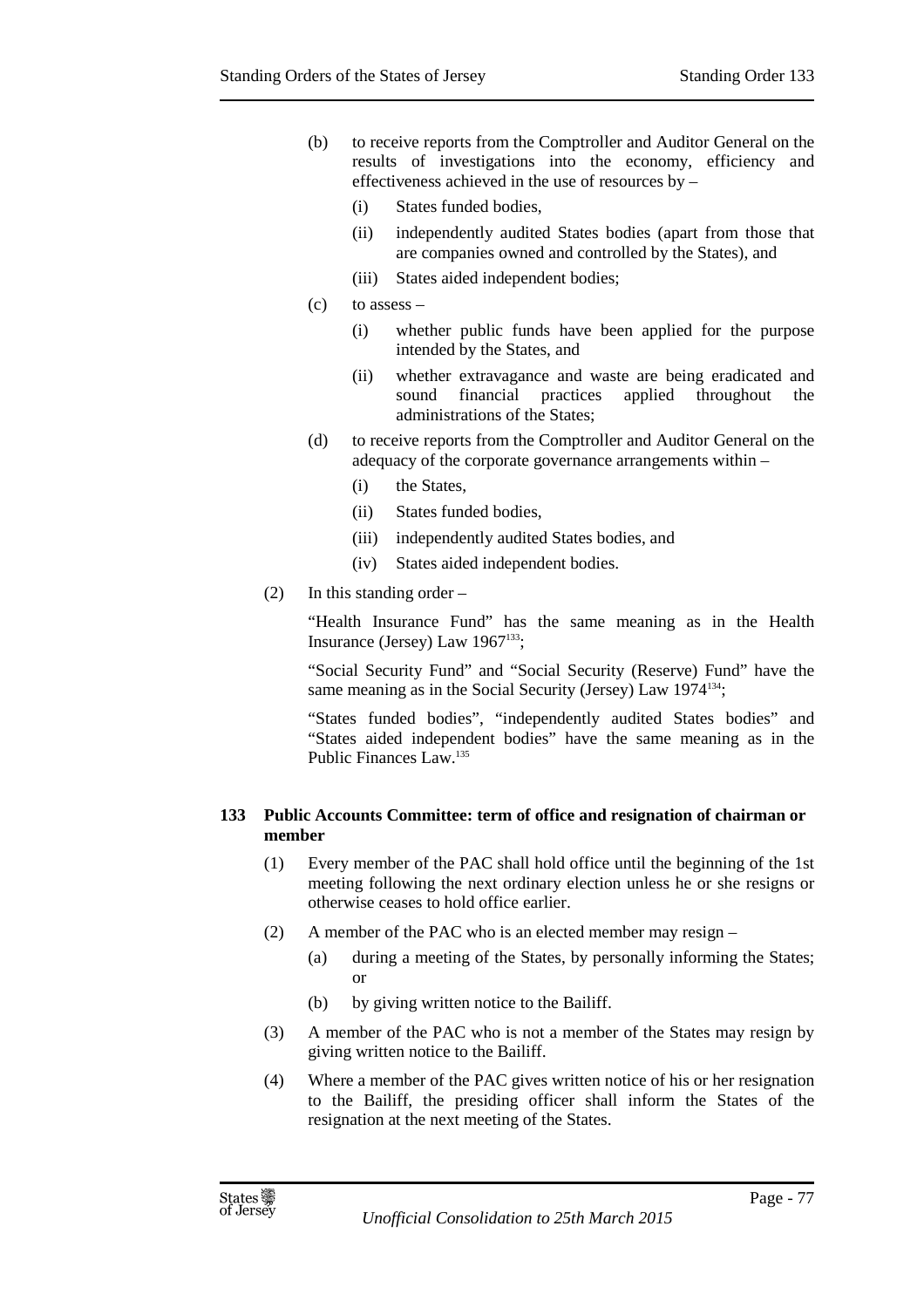- (5) The member vacates office when the States are informed of his or her resignation.
- (6) The chairman of the PAC shall cease to hold office upon any of the following events –
	- (a) ceasing to be a member of the States;
	- (b) his or her appointment as a Minister or Assistant Minister; or
	- (c) the States deciding that they have no confidence in the chairman or in the PAC.
- (7) Any other member of the PAC who is an elected member shall cease to hold office upon any of the following events –
	- (a) ceasing to be a member of the States;
	- (b) his or her appointment as a Minister or Assistant Minister;
	- (c) the States deciding that they have no confidence in the PAC; or
	- (d) the filling of a casual vacancy in the office of chairman of the PAC.
- (8) A member of the PAC who is not a member of the States shall cease to hold office upon any of the following events –
	- (a) his or her becoming a member of the States;
	- (b) the States deciding that they have no confidence in the PAC; or
	- (c) the filling of a casual vacancy in the office of chairman of the  $PAC$ .

#### **134 Public Accounts Committee: proceedings**

- (1) The quorum of the PAC shall be one half of its membership, rounded up to the next whole number, of whom at least 2 must be members who are elected members.
- (2) Each member of the PAC has one vote.
- (3) If a vote is tied, it shall be taken to have been lost.
- (4) The chairman shall decide when the PAC is to meet, but the PAC shall not meet at any time when the States are meeting except with the leave of the States.
- (5) If the chairman and vice chairman are absent from a meeting, the members present shall select one of the members who is an elected member to chair the meeting.
- (6) The PAC shall comply with any code of practice prepared by the chairmen's committee and approved by the States.
- (7) The public may observe a meeting of or hearing conducted by the PAC, unless the PAC decides otherwise.
- (8) A member of the States who is not a member of the PAC may observe any of its meetings or hearings, but must withdraw at any time when the PAC is discussing or hearing any matter or information which, by virtue of any enactment or code, the PAC is entitled to discuss or hear in private.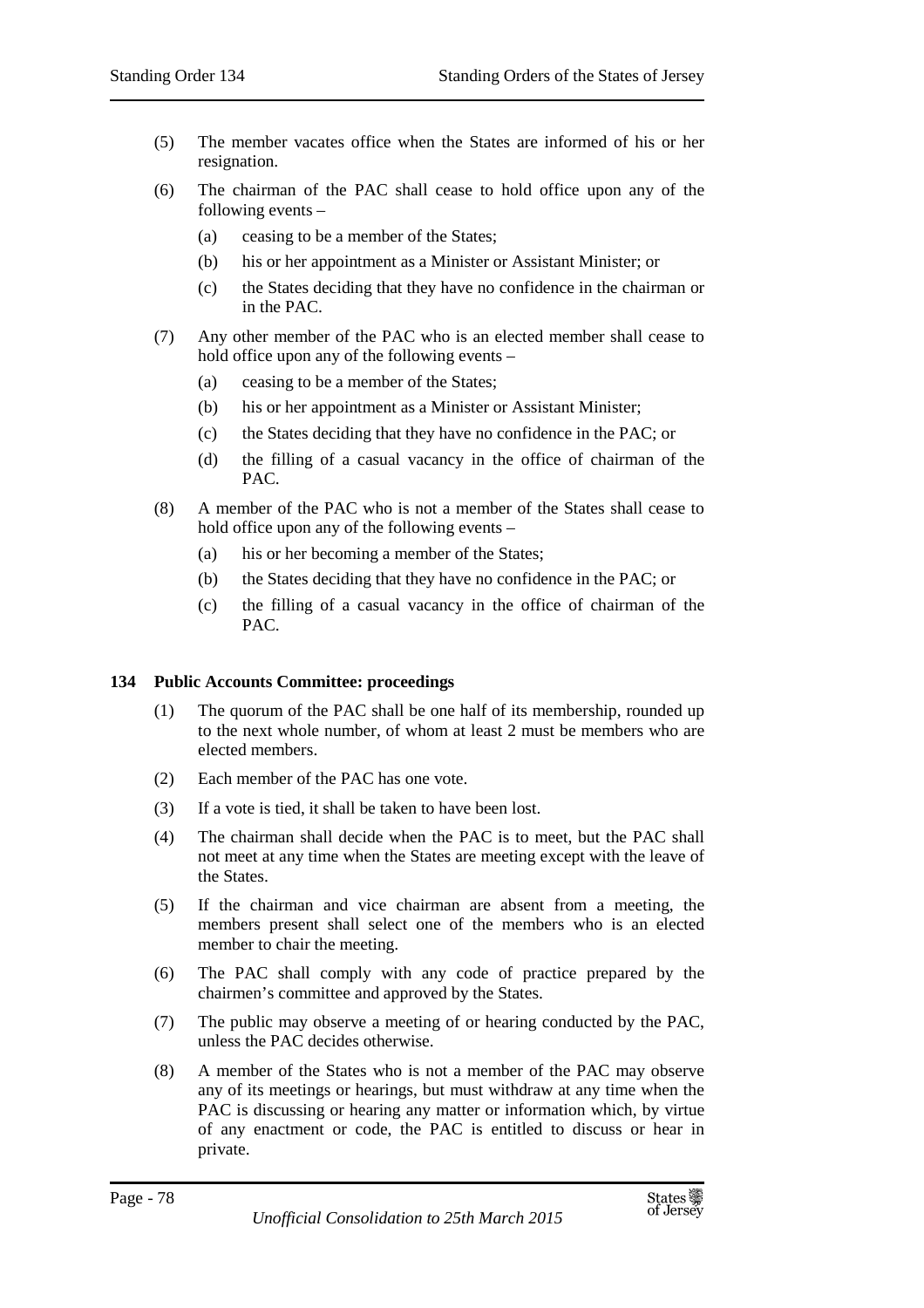#### **135 Scrutiny panels: establishment and constitution**

- (1) There shall be  $-$ 
	- (a) a scrutiny panel which is assigned the topics of corporate services, corporate policies and external relations;
	- (b) a scrutiny panel which is assigned the topics of economic affairs and economic development;
	- (c) a scrutiny panel which is assigned the topics of education, sport and culture and home affairs;
	- (d) a scrutiny panel which is assigned the topics of environment, housing and technical services;
	- (e) a scrutiny panel which is assigned the topics of health and social services and social security.<sup>136</sup>
- (2) Each scrutiny panel shall consist of
	- (a) a chairman, who must be an elected member who is not a Minister or Assistant Minister; and
	- (b) a number of members determined by the chairman of the panel (but not more than 4) who must be elected members who are not Ministers or Assistant Ministers.
- (3) An elected member cannot be a member of more than 2 scrutiny panels and can only be chairman of one.
- (4) The States shall appoint the chairman and members of a scrutiny panel.
- (5) A scrutiny panel shall appoint one of its members as vice chairman.
- (6) The vice chairman shall discharge the functions of the chairman during
	- (a) the temporary absence or incapacity of the chairman; or
	- (b) a vacancy in the office of chairman.

#### **136 Scrutiny panels: terms of reference**

The terms of reference of a scrutiny panel are, in relation to the topics assigned to  $it -$ 

- (a) to hold reviews into such issues and matters of public importance as it, after consultation with the chairmen's committee, may decide;
- (b) to consider the existing and proposed policy of the Council of Ministers;
- (c) to scrutinize draft Laws and draft subordinate enactments which are to be made by the States and consider possible amendments to them, if appropriate;
- (d) to scrutinize subordinate enactments which have been made by a Minister;
- (e) to scrutinize international conventions and agreements before they are extended to Jersey;
- (f) to scrutinize a draft medium term financial plan, a draft budget and other financial proposals of the Council of Ministers;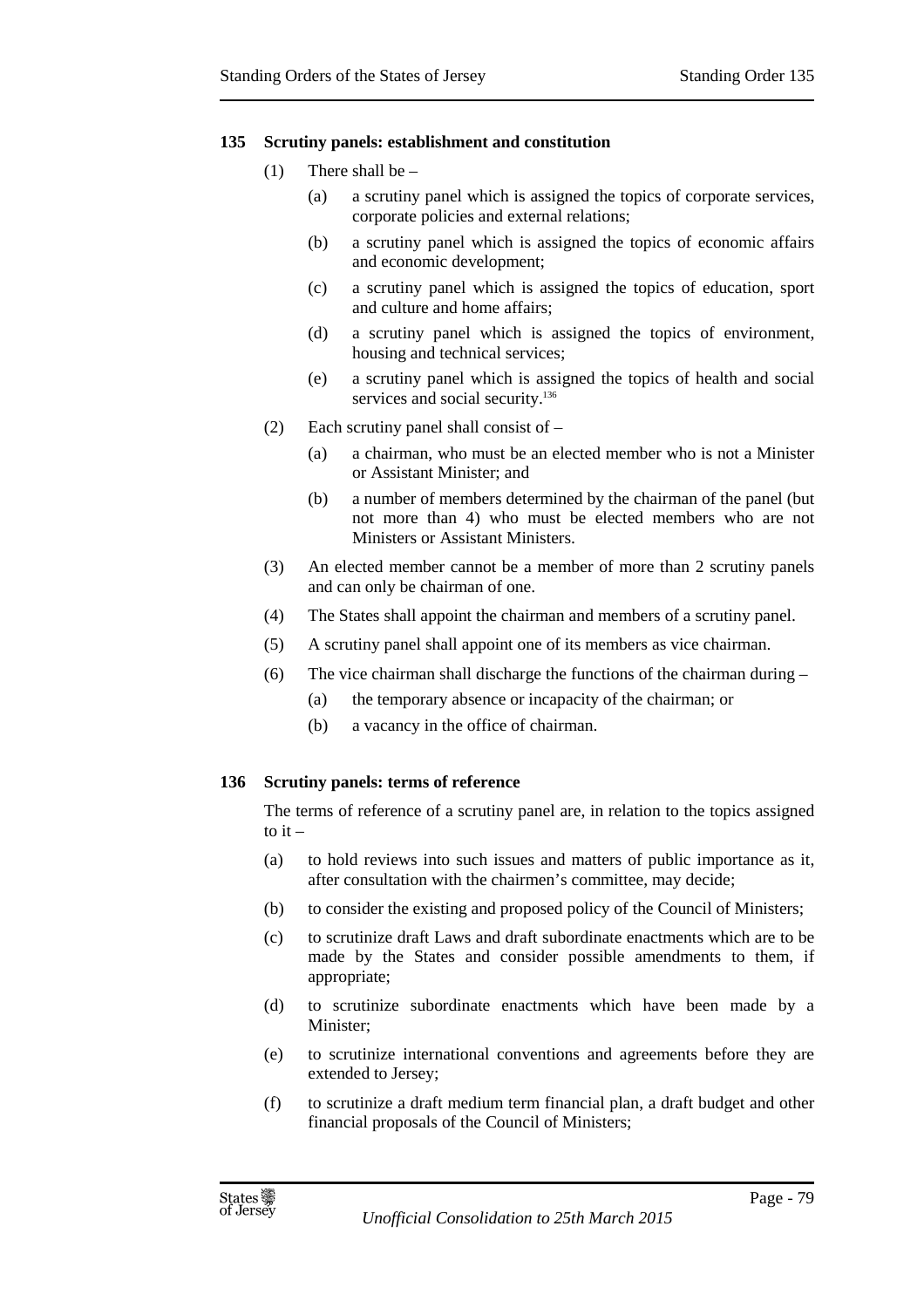- (g) if appropriate, to report to the States upon any matter reviewed, considered or scrutinized by the panel and make recommendations in respect of the matter; and
- (h) to liaise, through the chairmen's committee, with the PAC so as to ensure appropriate co-ordination of the scrutiny function.<sup>137</sup>

#### **137 Scrutiny panel: term of office and resignation of chairman or member**

- (1) Every member of a scrutiny panel shall hold office until the beginning of the 1st meeting following the next ordinary election unless he or she resigns or otherwise ceases to hold office earlier.
- (2) A member of a scrutiny panel may resign
	- (a) during a meeting of the States, by personally informing the States; or
	- (b) by giving written notice to the Bailiff.
- (3) Where a member of a scrutiny panel gives written notice of his or her resignation to the Bailiff, the presiding officer shall inform the States of the resignation at the next meeting of the States.
- (4) The member vacates office when the States are informed of his or her resignation.
- (5) The chairman of a scrutiny panel shall cease to hold office upon any of the following events –
	- (a) ceasing to be a member of the States;
	- (b) his or her appointment as a Minister or Assistant Minister; or
	- (c) the States deciding that they have no confidence in the chairman or in the scrutiny panel.
- (6) Any other member of a scrutiny panel shall cease to hold office upon any of the following events –
	- (a) ceasing to be a member of the States;
	- (b) his or her appointment as a Minister or Assistant Minister;
	- (c) the States deciding that they have no confidence in the scrutiny panel; or
	- (d) the filling of a casual vacancy in the office of chairman of the scrutiny panel.

#### **138 Scrutiny panel: proceedings**

- (1) The quorum of a scrutiny panel shall be one half of its members, rounded up to the next whole number.
- (2) Each member of a scrutiny panel has one vote.
- (3) If a vote is tied, it shall be taken to have been lost.
- (4) The chairman shall decide when a scrutiny panel is to meet, but a scrutiny panel shall not meet at any time when the States are meeting except with the leave of the States.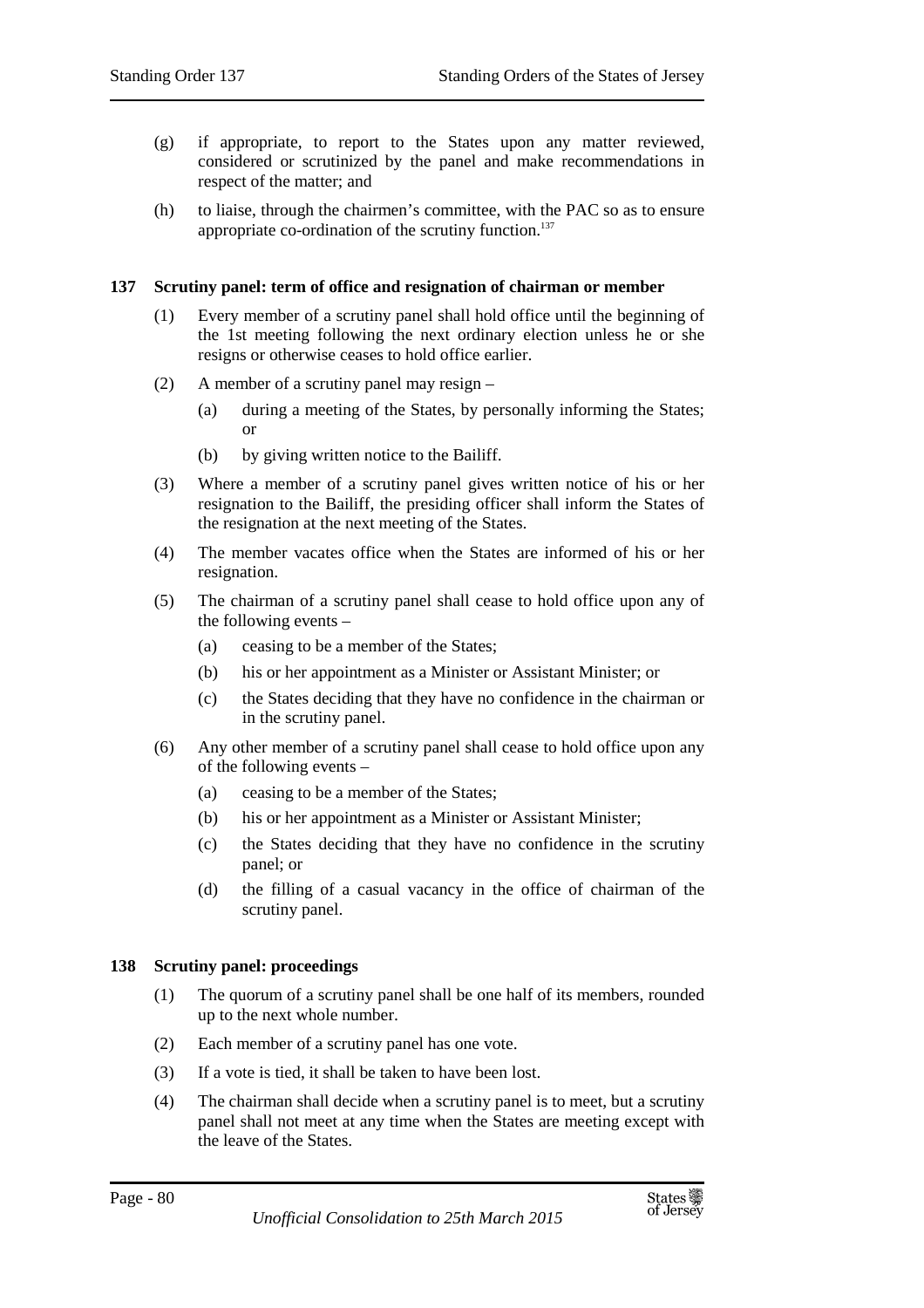- (5) If the chairman and vice chairman are absent from a meeting, the members present shall select one of their number to chair the meeting.
- (5A) A scrutiny panel may, from time to time, co-opt onto the panel one elected member who, is not a Minister or Assistant Minister, for the purpose of the panel's review, consideration or scrutiny of a particular matter of which the elected member has, in the view of the panel, experience or knowledge.<sup>138</sup>
- (5B) A co-option shall be for the duration of the panel's review, consideration or scrutiny of the particular matter for which the co-option is made, unless the panel decides to end it earlier.<sup>139</sup>
- (5C) An elected member co-opted onto a scrutiny panel shall, for the duration of the co-option, be a member of the panel, but shall only participate in proceedings of the panel which are for the review, consideration or scrutiny of the particular matter for which the co-option is made.<sup>140</sup>
- (6) The public may observe a meeting of or hearing by a scrutiny panel, unless the scrutiny panel decides otherwise.
- (7) A member of the States who is not a member of a scrutiny panel may observe any of its meetings or hearings, but must withdraw at any time when it is discussing or hearing any matter or information which, by virtue of any enactment or code, it is entitled to discuss or hear in private.

#### **139 Scrutiny panels: establishment of sub-panels**

- (1) A scrutiny panel may establish a sub-panel to review, consider, scrutinize or report or liaise upon any particular matter.
- (2) A scrutiny panel may appoint an elected member who is not a member of the scrutiny panel or a Minister or Assistant Minister to be a member of a sub-panel.
- (3) A scrutiny panel may not allocate any of its resources to a sub-panel without the agreement of the chairmen's committee.

#### **140 Scrutiny panels: appointment of member to undertake review etc.**

A scrutiny panel –

- (a) may appoint one of its members to review, consider, scrutinize or report or liaise upon any particular matter; but
- (b) may not allocate any of its resources to the member for the purpose without the agreement of the chairmen's committee.

#### **141 Code of practice for scrutiny panels**

A scrutiny panel, a sub-panel of a scrutiny panel and any member of a scrutiny panel appointed to undertake any review shall comply with any code of practice that is expressed to apply to scrutiny panels, prepared by the chairmen's committee (whether or not in conjunction with the Council of Ministers) and, as the case requires, approved by or presented to the States.<sup>141</sup>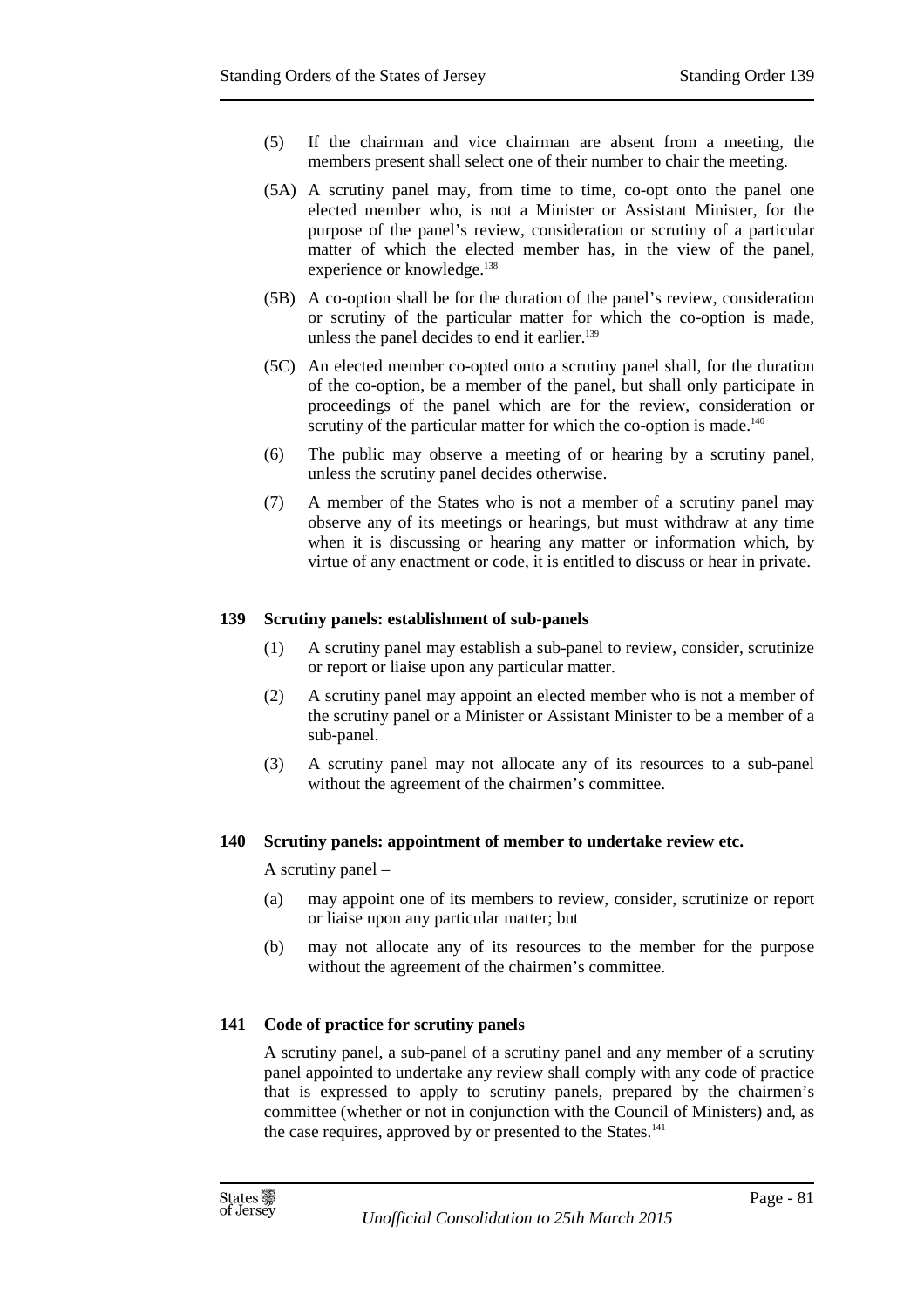#### **141A Planning Applications Committee: establishment and constitution<sup>142</sup>**

- (1) There shall be a Planning Applications Committee which shall consist  $of -$ 
	- (a) a chairman, who must be an elected member who does not hold an office described in paragraph (2); and
	- (b) a number of members determined by the chairman of that Committee (but not less than 3 and not more than 9) who must be elected members none of whom holds an office described in paragraph (2).
- (2) An elected member cannot be the chairman or a member of the Planning Applications Committee if he or she is also –
	- (a) a Minister;
	- (b) an Assistant Minister to the Minister who for the time being discharges the Ministerial functions relating to planning under the Planning and Building (Jersey) Law 2002<sup>143</sup>; or
	- (c) a member of the scrutiny panel described in standing order 135(1)(d).
- (3) The States shall appoint the chairman and members of the Planning Applications Committee.
- (4) The Planning Applications Committee shall appoint one of its members as vice chairman.
- (5) The vice chairman shall discharge the functions of the chairman during
	- (a) the temporary absence or incapacity of the chairman; or
	- (b) a vacancy in the office of chairman.

#### **141B Planning Applications Committee: term of office and resignation of chairman or member<sup>144</sup>**

- (1) Every member of the Planning Applications Committee shall hold office until the beginning of the 1st meeting following the next ordinary election unless he or she resigns or otherwise ceases to hold office earlier.
- (2) A member of the Planning Applications Committee may resign
	- (a) during a meeting of the States, by personally informing the States; or
	- (b) by giving written notice to the Bailiff.
- (3) Where a member of the Planning Applications Committee gives written notice of his or her resignation to the Bailiff, the presiding officer shall inform the States of the resignation at the next meeting of the States.
- (4) The member vacates office when the States are informed of his or her resignation.
- (5) The chairman of the Planning Applications Committee shall cease to hold office upon any of the following events –
	- (a) ceasing to be an elected member;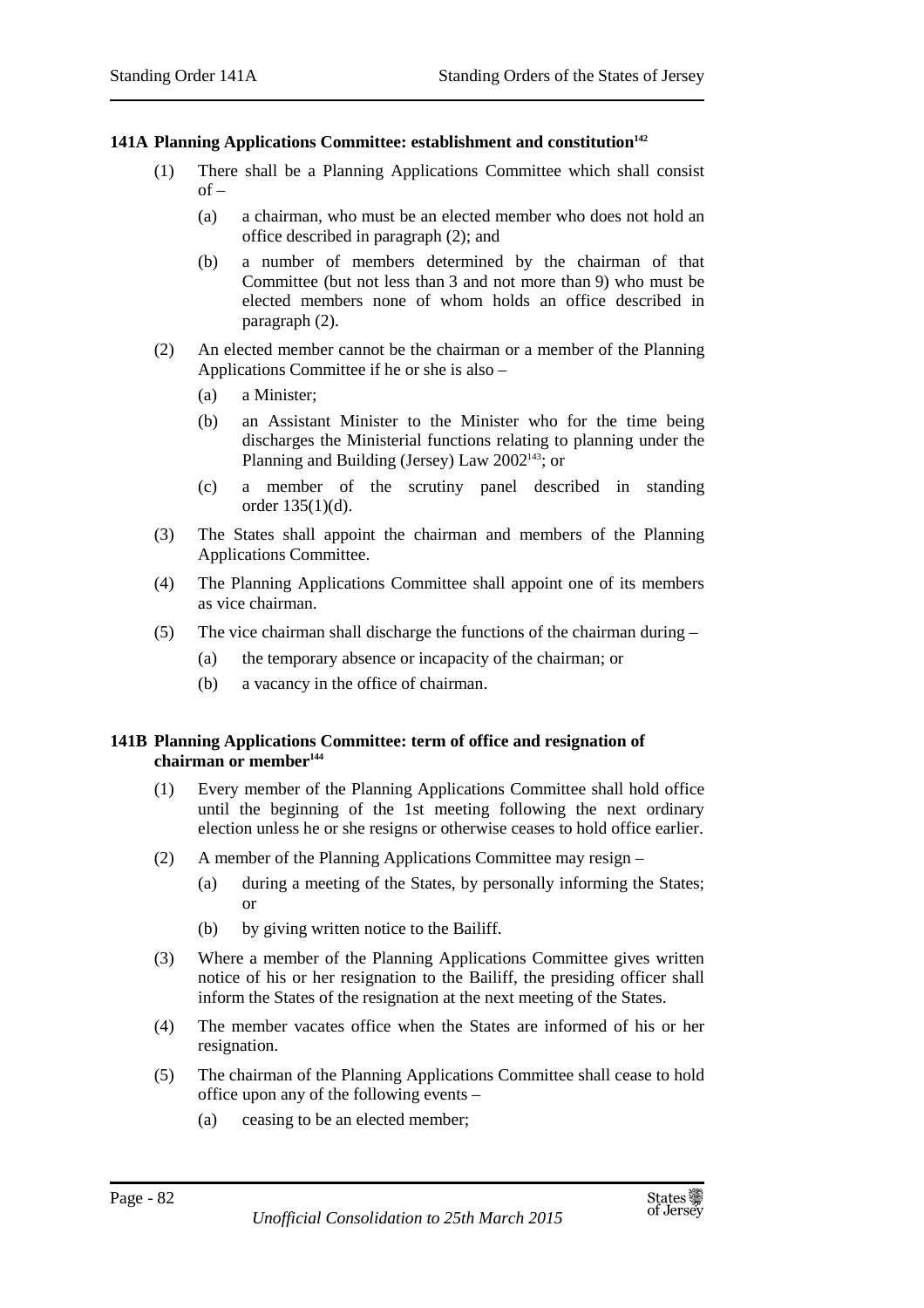- (b) his or her appointment to an office described in standing order 141A(2); or
- (c) the States deciding that they have no confidence in the chairman or in the Planning Applications Committee.
- (6) Any other member of the Planning Applications Committee shall cease to hold office upon any of the following events –
	- (a) ceasing to be an elected member;
	- (b) his or her appointment to an office described in standing order 141A(2);
	- (c) the States deciding that they have no confidence in the Planning Applications Committee; or
	- (d) the filling of a casual vacancy in the office of chairman of the Planning Applications Committee.

#### **142 Chairmen's committee: establishment and constitution**

- (1) There shall be a chairmen's committee which shall consist of
	- (a) the chairman of the PAC, by virtue of his or her office;
	- (b) each chairman of a scrutiny panel, by virtue of his or her office.<sup>145</sup>
- (2) The States shall appoint the president of the chairmen's committee.<sup>146</sup>
- (3) The chairmen's committee shall appoint one of their number to be vice president.<sup>147</sup>

#### **143 Chairmen's committee: terms of reference**

The terms of reference of the chairmen's committee are –

- (a) to act as a co-ordinating body for the work of the PAC, scrutiny panels and review panels, to ensure that there is no unintended overlap in the work undertaken by them and to ensure that all aspects of the work of the Council of Ministers are, over time, reviewed;
- (b) to oversee the prioritization and allocation of resources to the PAC, scrutiny panels and review panels;
- (c) to keep under review the operation of the scrutiny function and, as appropriate, to make recommendations for change;
- (d) to co-ordinate the preparation of an annual report on the work of the PAC and scrutiny panels for inclusion in the annual report produced by the PPC upon the work of the States and of committees and panels established by standing orders;
- (e) to maintain close contact with the Council of Ministers and to ensure that $-$ 
	- (i) the PAC and scrutiny panels are kept aware of the future work programme of the Council, and
	- (ii) the Council of Ministers is kept aware of the future work programme of the PAC and scrutiny panels;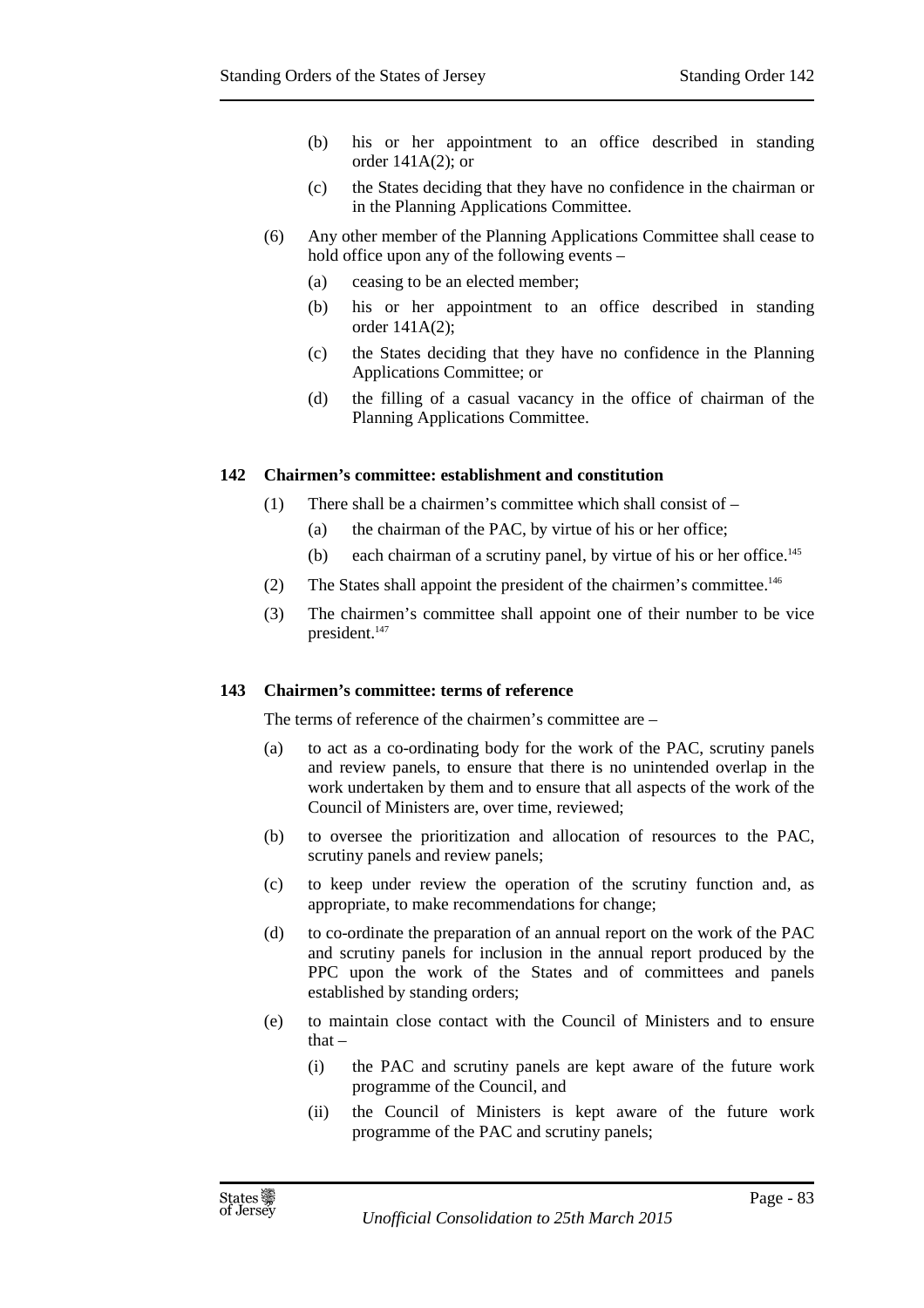- $(f)$  to
	- (i) prepare and keep under review, in conjunction with the Council of Ministers, a code of practice for engagement, for the purposes of scrutiny, between scrutiny panels and review panels and Ministers and Assistant Ministers,
	- (ii) prepare and keep under review, in conjunction with the Council of Ministers, a code of practice for engagement between the PAC and Ministers, Assistant Ministers and States' employees working in an administration of the States for which a Minister is assigned responsibility, and
	- (iii) lodge each code of practice for approval by the States;
- (g) to prepare, keep under review and present to the States
	- (i) a code of practice for the proceedings of scrutiny panels and review panels (apart from the engagement described in paragraph  $(f)(i)$ ), and
	- (ii) a code of practice for the proceedings of the PAC (apart from the engagement described in paragraph  $(f)(ii)$ .<sup>148</sup>

#### **144 <sup>149</sup>**

## **145 Chairmen's committee: proceedings**

- (1) The quorum of the chairmen's committee shall be one half of its members, rounded up to the next whole number.
- (2) Each member of the committee has one vote.
- (3) If a vote is tied, it shall be taken to have been lost.
- (4) The president shall decide when the committee is to meet, but the committee shall not meet at any time when the States are meeting except with the leave of the States.
- (5) The committee shall decide whether to allow the public to observe any or any part of its meetings.
- (6) A member of the States who is not a member of the committee may observe any of its meetings, but must withdraw at any time when it is discussing any matter or information which, by virtue of any enactment or code, it is entitled to discuss in private.
- (7) If the president and vice president are absent from a meeting, the members present shall select one of their number to preside at the meeting.

#### **145A Review panels: establishment and constitution<sup>150</sup>**

- (1) The chairmen's committee may establish review panels.
- (2) A review panel may be established for the purpose of reviewing a particular proposal, issue or project, determined by the chairmen's committee.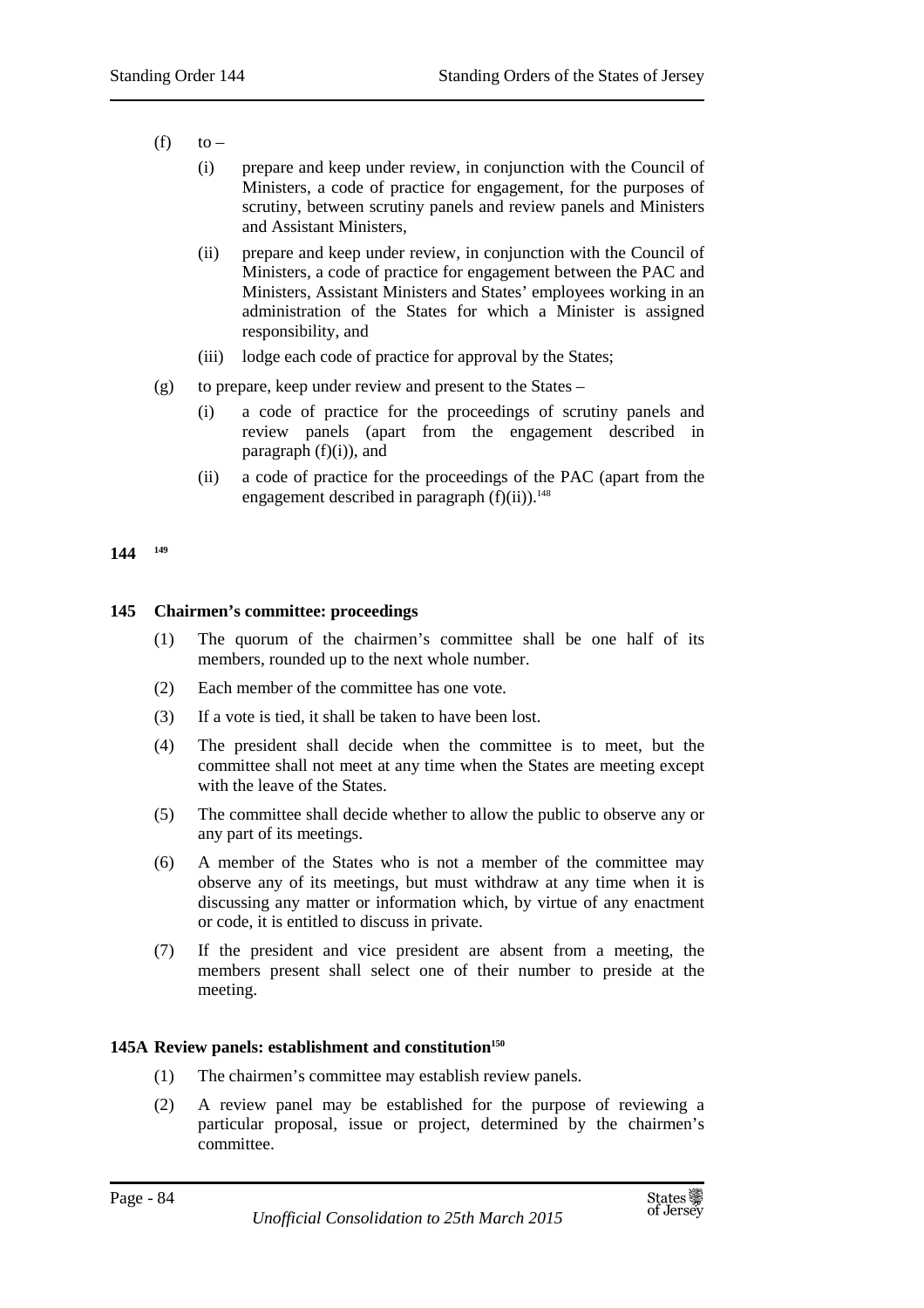- (3) The proposal, issue or project may be one
	- (a) that falls within the topics assigned to more than one scrutiny panel;
	- (b) that falls within the topics assigned to one scrutiny panel, if the chairman of that panel has assented to the establishment of the review panel.
- (4) The chairmen's committee shall appoint elected members as the members of a review panel.
- (5) Ministers and Assistant Ministers cannot be members of review panels.
- (6) The chairmen's committee may disband a review panel at any time.

#### **145B Review panels: terms of reference and proceedings<sup>151</sup>**

- (1) A review panel must, with the agreement of the chairmen's committee
	- (a) appoint one of its members as chairman;
	- (b) set terms of reference for the review that it is established to conduct; and
	- (c) set a date by which the review should be completed.
- (2) In preparing its terms of reference, a review panel must also consult with a scrutiny panel if the proposal, issue or project to be reviewed by the review panel falls within a topic assigned to that scrutiny panel.
- (3) A review panel shall prepare a report upon the proposal, issue or project assigned to it.
- (4) The review panel shall present the report to the chairmen's committee.
- (5) The chairmen's committee shall present the report to the States.
- (6) A review panel shall comply with any code of practice that is expressed to apply to review panels, prepared by the chairmen's committee (whether or not in conjunction with the Council of Ministers) and, as the case requires, approved by or presented to the States.

#### **146 Committee of inquiry: appointment**

- (1) The States may appoint a committee of inquiry to inquire into a definite matter of public importance and report on it to the States.
- (2) The States may appoint persons who are not members of the States to be members of a committee of inquiry.
- (3) A committee of inquiry shall consist of at least one but not more than 5 persons.
- (4) If a committee of inquiry consists of one person, that person shall be the chairman and the quorum.
- (5) Otherwise, the States may direct
	- (a) which of the persons appointed to the committee shall be its chairman;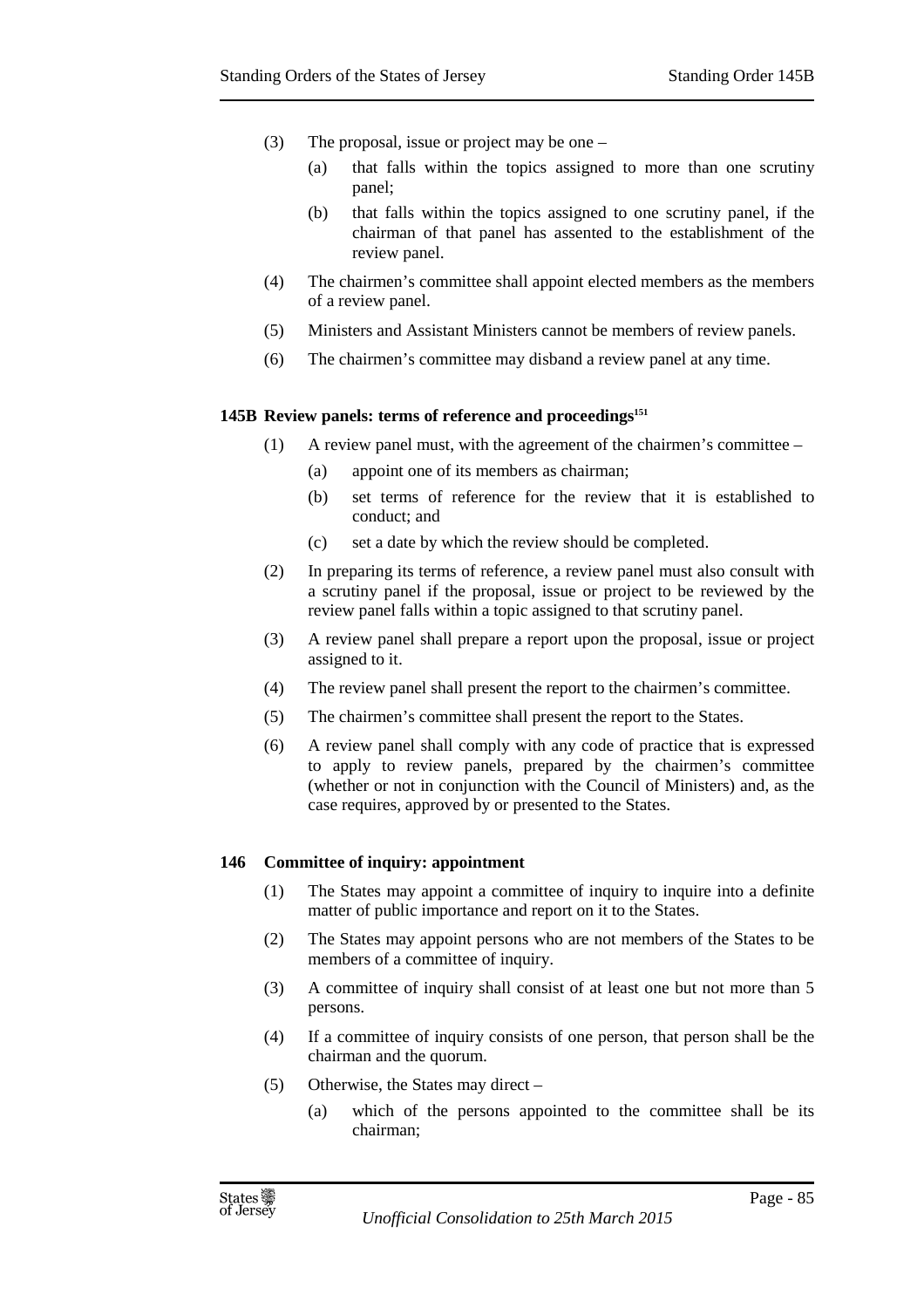- (b) which of the persons appointed to the committee shall preside in the absence of the chairman; and
- (c) the number of persons who shall form a quorum of the committee.
- (6) A person appointed to a committee of inquiry shall, before the inquiry commences, take the following oath before the Bailiff –

"You swear and promise before God that you will well and faithfully discharge your duties as a member of the committee of inquiry to inquire into […….]".

- (7) A member of a committee of inquiry may resign, with immediate effect, by giving written notice to the Bailiff.
- (8) The presiding officer shall inform the States of the resignation at their next meeting.
- (9) A committee of inquiry shall disband upon submitting to the States its final report upon its inquiry.

# **147 Committee of inquiry: proceedings**

- (1) A committee of inquiry may regulate its own procedure for the conduct and management of its proceedings including, but not limited to, venue and adjournments.
- (2) Proceedings before a committee of inquiry shall be held in public unless the committee, in the interests of justice or the public interest, decides that all or any part of the proceedings shall be in private.
- (3) Where proceedings are held in private only persons who, in the opinion of the committee of inquiry, are necessary to the conduct of those proceedings may remain.
- (4) Where proceedings are held in public the committee of inquiry may exclude any person or class of persons from those proceedings if it is satisfied that it is desirable to do so for the preservation of order, for the proper conduct of the proceedings or for the protection of the person, property or reputation of any witness in, or any person referred to in, the proceedings.

# **148 Committee of inquiry: right of Attorney General to appear**

The Attorney General or any person acting on the Attorney General's behalf may at any time appear before a committee of inquiry on any matter which, to the Attorney General, appears to be relevant to the inquiry.

# **149 Committee of inquiry: legal representation**

A committee of inquiry may, if it considers it desirable, give leave to any person appearing before it to be represented by an advocate or solicitor or by a person who holds a qualification or authorization that entitles the person to practise law in another jurisdiction.<sup>152</sup>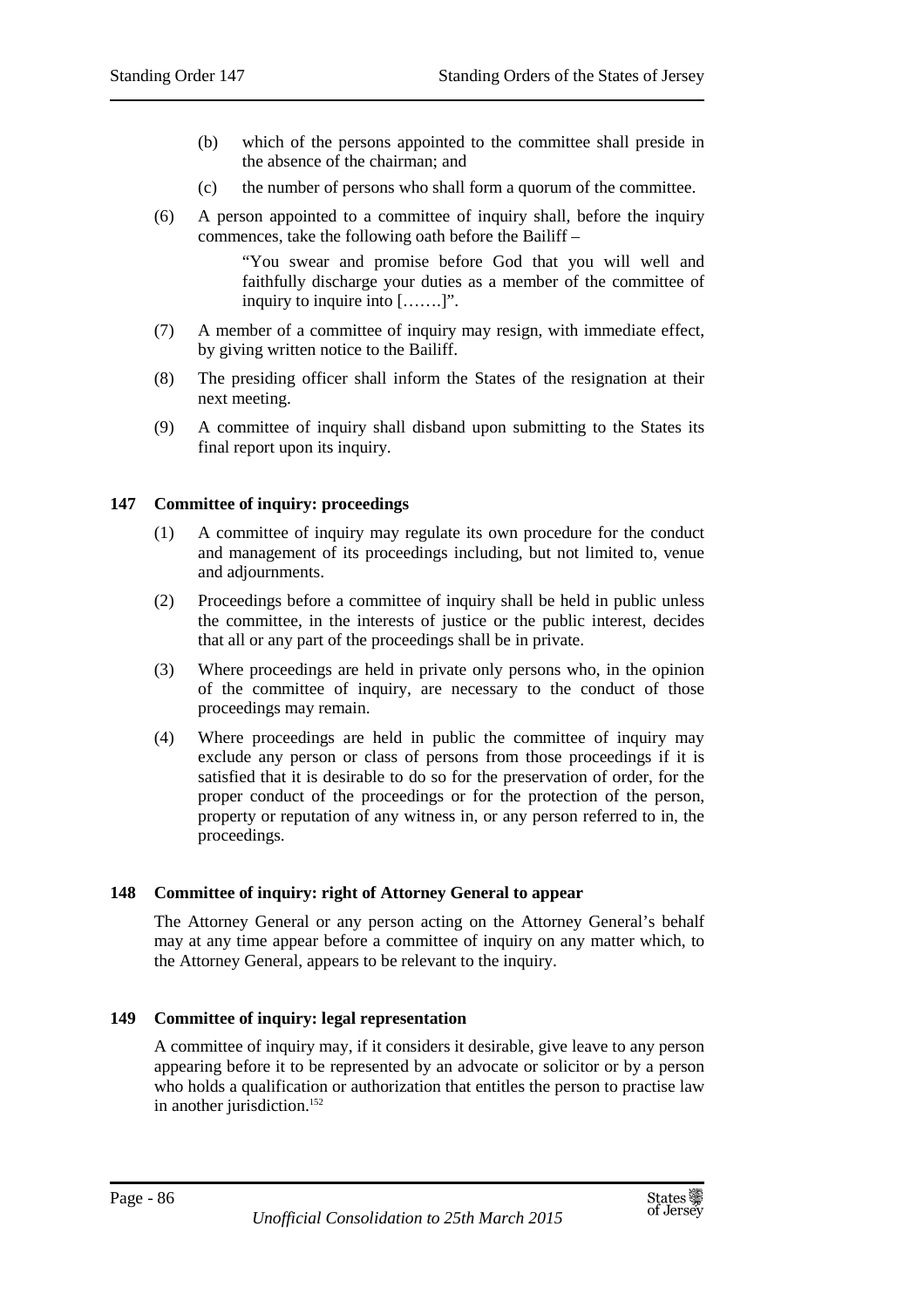#### **150 Committee of inquiry: remuneration and expenses**

The Minister for Treasury and Resources may give directions as to –

- (a) the remuneration (if any) of a member of a committee of inquiry;
- (b) the expenses that a committee of inquiry may incur; and
- (c) how such remuneration and expenses are to be funded.

#### **151 Duties of Greffier in relation to committees and panels**

- (1) The Greffier shall make an officer available to assist the PPC and keep minutes of its proceedings.
- (2) The Greffier shall make an officer available to assist the PAC and keep minutes of its proceedings.
- (3) The Greffier shall make officers available to assist scrutiny panels as required.
- (4) The Greffier shall make an officer available to assist the chairmen's committee and keep minutes of its proceedings.
- (4A) The Greffier may make an officer available to keep minutes of the proceedings of the Planning Applications Committee.<sup>153</sup>
- (5) The Greffier may make an officer available to a committee of inquiry to perform such duties connected with the inquiry as the chairman of that committee may direct.
- (6) The Greffier may appoint persons to assist a committee of inquiry.<sup>154</sup>

# **PART 8**

# REGISTER OF INTERESTS AND CODE OF CONDUCT<sup>155</sup>

# **152 Elected members' interests that must be registered**

- (1) Schedule 2 has effect to specify interests that must be registered by an elected member.
- (2) The requirement to register applies to all interests, whether received, arising, held or owned within or outside Jersey.
- (3) If the requirement to register depends upon an interest having a monetary value in excess of a specified amount, and the elected member does not know the exact value of the interest but believes it to be in the region of the specified amount, he or she must register the interest.
- (4) An elected member is not required to provide information regarding the monetary value of any interest that must be registered, but may do so if he or she wishes.
- (5) An elected member is not required to register any interest of his or her spouse or civil partner or cohabitee of which the elected member is not aware.<sup>156</sup>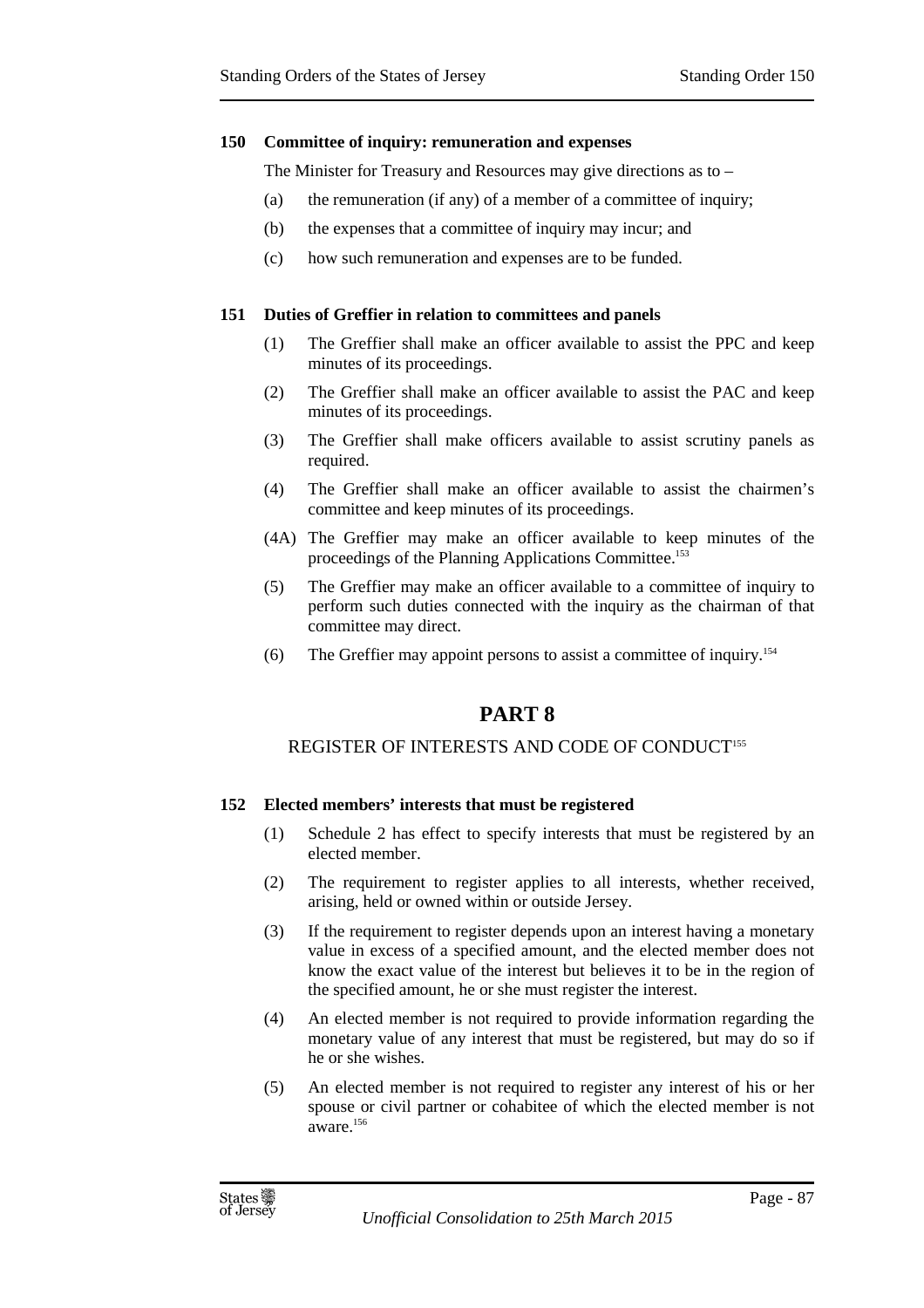#### **153 Process for registering member's interests**

- (1) An elected member must, not less than 30 days after the day on which he or she takes the oath of office as a Senator, Connétable or Deputy (whether following his or her election or re-election), complete a return of his or her interests that must be registered and submit it to the Greffier.
- (2) An elected member must notify the Greffier, in writing, of any change in or addition to his or her interests that must be registered (apart from a shareholding), not less than 30 days after the change or addition occurs.
- (3) An elected member must notify the Greffier, in writing, of the acquisition of a shareholding that must be registered, not less than 30 days after the acquisition.
- (4) An elected member must
	- (a) notify the Greffier, in writing, not less than 30 days after becoming aware that a shareholding must be registered; and
	- (b) in any event, review the value of his or her shareholdings, and those of his or her spouse or civil partner or cohabitee of which the member is aware, not less than once in every 12 months, in order to determine whether or not they must be registered. 157
- (5) An elected member may include in his or her return of interests, or notify the Greffier at any time of, any interest which, although not required to be registered, is in the opinion of the member an interest which should be disclosed to the public.

#### **154 Greffier to maintain register**

- (1) The Greffier shall keep a register in which he or she enters all returns submitted and information notified by elected members regarding their interests.
- (2) Any person may inspect the register at the offices of the States Greffe during normal working hours.
- (3) The Greffier
	- (a) shall publish the register on the internet website maintained by the Greffier on behalf of the States; and
	- (b) may make further arrangements for its publication.<sup>158</sup>

#### **155 Code of conduct for elected members<sup>159</sup>**

An elected member shall at all times comply with the code of conduct set out in Schedule 3.

#### **156 Complaint about conduct of an elected member<sup>160</sup>**

- (1) Any person may complain to the PPC that an elected member has breached the code of conduct.
- (2) The PPC shall not accept any complaint
	- (a) which is made anonymously;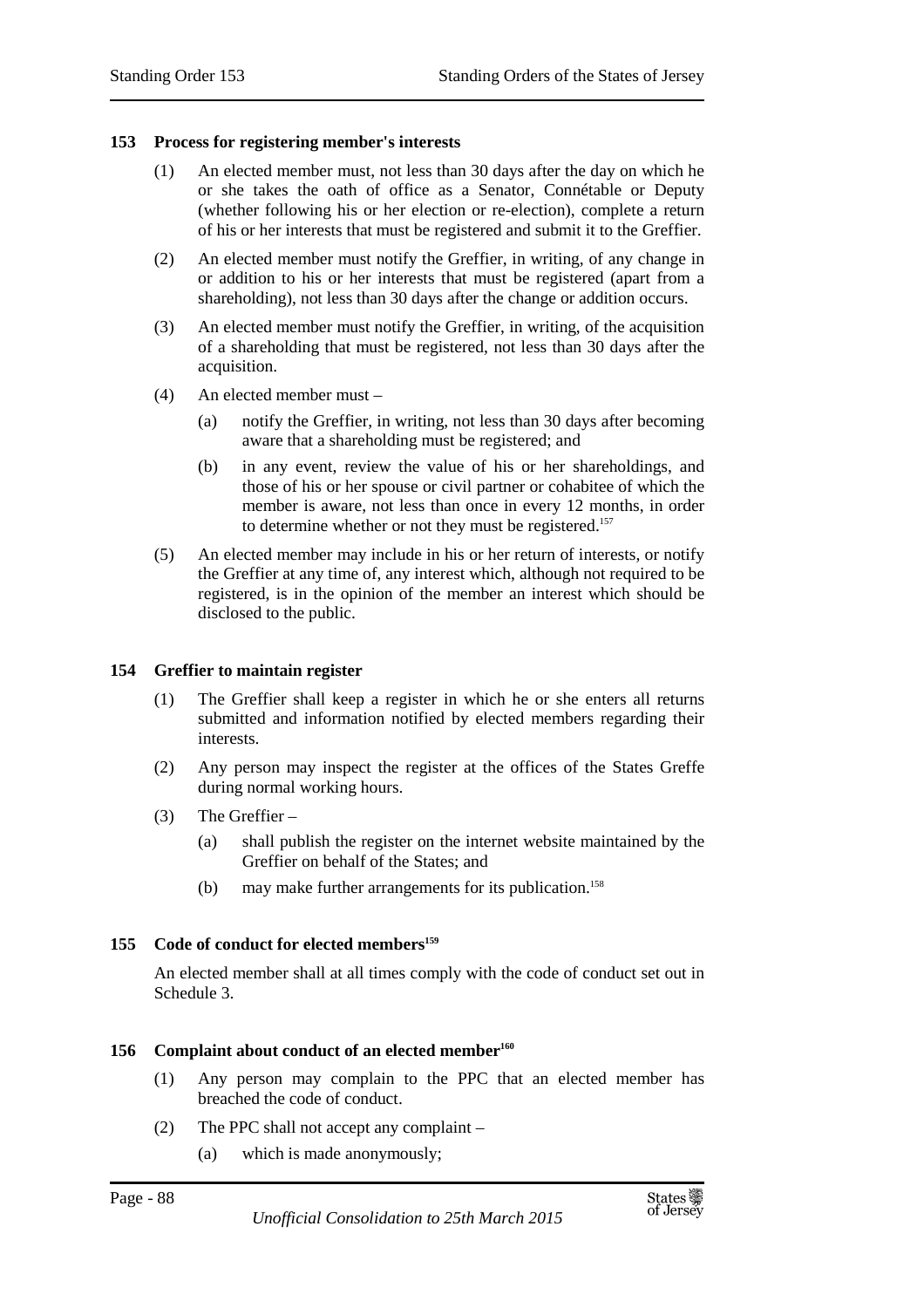- (b) which, in the opinion of the PPC, is frivolous, vexatious or unsubstantiated; or
- (c) from a person who is not a member of the States, regarding words spoken by or actions of an elected member during a meeting.

#### **157 Investigation of breach of code of conduct<sup>161</sup>**

- (1) Where the PPC has information, whether or not received from a complainant, that suggests that an elected member may have acted in breach of the code of conduct it shall, without undue delay, inform the member and investigate the act.
- (2) The PPC may appoint a panel of 3 persons to investigate the act and report upon it to the PPC.
- (3) One of the persons appointed must be a member of the States, although he or she need not be a member of the PPC.
- (4) The other persons appointed may or may not be members of the PPC or of the States.
- (5) The PPC shall appoint a member of the panel who is also a member of the States to be chairman of the panel.
- (6) If the elected member whose act is to be investigated is a member of the PPC, he or she shall take no part in the investigation or the appointment of any person to undertake the investigation.
- (7) If a member of the PPC is the complainant, or is otherwise connected with or was involved in the act to be investigated, he or she shall take no part in the investigation or the appointment of any panel to undertake the investigation.
- (8) The fact that the PPC has appointed a panel to investigate the act shall not prevent the PPC conducting any part of the investigation itself.
- (9) The elected member whose act is being investigated shall have the right to address the persons conducting the investigation, whether they are the PPC or a panel, and, when doing so, to be accompanied by a person of his or her choice.

#### **158 Outcome of investigation<sup>162</sup>**

- (1) When an investigation is complete and the panel (if any) appointed to conduct it has reported to the PPC –
	- (a) the elected member whose act has been investigated shall have the right to address the PPC and, when doing so, may be accompanied by a person of his or her choice; and
	- (b) the PPC shall review the matter and form an opinion as to whether or not he or she has breached of the code of conduct.
- (2) The PPC
	- (a) shall inform the elected member of its opinion and of the reasons for it; and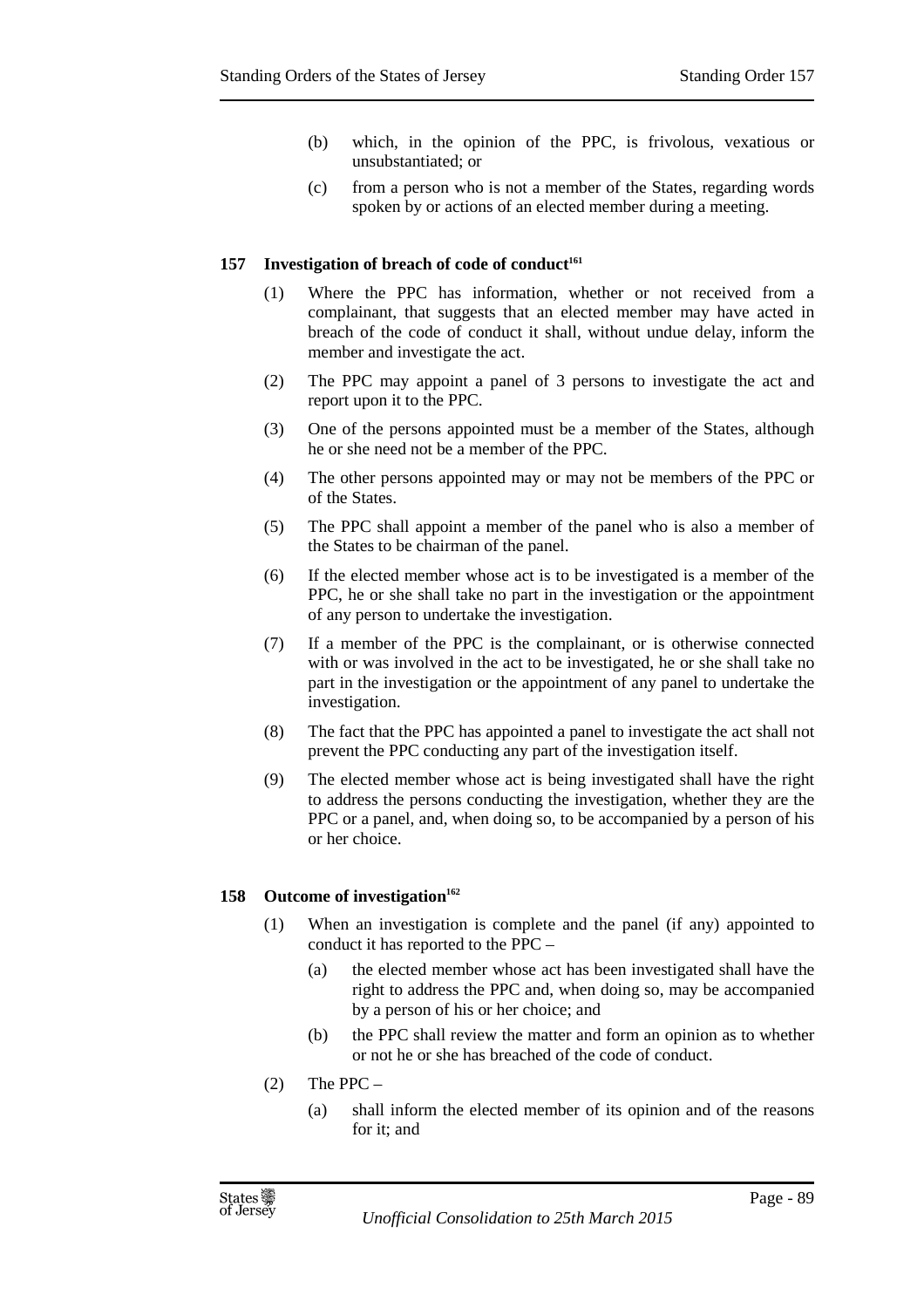- (b) may report the opinion and reasons, and any action taken by the PPC, to the States.
- (3) A report may be presented to the States in writing or made orally by the chairman of the PPC in a statement.

# **PART 9**

# RECORDS OF MEETINGS

#### **159 Greffier to keep minutes of meetings**

- (1) The Greffier shall keep minutes of meetings.
- (2) The minutes shall record all decisions taken and every other matter required by standing orders to be recorded.

#### **160 Greffier to prepare transcript of meeting**

- (1) The Greffier shall prepare a written transcript of a meeting.
- (2) The transcript shall include
	- (a) all questions and answers, whether written or oral;
	- (b) all matters of privilege raised; and
	- (c) all public business.
- (3) The transcript may also include
	- (a) such other business as the Greffier, after consultation with the PPC, if necessary, considers appropriate; and
	- (b) any supporting or illustrative material that a speaker has distributed to members of the States during a debate.
- (3A) If the presiding officer has directed the omission of a name under standing order 109(7), the transcript shall not include that name and such omission shall be marked in the transcript as follows –

"[name omitted in accordance with standing order  $160(3A)$ ]".<sup>163</sup>

(4) A transcript of any part of a meeting conducted in camera shall not be made public, unless the States decide otherwise.

#### **161 Greffier to keep documents and make them available.**

- (1) The Greffier shall
	- (a) keep all propositions lodged and all reports, comments and other documents presented; and
	- (b) unless the States decide otherwise make any such document available for inspection by members of the States and other persons.
- (2) The Greffier may provide any person with a copy of a document made available for inspection, and charge a fee for doing so.

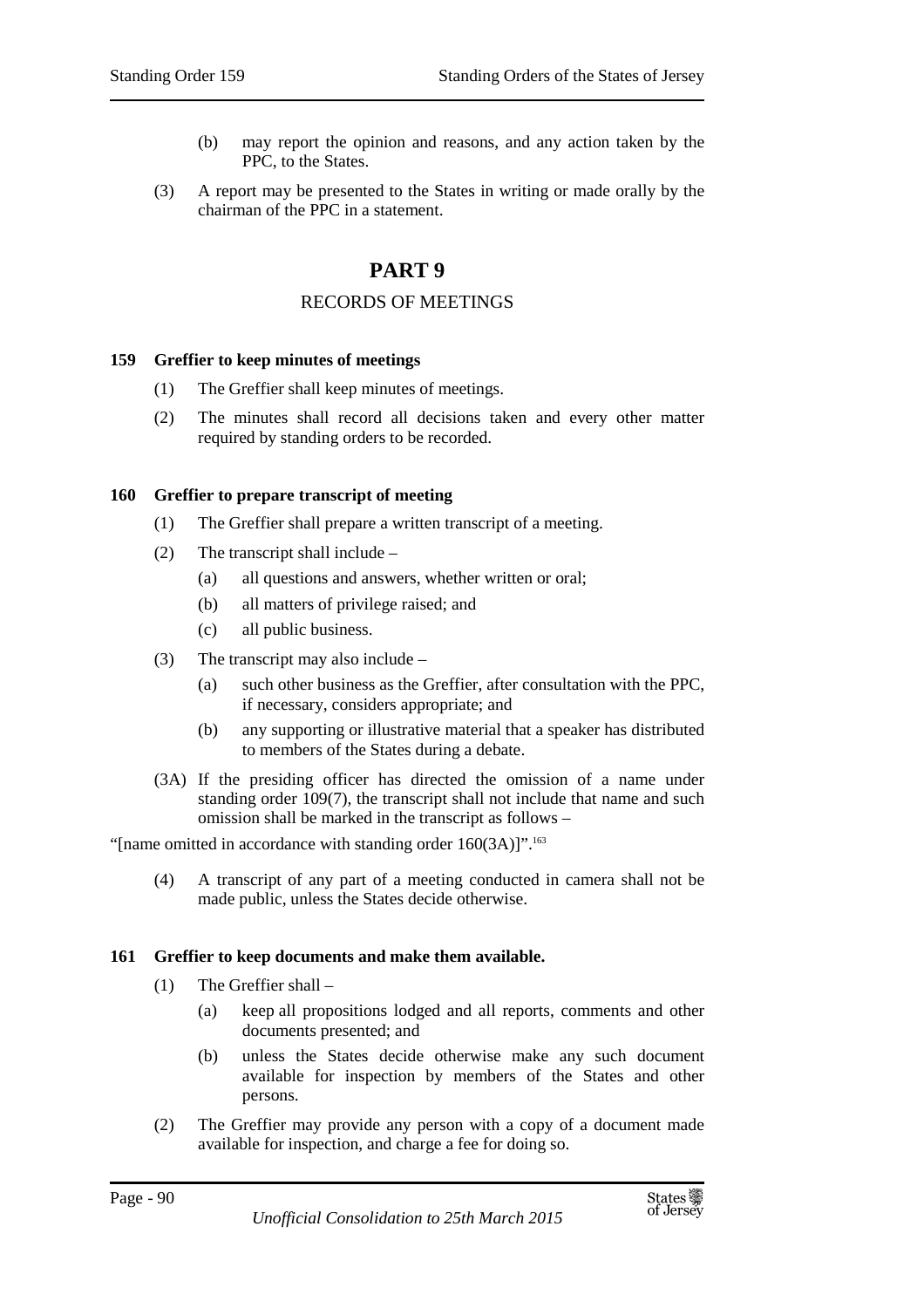# **PART 10**

# MISCELLANEOUS PROVISIONS

## **162 Form and content of declaration by candidate for election**

The declaration that a person seeking election as a Senator or Deputy is required to make at the time of his or her nomination shall be in the form set out in Schedule 4.

# **163 Petitions by members of the public**

The procedures for presentation of a petition are set out in Schedule 1.

## **164 Suspension of member of the States<sup>164</sup>**

- (1) A member of the States who is suspended must leave the precincts of the States immediately and, during the period of suspension, not return.
- (2) A member of the States who is suspended cannot, during the period of suspension –
	- (a) discharge the functions of any Ministerial office, or of membership of any committee or panel, to which he or she is appointed in accordance with these standing orders; or
	- (b) in his or her own right  $-$ 
		- (i) lodge a proposition,
		- (ii) give any question to the Greffier, or give notice to the Greffier of any question, that is to be answered by the tabling of a written reply in a meeting or orally during a meeting, or
		- (iii) present any report or comment to the States.
- (3) For the purposes of provision being made for the discharge of the functions mentioned in paragraph  $(2)(a)$ , the member of the States who is suspended shall be taken to be temporarily absent during the period of suspension.
- (4) A member of the States who is suspended on a second occasion during a 3 year term shall, whilst suspended, receive one half of the remuneration and allowances to which he or she would otherwise be entitled as a member.
- (5) A member of the States who is suspended on a third or subsequent occasion during a 3 year term shall not, whilst suspended, receive any remuneration or allowance to which he or she would otherwise be entitled as a member.
- (6) The maximum period for which a member may be suspended is  $-$ 
	- (a) in the case of a 1st suspension during a 3 year term, 7 days;
	- (b) in the case of a 2nd suspension during a 3 year term, 14 days;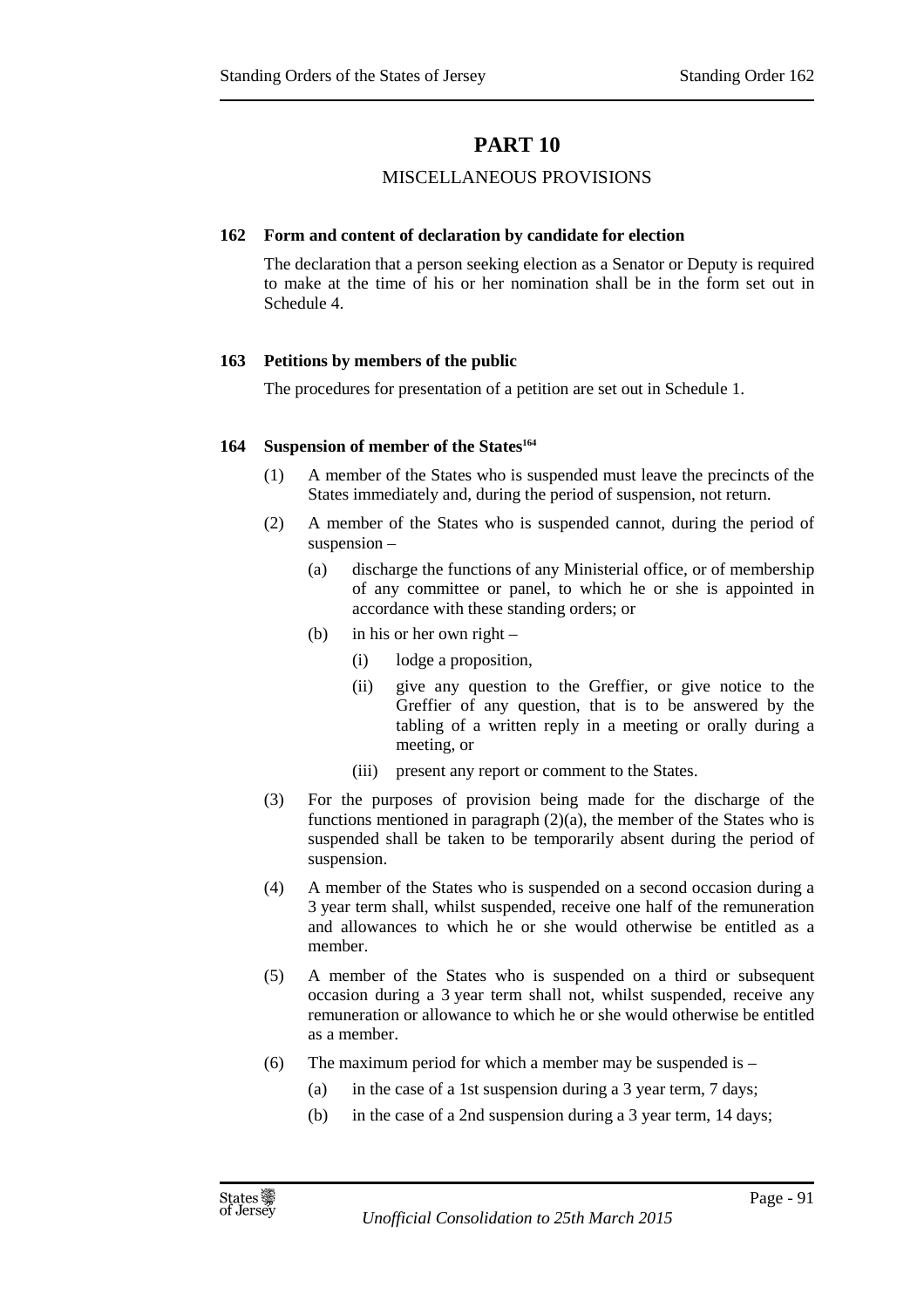- (c) in the case of a 3rd or subsequent suspension during a 3 year term, 28 days.
- (7) The day on which a suspension occurs shall count as the 1st day of the suspension.
- (8) A period of suspension lapses upon the expiry of the member concerned's term of office.
- (9) A reference in this standing order to a 3 year term is a reference to any period commencing upon the persons elected in an ordinary election taking the oath of office and ending upon the persons elected in the following ordinary election taking the oath of office.

## **165 Duty of Viscount relating to removal or exclusion of member of the States<sup>165</sup>**

The Viscount or, in his or her absence, any person instructed by the presiding officer to assist, shall act upon such orders as he or she receives from the presiding officer during a meeting and from the Bailiff at any other time to ensure –

- (a) that a member of the States, when required to do so, leaves the Chamber or the precincts of the States immediately; and
- (b) that a member of the States who is suspended does not enter the precincts of the States.

#### **166 Effect of suspension of standing order**

The suspension of a standing order shall cease to have effect as soon the purpose of the suspension has been fulfilled or the matter to which the suspension relates has been concluded, as the case may be.

#### **167 Decisions on matters not provided for**

- (1) The Bailiff shall decide any question of order or procedure which is not provided for in standing orders.
- (2) However, if any such question arises during a meeting and requires an immediate decision the presiding officer shall make it.
- (3) In either case the decision
	- (a) shall not be open to appeal; and
	- (b) can only be reviewed upon a proposition lodged for the purpose.
- (4) The Greffier shall record a decision made by the Bailiff or presiding officer on a question of order or procedure not provided for in standing orders.

#### **168 Land transactions**

- (1) This standing order applies to the following actions
	- (a) the acquisition, disposal, letting or rental of land on behalf of the public of Jersey (other than the agreement of altered boundaries);

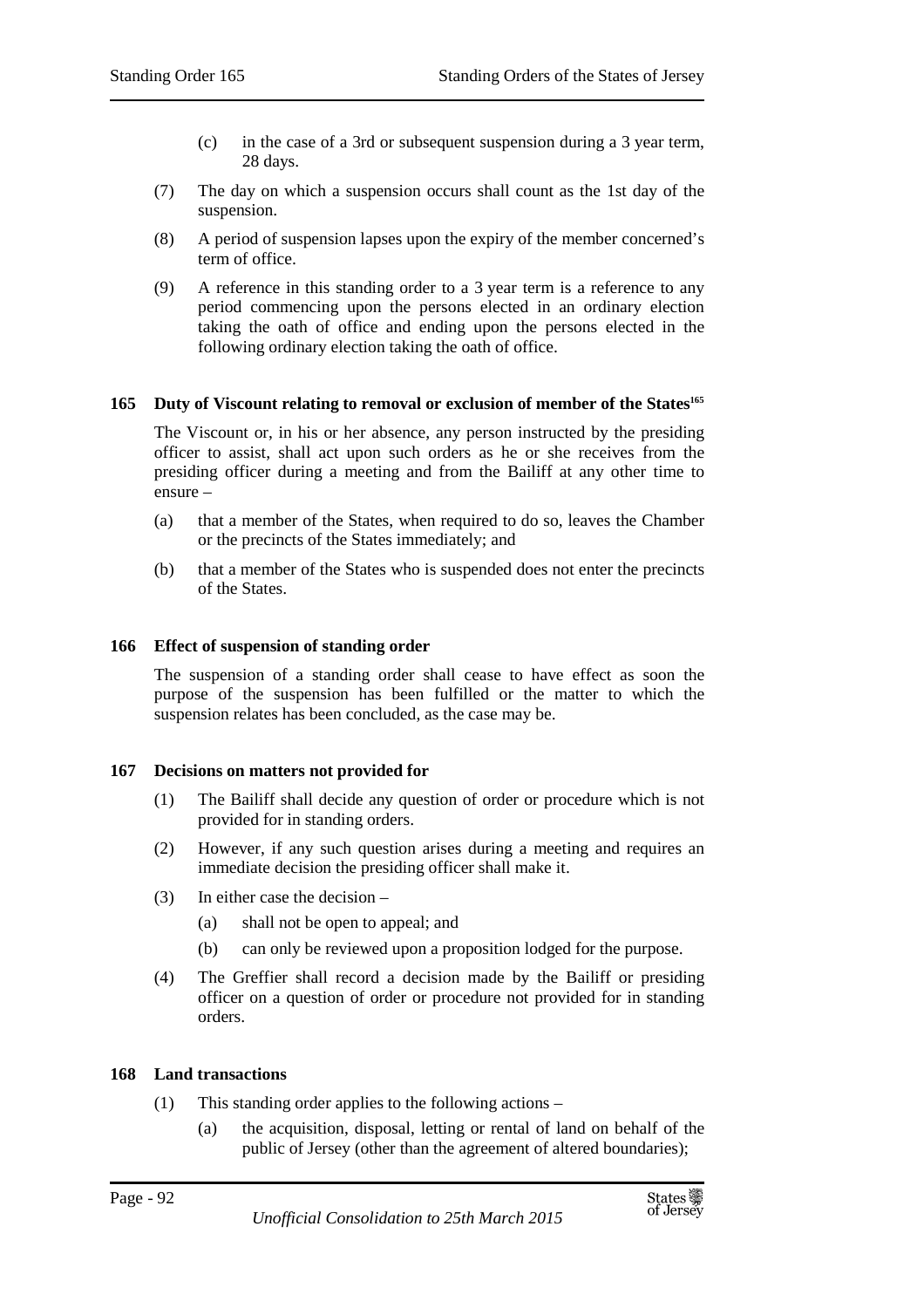- (b) the agreement of boundaries, or of altered boundaries, on behalf of the public of Jersey;
- (c) the acquisition, grant, variation or cancellation of rights or servitudes over land on behalf of the public of Jersey;
- (ca) the renewal, extension, variation or cancellation of any lease of land on behalf of the public of Jersey;
- (cb) the provision of consent, on behalf of the public of Jersey, to a land transaction that is not included in sub-paragraph (a) to (ca);
- (d) the approval of plans for the construction or alterations of buildings where the work is to be funded wholly or partly by money voted by the States.<sup>166</sup>
- (2) The prior agreement of the States shall not be needed for any of the actions if –
	- (a) the action is recommended by a body established by the States to manage land and buildings owned by the public of Jersey; and
	- (b) the recommendation is accepted by the Minister for Treasury and Resources.
- (3) The Minister for Treasury and Resources must, at least 15 working days before any binding arrangement is made for an action described in paragraph (1)(a) which does not, by virtue of paragraph (2), require the prior agreement of the States, present to the States a document setting out the recommendation which he or she has accepted.<sup>167</sup>
- (4) Nothing in this standing order requires the States to agree, or the Minister for Treasury and Resources to accept or present to the States any information regarding, the grant, renewal, extension, variation or cancellation of a tenancy that is terminable upon giving 3 months' notice or less.<sup>168</sup>
- (5) The Attorney General and the Greffier may, under the authority of the Minister for Treasury and Resources, pass any contract which is required to be passed on behalf of the public of Jersey.
- (6) In paragraphs  $(1)(ca)$  and  $(4)$ , the references to the renewal of a lease or tenancy includes a reference to the grant of a lease or tenancy of land to a person, where the term of the lease or tenancy commences on the expiry of the term of an earlier lease or tenancy and the earlier lease or tenancy was of the same land and to the same person.<sup>169</sup>

#### **169 Duty of Greffier regarding Law adopted in 3rd reading**

When a draft Law has been adopted by the States in 3rd reading the Greffier shall ensure that the draft Law is sent to the Clerk to Her Majesty in Council.

#### **170 Duty of Greffier in relation to internet publishing**

- (1) The Greffier shall maintain an internet website for the States.
- (2) The Greffier shall publish on the website information about members of the States and the work of the States.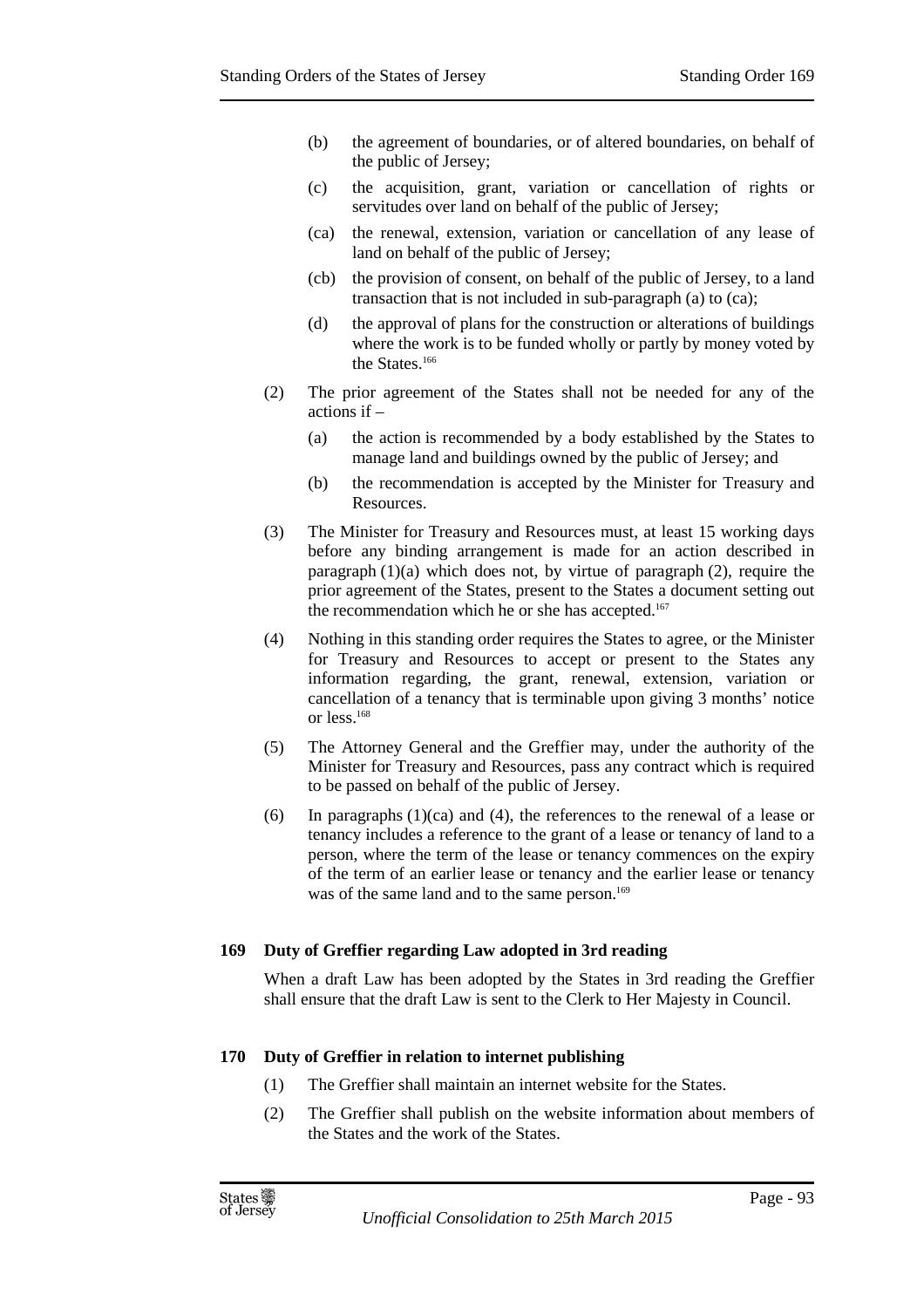- (3) The Greffier shall publish the following documents on the website at the following times –
	- (a) a document presented to or laid before the States (apart from a subordinate enactment), as soon as possible after it is presented;
	- (b) no later than Tuesday in each week
		- (i) a list of documents presented to the States, and
		- (ii) a list of propositions lodged,

during the 7 days ending with the preceding Friday;

- (c) a proposition, as soon as possible after it is lodged.
- (4) The Greffier shall publish transcripts of meetings on the website (apart from any part of a transcript which may not be made public).

## **171 Duty of Greffier regarding seating plan**

The Greffier shall keep a plan of the seats in the Chamber designated to members.

## **172 Further duties of Greffier**

The Greffier shall perform any other duties, in the service of the States, that the States order or the Bailiff directs.

#### **173 Strangers entering precincts of the States**

- (1) A stranger shall enter and leave the precincts of the States with decorum.
- (2) A stranger may be denied entry to the precincts of the States if he or she is accompanied by any animal (apart from an assistance animal).
- (3) A stranger may be denied entry to the precincts of the States or required to leave the precincts of the States if, when asked by a security agent appointed on behalf of the States, he or she refuses to allow or does not co-operate with, a search of his or her person and belongings.
- (4) A stranger, whilst in the precincts of the States, must not
	- (a) cause any damage to the building, furniture or fittings;
	- (b) deposit, throw down or leave (other than in a receptacle provided for the purpose) any paper or other refuse;
	- (c) behave or be clothed in an unsuitable manner;
	- (d) create or join in any disturbance which interrupts or is likely to interrupt a meeting;
	- (e) throw or discharge any object or substance;
	- (f) use any musical instrument or any apparatus for the transmission, reception, reproduction or amplification of sound, apart from a hearing aid;
	- (g) without the leave of the States, take a photograph or record a moving image;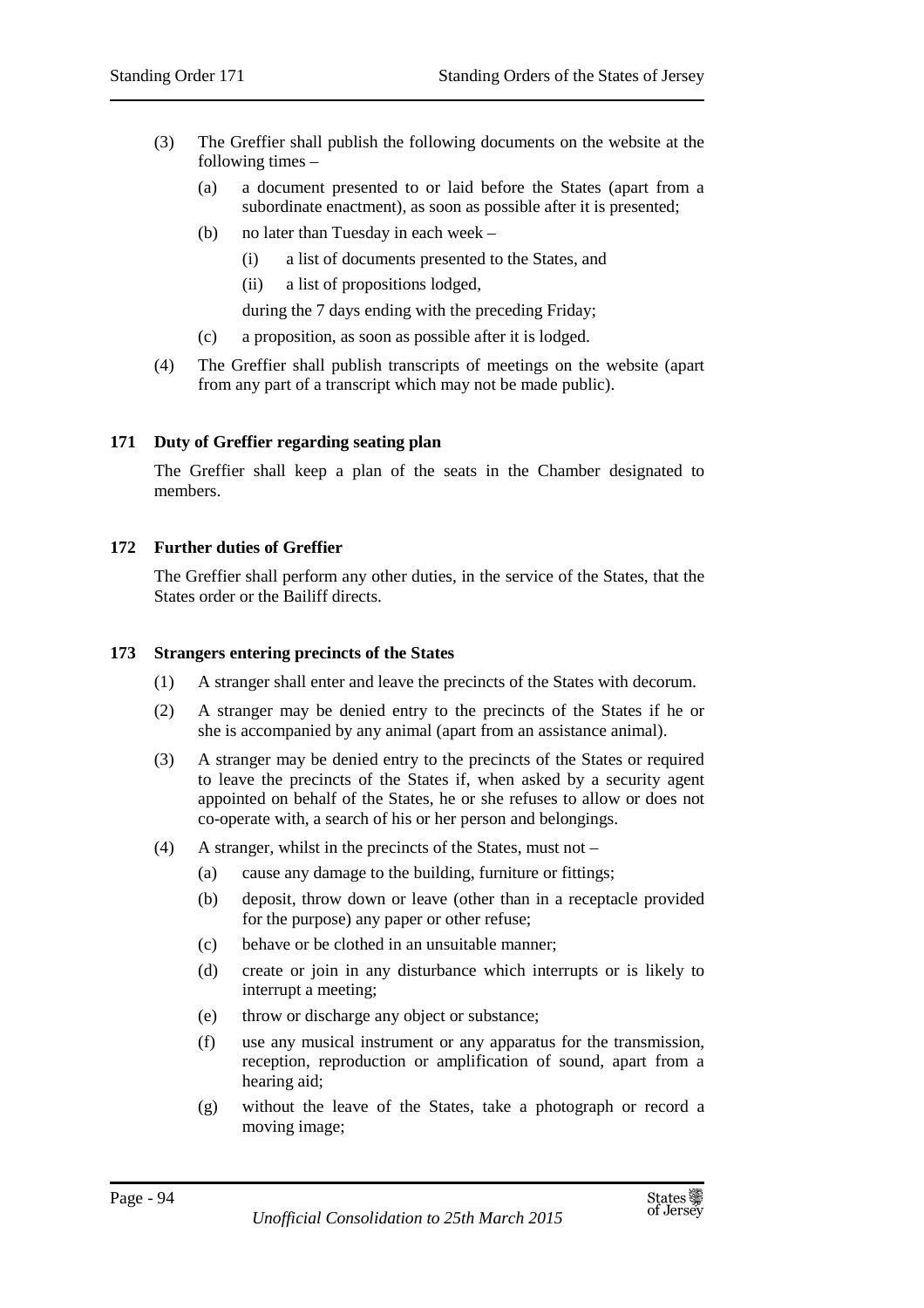- (h) switch on or use a mobile telephone, pager or any other electronic communication device;
- (i) eat or drink;
- (j) smoke any pipe, cigar or cigarette;
- (k) express audible approval or disapproval of the proceedings of the States; or
- (l) disobey any lawful order given to him by or on behalf of the Viscount or by a person instructed by the Bailiff or presiding officer to give the order.
- (5) The presiding officer may require a stranger who contravenes this standing order to leave the precincts of the States immediately.

## **174 Duty of Viscount regarding strangers**

- (1) The Viscount shall act upon such orders that he or she receives
	- (a) from the Bailiff, if the Bailiff orders a stranger to withdraw pursuant to Article 33(2) of the Law;
	- (b) from the presiding officer, for the purpose of ensuring that the requirements of standing orders regarding strangers are complied with.
- (2) If the Viscount is absent, a person instructed to assist by the Bailiff or, as the case may be, the presiding officer, shall act in his or her place.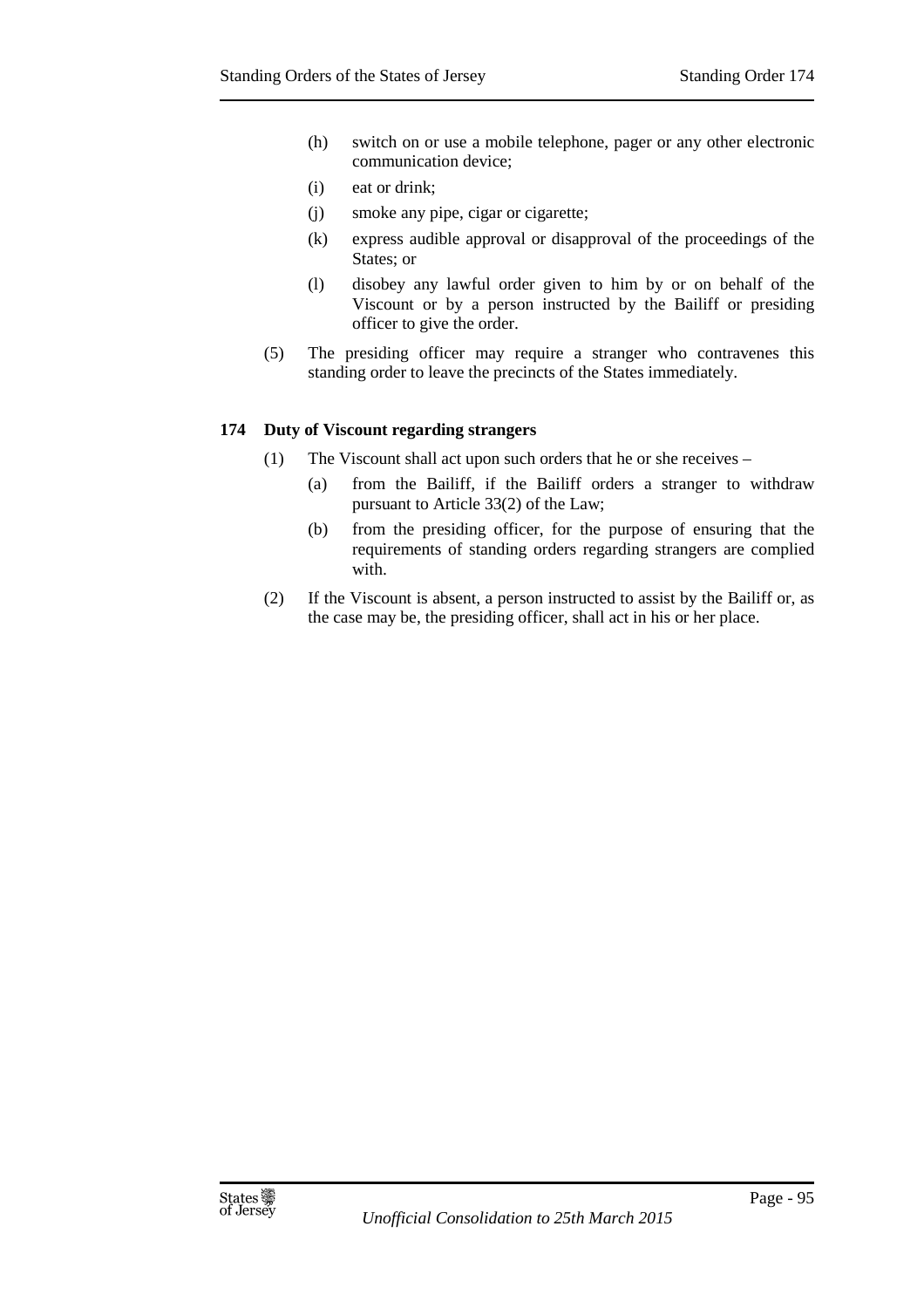## **SCHEDULE 1**

#### (Standing Orders 62 and 163)

## **PETITIONS BY MEMBERS OF THE PUBLIC**

## **1 Contents of petition**

- (1) A petition must state the action or remedy which the petitioners seek from the States.
- (2) The action or remedy sought must be one for which the States are responsible.
- (3) A petition must contain a statement of the reasons for, or the background to, the petition.
- (4) A petition must be respectful and temperate in its language.
- (5) A petition must be legible.
- (6) A petition may be in any language.
- (7) A petition cannot have any other document attached to it.

#### **2 The petitioners**

- (1) There must be at least one petitioner.
- (2) Each petitioner must sign the petition.
- (3) A petitioner who is a body corporate must affix the body's common seal to the petition, instead of signing it.
- (4) The full name and address of a petitioner must be set out in the petition opposite the petitioner's signature or seal.
- (5) If a petitioner cannot write, another person may sign on his or her behalf, certifying, in the petition, that he or she is authorized by the petitioner to do so.
- (6) A signature or seal must not be pasted or transferred in any other way to a petition.
- (7) If there is more than one page of signatures, the action or remedy sought must be repeated at the top of each page.
- (8) A petition may name a person or body who is responsible for the petition.

#### **3 Example of form of petition**

The following form is an example of a petition –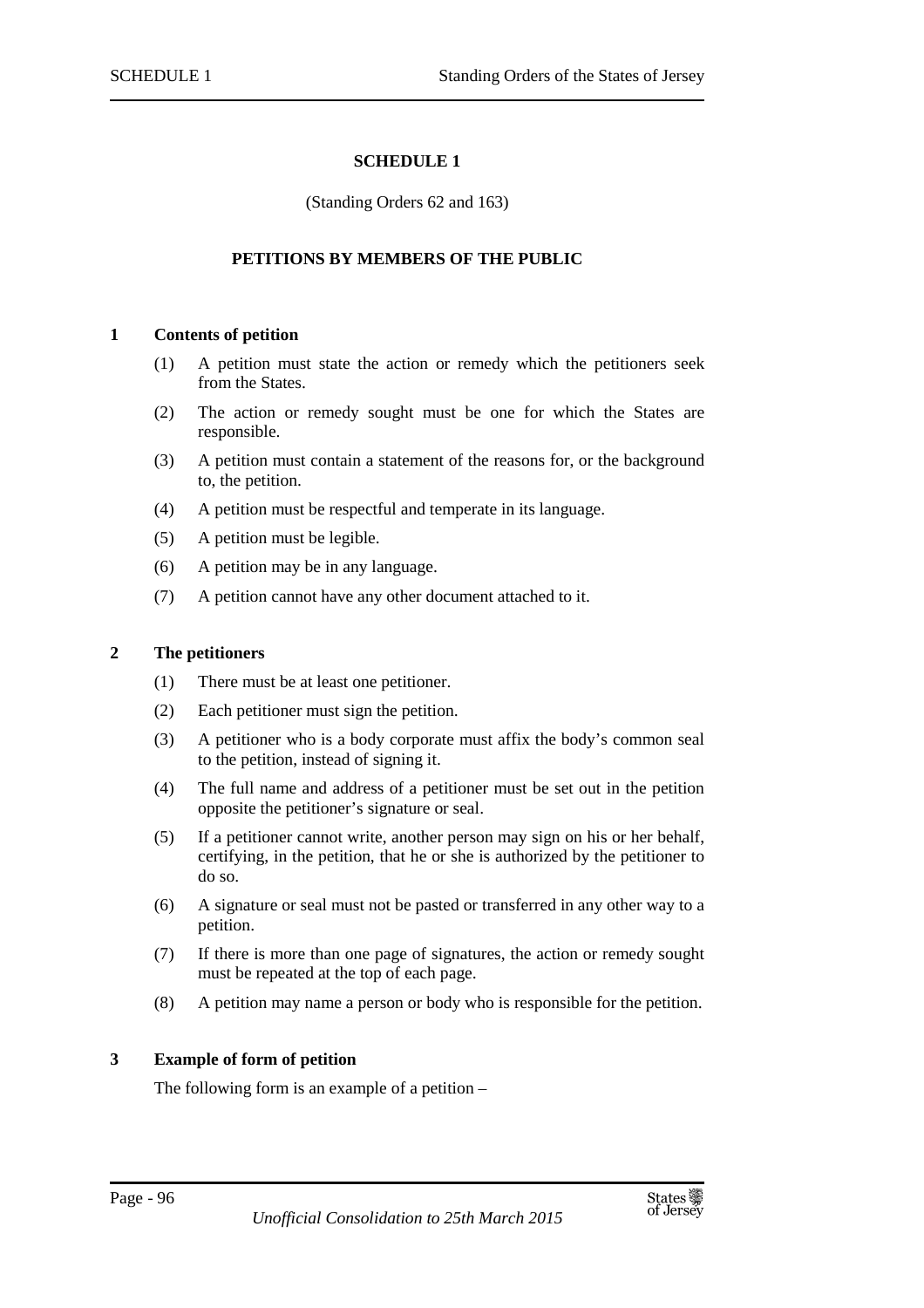# **PETITION**

## **TO THE PRESIDENT AND MEMBERS OF THE STATES OF JERSEY**

Name of person(s) or body responsible for this petition  $-$ 

These are the reasons for this petition –  $(or$  The background to this petition is as follows  $-$ )

We, the undersigned, petition the States of Jersey as follows –

*(Set out the action or remedy that the petitioners are seeking from the States)* 

| <b>Full name (please print)</b> | <b>Full postal address</b> | <b>Signature</b> |  |
|---------------------------------|----------------------------|------------------|--|
|                                 |                            |                  |  |
|                                 |                            |                  |  |
|                                 |                            |                  |  |
|                                 |                            |                  |  |
|                                 |                            |                  |  |

# **4 Depositing petition with Greffier**

- (1) An elected member cannot deposit and submit a petition on his or her own behalf or on behalf of another member of the States.
- (2) The elected member who will submit the petition to the States must deposit it with the Greffier at least 4 clear days before the meeting day on which he or she is to submit it.
- (3) A petition which is not in English or French must be accompanied, when deposited, by a translation into English which the elected member has certified as accurate.
- (4) The Greffier must count the number of petitioners.
- (5) In doing so, he or she will disregard any signatures or seals which do not conform to the requirements of standing orders.
- (6) The Greffier must then enter the number of petitioners on the face of the petition.
- (7) The elected member who will submit the petition must countersign the number.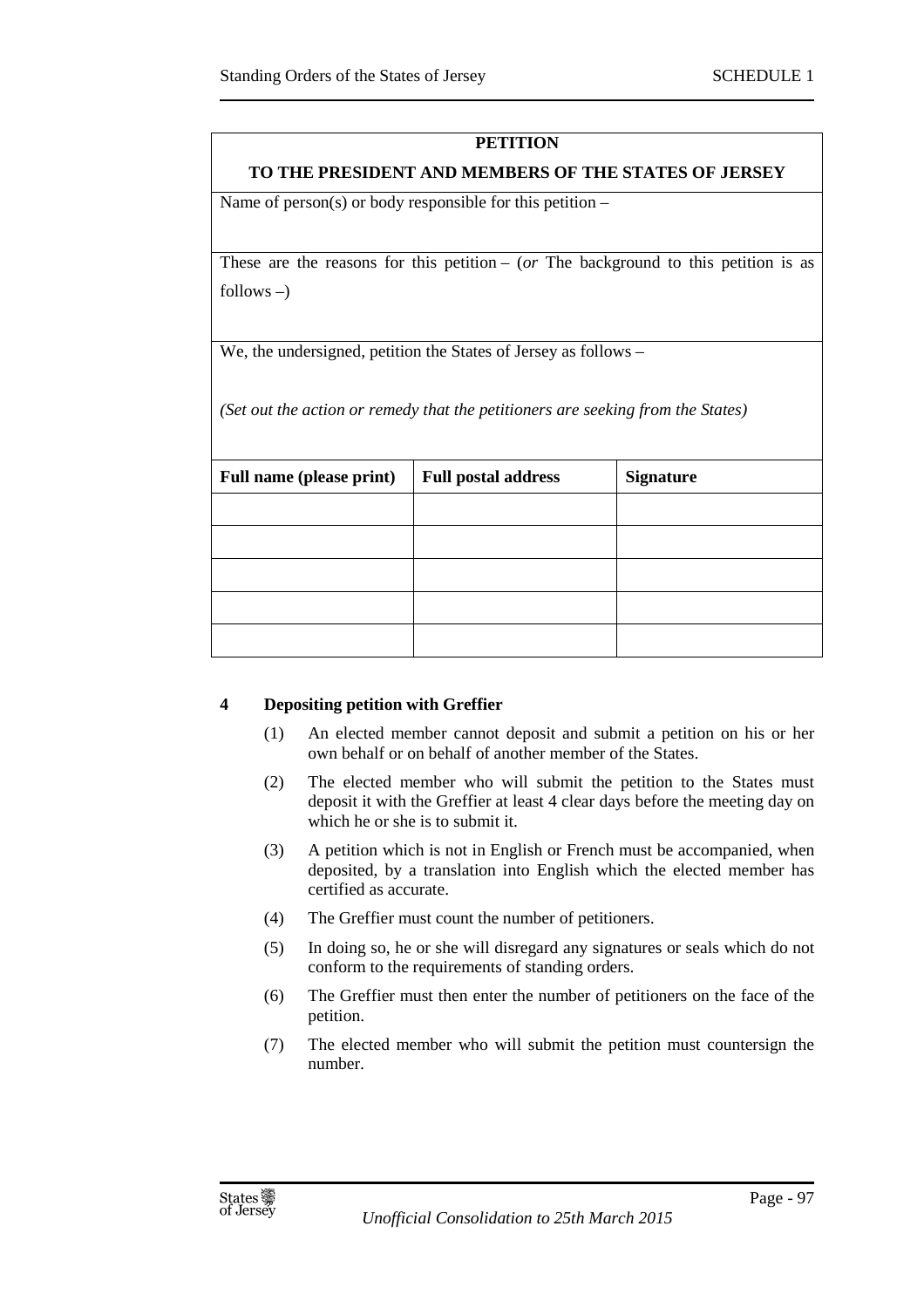## **5 Submitting petition to the States**

- (1) A petition must be submitted to the States by the elected member who deposited it.
- (2) An elected member, when submitting a petition, may make a brief statement about the petitioners, the number of petitioners and the action or remedy sought.
- (3) The presiding officer shall not allow any discussion or debate on the statement.
- (4) Before or when submitting the petition, the elected member submitting it must lodge a proposition relating to the action or remedy sought in the petition, unless such a proposition has already been lodged.
- (5) The States shall refer the petition and the proposition relating to the action or remedy sought in it to the Minister or Ministers assigned responsibility for the matter to which the petition relates.
- (6) A Minister to whom a petition and proposition are referred must present a report on them within 8 weeks of the referral.
- (7) If a petition relates to a personal grievance for which there may be an urgent need to take immediate action or provide an immediate remedy the States may decide not to refer the petition and proposition to any Minister for a report.

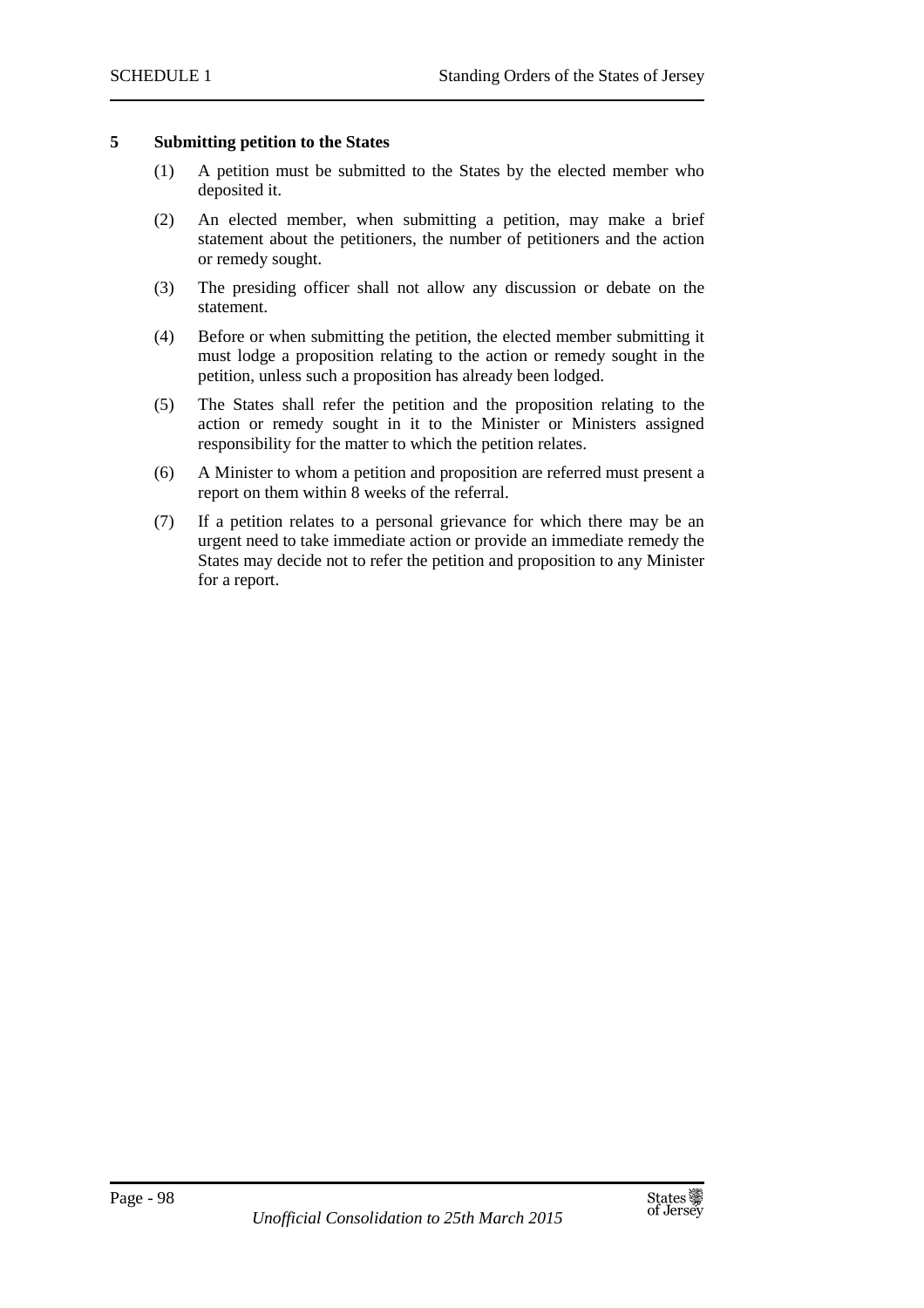# **SCHEDULE 2<sup>170</sup>**

## (Standing Order 152)

## **REGISTER OF INTERESTS OF ELECTED MEMBERS**

## **1 Employment, offices, directorships and partnerships**

- (1) An elected member must register the name and address of any person, company, trust, professional association, union, political party or other organization from whom he or she receives any remuneration or benefit by virtue of being –
	- (a) employed;
	- (b) the holder of any office;
	- (c) a director of any company; or
	- (d) a partner in a partnership or firm.
- (2) If the elected member is a director of a company by which he or she is not remunerated, but receives remuneration through another company in the same group, the directorship must be registered.
- (3) When registering the name and address of a person, the elected member must also provide a brief description of the person's business or work.
- (4) An elected member is not required to register
	- (a) remuneration he or she receives out of the consolidated fund, by virtue of being an elected member; or
	- (b) remuneration he or she receives out of the funds of a parish, by virtue of being its Connétable.

# **2 Self-employment, etc.**

- (1) An elected member must register any consultancy, trade, profession, vocation or other work for which he or she receives any payment or benefit and which does not fall within paragraph 1.
- (2) An elected member must register the name and address of a person from whom he or she receives any payment or benefit in return for the work if the payment or benefit received from that person forms a significant portion of the member's total income or a significant portion of the member's total income from that work.
- (3) When registering the name and address of a person the elected member must also provide a description of the person's business or work.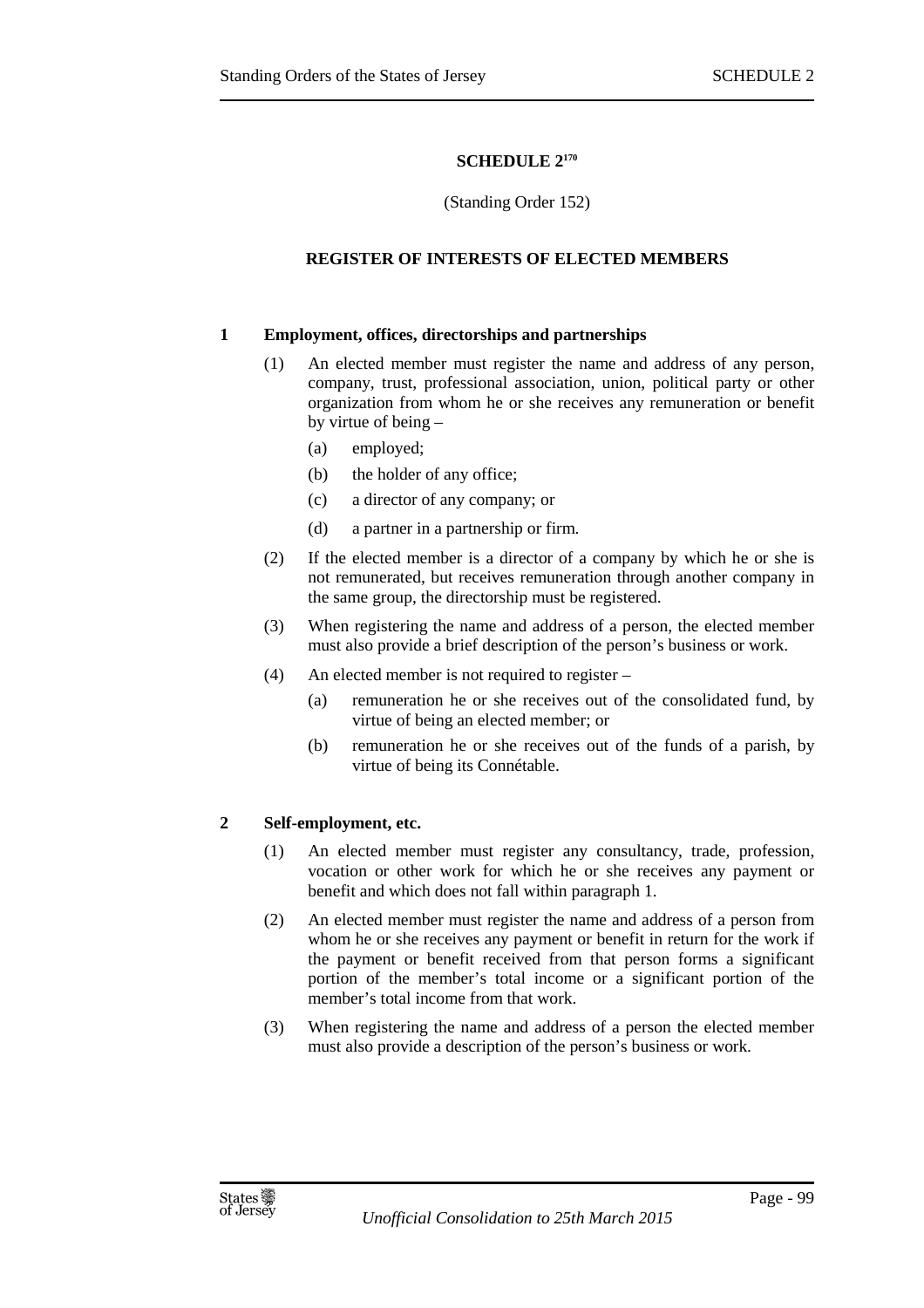#### **3 Shareholdings**

- (1) An elected member must register the name and address of any company in which he or she, or his or her spouse or civil partner or cohabitee, or both of them, whether jointly or separately, own shares exceeding –
	- (a) 1% or more of the issued share capital of the company; or
	- (b) £25,000 in value.
- (2) When registering the name and address of the company, the elected member must also provide a brief description of the business or purpose of the company.
- (3) For the purposes of this paragraph, a person owns shares if he or she owns them in his or her own name or if the shares are held, on his or her behalf, or for his or her benefit, by any other person.

#### **4 Sponsorship**

- (1) An elected member must register the name and address of any person who provides him or her with sponsorship for the purpose of enabling the member to carry out his or her duties as an elected member.
- (2) Sponsorship may take the form of the donation of money or of any benefit.
- (3) When registering the name and address of the sponsor, the elected member must provide a brief description of the sponsorship.

#### **5 Gifts, hospitality and other benefits**

- (1) An elected member must register the name and address of any person who gives the elected member, or his or her spouse or civil partner or cohabitee, any gift, hospitality or other benefit which has a monetary value greater than 1% of the current remuneration figure for elected members (disregarding any expense allowances) if the giving of the gift, hospitality or benefit is, in any way, related to membership of the States.
- (2) When registering the name and address the elected member must also provide a brief description of the gift, hospitality or other benefit given.
- (3) An elected member is not required to register any gift, hospitality or other benefit which is given or made available to all elected members or to all spouses or civil partners or cohabitees of elected members.

#### **6 Overseas visits**

An elected member must register the name and address of any person (apart from the States or any administration of the States) who pays all or part of the costs of a visit made outside Jersey by the elected member or his or her spouse or civil partner or cohabitee if the visit is, in any way, related to his or her membership of the States.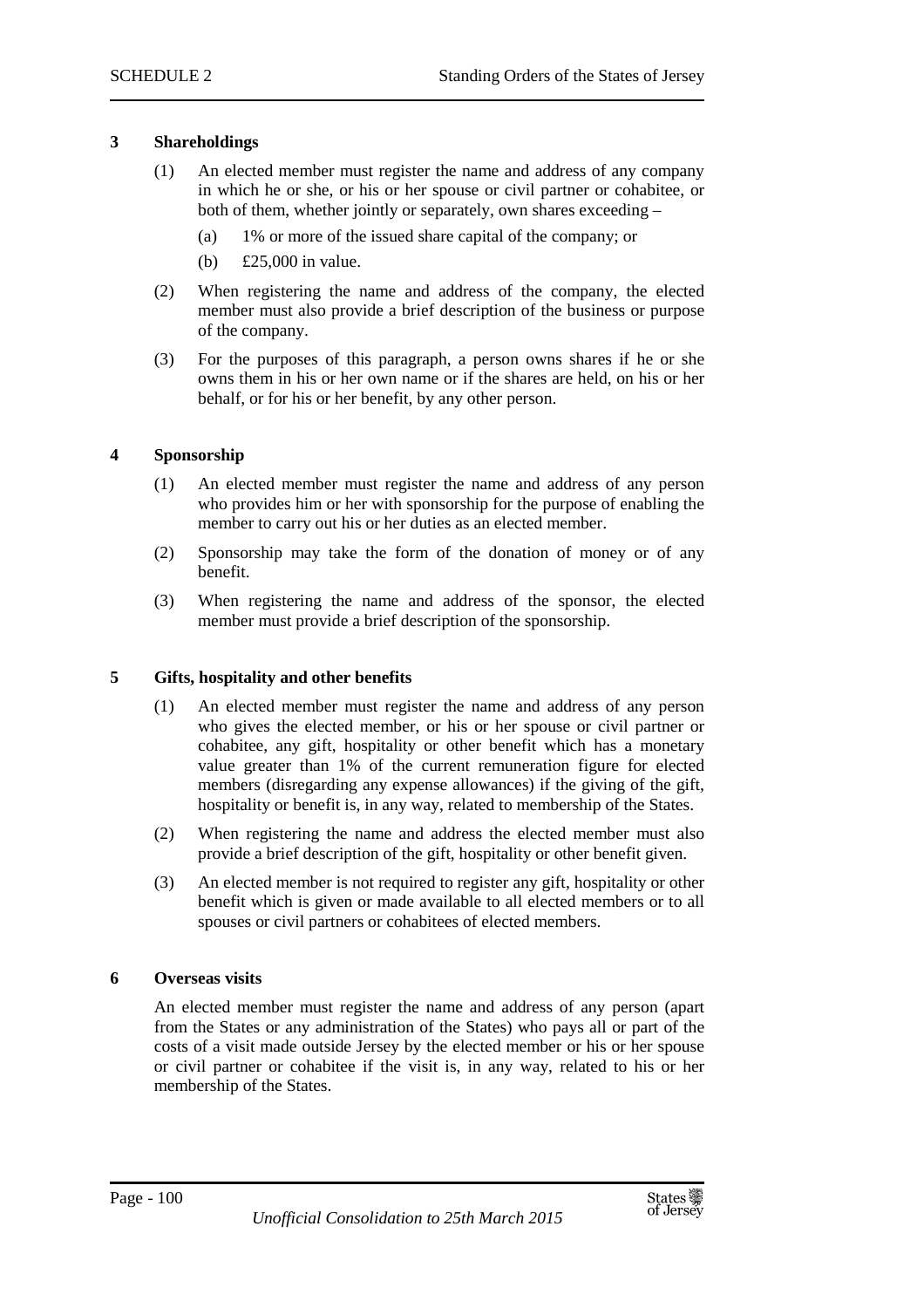# **7 Land**

- (1) An elected member must register a description of any land sufficient to identify it, which is wholly owned, or jointly owned with another person –
	- (a) by or on behalf of the elected member or his or her spouse or civil partner or cohabitee; or
	- (b) by or on behalf of the elected member and his or her spouse or civil partner or cohabitee jointly.
- (2) No declaration is required in respect of land so owned which is the principal place of residence of the elected member or of his or her spouse or civil partner or cohabitee.
- (3) An elected member must register a brief description of any land from which the elected member or his or her spouse or civil partner or cohabitee derives an income.

# **8 Miscellaneous**

An elected member must register details of any other interest or benefit which the elected member or his or her spouse or civil partner or cohabitee receives which, although not required to be registered under the foregoing paragraphs of this Schedule, the elected member believes might reasonably be thought by other persons to influence his or her actions as an elected member.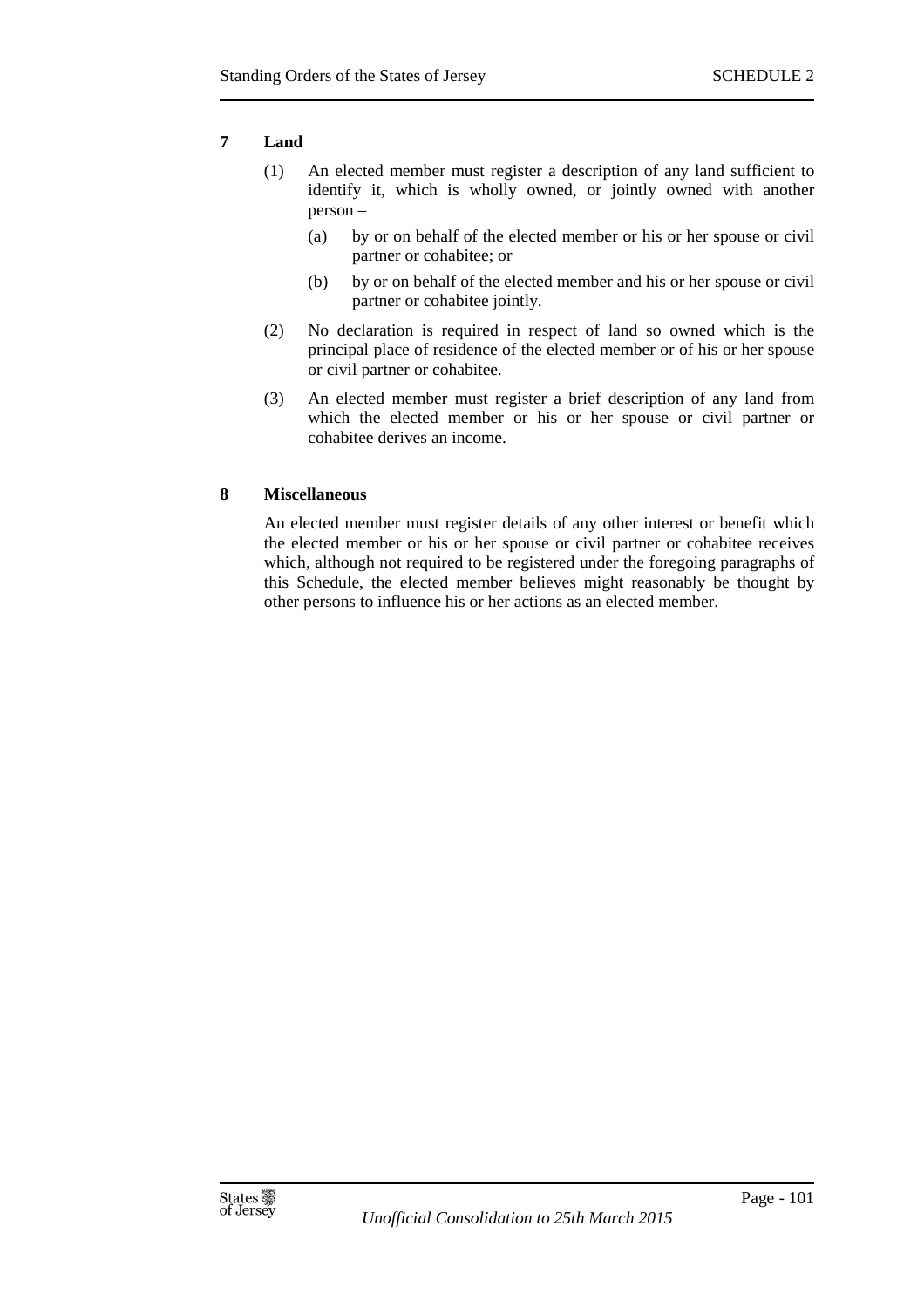#### **SCHEDULE 3<sup>171</sup>**

#### (Standing Order 155)

## **CODE OF CONDUCT FOR ELECTED MEMBERS**

#### **1 Purpose of the code**

The purpose of the code of conduct is to assist elected members in the discharge of their obligations to the States, their constituents and the public of Jersey. All elected members are required, in accordance with standing orders, to comply with this code.

#### **2 Public duty**

The primary duty of elected members is to act in the interests of the people of Jersey and of the States. In doing so, members have a duty to uphold the law in accordance with their oath of office and to act on all occasions in accordance with the public trust placed in them.

Elected members have a general duty to act in what they believe to be the best interests of Jersey as a whole, and a special duty to be accessible to the people of the constituency for which they have been elected to serve and to represent their interests conscientiously.

Elected members must give due priority to attendance at meetings of the States in accordance with the terms of their oath of office and should be present in the Chamber when the States are meeting unless they have very compelling reasons not to do so.

#### **3 Personal conduct**

Elected members should observe the following general principles of conduct for holders of public office –

#### **Selflessness**

Holders of public office should take decisions solely in terms of the public interest. They should not do so in order to gain financial or other material benefits for themselves, their family and friends, their business colleagues or any voluntary or charitable organization they are involved with.

#### **Integrity**

Holders of public office should not place themselves under any financial or other obligation to outside individuals or organizations that might influence them in the performance of their official duties.

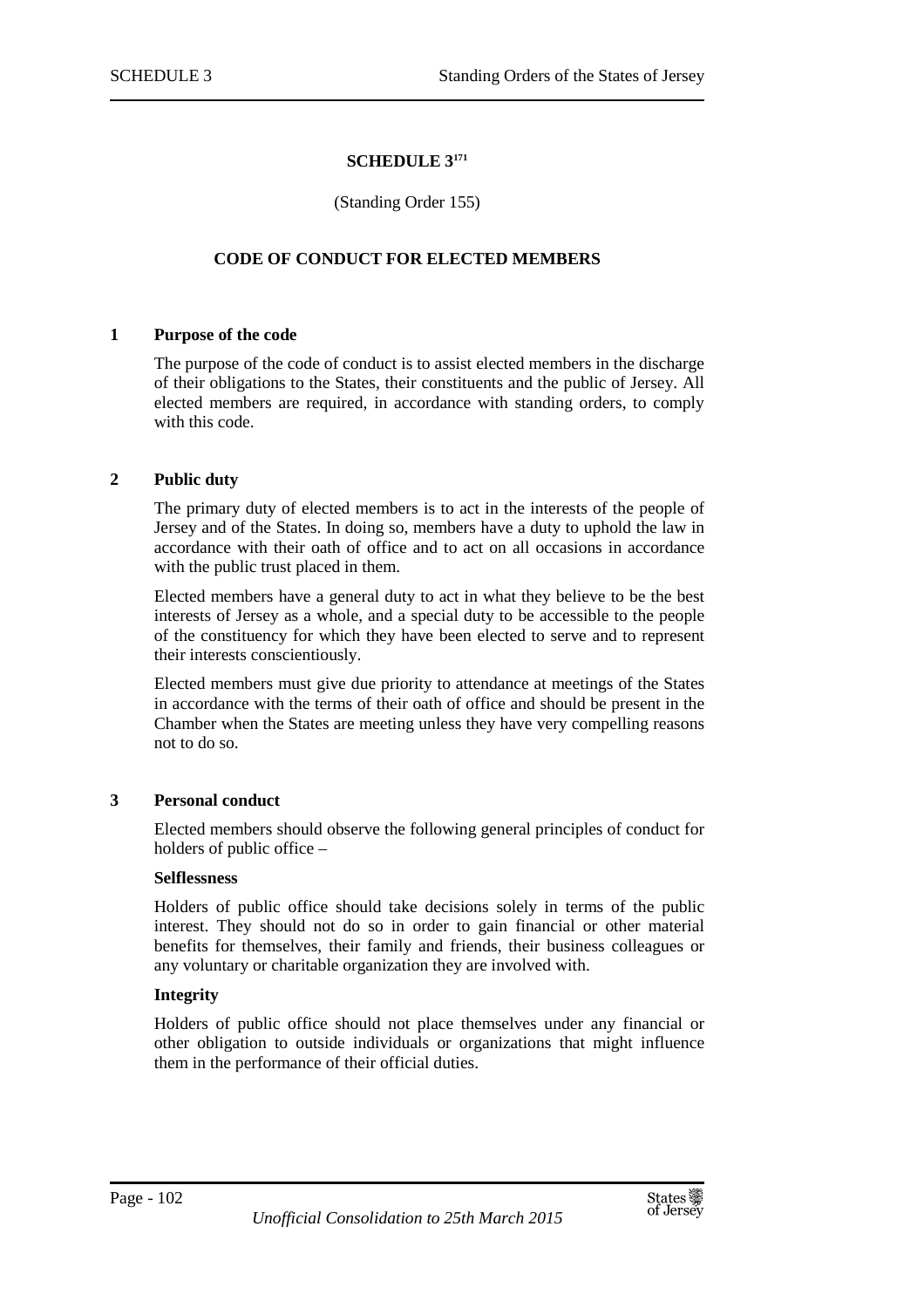# **Objectivity**

In carrying out public business, including making public appointments, awarding contracts, or recommending individuals for rewards and benefits, holders of public office should make choices on merit.

## **Accountability**

Holders of public office are accountable for their decisions and actions to the public and must submit themselves to whatever scrutiny is appropriate to their office.

## **Openness**

Holders of public office should be as open as possible about all the decisions and actions that they take. They should give reasons for their decisions and restrict information only when the wider public interest, or rules on freedom of information, data protection or confidentiality clearly demand.

#### **Honesty**

Holders of public office have a duty to declare any private interests relating to their public duties and to take steps to resolve any conflicts arising in a way that protects the public interest.

## **Leadership**

Holders of public office should promote and support these principles by leadership and example to maintain and strengthen the public's trust and confidence in the integrity of the States and its members in conducting public business.

*The principles in practice* 

# **4 Conflict between public and private interest**

Elected members should base their conduct on a consideration of the public interest, avoid conflict between personal interest and the public interest and resolve any conflict between the 2, at once, and in favour of the public interest.

# **5 Maintaining the integrity of the States**

Elected members should at all times conduct themselves in a manner which will tend to maintain and strengthen the public's trust and confidence in the integrity of the States of Jersey and shall endeavour, in the course of their public and private conduct, not to act in a manner which would bring the States, or its Members generally, into disrepute.

Elected members should at all times treat other members of the States, officers, and members of the public with respect and courtesy and without malice, notwithstanding the disagreements on issues and policy which are a normal part of the political process.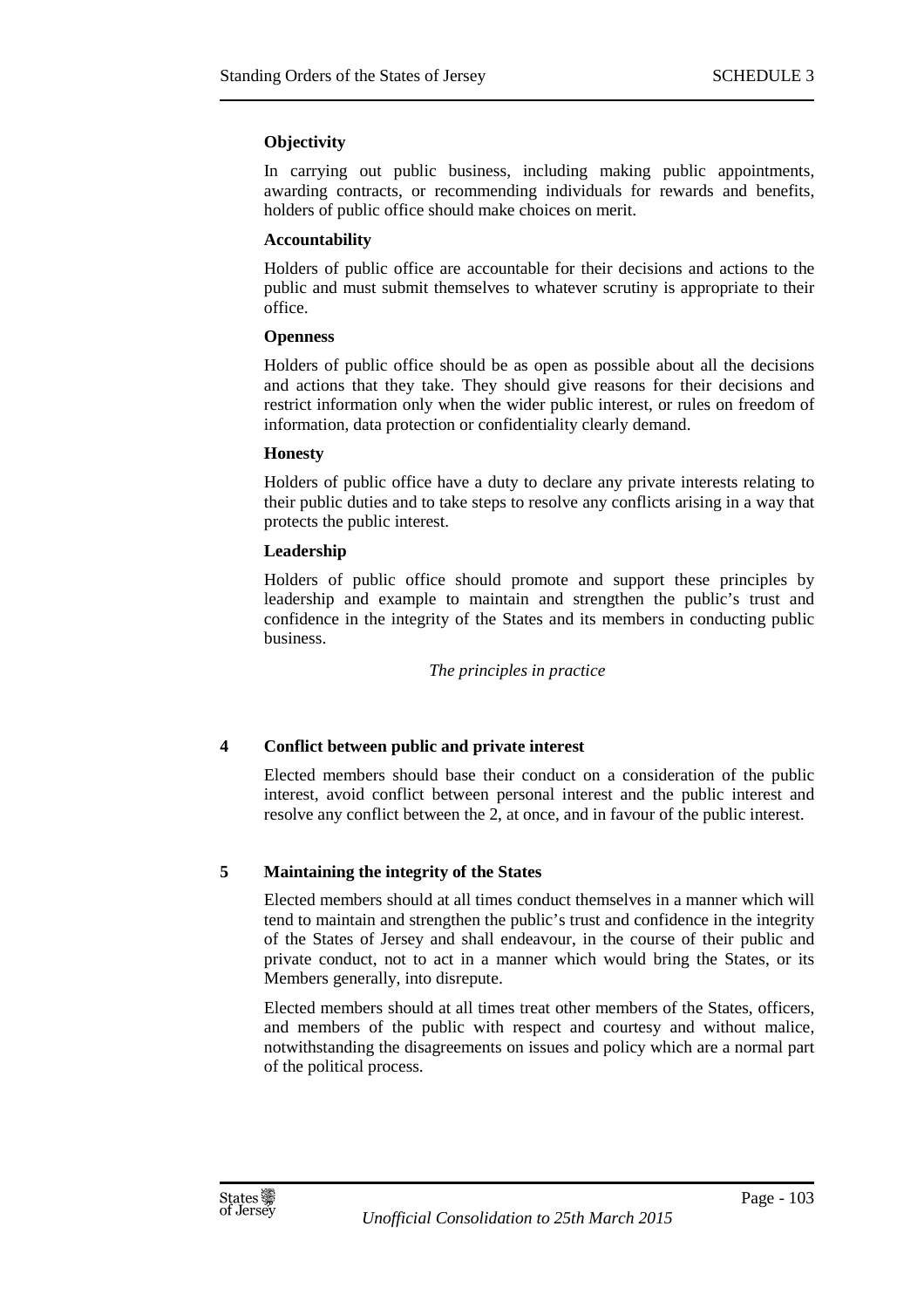#### **6 Public comments etc. regarding a States' employee or officer**

Elected members who have a complaint about the conduct, or concerns about the capability, of a States' employee or officer should raise the matter, without undue delay, with the employee's or officer's line manager (or, if he or she has none, the person who has the power to suspend the employee or officer), in order that the disciplinary or capability procedures applicable to the employee or officer are commenced, rather than raising the matter in public.

Elected members should observe the confidentiality of any disciplinary or capability procedure regarding a States' employee or officer and its outcome. If an elected member is nevertheless of the opinion that it is in the wider public interest that he or she makes a public disclosure of or comment upon the outcome of any such procedure, he or she should inform the parties to the procedure before so doing and, when so doing, refer to the individual by the title of his or her employment or office rather than by his or her name.

In this paragraph, "States' employee or officer" means a States' employee within the meaning of the Employment of States of Jersey Employees (Jersey) Law 2005, a member of the States of Jersey Police Force and any officer mentioned in the Schedule to that Law who is not a member of the States.

## **7 Gifts and hospitality**

Elected members should not accept gifts, hospitality or services that might appear to place the recipient under any form of obligation to the giver. In receiving any gift or hospitality, members should consider whether they would be prepared to justify acceptance to the public.

#### **8 Access to confidential information**

Elected members must bear in mind that confidential information which they receive in the course of their duties should only be used in connection with those duties, and that such information must never be used for the purpose of financial gain nor should it be used in their own personal interest or that of their families or friends. In addition, members should not disclose publicly, or to any third party, personal information about named individuals which they receive in the course of their duties unless it is clearly in the wider public interest to do so. Elected members must at all times have regard to all relevant data protection, human rights and privacy legislation when dealing with confidential information and be aware of the consequences of breaching confidentiality. Elected members must not disclose publicly, or to any third party, things said, or information produced, in a meeting of the States that is conducted in camera, unless the States have permitted such disclosure.

#### **9 Co-operation with committees and panels**

Elected members shall co-operate when requested to appear and give evidence before or produce documents to –

(a) a scrutiny panel, for the purpose of the review, consideration or scrutiny of a matter by the panel pursuant to its terms of reference and the topics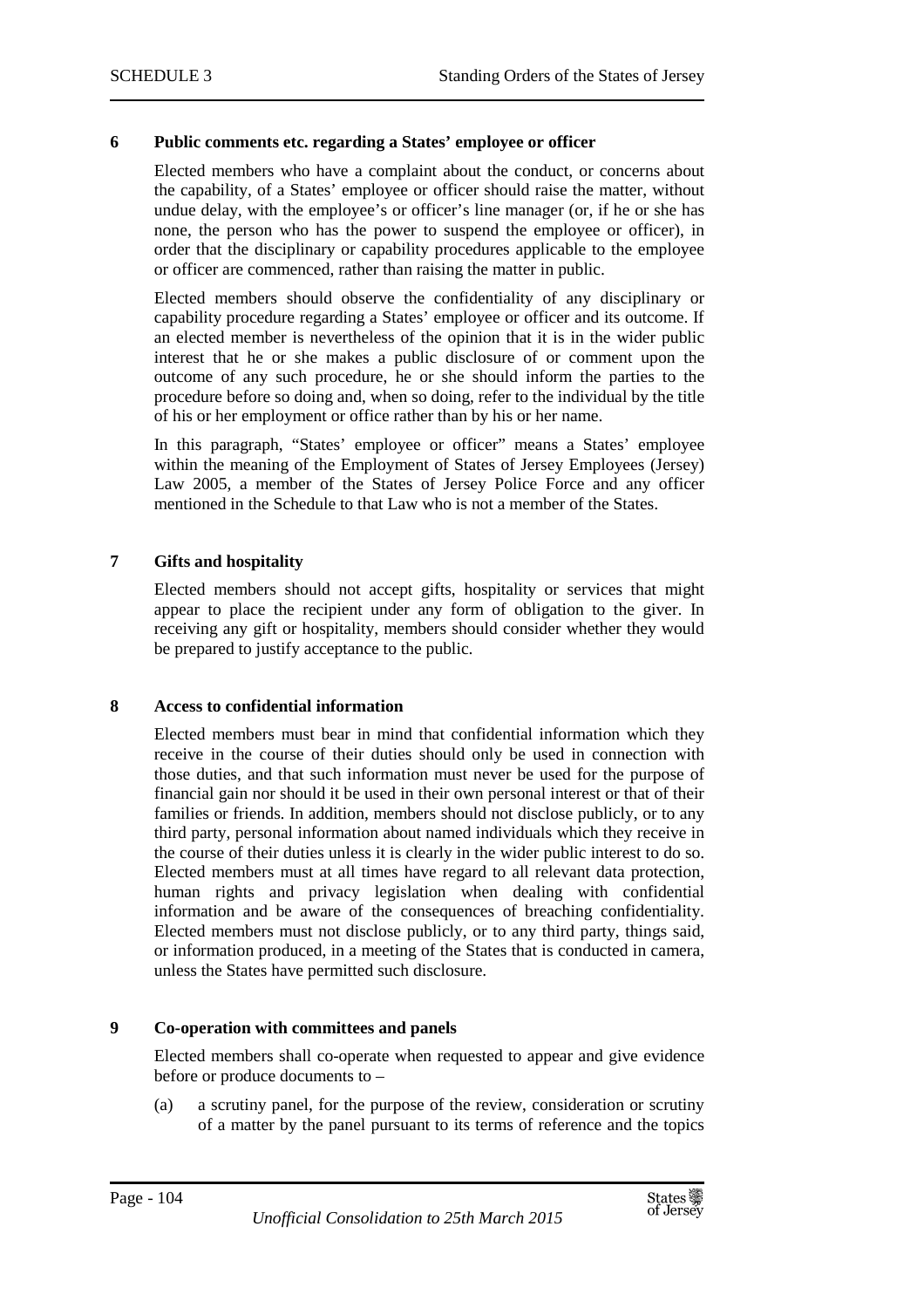assigned to it, or to a sub-panel or any person appointed by the scrutiny panel to review, consider, scrutinize or liaise upon any particular matter;

- (b) the PAC, for the purpose of the preparation of a report upon or assessment of any matter pursuant to the PAC's terms of reference;
- (c) a committee of inquiry, for the purpose of the inquiry which the committee is appointed to conduct; and
- (d) the PPC, for the purpose of an investigation of a suspected breach of this code, or to any person appointed by the PPC to investigate a suspected breach.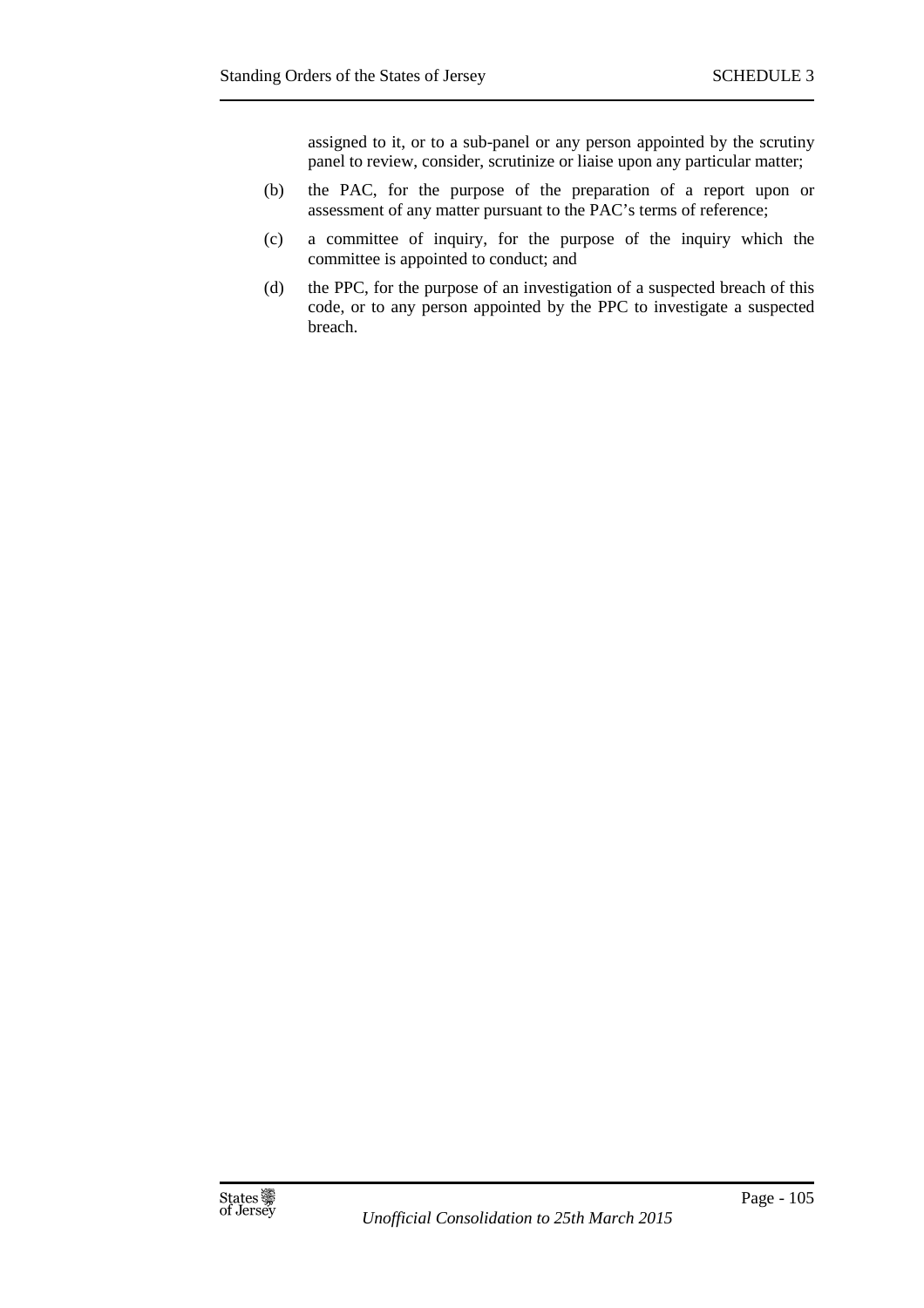#### **SCHEDULE 4**

#### (Standing Order 162)

#### **DECLARATION BY CANDIDATE FOR ELECTION**

## STATES OF JERSEY LAW 2005

#### **DECLARATION TO BE MADE BY CANDIDATE FOR THE OFFICE OF SENATOR OR DEPUTY**

I, the undersigned ……………………………………………. (*insert name*) hereby declare that I have read and understood the provisions of Article 9 of the States of Jersey Law 2005 and that

i) I am not disqualified for election; and

- ii) I have no relevant convictions for the purposes of Article  $9(1)(b)$  and (c).
- OR

The convictions I must declare for the purposes of Article  $9(1)(b)$  and (c) are as follows –

Signed ……………………………………….. Date ………………….

Note: Article 9(3) of the States of Jersey Law 2005 provides that a person who knowingly makes a false declaration shall be guilty of an offence and liable to a fine not exceeding level 4 on the standard scale.

In accordance with the provisions of Article 9(2) of the States of Jersey Law 2005 this declaration will be read out at the nomination meeting.

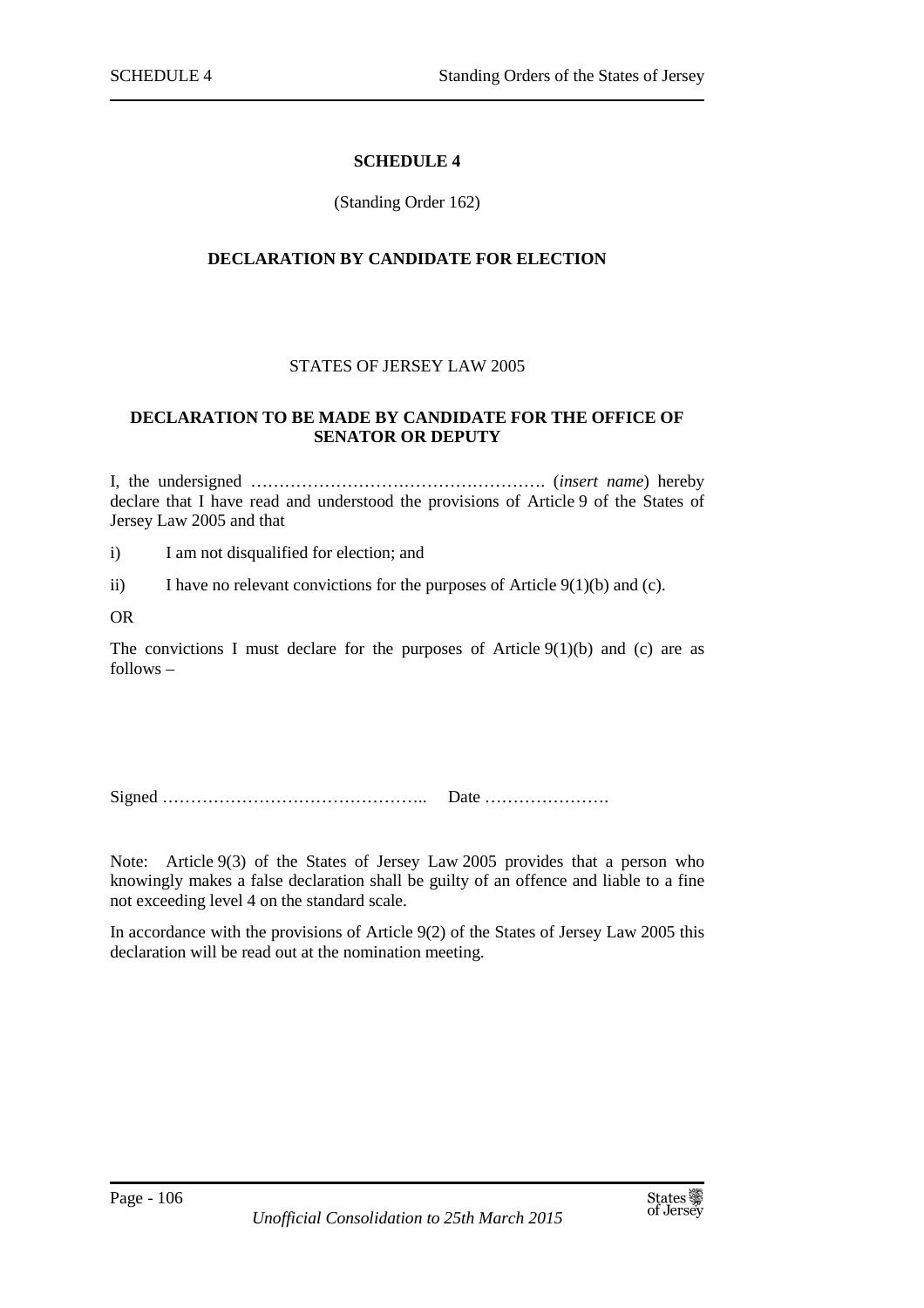# **ENDNOTES**

# **Table of Legislation History**

| <b>Legislation</b>                                           | <b>Year and No</b> | Commencement                 |
|--------------------------------------------------------------|--------------------|------------------------------|
| Standing Orders of the States of                             | R&O.109/2005       | 24 November 2005 as to       |
| Jersey                                                       |                    | standing order 1 and Parts 6 |
|                                                              |                    | and 7                        |
|                                                              |                    | 9 December 2005 as to        |
|                                                              |                    | remainder                    |
| Amendment (No. 1) of the                                     | R&O.152/2005       | 9 December 2005              |
| Standing Orders of the States of                             |                    |                              |
| Jersey                                                       |                    |                              |
| Amendment (No. 2) of the                                     | R&O.163/2005       | 9 December 2005              |
| Standing Orders of the States of                             |                    |                              |
| Jersey                                                       |                    |                              |
| Amendment (No. 3) of the                                     | R&O.164/2005       | 9 December 2005              |
| Standing Orders of the States of                             |                    |                              |
| Jersey                                                       |                    |                              |
| Amendment (No. 4) of the<br>Standing Orders of the States of | R&O.42/2006        | 25 April 2006                |
|                                                              |                    |                              |
| Jersey<br>Amendment (No. 5) of the                           | R&O.109/2006       | 2 November 2006              |
| Standing Orders of the States of                             |                    |                              |
| Jersey                                                       |                    |                              |
| Amendment (No. 6) of the                                     | R&O.120/2006       | 14 November 2006             |
| Standing Orders of the States of                             |                    |                              |
| Jersey                                                       |                    |                              |
| Amendment (No. 7) of the                                     | R&O.4/2008         | 15 January 2008              |
| Standing Orders of the States of                             |                    |                              |
| Jersey                                                       |                    |                              |
| Amendment (No. 8) of the                                     | R&O.112/2008       | 19 September 2008            |
| Standing Orders of the States of                             |                    |                              |
| Jersey                                                       |                    |                              |
| Amendment (No. 9) of the                                     | R&O.132/2008       | 28 October 2008              |
| Standing Orders of the States of                             |                    |                              |
| Jersey                                                       |                    |                              |
| Amendment (No. 10) of the                                    | R&O.29/2009        | 17 March 2009                |
| Standing Orders of the States of                             |                    |                              |
| Jersey                                                       |                    |                              |
| Amendment (No. 11) of the                                    | R&O.67/2009        | 21 July 2009                 |
| Standing Orders of the States of                             |                    |                              |
| Jersey                                                       |                    |                              |
| Amendment (No. 12) of the                                    | R&O.106/2009       | 15 October 2009              |
| Standing Orders of the States of                             |                    |                              |
| Jersey                                                       |                    |                              |
| Amendment (No. 13) of the                                    | R&O.52/2010        | 1 June 2010                  |
| Standing Orders of the States of                             |                    |                              |
| Jersey                                                       |                    |                              |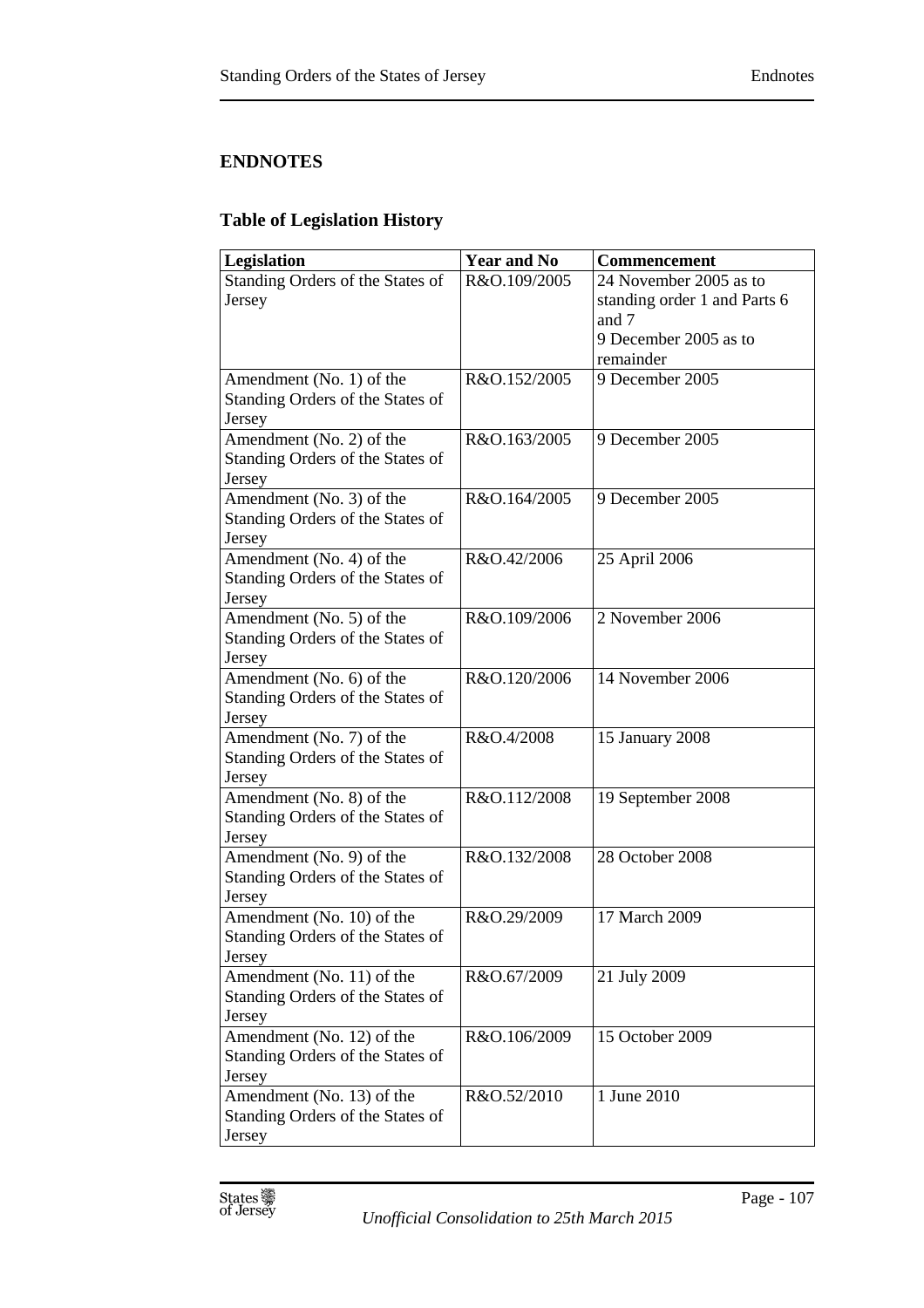| Legislation                      | <b>Year and No</b> | Commencement         |
|----------------------------------|--------------------|----------------------|
| Amendment (No. 14) of the        | R&O.5/2011         | 20 January 2011      |
| Standing Orders of the States of |                    |                      |
| Jersey                           |                    |                      |
| Amendment (No. 15) of the        | R&O.37/2011        | 31 March 2011        |
| Standing Orders of the States of |                    |                      |
| Jersey                           |                    |                      |
| Amendment (No. 16) of the        | R&O.116/2011       | 16 September 2011    |
| Standing Orders of the States of |                    |                      |
| Jersey                           |                    |                      |
| Amendment (No. 17) of the        | R&O.144/2011       | 3 November 2011      |
| Standing Orders of the States of |                    |                      |
| Jersey                           |                    |                      |
| Civil Partnership (Consequential | R&O.47/2012        | 2 April 2012         |
| Amendments) (Jersey)             |                    |                      |
| <b>Regulations 2012</b>          |                    |                      |
| Amendment (No. 18) of the        | R&O.39/2012        | 6 April 2012         |
| Standing Orders of the States of |                    |                      |
| Jersey                           |                    |                      |
| Amendment (No. 19) of the        | R&O.71/2012        | 30 May 2012          |
| Standing Orders of the States of |                    |                      |
| Jersey                           |                    |                      |
| Amendment (No. 20) of the        | R&O.36/2013        | 1 May 2013           |
| Standing Orders of the States of |                    |                      |
| Jersey                           |                    |                      |
| Amendment (No. 21) of the        | R&O.94/2013        | 3 July 2013          |
| Standing Orders of the States of |                    |                      |
| Jersey                           |                    |                      |
| States of Jersey (Minister for   | R&O.125/2013       | 10 September 2013    |
| External Relations) (Jersey)     |                    |                      |
| Regulations 2013                 |                    |                      |
| Amendment (No. 22) of the        | R&O.18/2014        | 5 February 2014      |
| Standing Orders of the States of |                    |                      |
| Jersey                           |                    |                      |
| Amendment (No. 23) of the        | R&O.54/2014        | $\sqrt{29}$ May 2014 |
| Standing Orders of the States of |                    |                      |
| Jersey 2014                      |                    |                      |
| Amendment (No. 24) of the        | R&O.146/2014       | 15 October 2014      |
| Standing Orders of the States of |                    | (R&O.145/2014)       |
| Jersey 2014                      |                    |                      |
| Amendment (No. 25) of the        | R&O.147/2014       | 3 November 2014      |
| Standing Orders of the States of |                    |                      |
| Jersey 2014                      |                    |                      |
| Amendment (No. 26) of the        | R&O.152/2014       | 17 September 2014    |
| Standing Orders of the States of |                    |                      |
| Jersey 2014                      |                    |                      |
| Amendment (No. 27) of the        | R&O.18/2015        | 10 March 2015        |
| Standing Orders of the States of |                    |                      |
| Jersey                           |                    |                      |
| Amendment (No. 28) of the        | R&O.39/2015        | 25 March 2015        |
| Standing Orders of the States of |                    |                      |
| Jersey                           |                    |                      |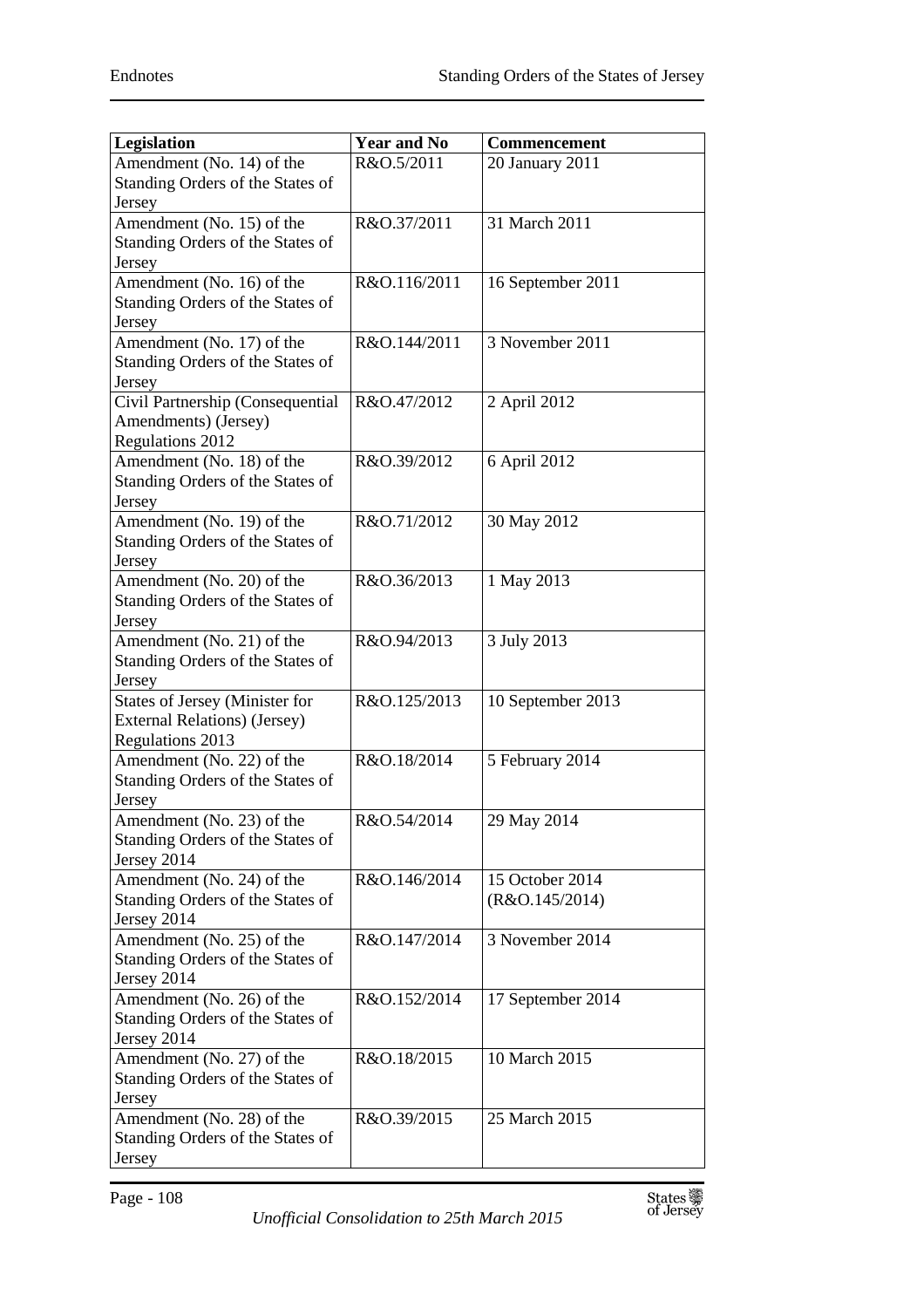## **Table of Renumbered Provisions**

| Original         | <b>Current</b>         |
|------------------|------------------------|
| 26(3)(da)        | 26(3)(e)               |
| 26(3)(e)         | 26(3)(f)               |
| 26(3)(f)         | 26(3)(g)               |
| 85(3A)           | 85(4)                  |
| 85(4)            | 85(5)                  |
| 85(5)            | 85(6)                  |
| 85(6)            | 85(7)                  |
| 108A             | 109                    |
| 108B             | 110                    |
| 108C             | 111                    |
| 109              | 112                    |
| 110              | 113                    |
| $\overline{111}$ | 114                    |
| 112              | 115                    |
| 113              | 116                    |
| 114              | $\overline{117}$       |
| 114(1)(ca)       | 117(1)(d)              |
| 114(1)(d)        | 117(1)(e)              |
| 114(1)(e)        | $\overline{1}17(1)(f)$ |
| $\overline{115}$ | 118                    |
| 116              | 119                    |
| 117              | 120                    |
| 117A             | 121                    |
| 118              | 122                    |
| 119              | 123                    |
| 120              | 124                    |
| 121              | 125                    |
| 122              | 126                    |
| 123              | 127                    |
| 124              | 128                    |
| 125              | 129                    |
| 126              | 130                    |
| 127              | 131                    |
| 128              | 132                    |
| 129              | 133                    |
| 130              | 134                    |
| 131              | 135                    |
| 132              | 136                    |
| 133              | 137                    |
| 134              | 138                    |
| 135              | 139                    |
| 136              | 140                    |
| 137              | 141                    |
| 138              | 142                    |
| 138(1A)          | 142(2)                 |
| 138(2)           | 142(3)                 |
| 139              | 143                    |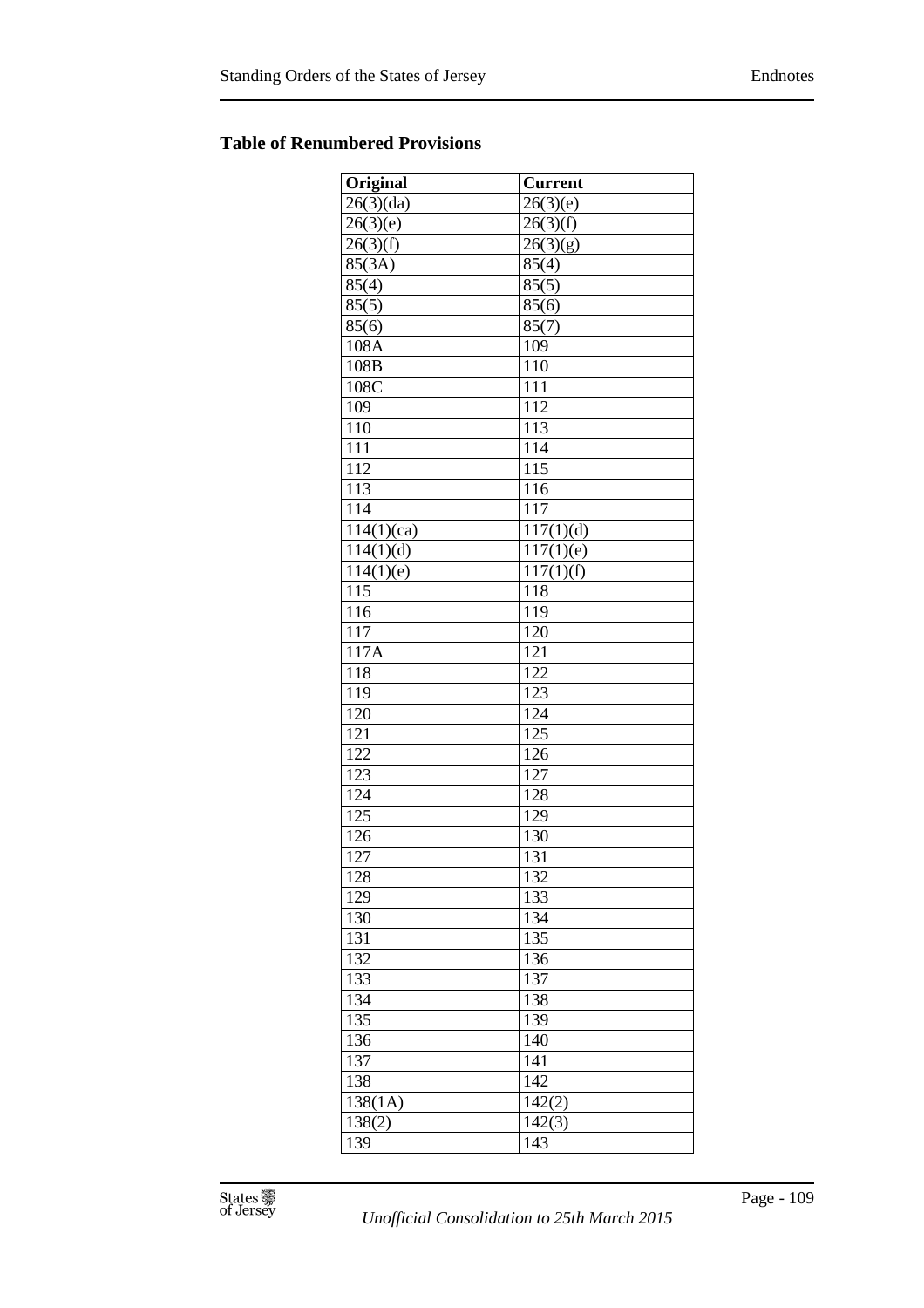| Original        | <b>Current</b>          |
|-----------------|-------------------------|
| 140             | 144                     |
| 141             | 145                     |
| 142             | 146                     |
| 143             | 147                     |
| 144             | 148                     |
| 145             | 149                     |
| 146             | 150                     |
| 147             | 151                     |
| 148             | 152                     |
| 149             | 153                     |
| 150             | 154                     |
| 150A            | $\overline{155}$        |
| 150B            | 156                     |
| 150C            | 157                     |
| 150D            | 158                     |
| 151             | 159                     |
| 152             | 160                     |
| 153             | 161                     |
| 154             | 162                     |
| 155             | 163                     |
| 155A            | 164                     |
| 155B            | 165                     |
| 156             | 166                     |
| 157             | 167                     |
| 158             | 168                     |
| 159             | 169                     |
| 160             | 170                     |
| 161             | 171                     |
| 162             | 172                     |
| 163             | 173                     |
| 164             | 174                     |
| 165             | spent, omitted          |
| Schedule 2      |                         |
| paragraph 7(1A) | paragraph 7(2)          |
| paragraph 7(2)  | paragraph 7(3)          |
| Schedule 2A     | Schedule 3              |
| paragraph 5A    | paragraph 6             |
| paragraph 6     | paragraph 7             |
| paragraph 7     | paragraph 8             |
| paragraph 8     | paragraph 9             |
| Schedule 3      | Schedule $\overline{4}$ |

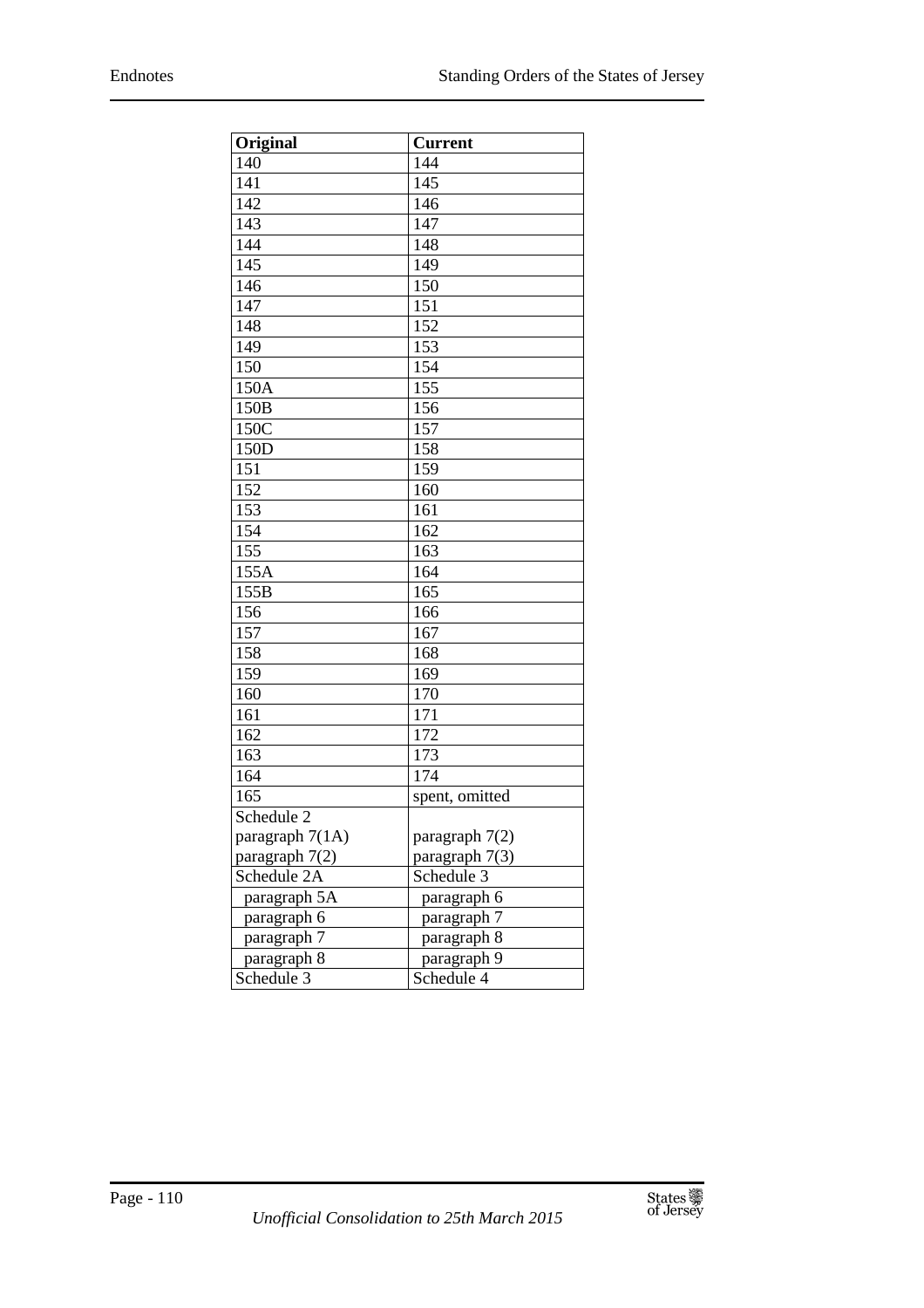## **Table of Endnote References**

| $\boldsymbol{l}$        | chapter 16.800                                                          |
|-------------------------|-------------------------------------------------------------------------|
| 2                       | chapter 16.800                                                          |
| 3                       | chapter 24.900                                                          |
| 4                       | chapter 16.325                                                          |
| 5                       | chapter 15.560                                                          |
| $6$ SO $I(1)$           | amended by R&O.5/2011, R&O.47/2012, R&O.71/2012, R&O.147/2014,          |
|                         | R&O.18/2015                                                             |
| $\frac{7}{2}$ SO 11(1A) | inserted by $R&O.132/2008$                                              |
| 8 SO 11 (1B)            | inserted by R&O.132/2008                                                |
| $\degree$ SO 13(1)      | amended by $R&O.67/2009$                                                |
| $10$ SO 13(3A)          | inserted by $R&O.132/2008$                                              |
| $^{11}$ SO 13(5A)       | inserted by $R&O.106/2009$                                              |
| $^{12}$ SO 13(6)        | amended by $R&O.106/2009$                                               |
| $^{13}$ SO 13(7)        | amended by $R&O.106/2009$                                               |
| $^{14}$ SO 13(8)        | substituted by R&O.132/2008                                             |
| $^{15}$ SO 14(1)        | substituted by R&O.106/2009                                             |
| $16$ SO 14(1A)          | inserted by $R&O.106/2009$                                              |
| $^{17}$ SO 15(1A)       | inserted by R&O.132/2008                                                |
| $^{18}$ SO 15(6)        | substituted by R&O.132/2008                                             |
| $^{19}$ SO 17(1)        | amended by $R&O.147/2014$                                               |
| $20$ SO 19              | amended by $R&O.5/2011$                                                 |
| $21$ SO 19A             | inserted by $R&O.54/2014$                                               |
| $22$ SO 21(2)           | amended by $R&O.54/2014$                                                |
| 23                      | L.19/2000                                                               |
| $^{24}$ SO 21A          | inserted by $R&O.52/2010$                                               |
| $25$ SO 21B             | inserted by $R&O.54/2014$                                               |
| $26$ SO 22              | amended by R&O.132/2008                                                 |
| 27 SO 26(3)             | substituted by $R&O.37/2011$ , amended by $R&O.54/2014$                 |
| 28 SO 26 (3A)           | inserted by $R&O.37/2011$                                               |
| $29$ SO 26(4)           | substituted by $R&0.37/2011$ , amended by $R&0.71/2012$ , $R&0.94/2013$ |
| $30$ SO 26(4AA)         | inserted by $R&O.94/2013$                                               |
| $31$ SO 26(4A)          | inserted by $R&O.71/2012$                                               |
| 32 SO 26(5)             | amended by R&O.37/2011, R&O.71/2012, R&O.94/2013                        |
| $33$ SO 26(7)           | substituted by R&O.54/2014                                              |
| $34$ SO 26(7A)          | inserted by $R&O.71/2012$                                               |
| $^\mathrm{35}$ SO 26    | note deleted by R&O.71/2012                                             |
| $^{36}$ SO 27 $\,$      | substituted by R&O.132/2008                                             |
| 37 SO 31(2)             | amended by $R&O.71/2012$                                                |
| 38 SO 35(1)             | amended by R&O.5/2011                                                   |
| 39                      | chapter 15.720                                                          |
| $^{40}$ SO 37A          | inserted by $R&O.37/2011$                                               |
| $41$ SO 39(2)           | amended by $R&O.106/2009$                                               |
| 42 SO 39(3)             | substituted by $R&0.5/2011$                                             |
| $^{43}$ SO 41           | revoked by R&O.106/2009                                                 |
| $44$ SO 44              | substituted by R&O.42/2006                                              |
| $^{45}$ SO 55 $\,$      | substituted by R&O.5/2011                                               |
| $^{46}$ SO 56 $\,$      | substituted by R&O.5/2011                                               |
| 47 SO 63(1)             | amended by R&O.67/2009                                                  |
| $48$ SO 63(9)           | amended by $R&O.67/2009$                                                |
| $49$ SO 68(3)           | amended by $R&O.54/2014$                                                |
| $50$ SO 68(3A)          | inserted by R&O.54/2014                                                 |
| $51$ SO 68A             | inserted by $R&O.5/2011$                                                |
| 52 SO68A(2)             | amended by $R&O.39/2015$                                                |
|                         |                                                                         |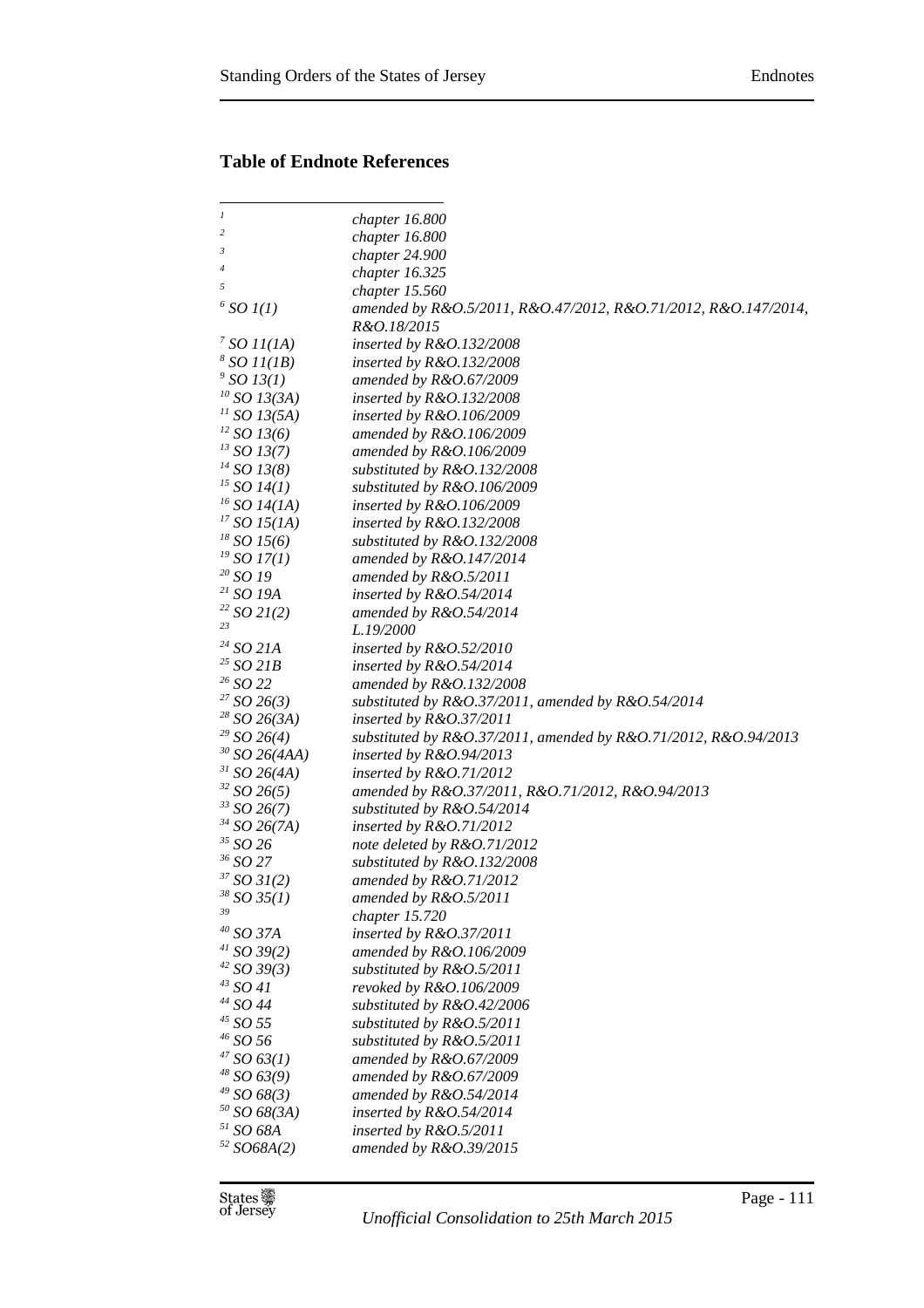| $^{53}$ SO 70(1A)                | inserted by R&O.132/2008                                               |
|----------------------------------|------------------------------------------------------------------------|
| $^{54}$ SO 70A                   | inserted by $R&O.71/2012$                                              |
| $55$ SO 72(10)                   | substituted by R&O.71/2012                                             |
| <sup>56</sup> SO 77A             | inserted by R&O.132/2008                                               |
| 57 SO 79(2)                      | substituted by R&O.71/2012                                             |
| $^\mathrm{58}$ SO $80\mathrm{A}$ | substituted by R&O.71/2012                                             |
| $^\mathrm{59}$ SO $\mathrm{80B}$ | inserted by $R&O.54/2014$                                              |
| 60                               | chapter 15.560                                                         |
| $61$ SO 85(4)                    | inserted by $R&O.164/2005$                                             |
| $62$ Cross heading               | substituted by R&O.4/2008                                              |
| $^{63}$ SO $89\!$                | inserted by R&O.4/2008                                                 |
| $^{64}$ SO 89AA                  | inserted by $R&O.94/2013$                                              |
| $^{65}$ SO $90\,$                | substituted by R&O.94/2013                                             |
| $66$ SO $92(1)$                  | amended by R&O.144/2011                                                |
| $67$ SO 92(4A)                   | inserted by $R&O.94/2013$                                              |
| $68$ SO 92(7)                    | substituted by R&O.94/2013                                             |
| $69$ SO 92(8)                    | substituted by R&O.94/2013                                             |
| <sup>70</sup> SO 93              | substituted by R&O.94/2013                                             |
| $71$ SO 93A                      | inserted by R&O.94/2013                                                |
| 72 SO 94(1)                      | substituted by $R&O.144/2011$ , amended by $R&O.94/2013$               |
| $73$ SO $94(2)$                  | substituted by R&O.144/2011, amended by R&O.94/2013                    |
| $74$ SO 94(3)                    | substituted by R&O.144/2011, amended by R&O.94/2013                    |
| 75 SO 99(1)                      | deleted by R&O.94/2013                                                 |
| $^{76}$ SO 99(3)                 | amended by R&O.94/2013                                                 |
| 77 SO 103(2)                     | amended by R&O.152.2005                                                |
| $78$ SO 106(1)                   | amended by $R&O.47/2012$                                               |
| $79$ SO 106(2)                   | amended by $R&O.47/2012$                                               |
| $80$ SO 106(5)                   | amended by $R&O.47/2012$                                               |
| 81 SO 109                        | inserted by $R&O.152/2005$                                             |
| 82 SO 109(7)                     | inserted by $R&O.29/2009$                                              |
| <sup>83</sup> SO 110             | inserted by $R&O.152/2005$                                             |
| <sup>84</sup> SO 111             | inserted by R&O.152/2005                                               |
| $85$ SO111(1A)                   | inserted by $R&O.52/2010$                                              |
| $86$ SO 112(1)                   | amended by R&O.152/2005, R&O.120/2006, R&O.132/2008,                   |
|                                  | R&O.116/2011, R&O.146/2014, R&O.147/2014, R&O.152/2014,<br>R&O.18/2015 |
| <sup>87</sup> SO 112A            | inserted by $R&O.146/2014$                                             |
| <sup>88</sup> SO 113(1)          | amended by R&O.146/2014                                                |
| $89$ SO 114(1)                   | amended by R&O.152/2005, R&O.132/2008, R&O.18/2015                     |
| $90$ SO 115(1)                   | amended by $R&O.146/2014$                                              |
| $91$ SO 116(5)                   | amended by $R&O.146/2014$                                              |
| $92$ SO 116(7)                   | amended by R&O.144/2011, R&O.94/2013                                   |
| $93$ SO 116(9)                   | amended by R&O.144/2011, R&O.94/2013                                   |
| $94$ SO 116(10)                  | amended by R&O.144/2011, R&O.94/2013                                   |
| $95$ SO 117(1)                   | amended by R&O.125/2013                                                |
| $96$ SO 117(2)                   | substituted by R&O.132/2008                                            |
| 97 SO 117(2A)                    | inserted by R&O.132/2008                                               |
| <sup>98</sup> SO 117(2B)         | inserted by R&O.132/2008                                               |
| $99$ SO 117(2C)                  | inserted by R&O.132/2008                                               |
| $100$ SO 117(2D)                 | inserted by R&O.132/2008                                               |
| $^{101}$ SO 117(2E)              | inserted by R&O.132/2008                                               |
| $102$ SO 117(9)                  | amended by R&O.94/2013                                                 |
| $^{103}$ SO 117(11)              | substituted by R&O.94/2013                                             |
| $^{104}$ SO 117(12)              | amended by R&O.94/2013                                                 |
| $^{105}$ SO 117(17A)             | inserted by R&O.132/2008                                               |
| $106$ SO 117(17B)                |                                                                        |
|                                  | inserted by R&O.132/2008                                               |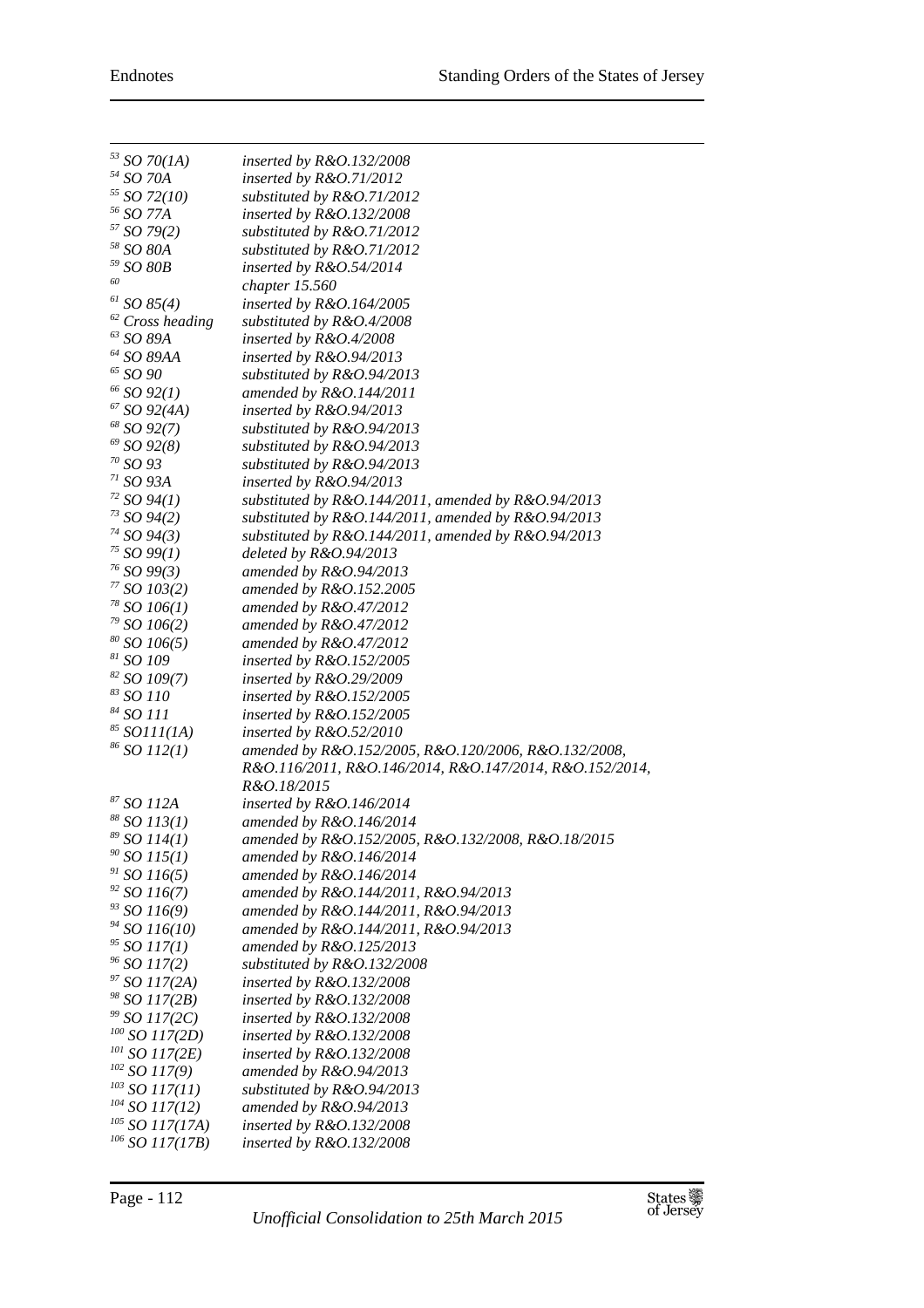| $107$ SO 117(18)                    | amended by $R&O.125/2013$             |
|-------------------------------------|---------------------------------------|
| $^{108}$ SO 117A                    | inserted by $R&O.132/2008$            |
| $109$ SO 118(6)                     | amended by $R&O.94/2013$              |
| $^{110}$ SO 118(8)                  | substituted by R&O.94/2013            |
| $^{111}$ SO 118(9)                  | amended by $R&O.94/2013$              |
| $^{112}$ SO 119(6)                  | amended by $R&O.94/2013$              |
| $^{113}$ SO 119(8)                  | substituted by R&O.94/2013            |
| $^{114}$ SO 119(9)                  | amended by $R&O.94/2013$              |
| $^{115}$ SO 120(6)                  | amended by $R&O.94/2013$              |
| $^{116}$ SO 120(8)                  | substituted by R&O.94/2013            |
| $^{117}$ SO 120(9)                  | amended by $R&O.94/2013$              |
| $\prescript{118}{}{SO}$ 120AA       | inserted by $R&O.18/2015$             |
| $^{\scriptscriptstyle 119}$ SO 120A | inserted by $R&O.152/2014$            |
| $120$ SO 121                        | inserted by $R&O.152/2005$            |
| $^{121}$ SO 121(1)                  | amended by $R&O.132/2008$             |
| $122$ SO 121(6)                     | amended by $R&O.94/2013$              |
| $^{123}$ SO 121(8)                  | substituted by R&O 94/2013            |
| $124$ SO 121(9)                     | amended by $R&O.94/2013$              |
| $^{125}$ SO 122                     | substituted by R&O.132/2008           |
| <sup>126</sup> SO 125A              | inserted by $R&O.18/2015$             |
| $^{127}$ SO 126                     | inserted by $R&O.152/2014$            |
| $128$ SO 127(1)                     | amended by R&O.132/2008               |
| 129                                 | chapter16.600                         |
| $130$ SO 128                        | amended by $R&O.71/2012$              |
| $^{131}$ SO 129(6)                  | amended by R&O.132/2008               |
| $^{132}$ SO 130(6)                  | amended by $R&O.47/2012$              |
| 133                                 | chapter 26.500                        |
| 134                                 | chapter 26.900                        |
| $^{135}$ SO 132(2)                  | amended by $R&O.71/2012$              |
| $^{136}$ SO 135(1)                  | amended by R&O.120/2006, R&O.147/2014 |
| $^{137}$ SO 136                     | amended by $R&O.71/2012$              |
| $^{138}$ SO 138(5A)                 | inserted by $R&O.112/2008$            |
| $^{139}$ SO 138(5B)                 | inserted by $R&O.112/2008$            |
| $140$ SO 138(5C)                    | inserted by R&O.112/2008              |
| <sup>141</sup> SO 141               | amended by $R&O.147/2014$             |
| $^{142}$ SO 141A<br>143             | inserted by $R&O.18/2015$             |
|                                     | chapter 22.550                        |
| $^{144}$ SO 141B                    | inserted by R&O.18/2015               |
| $^{145}$ SO 142(1)                  | amended by R&O.132/2008               |
| $^{146}$ SO 142(2)                  | substituted by R&O.132/2008           |
| $^{147}$ SO 142(3)                  | amended by $R&O.152/2005$             |
| <sup>148</sup> SO 143               | amended by $R&O.147/2014$             |
| <sup>149</sup> SO 144               | revoked by R&O.132/2008               |
| $^\mathrm{150}$ SO 145A             | inserted by $R&O.147/2014$            |
| <sup>151</sup> SO 145B              | inserted by $R&O.147/2014$            |
| 152 SO 149                          | amended by $R&O.18/2014$              |
| $^{153}$ SO 151(4A)                 | inserted by $R&O.18/2015$             |
| $^{154}$ SO 151(6)                  | amended by $R&O.18/2014$              |
| $^{155}$ Part $8\,$                 | heading amended by R&O.152/2005       |
| $156$ SO 152(5)                     | amended by $R&O.47/2012$              |
| $157$ SO 153(4)                     | amended by $R&O.47/2012$              |
| $^{158}$ SO 154(3)                  | added by R&O.39/2012                  |
| $^{159}$ SO 155                     | inserted by R&O.152/2005              |
| $160$ SO 156                        | inserted by $R&O.152/2005$            |
| $^{161}$ SO 157 $\,$                | inserted by R&O.152/2005              |
| $162$ SO 158                        | inserted by R&O.152/2005              |